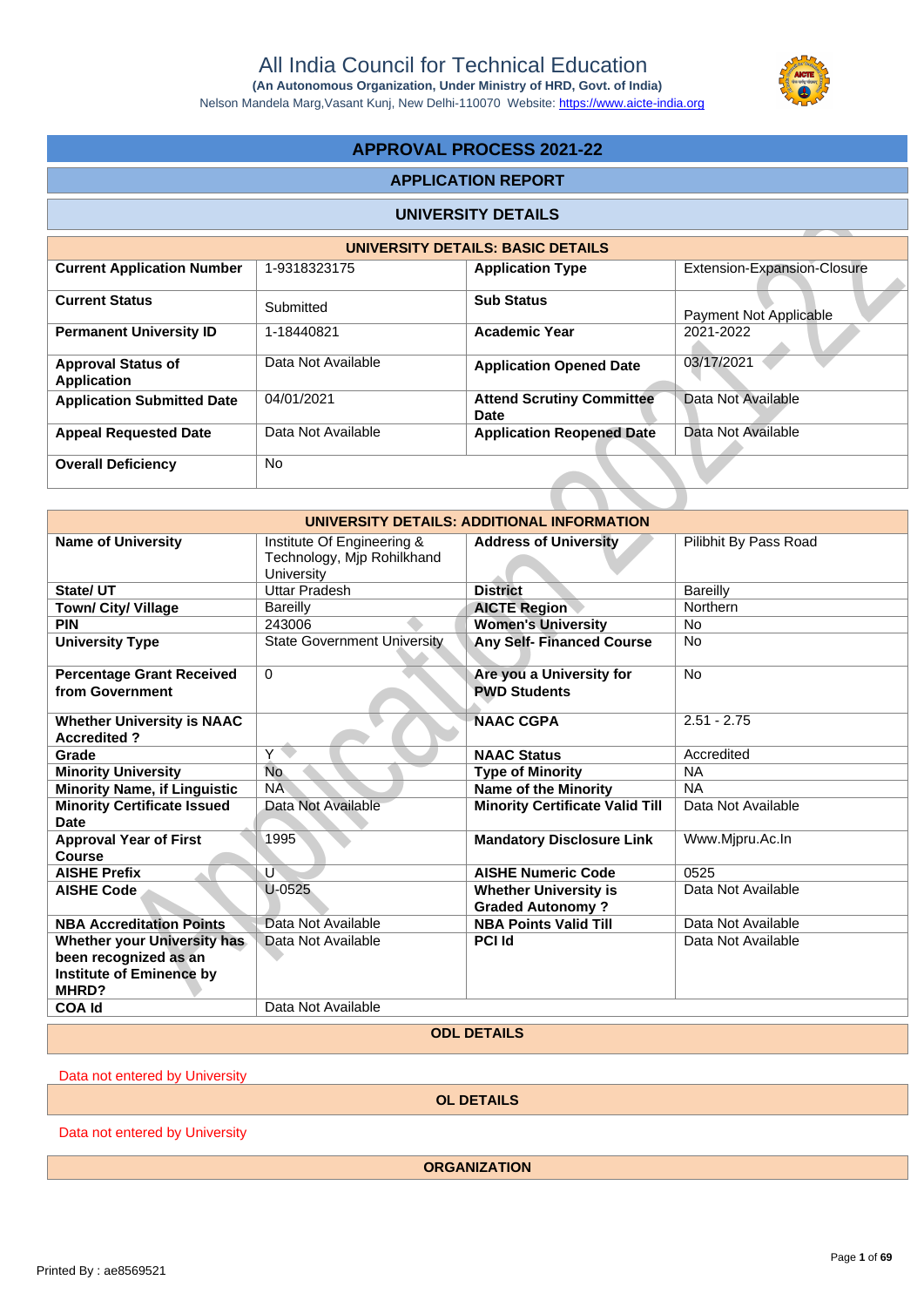| Name of the Parent Organization<br>(Trust/Society/Company) | Mip Rohilkhand University,<br>Bareilly, Uttar Pradesh       | <b>Type of the Organization</b><br>(Trust/Society/Company | Univ Managed    |  |  |  |  |
|------------------------------------------------------------|-------------------------------------------------------------|-----------------------------------------------------------|-----------------|--|--|--|--|
| <b>Registered With</b>                                     | State Government And Mip<br>Rohilkhand University, Bareilly | <b>Registration Date</b>                                  | 07/01/1995      |  |  |  |  |
| <b>Registration Number</b>                                 | BTECH/IET/MJPRU/CAMPUS                                      | <b>Organization Address</b>                               |                 |  |  |  |  |
| State/UT                                                   | Uttar Pradesh                                               | <b>District</b>                                           | Bareilly        |  |  |  |  |
| Town / City / Village                                      | City                                                        | <b>PIN</b>                                                | 243006          |  |  |  |  |
| <b>Land Phone STD Code</b>                                 | 581                                                         | <b>Land Phone Number</b>                                  | 2524232         |  |  |  |  |
| <b>PAN</b>                                                 | <b>NOPANGIVEN</b>                                           | <b>Organization Website</b>                               | www.mjpru.ac.in |  |  |  |  |
| <b>TRUSTEE DETAILS</b>                                     |                                                             |                                                           |                 |  |  |  |  |

# Data not entered by University

| <b>Land Phone STD Code</b>                                                                                                                           |  |                                              | 581        |                               |        |                             | <b>Land Phone Number</b>                |                   |                      | 2524232              |                                                                                        |             |                         |
|------------------------------------------------------------------------------------------------------------------------------------------------------|--|----------------------------------------------|------------|-------------------------------|--------|-----------------------------|-----------------------------------------|-------------------|----------------------|----------------------|----------------------------------------------------------------------------------------|-------------|-------------------------|
| <b>PAN</b>                                                                                                                                           |  |                                              |            | <b>NOPANGIVEN</b>             |        |                             | <b>Organization Website</b>             |                   |                      | www.mjpru.ac.in      |                                                                                        |             |                         |
|                                                                                                                                                      |  |                                              |            |                               |        |                             | <b>TRUSTEE DETAILS</b>                  |                   |                      |                      |                                                                                        |             |                         |
|                                                                                                                                                      |  |                                              |            |                               |        |                             |                                         |                   |                      |                      |                                                                                        |             |                         |
| Data not entered by University                                                                                                                       |  |                                              |            |                               |        |                             |                                         |                   |                      |                      |                                                                                        | o.          |                         |
|                                                                                                                                                      |  |                                              |            |                               |        | <b>QUESTIONS</b>            |                                         |                   |                      |                      |                                                                                        |             |                         |
| Do you wish to Apply for 'Extension of Approval (EOA)'?                                                                                              |  |                                              |            |                               |        |                             |                                         |                   |                      |                      | Yes                                                                                    |             |                         |
| Do you wish to apply for any change(s) as per the provisions of this year Approval Process<br>No<br>Handbook?                                        |  |                                              |            |                               |        |                             |                                         |                   |                      |                      |                                                                                        |             |                         |
| Do you wish to Apply for Increase of Intake in Existing Course(Division Size change)/New Course<br><b>No</b><br>(Normal/Vocational/Dual/Integrated)? |  |                                              |            |                               |        |                             |                                         |                   |                      |                      |                                                                                        |             |                         |
| Do you wish to Apply for Reduction of Intake in Existing Course((Division Size change)/Closure<br>Course?                                            |  |                                              |            |                               |        |                             |                                         |                   |                      |                      | No                                                                                     |             |                         |
| Do you wish to Apply for Introduction of NRI?                                                                                                        |  |                                              |            |                               |        |                             |                                         |                   |                      |                      | <b>No</b>                                                                              |             |                         |
| Do you wish to Apply for Introduction of OCI or Twinning Program?<br><b>No</b>                                                                       |  |                                              |            |                               |        |                             |                                         |                   |                      |                      |                                                                                        |             |                         |
| Do you wish to Apply for Extended EoA?                                                                                                               |  |                                              |            |                               |        |                             |                                         |                   |                      |                      | <b>No</b>                                                                              |             |                         |
|                                                                                                                                                      |  |                                              |            |                               |        |                             | <b>CONTACT PERSON\REGISTRAR DETAILS</b> |                   |                      |                      |                                                                                        |             |                         |
| Title:                                                                                                                                               |  |                                              | Prof.      |                               |        |                             | <b>First Name:</b>                      |                   |                      | Sharad               |                                                                                        |             |                         |
| <b>Last Name:</b>                                                                                                                                    |  |                                              | Panday     |                               |        |                             | <b>Address:</b>                         |                   |                      |                      | Institute Of Engineering &<br>Technology, Mjp Rohilkhand<br>University, Bareilly (U.P) |             |                         |
| Designation:                                                                                                                                         |  |                                              |            | Professor & Dean              |        |                             | State/ UT:                              |                   |                      |                      | <b>Uttar Pradesh</b>                                                                   |             |                         |
| District:                                                                                                                                            |  |                                              | Bareilly   |                               |        |                             | Town/ City/ Village:                    |                   |                      | <b>Bareilly</b>      |                                                                                        |             |                         |
| <b>Postal Code:</b>                                                                                                                                  |  |                                              | 243006     |                               |        |                             | <b>STD Code:</b>                        |                   |                      | 581                  |                                                                                        |             |                         |
| <b>Land Phone Number:</b>                                                                                                                            |  |                                              | 2524232    |                               |        |                             | <b>Mobile Number:</b>                   |                   |                      |                      | 9412485450                                                                             |             |                         |
| <b>Alternate Mobile Number:</b>                                                                                                                      |  |                                              | 7017479944 |                               |        |                             | <b>Email Address:</b>                   |                   |                      |                      | hod.ch@mjpru.ac.in                                                                     |             |                         |
| <b>Alternate Email Address:</b>                                                                                                                      |  |                                              |            | akgupta17dec@gmail.com        |        |                             |                                         |                   |                      |                      |                                                                                        |             |                         |
|                                                                                                                                                      |  |                                              |            |                               |        |                             | <b>PROGRAMS &amp; COURSES</b>           |                   |                      |                      |                                                                                        |             |                         |
|                                                                                                                                                      |  |                                              |            |                               |        | <b>PROGRAMS</b>             |                                         |                   |                      |                      |                                                                                        |             |                         |
| Programme                                                                                                                                            |  |                                              |            | <b>New/Existing Programme</b> |        |                             |                                         |                   |                      |                      |                                                                                        |             |                         |
| <b>ENGINEERING AND</b>                                                                                                                               |  |                                              |            | <b>Existing Programme</b>     |        |                             |                                         |                   |                      |                      |                                                                                        |             |                         |
| <b>TECHNOLOGY</b>                                                                                                                                    |  |                                              |            |                               |        |                             |                                         |                   |                      |                      |                                                                                        |             |                         |
|                                                                                                                                                      |  |                                              |            |                               |        |                             |                                         |                   |                      |                      |                                                                                        |             |                         |
|                                                                                                                                                      |  |                                              |            |                               |        | <b>COURSE DETAILS</b>       |                                         |                   |                      |                      |                                                                                        |             |                         |
|                                                                                                                                                      |  |                                              |            |                               |        |                             |                                         |                   |                      |                      |                                                                                        |             |                         |
| <b>Programme</b>                                                                                                                                     |  | <b>Engineering &amp; Technology</b><br>Level | FT/PT      |                               |        |                             |                                         |                   |                      |                      |                                                                                        | <b>OCI/</b> |                         |
| Sr.<br><b>Course</b><br><b>Name</b><br>No.                                                                                                           |  |                                              |            | Affiliatin Intake<br>u hodvl  | annroy | <b>Intake</b><br>Annroy For | <b>Applied</b>                          | Applied<br>intake | <b>Numbe</b><br>r of | <b>Numbe</b><br>r of | <b>NRI</b><br>Annrova                                                                  | <b>FN</b>   | <b>Status</b><br>of NRA |

| <b>CONTACT PERSON\REGISTRAR DETAILS</b> |                        |                                             |                            |  |  |  |  |  |  |  |  |
|-----------------------------------------|------------------------|---------------------------------------------|----------------------------|--|--|--|--|--|--|--|--|
| Title:                                  | Prof.                  | <b>First Name:</b>                          | Sharad                     |  |  |  |  |  |  |  |  |
| Last Name:                              | Panday                 | Address:                                    | Institute Of Engineering & |  |  |  |  |  |  |  |  |
|                                         |                        |                                             | Technology, Mjp Rohilkhand |  |  |  |  |  |  |  |  |
|                                         |                        |                                             | University, Bareilly (U.P) |  |  |  |  |  |  |  |  |
| Designation:                            | Professor & Dean       | State/ UT:                                  | Uttar Pradesh              |  |  |  |  |  |  |  |  |
| District:                               | <b>Bareilly</b>        | Town/ City/ Village:                        | Bareilly                   |  |  |  |  |  |  |  |  |
| <b>Postal Code:</b>                     | 243006                 | <b>STD Code:</b>                            | 581                        |  |  |  |  |  |  |  |  |
| <b>Land Phone Number:</b>               | 2524232                | <b>Mobile Number:</b>                       | 9412485450                 |  |  |  |  |  |  |  |  |
| <b>Alternate Mobile Number:</b>         | 7017479944             | hod.ch@mjpru.ac.in<br><b>Email Address:</b> |                            |  |  |  |  |  |  |  |  |
| <b>Alternate Email Address:</b>         | akgupta17dec@gmail.com |                                             |                            |  |  |  |  |  |  |  |  |

### **PROGRAMS & COURSES**

|                                      | <b>PROGRAMS</b>               |
|--------------------------------------|-------------------------------|
| Programme                            | <b>New/Existing Programme</b> |
| ENGINEERING AND<br><b>TECHNOLOGY</b> | <b>Existing Programme</b>     |

# **COURSE DETAILS**

|                | <b>Programme</b>                                                                 | <b>Engineering &amp; Technology</b> |              |                                                |                                   |                                          |                       |                              |                                                        |                                        |                                 |                                                           |                                              |
|----------------|----------------------------------------------------------------------------------|-------------------------------------|--------------|------------------------------------------------|-----------------------------------|------------------------------------------|-----------------------|------------------------------|--------------------------------------------------------|----------------------------------------|---------------------------------|-----------------------------------------------------------|----------------------------------------------|
| Sr.<br>No.     | <b>Course</b><br>Name                                                            | Level                               | <b>FT/PT</b> | <b>Affiliatin</b><br>q body/<br>Universi       | Intake<br>approv<br>ed<br>2019-20 | <b>Intake</b><br>Approv<br>ed<br>2020-21 | <b>Applied</b><br>For | Applied<br>intake<br>2021-22 | <b>Numbe</b><br>r of<br>Reauir<br>ed<br><b>Faculty</b> | <b>Numbe</b><br>r of<br><b>Faculty</b> | NRI<br>Approva<br><b>Status</b> | <b>OCI/</b><br><b>FN</b><br>Approv<br>al<br><b>Status</b> | <b>Status</b><br>of NBA<br>accredi<br>tation |
|                | <b>COMPUTER</b><br><b>SCIENCE AND</b><br><b>INFORMATION</b><br><b>TECHNOLOGY</b> | UG                                  | <b>FT</b>    | M.J.P.<br>Rohilkhan<br>University,<br>Bareilly | 60                                | 60                                       | EoA Only              | 60                           | 12                                                     | 14                                     | Not<br>intereste<br>d           | Not<br>intereste<br>d                                     | <b>NOT</b><br><b>APPLIC</b><br><b>ABLE</b>   |
| $\overline{2}$ | <b>CHEMICAL</b><br><b>ENGINEERING</b>                                            | UG                                  | <b>FT</b>    | M.J.P.<br>Rohilkhan<br>University,<br>Bareilly | 60                                | 60                                       | EoA Only              | 60                           | 12                                                     | 16                                     | Not<br>intereste<br>d           | Not<br>intereste<br>d                                     | <b>NOT</b><br>APPLIC<br><b>ABLE</b>          |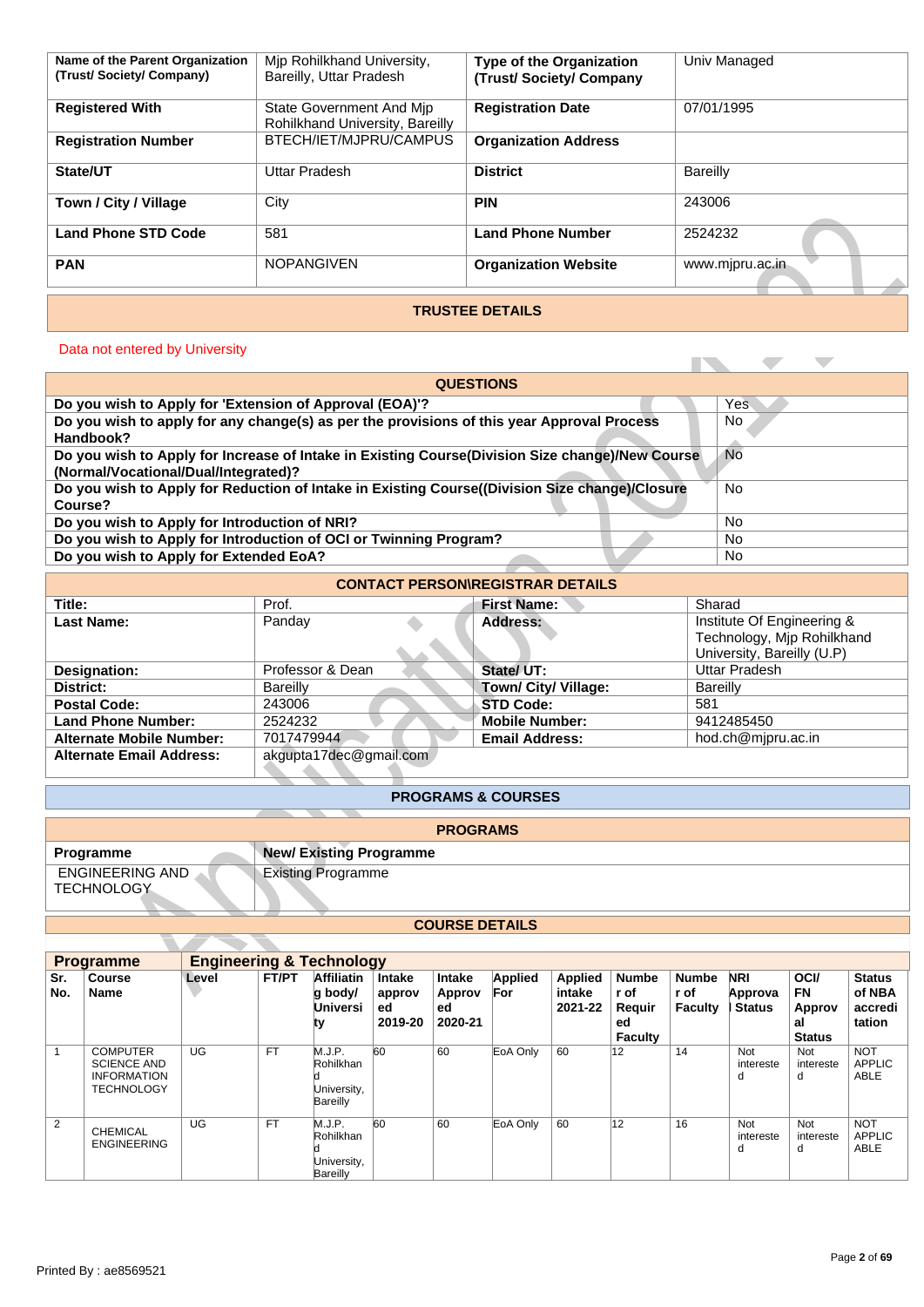| 3              | <b>ELECTRICAL</b><br><b>ENGINEERING</b>                                                     | UG        | <b>FT</b> | M.J.P.<br>Rohilkhan<br>University,<br><b>Bareilly</b> | 60 | 60 | EoA Only | 60 | 12 | 17 | <b>Not</b><br>intereste<br>d | Not<br>intereste<br>d        | <b>NOT</b><br><b>APPLIC</b><br><b>ABLE</b> |
|----------------|---------------------------------------------------------------------------------------------|-----------|-----------|-------------------------------------------------------|----|----|----------|----|----|----|------------------------------|------------------------------|--------------------------------------------|
| $\overline{4}$ | <b>MECHANICAL</b><br><b>ENGINEERING</b>                                                     | UG        | <b>FT</b> | M.J.P.<br>Rohilkhan<br>University,<br><b>Bareilly</b> | 60 | 60 | EoA Only | 60 | 12 | 12 | <b>Not</b><br>intereste<br>d | Not<br>intereste<br>d        | <b>NOT</b><br><b>APPLIC</b><br><b>ABLE</b> |
| 5              | Electronics and<br>Communication<br>Engineering<br>(Microwaves)                             | UG        | <b>FT</b> | M.J.P.<br>Rohilkhan<br>University,<br><b>Bareilly</b> | 60 | 60 | EoA Only | 60 | 12 | 20 | <b>Not</b><br>intereste<br>d | <b>Not</b><br>intereste<br>d | <b>NOT</b><br><b>APPLIC</b><br><b>ABLE</b> |
| 6              | <b>ELECTRONICS</b><br><b>AND</b><br><b>INSTRUMENTA</b><br><b>TION</b><br><b>ENGINEERING</b> | <b>UG</b> | <b>FT</b> | M.J.P.<br>Rohilkhan<br>University,<br><b>Bareilly</b> | 60 | 60 | EoA Only | 60 | 12 | 18 | <b>Not</b><br>intereste<br>d | <b>Not</b><br>intereste      | <b>NOT</b><br><b>APPLIC</b><br>ABLE        |

#### **COURSES IN REGIONAL LANGUAGE**

## **INFRASTRUCTURE DETAILS**

|                                     | Engineering<br>(Microwaves)                                                                 |                 |             | d<br>University,<br>Bareilly                          |    |                     |                                               |    |                 |                 | d                     | d                     | ABLE                                       |
|-------------------------------------|---------------------------------------------------------------------------------------------|-----------------|-------------|-------------------------------------------------------|----|---------------------|-----------------------------------------------|----|-----------------|-----------------|-----------------------|-----------------------|--------------------------------------------|
| 6                                   | <b>ELECTRONICS</b><br><b>AND</b><br><b>INSTRUMENTA</b><br><b>TION</b><br><b>ENGINEERING</b> | $\overline{UG}$ | FT          | M.J.P.<br>Rohilkhan<br>University,<br><b>Bareilly</b> | 60 | 60                  | EoA Only                                      | 60 | $\overline{12}$ | $\overline{18}$ | Not<br>intereste<br>d | Not<br>intereste<br>d | <b>NOT</b><br><b>APPLIC</b><br><b>ABLE</b> |
|                                     |                                                                                             |                 |             |                                                       |    |                     |                                               |    |                 |                 |                       |                       |                                            |
| <b>COURSES IN REGIONAL LANGUAGE</b> |                                                                                             |                 |             |                                                       |    |                     |                                               |    |                 |                 |                       |                       |                                            |
|                                     | Data not entered by University                                                              |                 |             |                                                       |    |                     |                                               |    |                 |                 |                       |                       |                                            |
|                                     |                                                                                             |                 |             |                                                       |    |                     | <b>ODL COURSE DETAILS</b>                     |    |                 |                 |                       |                       |                                            |
|                                     | Data not entered by University                                                              |                 |             |                                                       |    |                     |                                               |    |                 |                 |                       |                       |                                            |
|                                     |                                                                                             |                 |             |                                                       |    |                     | <b>OL COURSE DETAILS</b>                      |    |                 |                 |                       |                       |                                            |
|                                     | Data not entered by University                                                              |                 |             |                                                       |    |                     |                                               |    |                 |                 |                       |                       |                                            |
|                                     |                                                                                             |                 |             |                                                       |    |                     | <b>INFRASTRUCTURE DETAILS</b>                 |    |                 |                 |                       |                       |                                            |
|                                     |                                                                                             |                 |             |                                                       |    | <b>LAND DETAILS</b> |                                               |    |                 |                 |                       |                       |                                            |
|                                     | Location:                                                                                   |                 | Urban       |                                                       |    |                     | Land in Hilly Area:                           |    |                 | No.             |                       |                       |                                            |
|                                     | <b>Total Area in Acres:</b>                                                                 |                 | 206.6       |                                                       |    |                     | <b>FSI/FSR:</b>                               |    |                 |                 | Data Not Available    |                       |                                            |
|                                     | <b>Built Up Area (Sqm):</b>                                                                 |                 |             | Data Not Available                                    |    |                     | <b>Number of Pieces:</b>                      |    |                 | 1               |                       |                       |                                            |
|                                     | <b>Land Piece Area 1 in Acres:</b>                                                          |                 | 206.6       |                                                       |    |                     | Land Piece Area 2 in Acres:                   |    |                 |                 | Data Not Available    |                       |                                            |
|                                     | Land Piece Area 3 in Acres:                                                                 |                 |             | Data Not Available                                    |    |                     | Max distance in farthest land<br>pieces (Km): |    |                 |                 | Data Not Available    |                       |                                            |
|                                     | Land registered with:                                                                       |                 | State Govt. |                                                       |    |                     | Date of Registration:                         |    |                 |                 | 08/22/1980            |                       |                                            |
|                                     | Land use certificate issued                                                                 |                 |             | <b>District Authorities And State</b>                 |    |                     | Land use certificate issued                   |    |                 |                 | 01/07/2011            |                       |                                            |
| by:                                 |                                                                                             |                 |             | Government                                            |    |                     | Date:                                         |    |                 |                 |                       |                       |                                            |
|                                     | <b>Ownership Details:</b>                                                                   |                 |             | <b>Government Land</b>                                |    |                     | Is the Land Mortgaged:                        |    |                 | <b>No</b>       |                       |                       |                                            |
|                                     | <b>Mortgaged Purpose:</b>                                                                   |                 |             |                                                       |    |                     |                                               |    |                 |                 |                       |                       |                                            |
|                                     | Land (North/South):                                                                         |                 | North       |                                                       |    |                     | <b>Latitude Degree:</b>                       |    |                 | 28              |                       |                       |                                            |
|                                     | <b>Latitude Minute:</b>                                                                     |                 | 22          |                                                       |    |                     | <b>Latitude Second:</b>                       |    |                 | 0               |                       |                       |                                            |
|                                     | <b>Longitude (East/West)</b>                                                                |                 | East        |                                                       |    |                     | <b>Longitude Degree:</b>                      |    |                 | 79              |                       |                       |                                            |
|                                     | 27<br>Longitude Minute:<br><b>Longitude Second:</b><br>$\mathbf 0$                          |                 |             |                                                       |    |                     |                                               |    |                 |                 |                       |                       |                                            |
|                                     | <b>LAND DETAILS: MORE INFORMATION</b>                                                       |                 |             |                                                       |    |                     |                                               |    |                 |                 |                       |                       |                                            |
|                                     |                                                                                             |                 |             |                                                       |    |                     |                                               |    |                 |                 |                       |                       |                                            |

### **LAND DETAILS: MORE INFORMATION**

| Sr. No. | <b>Land Registration</b><br>Number: | 5280/15-44(5)-77 | Date of Registration:          | 09/26/1979              |
|---------|-------------------------------------|------------------|--------------------------------|-------------------------|
|         | Area of Land:                       | 206.6            | <b>Khasra Number:</b>          | 160                     |
|         | <b>Plot Number/ Survey</b>          |                  | <b>Land Situated At:</b>       | Bareilly                |
|         | Number:                             |                  |                                |                         |
|         | Land Registered in the              | Yes              | <b>Ownership or Government</b> | Government Lease        |
|         | Name of:                            |                  | Lease:                         |                         |
|         | <b>Land use Certificate</b>         | Yes              | <b>Land Use Certificate</b>    | District Administration |
|         | <b>Issued</b>                       |                  | <b>Issuing Authority:</b>      |                         |
|         | Is it for Change of Site            | <b>No</b>        |                                |                         |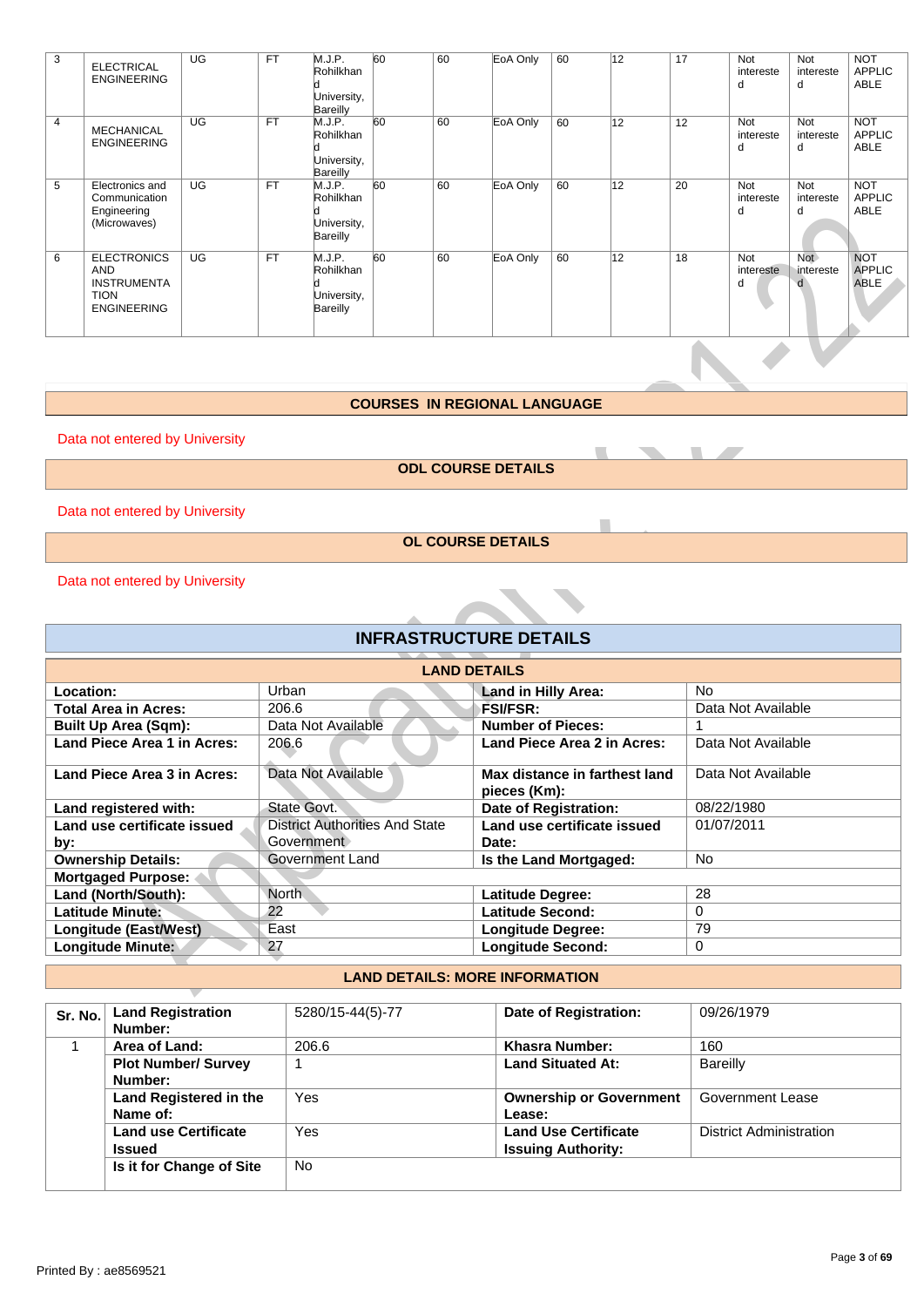| 29245<br>Available<br><b>Building Status:</b><br>Total built up Area (ready)<br>Sqm:<br>N<br>Yes<br><b>Whether Access</b><br>Activities in the building other<br><b>&amp;Circulation Area and</b><br>than courses approved by<br>AICTE:<br><b>Toilet Area are maintained</b><br>as per National Building<br>Code (NBC) Norms?<br>3180<br><b>Total Carpet Instructional Area</b><br>13412<br><b>Total Carpet</b><br><b>Administrative Area</b><br>(ready) -Sqm:<br>(ready) -Sqm:<br>30000<br><b>Access and Circulation Area</b><br>6029<br>Total built up Area -Sqm<br>Planned:<br>$(Sqm)$ :<br>4263<br><b>Total Carpet Amenities Area</b><br>(ready) -Sqm: | <b>BUILDING DETAILS</b> |  |
|------------------------------------------------------------------------------------------------------------------------------------------------------------------------------------------------------------------------------------------------------------------------------------------------------------------------------------------------------------------------------------------------------------------------------------------------------------------------------------------------------------------------------------------------------------------------------------------------------------------------------------------------------------|-------------------------|--|
|                                                                                                                                                                                                                                                                                                                                                                                                                                                                                                                                                                                                                                                            |                         |  |
|                                                                                                                                                                                                                                                                                                                                                                                                                                                                                                                                                                                                                                                            |                         |  |
|                                                                                                                                                                                                                                                                                                                                                                                                                                                                                                                                                                                                                                                            |                         |  |
|                                                                                                                                                                                                                                                                                                                                                                                                                                                                                                                                                                                                                                                            |                         |  |
|                                                                                                                                                                                                                                                                                                                                                                                                                                                                                                                                                                                                                                                            |                         |  |

## **BUILDING DETAILS: MORE INFORMATION**

| (ready) -Sqm:  | <b>Total Carpet Instructional Area</b>                                           | 13412                                     | <b>Total Carpet</b><br><b>Administrative Area</b>                                      | 3180           |
|----------------|----------------------------------------------------------------------------------|-------------------------------------------|----------------------------------------------------------------------------------------|----------------|
|                |                                                                                  |                                           | (ready) -Sqm:                                                                          |                |
| $(Sqm)$ :      | <b>Access and Circulation Area</b>                                               | 6029                                      | Total built up Area -Sqm<br>Planned:                                                   | 30000          |
| (ready) -Sqm:  | <b>Total Carpet Amenities Area</b>                                               | 4263                                      |                                                                                        |                |
|                |                                                                                  | <b>BUILDING DETAILS: MORE INFORMATION</b> |                                                                                        |                |
|                |                                                                                  |                                           |                                                                                        |                |
| Sr. No.        | <b>Building Name:</b>                                                            | <b>Electrical Engineering</b>             | <b>Building Approval</b><br>Number:                                                    | $\overline{1}$ |
| $\mathbf{1}$   | <b>Sanctioned Built Up</b><br>Area:                                              | 2375                                      | <b>Constructed Built Up</b><br>Area:                                                   | 2375           |
|                | <b>Approved Carpet Area-</b><br>Instructional:                                   | 1248                                      | <b>Constructed Carpet Area-</b><br>Instructional:                                      | 1248           |
|                | <b>Approved Carpet Area-</b><br><b>Administrative:</b>                           | 290                                       | <b>Constructed Carpet Area-</b><br><b>Administrative:</b>                              | 290            |
|                | <b>Approved Carpet Area-</b><br><b>Amenities:</b>                                | 84                                        | <b>Constructed Carpet Area-</b><br><b>Amenities:</b>                                   | 84             |
|                | <b>Total Area Approved:</b>                                                      | 2375                                      | <b>Total Area Constructed:</b>                                                         | 2375           |
|                | <b>Activities Conducted in</b><br>the Building:                                  | Teaching                                  | <b>Non AICTE Approved</b><br>courses running in the<br><b>Building (if any):</b>       | nil            |
|                | <b>Building Plan Approving</b><br><b>Authority:</b>                              | <b>Building Committee</b>                 | <b>Building Plan Approval</b><br>Date:                                                 | 05/11/1999     |
| Sr. No.        | <b>Building Name:</b>                                                            | Electronics Instrumentation               | <b>Building Approval</b><br>Number:                                                    | $\overline{2}$ |
| $\overline{2}$ | <b>Sanctioned Built Up</b><br>Area:                                              | 2234                                      | <b>Constructed Built Up</b><br>Area:                                                   | 2234           |
|                | <b>Approved Carpet Area-</b><br>Instructional:                                   | 1166                                      | <b>Constructed Carpet Area-</b><br>Instructional:                                      | 1166           |
|                | <b>Approved Carpet Area-</b><br><b>Administrative:</b>                           | 72                                        | <b>Constructed Carpet Area-</b><br><b>Administrative:</b>                              | 72             |
|                | <b>Approved Carpet Area-</b><br><b>Amenities:</b><br><b>Total Area Approved:</b> | 96<br>2234                                | <b>Constructed Carpet Area-</b><br><b>Amenities:</b><br><b>Total Area Constructed:</b> | 96<br>2234     |
|                | <b>Activities Conducted in</b>                                                   | Teaching                                  | <b>Non AICTE Approved</b>                                                              | nil            |
|                | the Building:                                                                    |                                           | courses running in the<br>Building (if any):                                           |                |
|                | <b>Building Plan Approving</b><br><b>Authority:</b>                              | <b>Building Commitee</b>                  | <b>Building Plan Approval</b><br>Date:                                                 | 03/13/2007     |
| Sr. No.        | <b>Building Name:</b>                                                            | <b>Mechanical Engineering</b>             | <b>Building Approval</b><br>Number:                                                    | 3              |
| $\overline{3}$ | <b>Sanctioned Built Up</b><br>Area:                                              | 2316                                      | <b>Constructed Built Up</b><br>Area:                                                   | 2316           |
|                | <b>Approved Carpet Area-</b><br>Instructional:                                   | 1443                                      | <b>Constructed Carpet Area-</b><br>Instructional:                                      | 1443           |
|                | <b>Approved Carpet Area-</b><br><b>Administrative:</b>                           | 51                                        | <b>Constructed Carpet Area-</b><br><b>Administrative:</b>                              | 51             |
|                | <b>Approved Carpet Area-</b><br><b>Amenities:</b>                                | 77                                        | <b>Constructed Carpet Area-</b><br><b>Amenities:</b>                                   | 77             |
|                | <b>Total Area Approved:</b>                                                      | 2316                                      | <b>Total Area Constructed:</b>                                                         | 2316           |
|                | <b>Activities Conducted in</b><br>the Building:                                  | Teaching                                  | <b>Non AICTE Approved</b><br>courses running in the                                    | nil            |
|                | <b>Building Plan Approving</b><br><b>Authority:</b>                              | <b>Building Commitee</b>                  | Building (if any):<br><b>Building Plan Approval</b><br>Date:                           | 03/07/1996     |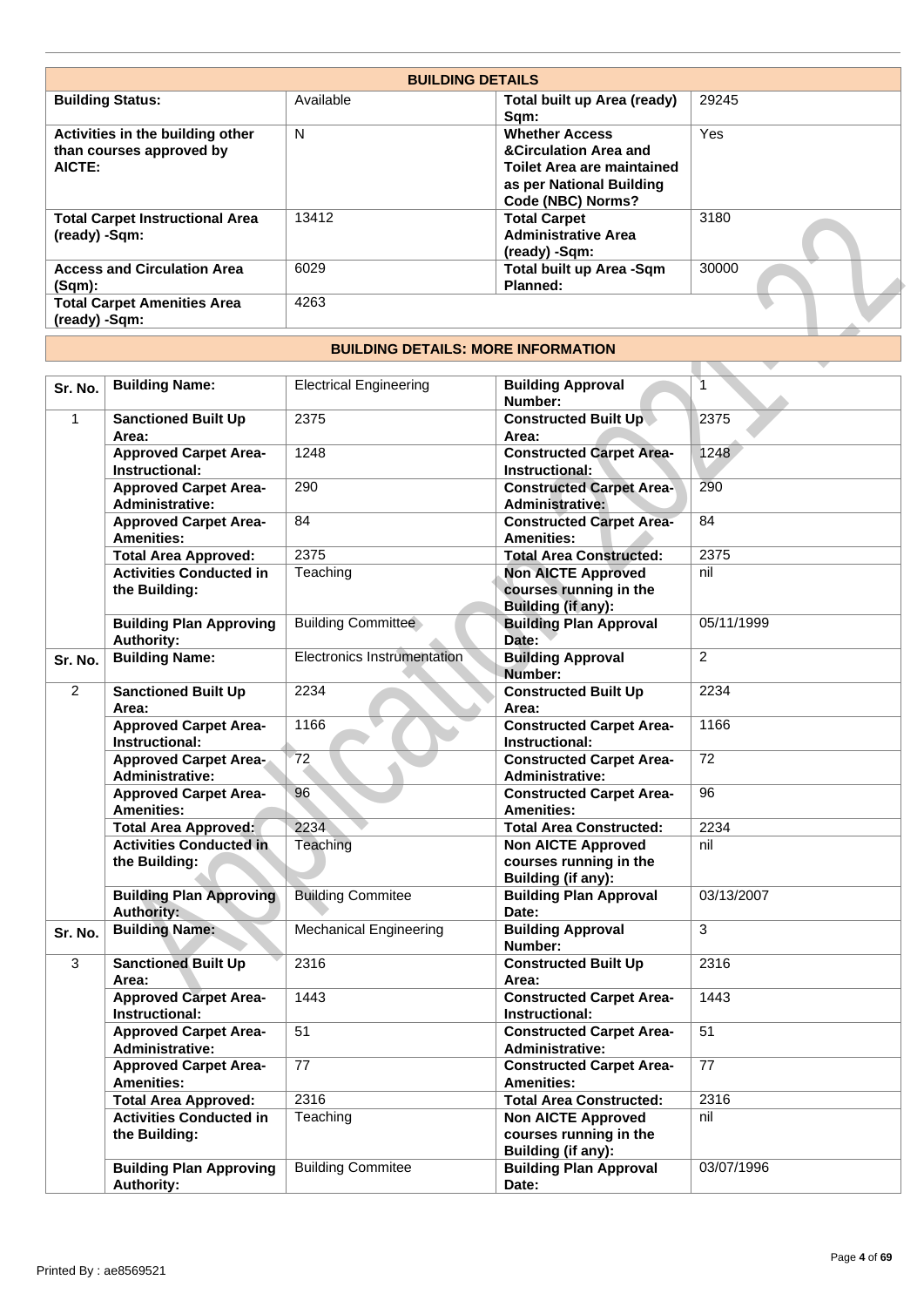| Sr. No.        | <b>Building Name:</b>                                         | Workshop                                | <b>Building Approval</b><br>Number:                                                    | 4              |
|----------------|---------------------------------------------------------------|-----------------------------------------|----------------------------------------------------------------------------------------|----------------|
| 4              | <b>Sanctioned Built Up</b><br>Area:                           | 1221                                    | <b>Constructed Built Up</b><br>Area:                                                   | 1221           |
|                | <b>Approved Carpet Area-</b><br><b>Instructional:</b>         | 849                                     | <b>Constructed Carpet Area-</b><br>Instructional:                                      | 849            |
|                | <b>Approved Carpet Area-</b><br><b>Administrative:</b>        | 46                                      | <b>Constructed Carpet Area-</b><br><b>Administrative:</b>                              | 46             |
|                | <b>Approved Carpet Area-</b><br><b>Amenities:</b>             | 139                                     | <b>Constructed Carpet Area-</b><br><b>Amenities:</b>                                   | 139            |
|                | <b>Total Area Approved:</b>                                   | 1221                                    | <b>Total Area Constructed:</b>                                                         | 1221           |
|                | <b>Activities Conducted in</b><br>the Building:               | Teaching                                | <b>Non AICTE Approved</b><br>courses running in the<br>Building (if any):              | nil            |
|                | <b>Building Plan Approving</b><br><b>Authority:</b>           | <b>Building Commitee</b>                | <b>Building Plan Approval</b><br>Date:                                                 | 03/07/1996     |
| Sr. No.        | <b>Building Name:</b>                                         | <b>Electronics And</b><br>Communication | <b>Building Approval</b><br>Number:                                                    | 5              |
| 5              | <b>Sanctioned Built Up</b><br>Area:                           | 1918                                    | <b>Constructed Built Up</b><br>Area:                                                   | 1918           |
|                | <b>Approved Carpet Area-</b><br>Instructional:                | 1026                                    | <b>Constructed Carpet Area-</b><br>Instructional:                                      | 1026           |
|                | <b>Approved Carpet Area-</b><br><b>Administrative:</b>        | 40                                      | <b>Constructed Carpet Area-</b><br><b>Administrative:</b>                              | 40             |
|                | <b>Approved Carpet Area-</b><br><b>Amenities:</b>             | 160                                     | <b>Constructed Carpet Area-</b><br><b>Amenities:</b>                                   | 160            |
|                | <b>Total Area Approved:</b>                                   | 1918                                    | <b>Total Area Constructed:</b>                                                         | 1918<br>nil    |
|                | <b>Activities Conducted in</b><br>the Building:               | Teaching                                | <b>Non AICTE Approved</b><br>courses running in the<br><b>Building (if any):</b>       |                |
|                | <b>Building Plan Approving</b><br><b>Authority:</b>           | <b>Building Commitee</b>                | <b>Building Plan Approval</b><br>Date:                                                 | 01/05/1996     |
| Sr. No.        | <b>Building Name:</b>                                         | <b>Computer Science</b>                 | <b>Building Approval</b><br>Number:                                                    | 6              |
| 6              | <b>Sanctioned Built Up</b><br>Area:                           | 1796                                    | <b>Constructed Built Up</b><br>Area:                                                   | 1796           |
|                | <b>Approved Carpet Area-</b><br>Instructional:                | 924                                     | <b>Constructed Carpet Area-</b><br>Instructional:                                      | 924            |
|                | <b>Approved Carpet Area-</b><br><b>Administrative:</b>        | 171                                     | <b>Constructed Carpet Area-</b><br><b>Administrative:</b>                              | 171            |
|                | <b>Approved Carpet Area-</b><br><b>Amenities:</b>             | 60                                      | <b>Constructed Carpet Area-</b><br><b>Amenities:</b>                                   | 60             |
|                | <b>Total Area Approved:</b><br><b>Activities Conducted in</b> | 1796<br>Teaching                        | <b>Total Area Constructed:</b><br><b>Non AICTE Approved</b>                            | 1796<br>nil    |
|                | the Building:                                                 |                                         | courses running in the<br>Building (if any):                                           |                |
|                | <b>Building Plan Approving</b><br><b>Authority:</b>           | <b>Building Commitee</b>                | <b>Building Plan Approval</b><br>Date:                                                 | 02/12/1996     |
| Sr. No.        | <b>Building Name:</b>                                         | <b>Chemical Engineering</b>             | <b>Building Approval</b><br>Number:                                                    | $\overline{7}$ |
| $\overline{7}$ | <b>Sanctioned Built Up</b><br>Area:                           | 3094                                    | <b>Constructed Built Up</b><br>Area:                                                   | 3094           |
|                | <b>Approved Carpet Area-</b><br>Instructional:                | 1555                                    | <b>Constructed Carpet Area-</b><br>Instructional:                                      | 1555           |
|                | <b>Approved Carpet Area-</b><br><b>Administrative:</b>        | 141                                     | <b>Constructed Carpet Area-</b><br><b>Administrative:</b>                              | 141            |
|                | <b>Approved Carpet Area-</b><br><b>Amenities:</b>             | 112<br>3094                             | <b>Constructed Carpet Area-</b><br><b>Amenities:</b><br><b>Total Area Constructed:</b> | 112<br>3094    |
|                | <b>Total Area Approved:</b><br><b>Activities Conducted in</b> | Teaching                                | <b>Non AICTE Approved</b>                                                              | nil            |
|                | the Building:                                                 |                                         | courses running in the<br>Building (if any):                                           |                |
|                | <b>Building Plan Approving</b><br><b>Authority:</b>           | <b>Building Commitee</b>                | <b>Building Plan Approval</b><br>Date:                                                 | 03/10/2004     |
| Sr. No.        | <b>Building Name:</b>                                         | Nehru Kendra                            | <b>Building Approval</b><br>Number:                                                    | 8              |
| 8              | <b>Sanctioned Built Up</b>                                    | 3211                                    | <b>Constructed Built Up</b>                                                            | 3211           |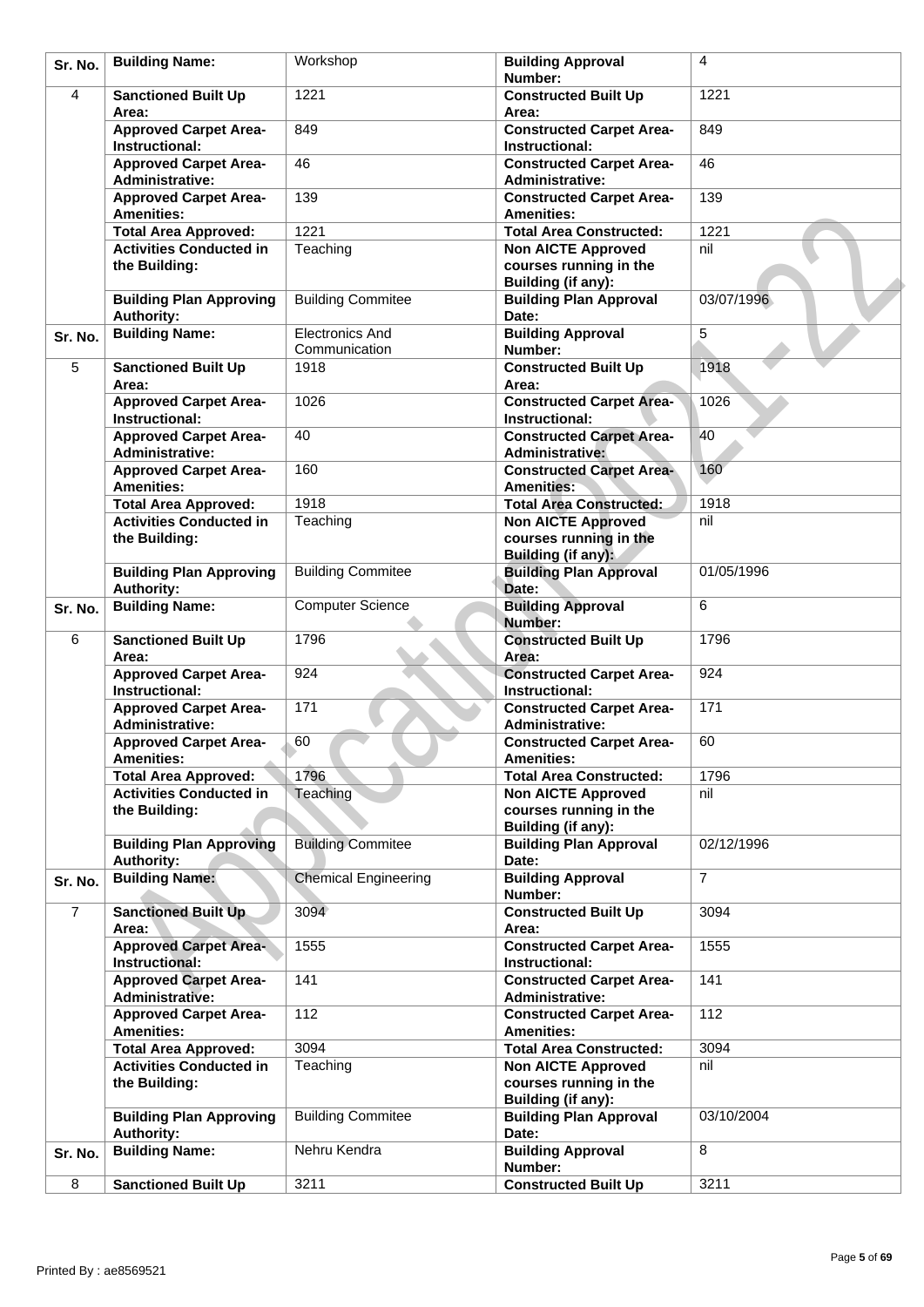| Area:                          |                          | Area:                           |            |
|--------------------------------|--------------------------|---------------------------------|------------|
| <b>Approved Carpet Area-</b>   | 1355                     | <b>Constructed Carpet Area-</b> | 1355       |
| Instructional:                 |                          | Instructional:                  |            |
| <b>Approved Carpet Area-</b>   | 328                      | <b>Constructed Carpet Area-</b> | 328        |
| <b>Administrative:</b>         |                          | <b>Administrative:</b>          |            |
| <b>Approved Carpet Area-</b>   | 70                       | <b>Constructed Carpet Area-</b> | 70         |
| <b>Amenities:</b>              |                          | <b>Amenities:</b>               |            |
| <b>Total Area Approved:</b>    | 3211                     | <b>Total Area Constructed:</b>  | 3211       |
| <b>Activities Conducted in</b> | Teaching                 | <b>Non AICTE Approved</b>       | nil        |
| the Building:                  |                          | courses running in the          |            |
|                                |                          | Building (if any):              |            |
| <b>Building Plan Approving</b> | <b>Building Commitee</b> | <b>Building Plan Approval</b>   | 12/04/1995 |
| <b>Authority:</b>              |                          | Date:                           |            |

### **LABORATORY DETAILS**

|                | the Building:                                       |                                                                                                                     | courses running in the<br>Building (if any): |                                                       |
|----------------|-----------------------------------------------------|---------------------------------------------------------------------------------------------------------------------|----------------------------------------------|-------------------------------------------------------|
|                | <b>Building Plan Approving</b><br><b>Authority:</b> | <b>Building Commitee</b>                                                                                            | <b>Building Plan Approval</b><br>Date:       | 12/04/1995                                            |
|                |                                                     | <b>LABORATORY DETAILS</b>                                                                                           |                                              |                                                       |
| Sr.<br>No.     | Programme:                                          | <b>ENGINEERING AND</b><br><b>TECHNOLOGY</b>                                                                         | Department:                                  | <b>Electrical Engineering</b>                         |
| $\mathbf{1}$   | Course:                                             | <b>ELECTRICAL ENGINEERING</b>                                                                                       | Level:                                       | <b>Under Graduate</b>                                 |
|                | Name of the Laboratory:                             | 16-Bit Microprocessor Lab<br>8085                                                                                   | Is it Research lab for PG<br>Course(Y/N):    | <b>No</b>                                             |
|                | <b>Major Equipments:</b>                            | Trainer Kit 8086-, Trainer Kit-<br>8085.                                                                            | <b>Building Name</b>                         | Data Not Available                                    |
|                | <b>Building Number</b>                              | Data Not Available                                                                                                  |                                              |                                                       |
| Sr.<br>No.     | Programme:                                          | <b>ENGINEERING AND</b><br><b>TECHNOLOGY</b>                                                                         | Department:                                  | <b>Electronics And</b><br>Instrumentation Engineering |
| $\overline{2}$ | Course:                                             | <b>ELECTRONICS AND</b><br><b>INSTRUMENTATION</b><br><b>ENGINEERING</b>                                              | Level:                                       | <b>Under Graduate</b>                                 |
|                | Name of the Laboratory:                             | 8-Bit Micro Processor Lab<br>8086                                                                                   | Is it Research lab for PG<br>Course(Y/N):    | <b>No</b>                                             |
|                | <b>Major Equipments:</b>                            | 8086 Trainer Kit Vmc-860P                                                                                           | <b>Building Name</b>                         | Data Not Available                                    |
|                | <b>Building Number</b>                              | Data Not Available                                                                                                  |                                              |                                                       |
| Sr.<br>No.     | Programme:                                          | <b>ENGINEERING AND</b><br><b>TECHNOLOGY</b>                                                                         | Department:                                  | <b>Electronics And</b><br>Instrumentation Engineering |
| 3              | Course:                                             | <b>ELECTRONICS AND</b><br><b>INSTRUMENTATION</b><br><b>ENGINEERING</b>                                              | Level:                                       | <b>Under Graduate</b>                                 |
|                | Name of the Laboratory:                             | <b>Advanced Instrument Lab</b>                                                                                      | Is it Research lab for PG<br>Course(Y/N):    | <b>No</b>                                             |
|                | <b>Major Equipments:</b>                            | Optical Transduar Tranine Kit,<br>Tem Transducer Trainer Kit,<br><b>Digital Conductivity Meter Ph</b><br>Meter Osci | <b>Building Name</b>                         | Data Not Available                                    |
|                | <b>Building Number</b>                              | Data Not Available                                                                                                  |                                              |                                                       |
| Sr.<br>No.     | Programme:                                          | <b>ENGINEERING AND</b><br><b>TECHNOLOGY</b>                                                                         | Department:                                  | <b>Computer Science And</b><br>Engineering            |
| 4              | Course:                                             | <b>COMPUTER SCIENCE AND</b><br><b>INFORMATION</b><br><b>TECHNOLOGY</b>                                              | Level:                                       | <b>Under Graduate</b>                                 |
|                | Name of the Laboratory:                             | <b>Basic Computer Lab</b>                                                                                           | Is it Research lab for PG<br>Course(Y/N):    | No                                                    |
|                | <b>Major Equipments:</b>                            | P-Iv Computers, Laser Printer,<br>Switch Furniture, Ups                                                             | <b>Building Name</b>                         | Data Not Available                                    |
|                | <b>Building Number</b>                              | Data Not Available                                                                                                  |                                              |                                                       |
| Sr.<br>No.     | Programme:                                          | <b>ENGINEERING AND</b><br><b>TECHNOLOGY</b>                                                                         | Department:                                  | <b>Electrical Engineering</b>                         |
| 5              | Course:                                             | ELECTRICAL ENGINEERING                                                                                              | Level:                                       | <b>Under Graduate</b>                                 |
|                | Name of the Laboratory:                             | <b>Basic Electrical Lab</b>                                                                                         | Is it Research lab for PG<br>Course(Y/N):    | No                                                    |
|                | <b>Major Equipments:</b>                            | Max. Power Trans.Kit, Kvl/Kcl<br>Kit, Super Position Kit,<br>Thevenin And Norton Kit, A/D                           | <b>Building Name</b>                         | Data Not Available                                    |
|                |                                                     |                                                                                                                     |                                              |                                                       |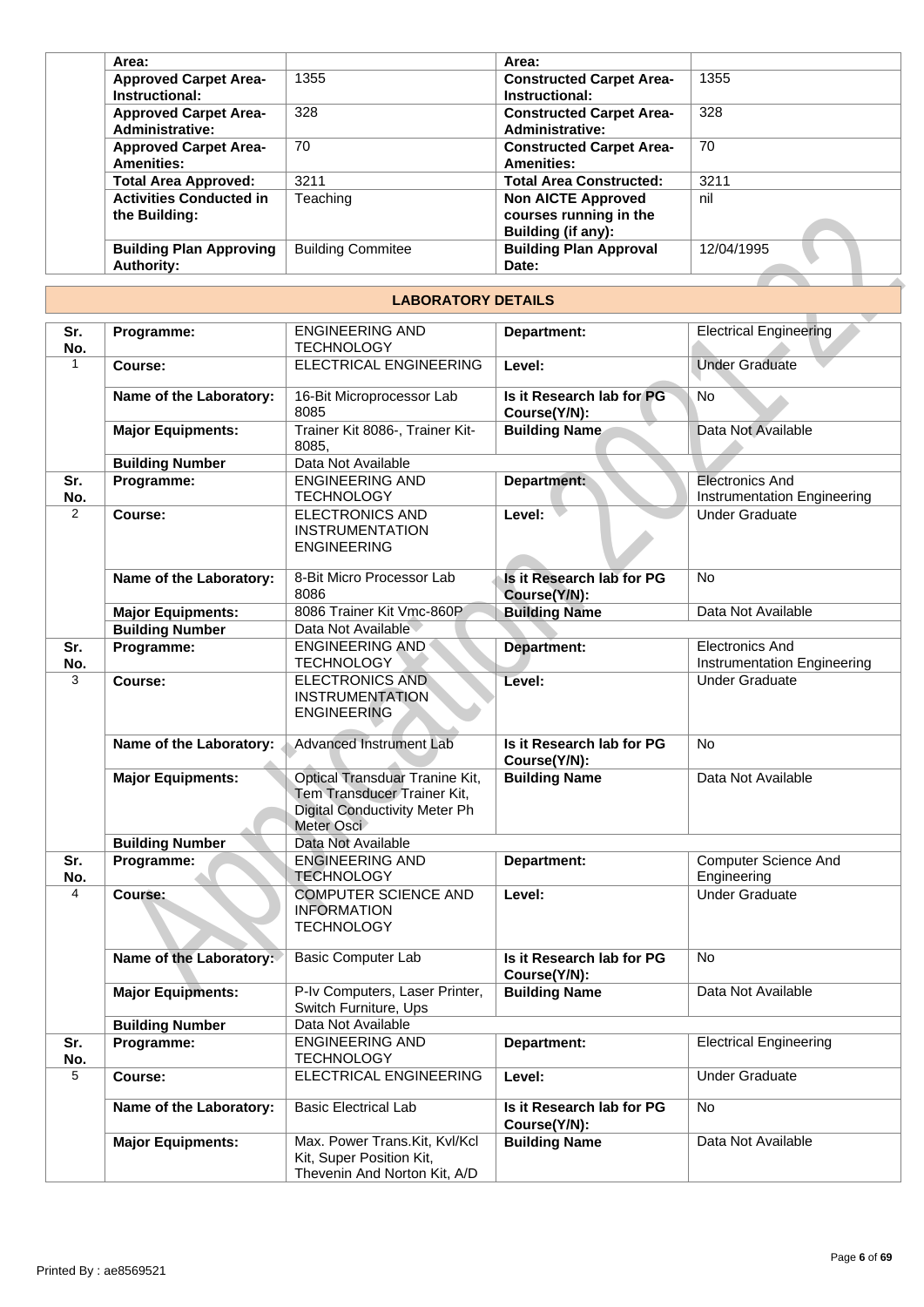|                |                          | Convertor                                                                                                       |                                           |                                                             |
|----------------|--------------------------|-----------------------------------------------------------------------------------------------------------------|-------------------------------------------|-------------------------------------------------------------|
|                | <b>Building Number</b>   | Data Not Available                                                                                              |                                           |                                                             |
| Sr.<br>No.     | Programme:               | <b>ENGINEERING AND</b><br><b>TECHNOLOGY</b>                                                                     | Department:                               | <b>Electronics And</b><br>Instrumentation Engineering       |
| 6              | Course:                  | <b>ELECTRONICS AND</b><br><b>INSTRUMENTATION</b><br><b>ENGINEERING</b>                                          | Level:                                    | Under Graduate                                              |
|                | Name of the Laboratory:  | <b>Basic Electronics Lab</b>                                                                                    | Is it Research lab for PG<br>Course(Y/N): | <b>No</b>                                                   |
|                | <b>Major Equipments:</b> | Cro Function Generators,<br>Electonic Components, Bread<br>Board Instruments. P.S.                              | <b>Building Name</b>                      | Data Not Available                                          |
|                | <b>Building Number</b>   | Data Not Available                                                                                              |                                           |                                                             |
| Sr.<br>No.     | Programme:               | <b>ENGINEERING AND</b><br><b>TECHNOLOGY</b>                                                                     | Department:                               | <b>Mechanical Engineering</b>                               |
| $\overline{7}$ | Course:                  | <b>MECHANICAL</b><br><b>ENGINEERING</b>                                                                         | Level:                                    | <b>Under Graduate</b>                                       |
|                | Name of the Laboratory:  | Cad/Cam Lab                                                                                                     | Is it Research lab for PG<br>Course(Y/N): | <b>No</b>                                                   |
|                | <b>Major Equipments:</b> | Solid Edge Software + Fe<br>Map, Mmap, Deford Star, Mill<br>Star Cnc, Pc, Pc Molding, Pc<br><b>Lcd Printing</b> | <b>Building Name</b>                      | Data Not Available                                          |
|                | <b>Building Number</b>   | Data Not Available                                                                                              |                                           |                                                             |
| Sr.<br>No.     | Programme:               | <b>ENGINEERING AND</b><br><b>TECHNOLOGY</b>                                                                     | <b>Department:</b>                        | Mechanical Engineering                                      |
| 8              | Course:                  | <b>MECHANICAL</b><br><b>ENGINEERING</b>                                                                         | Level:                                    | <b>Under Graduate</b>                                       |
|                | Name of the Laboratory:  | Carpentary Lab                                                                                                  | Is it Research lab for PG<br>Course(Y/N): | <b>No</b>                                                   |
|                | <b>Major Equipments:</b> | Carpentary Workbench, Fitting<br>Wotkbench                                                                      | <b>Building Name</b>                      | Data Not Available                                          |
|                | <b>Building Number</b>   | Data Not Available                                                                                              |                                           |                                                             |
| Sr.<br>No.     | Programme:               | <b>ENGINEERING AND</b><br><b>TECHNOLOGY</b>                                                                     | Department:                               | <b>Chemical Engineering</b>                                 |
| 9              | Course:                  | <b>CHEMICAL ENGINEERING</b>                                                                                     | Level:                                    | <b>Under Graduate</b>                                       |
|                | Name of the Laboratory:  | <b>Chemical Process Lab</b>                                                                                     | Is it Research lab for PG<br>Course(Y/N): | No                                                          |
|                | <b>Major Equipments:</b> | Glasswares, Chemicals,<br>Waterbath Apparatus, Sprit<br>Lamp Etc.                                               | <b>Building Name</b>                      | Data Not Available                                          |
|                | <b>Building Number</b>   | Data Not Available                                                                                              |                                           |                                                             |
| Sr.<br>No.     | Programme:               | <b>ENGINEERING AND</b><br><b>TECHNOLOGY</b>                                                                     | Department:                               | <b>Electronics And</b><br><b>Communications Engineering</b> |
| 10             | Course:                  | <b>ELECTRONICS &amp;</b><br><b>COMMUNICATION ENGG</b>                                                           | Level:                                    | <b>Under Graduate</b>                                       |
|                | Name of the Laboratory:  | <b>Communication Lab</b>                                                                                        | Is it Research lab for PG<br>Course(Y/N): | No                                                          |
|                | <b>Major Equipments:</b> | Cro, Function Generator,<br>Dmm, Bread Board, Servo<br>Stablizer, Trainer Kits                                  | <b>Building Name</b>                      | Data Not Available                                          |
|                | <b>Building Number</b>   | Data Not Available                                                                                              |                                           |                                                             |
| Sr.<br>No.     | Programme:               | <b>ENGINEERING AND</b><br><b>TECHNOLOGY</b>                                                                     | Department:                               | <b>Electrical Engineering</b>                               |
| 11             | Course:                  | <b>ELECTRICAL ENGINEERING</b>                                                                                   | Level:                                    | <b>Under Graduate</b>                                       |
|                | Name of the Laboratory:  | Computer Networking Lab                                                                                         | Is it Research lab for PG<br>Course(Y/N): | No.                                                         |
|                | <b>Major Equipments:</b> | Utp Connector, Stabilizer,<br>Patch Cords, Ohp Model<br>20000, Ups, Scanners                                    | <b>Building Name</b>                      | Data Not Available                                          |
|                | <b>Building Number</b>   | Data Not Available                                                                                              |                                           |                                                             |
| Sr.            | Programme:               | <b>ENGINEERING AND</b><br><b>TECHNOLOGY</b>                                                                     | Department:                               | <b>Electrical Engineering</b>                               |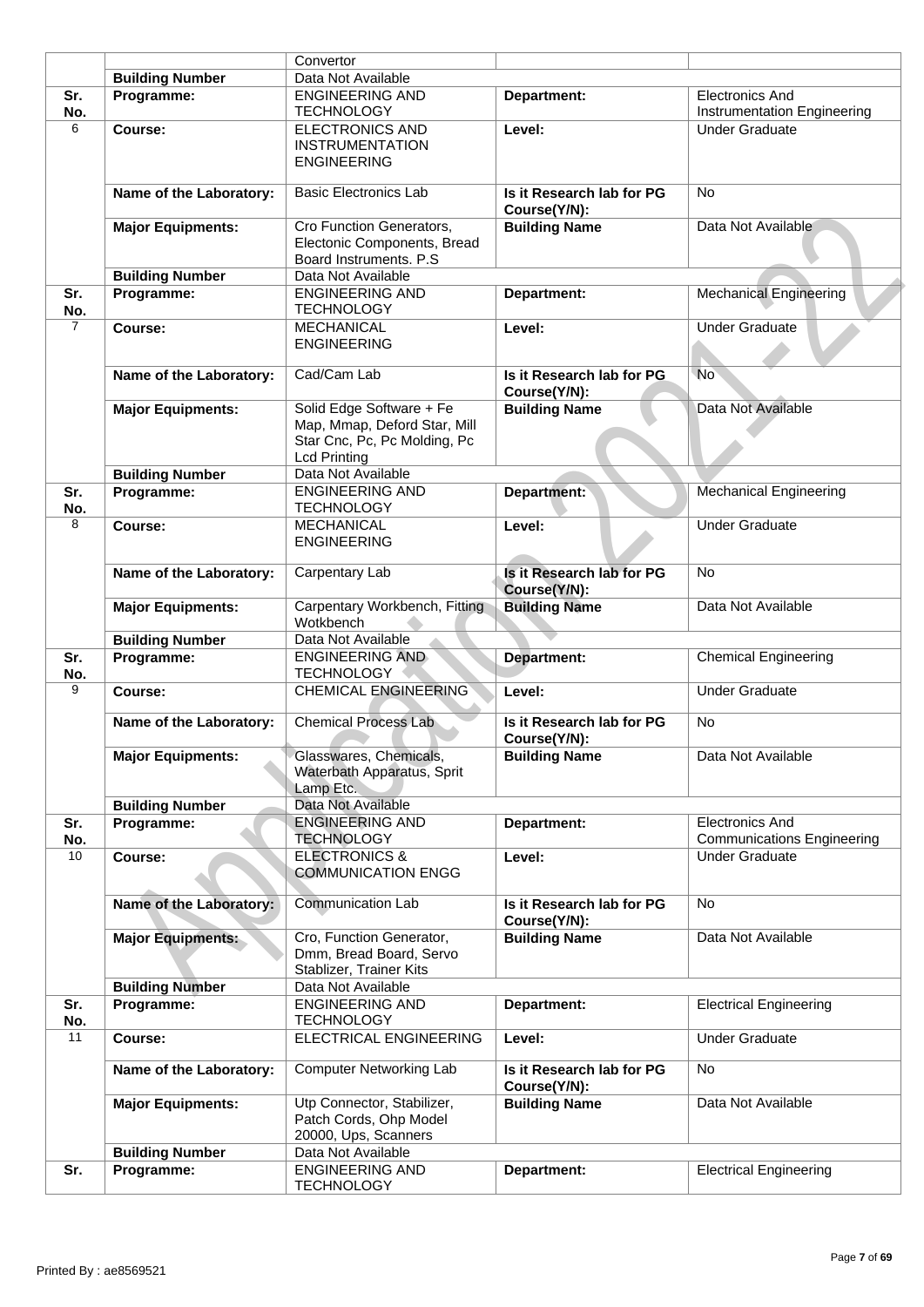| No.        |                          |                                                                                                             |                                           |                                                             |
|------------|--------------------------|-------------------------------------------------------------------------------------------------------------|-------------------------------------------|-------------------------------------------------------------|
| 12         | Course:                  | ELECTRICAL ENGINEERING                                                                                      | Level:                                    | <b>Under Graduate</b>                                       |
|            | Name of the Laboratory:  | Control System Lab                                                                                          | Is it Research lab for PG<br>Course(Y/N): | No                                                          |
|            | <b>Major Equipments:</b> | <b>Study Of Compensating</b><br>Network, Study Of Temp.<br>Control, Stepper Motor Control<br>Kit Etc.       | <b>Building Name</b>                      | Data Not Available                                          |
|            | <b>Building Number</b>   | Data Not Available                                                                                          |                                           |                                                             |
| Sr.<br>No. | Programme:               | <b>ENGINEERING AND</b><br><b>TECHNOLOGY</b>                                                                 | Department:                               | <b>Computer Science And</b><br>Engineering                  |
| 13         | Course:                  | <b>COMPUTER SCIENCE AND</b><br><b>INFORMATION</b><br><b>TECHNOLOGY</b>                                      | Level:                                    | <b>Under Graduate</b>                                       |
|            | Name of the Laboratory:  | Data Base Lab                                                                                               | Is it Research lab for PG<br>Course(Y/N): | <b>No</b>                                                   |
|            | <b>Major Equipments:</b> | P4 Computers, Laser Printers,<br>Switch Furniture, Ups 5Kva                                                 | <b>Building Name</b>                      | Data Not Available                                          |
|            | <b>Building Number</b>   | Data Not Available                                                                                          |                                           |                                                             |
| Sr.<br>No. | Programme:               | <b>ENGINEERING AND</b><br><b>TECHNOLOGY</b>                                                                 | Department:                               | <b>Electronics And</b><br><b>Communications Engineering</b> |
| 14         | Course:                  | <b>ELECTRONICS &amp;</b><br><b>COMMUNICATION ENGG</b>                                                       | Level:                                    | <b>Under Graduate</b>                                       |
|            | Name of the Laboratory:  | <b>Digital Electronics Lab</b>                                                                              | Is it Research lab for PG<br>Course(Y/N): | <b>No</b>                                                   |
|            | <b>Major Equipments:</b> | Cro Ic Tester Bread Board Ic'S                                                                              | <b>Building Name</b>                      | Data Not Available                                          |
|            | <b>Building Number</b>   | Data Not Available                                                                                          |                                           |                                                             |
| Sr.<br>No. | Programme:               | <b>ENGINEERING AND</b><br><b>TECHNOLOGY</b>                                                                 | Department:                               | <b>Mechanical Engineering</b>                               |
| 15         | Course:                  | <b>MECHANICAL</b><br><b>ENGINEERING</b>                                                                     | Level:                                    | <b>Under Graduate</b>                                       |
|            | Name of the Laboratory:  | Dom Lab                                                                                                     | Is it Research lab for PG<br>Course(Y/N): | <b>No</b>                                                   |
|            | <b>Major Equipments:</b> | Com Analysis, Gyroscope,<br>Proter Governor, Statics<br>Dynamics Bal., Midling Speed,<br>Universal Vibrator | <b>Building Name</b>                      | Data Not Available                                          |
|            | <b>Building Number</b>   | Data Not Available                                                                                          |                                           |                                                             |
| Sr.        | Programme:               | <b>ENGINEERING AND</b>                                                                                      | Department:                               | <b>Electronics And</b>                                      |
| No.<br>16  | Course:                  | <b>TECHNOLOGY</b><br><b>ELECTRONICS &amp;</b>                                                               | Level:                                    | <b>Communications Engineering</b><br><b>Under Graduate</b>  |
|            | Name of the Laboratory:  | <b>COMMUNICATION ENGG</b><br>Dsp Lab                                                                        | Is it Research lab for PG                 | No                                                          |
|            |                          | Computers, Laser Printer Dot                                                                                | Course(Y/N):                              |                                                             |
|            | <b>Major Equipments:</b> | Matrix Printer, Ups                                                                                         | <b>Building Name</b>                      | Data Not Available                                          |
|            | <b>Building Number</b>   | Data Not Available                                                                                          |                                           |                                                             |
| Sr.<br>No. | Programme:               | <b>ENGINEERING AND</b><br><b>TECHNOLOGY</b>                                                                 | Department:                               | <b>Electrical Engineering</b>                               |
| 17         | Course:                  | ELECTRICAL ENGINEERING                                                                                      | Level:                                    | <b>Under Graduate</b>                                       |
|            | Name of the Laboratory:  | Electrical Machine 1 Lab                                                                                    | Is it Research lab for PG<br>Course(Y/N): | No                                                          |
|            | <b>Major Equipments:</b> | Transformer, Dc Gen., Dc<br>Motors, Auto-Transformers,<br>Indection Motors, Synchronous<br>Motors Etc.      | <b>Building Name</b>                      | Data Not Available                                          |
|            | <b>Building Number</b>   | Data Not Available                                                                                          |                                           |                                                             |
| Sr.<br>No. | Programme:               | <b>ENGINEERING AND</b><br><b>TECHNOLOGY</b>                                                                 | Department:                               | <b>Electronics And</b><br><b>Communications Engineering</b> |
| 18         | Course:                  | <b>ELECTRONICS &amp;</b><br><b>COMMUNICATION ENGG</b>                                                       | Level:                                    | <b>Under Graduate</b>                                       |
|            | Name of the Laboratory:  | <b>Electronics Circuit Lab</b>                                                                              | Is it Research lab for PG                 | No                                                          |
|            |                          |                                                                                                             |                                           |                                                             |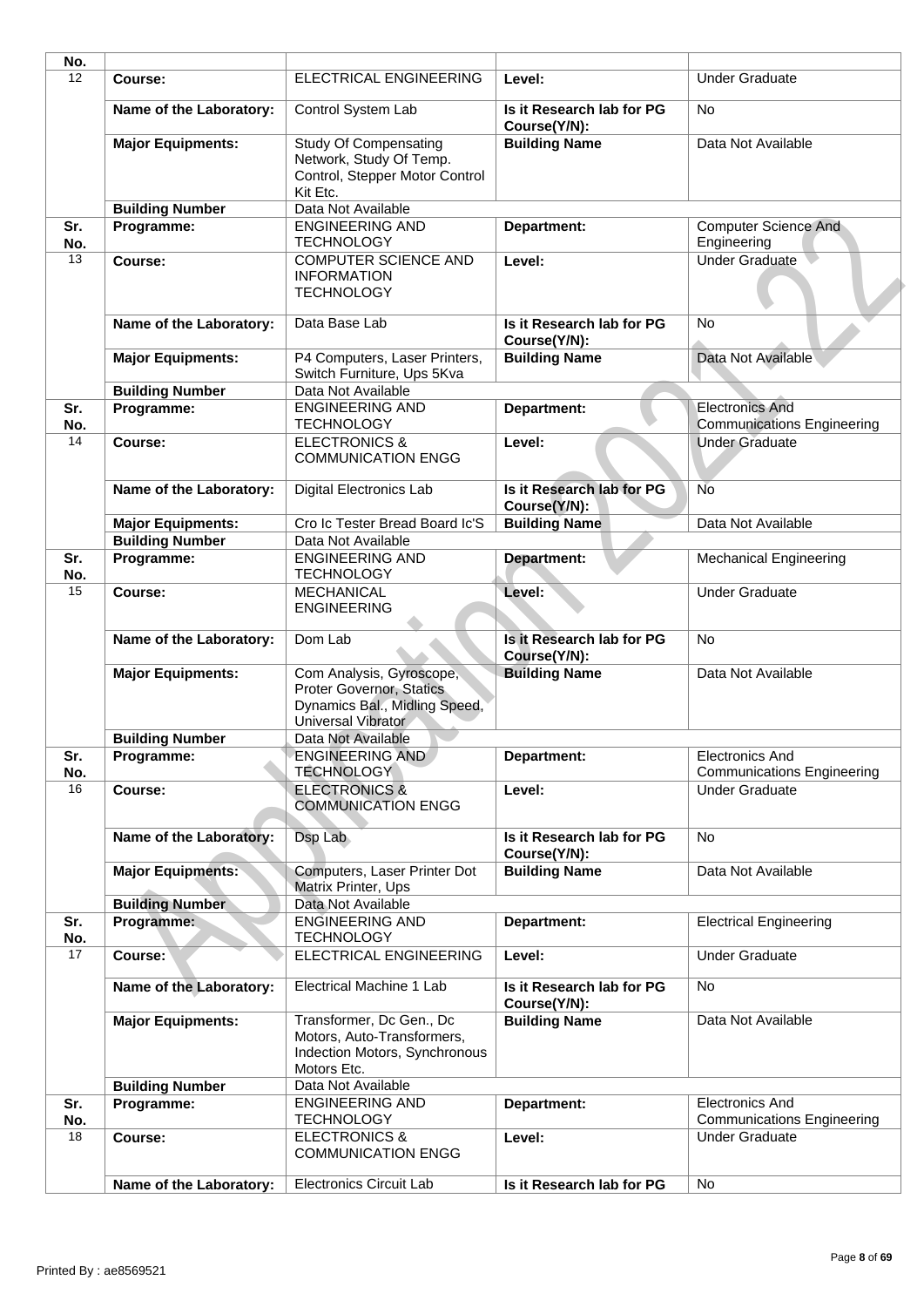|            |                          |                                                                                                                      | Course(Y/N):                              |                               |
|------------|--------------------------|----------------------------------------------------------------------------------------------------------------------|-------------------------------------------|-------------------------------|
|            | <b>Major Equipments:</b> | Cro, Dmm Power Supplies<br><b>Bread Board</b>                                                                        | <b>Building Name</b>                      | Data Not Available            |
|            | <b>Building Number</b>   | Data Not Available                                                                                                   |                                           |                               |
| Sr.<br>No. | Programme:               | <b>ENGINEERING AND</b><br><b>TECHNOLOGY</b>                                                                          | Department:                               | <b>Chemical Engineering</b>   |
| 19         | Course:                  | <b>CHEMICAL ENGINEERING</b>                                                                                          | Level:                                    | <b>Under Graduate</b>         |
|            | Name of the Laboratory:  | Energy Lab                                                                                                           | Is it Research lab for PG<br>Course(Y/N): | No                            |
|            | <b>Major Equipments:</b> | Penskymartin Apparatus,<br>Redwood Viscometer, Abel"S<br>Apparatus Etc.                                              | <b>Building Name</b>                      | Data Not Available            |
|            | <b>Building Number</b>   | Data Not Available                                                                                                   |                                           |                               |
| Sr.<br>No. | Programme:               | <b>ENGINEERING AND</b><br><b>TECHNOLOGY</b>                                                                          | Department:                               | <b>Chemical Engineering</b>   |
| 20         | Course:                  | <b>CHEMICAL ENGINEERING</b>                                                                                          | Level:                                    | <b>Under Graduate</b>         |
|            | Name of the Laboratory:  | <b>Fluid And Particle Mechanics</b><br>Lab                                                                           | Is it Research lab for PG<br>Course(Y/N): | No                            |
|            | <b>Major Equipments:</b> | Cyclone Separator, Fluidized<br>Bed Apparatus, Sieveshaker<br>Etc.                                                   | <b>Building Name</b>                      | Data Not Available            |
|            | <b>Building Number</b>   | Data Not Available                                                                                                   |                                           |                               |
| Sr.<br>No. | Programme:               | <b>ENGINEERING AND</b><br><b>TECHNOLOGY</b>                                                                          | Department:                               | <b>Mechanical Engineering</b> |
| 21         | Course:                  | <b>MECHANICAL</b><br><b>ENGINEERING</b>                                                                              | Level:                                    | <b>Under Graduate</b>         |
|            | Name of the Laboratory:  | <b>Fluid Mechanics Lab</b>                                                                                           | Is it Research lab for PG<br>Course(Y/N): | <b>No</b>                     |
|            | <b>Major Equipments:</b> | System For Determination Of<br>Laws In Pipeliness, Cd, Cv, Cc<br>Of Orifice And Mouth Piece,<br>Venturimeter         | <b>Building Name</b>                      | Data Not Available            |
|            | <b>Building Number</b>   | Data Not Available                                                                                                   |                                           |                               |
| Sr.        | Programme:               | <b>ENGINEERING AND</b>                                                                                               | Department:                               | <b>Mechanical Engineering</b> |
| No.<br>22  | Course:                  | <b>TECHNOLOGY</b><br>MECHANICAL                                                                                      | Level:                                    | <b>Under Graduate</b>         |
|            |                          | <b>ENGINEERING</b>                                                                                                   |                                           |                               |
|            | Name of the Laboratory:  | <b>Heat Transfer Lab</b>                                                                                             | Is it Research lab for PG<br>Course(Y/N): | No                            |
|            | <b>Major Equipments:</b> | <b>Thermal Conductivity Of Metal</b><br>Rod, Convective Heat Transfer<br>Natural Convection, Force<br>Convection, Em | <b>Building Name</b>                      | Data Not Available            |
|            | <b>Building Number</b>   | Data Not Available                                                                                                   |                                           |                               |
| Sr.<br>No. | Programme:               | <b>ENGINEERING AND</b><br><b>TECHNOLOGY</b>                                                                          | Department:                               | <b>Chemical Engineering</b>   |
| 23         | Course:                  | <b>CHEMICAL ENGINEERING</b>                                                                                          | Level:                                    | <b>Under Graduate</b>         |
|            | Name of the Laboratory:  | <b>Heat Transfer Lab-2</b>                                                                                           | Is it Research lab for PG<br>Course(Y/N): | No.                           |
|            | <b>Major Equipments:</b> | Stefan Boltzman, Constant<br>App., Shell And Tube Heat<br>Exchanger, Emmisivity,<br>Measurement App.                 | <b>Building Name</b>                      | Data Not Available            |
|            | <b>Building Number</b>   | Data Not Available                                                                                                   |                                           |                               |
| Sr.        | Programme:               | <b>ENGINEERING AND</b>                                                                                               | Department:                               | <b>Mechanical Engineering</b> |
| No.        |                          | <b>TECHNOLOGY</b>                                                                                                    |                                           |                               |
| 24         | Course:                  | <b>MECHANICAL</b><br><b>ENGINEERING</b>                                                                              | Level:                                    | <b>Under Graduate</b>         |
|            | Name of the Laboratory:  | Ic Engine Lab                                                                                                        | Is it Research lab for PG<br>Course(Y/N): | <b>No</b>                     |
|            | <b>Major Equipments:</b> | Twin Engine, Two Storke<br>Petrol Engine, Deisel Engine                                                              | <b>Building Name</b>                      | Data Not Available            |
|            |                          |                                                                                                                      |                                           |                               |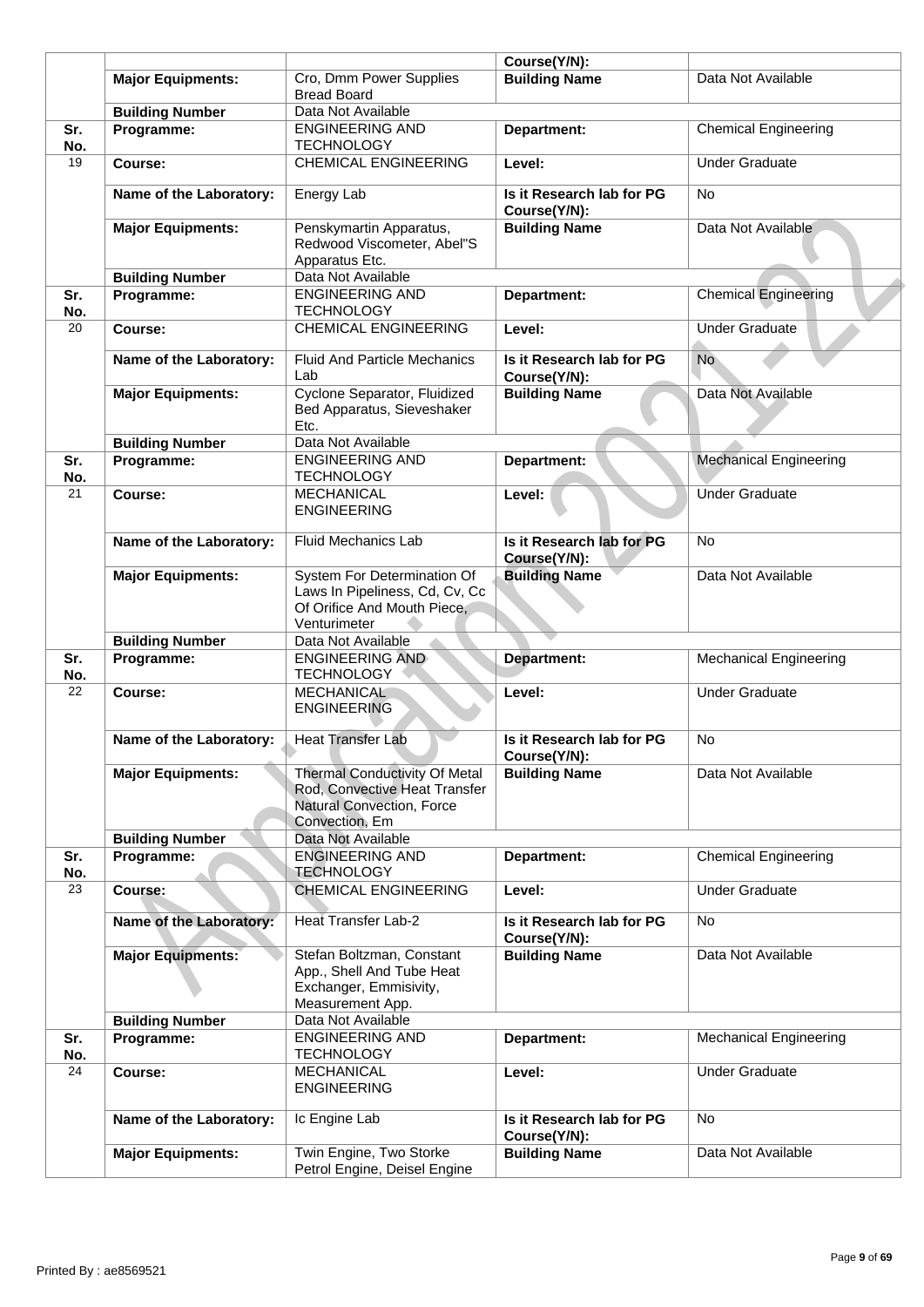|            | <b>Building Number</b>   | Data Not Available                                                                                                  |                                           |                                                       |
|------------|--------------------------|---------------------------------------------------------------------------------------------------------------------|-------------------------------------------|-------------------------------------------------------|
| Sr.<br>No. | Programme:               | <b>ENGINEERING AND</b><br><b>TECHNOLOGY</b>                                                                         | Department:                               | Chemical Engineering                                  |
| 25         | Course:                  | <b>CHEMICAL ENGINEERING</b>                                                                                         | Level:                                    | <b>Under Graduate</b>                                 |
|            | Name of the Laboratory:  | <b>Industrial Pollution Control Lab</b>                                                                             | Is it Research lab for PG<br>Course(Y/N): | <b>No</b>                                             |
|            | <b>Major Equipments:</b> | Spectrophotometer, Bod<br>Incubrator, Ph Meter, Titrator<br>Etc                                                     | <b>Building Name</b>                      | Data Not Available                                    |
|            | <b>Building Number</b>   | Data Not Available                                                                                                  |                                           |                                                       |
| Sr.<br>No. | Programme:               | <b>ENGINEERING AND</b><br><b>TECHNOLOGY</b>                                                                         | Department:                               | <b>Electrical Engineering</b>                         |
| 26         | Course:                  | ELECTRICAL ENGINEERING                                                                                              | Level:                                    | <b>Under Graduate</b>                                 |
|            | Name of the Laboratory:  | Instrumentation Lab                                                                                                 | Is it Research lab for PG<br>Course(Y/N): | <b>No</b>                                             |
|            | <b>Major Equipments:</b> | Lvdt Kit, Strain Guage, Auto<br>Coupler Kit, Optical Device Kit,<br>Speed Measurement Kit Etc.                      | <b>Building Name</b>                      | Data Not Available                                    |
|            | <b>Building Number</b>   | Data Not Available                                                                                                  |                                           |                                                       |
| Sr.<br>No. | Programme:               | <b>ENGINEERING AND</b><br><b>TECHNOLOGY</b>                                                                         | Department:                               | <b>Mechanical Engineering</b>                         |
| 27         | Course:                  | <b>MECHANICAL</b><br><b>ENGINEERING</b>                                                                             | Level:                                    | <b>Under Graduate</b>                                 |
|            | Name of the Laboratory:  | Kom Lab                                                                                                             | Is it Research lab for PG<br>Course(Y/N): | <b>No</b>                                             |
|            | <b>Major Equipments:</b> | Disc Brake, Sltuch Singal<br>Shoe Brake, Internally<br><b>Expanding Centraling, Multiple</b><br>Friction, Gear Pair | <b>Building Name</b>                      | Data Not Available                                    |
|            | <b>Building Number</b>   | Data Not Available                                                                                                  |                                           |                                                       |
| Sr.<br>No. | Programme:               | <b>ENGINEERING AND</b><br><b>TECHNOLOGY</b>                                                                         | Department:                               | <b>Electronics And</b><br>Instrumentation Engineering |
| 28         | Course:                  | <b>ELECTRONICS AND</b><br><b>INSTRUMENTATION</b><br><b>ENGINEERING</b>                                              | Level:                                    | <b>Under Graduate</b>                                 |
|            | Name of the Laboratory:  | Lic Lab                                                                                                             | Is it Research lab for PG<br>Course(Y/N): | <b>No</b>                                             |
|            | <b>Major Equipments:</b> | <b>Cro Power Supply</b>                                                                                             | <b>Building Name</b>                      | Data Not Available                                    |
|            | <b>Building Number</b>   | Data Not Available                                                                                                  |                                           |                                                       |
| Sr.<br>No. | Programme:               | <b>ENGINEERING AND</b><br><b>TECHNOLOGY</b>                                                                         | Department:                               | <b>Mechanical Engineering</b>                         |
| 29         | Course:                  | <b>MECHANICAL</b><br><b>ENGINEERING</b>                                                                             | Level:                                    | <b>Under Graduate</b>                                 |
|            | Name of the Laboratory:  | Machine Shop                                                                                                        | Is it Research lab for PG<br>Course(Y/N): | No                                                    |
|            | <b>Major Equipments:</b> | Three Jew Chuck, Four Jew<br>Chuck, Power Hucksaw,<br>Pantagraph Dirling M/C Furret<br>Lathe, Milling M/C G         | <b>Building Name</b>                      | Data Not Available                                    |
|            | <b>Building Number</b>   | Data Not Available                                                                                                  |                                           |                                                       |
| Sr.<br>No. | Programme:               | <b>ENGINEERING AND</b><br><b>TECHNOLOGY</b>                                                                         | Department:                               | <b>Electrical Engineering</b>                         |
| 30         | Course:                  | ELECTRICAL ENGINEERING                                                                                              | Level:                                    | <b>Under Graduate</b>                                 |
|            | Name of the Laboratory:  | Measurement Lab                                                                                                     | Is it Research lab for PG<br>Course(Y/N): | No                                                    |
|            | <b>Major Equipments:</b> | Anderson, Maxwell, De Sauty,<br>Wein"S Bridges And Energy<br>Meter Etc.                                             | <b>Building Name</b>                      | Data Not Available                                    |
|            | <b>Building Number</b>   | Data Not Available                                                                                                  |                                           |                                                       |
| Sr.<br>No. | Programme:               | <b>ENGINEERING AND</b><br><b>TECHNOLOGY</b>                                                                         | Department:                               | <b>Mechanical Engineering</b>                         |
| 31         | Course:                  | MECHANICAL                                                                                                          | Level:                                    | <b>Under Graduate</b>                                 |
|            |                          |                                                                                                                     |                                           |                                                       |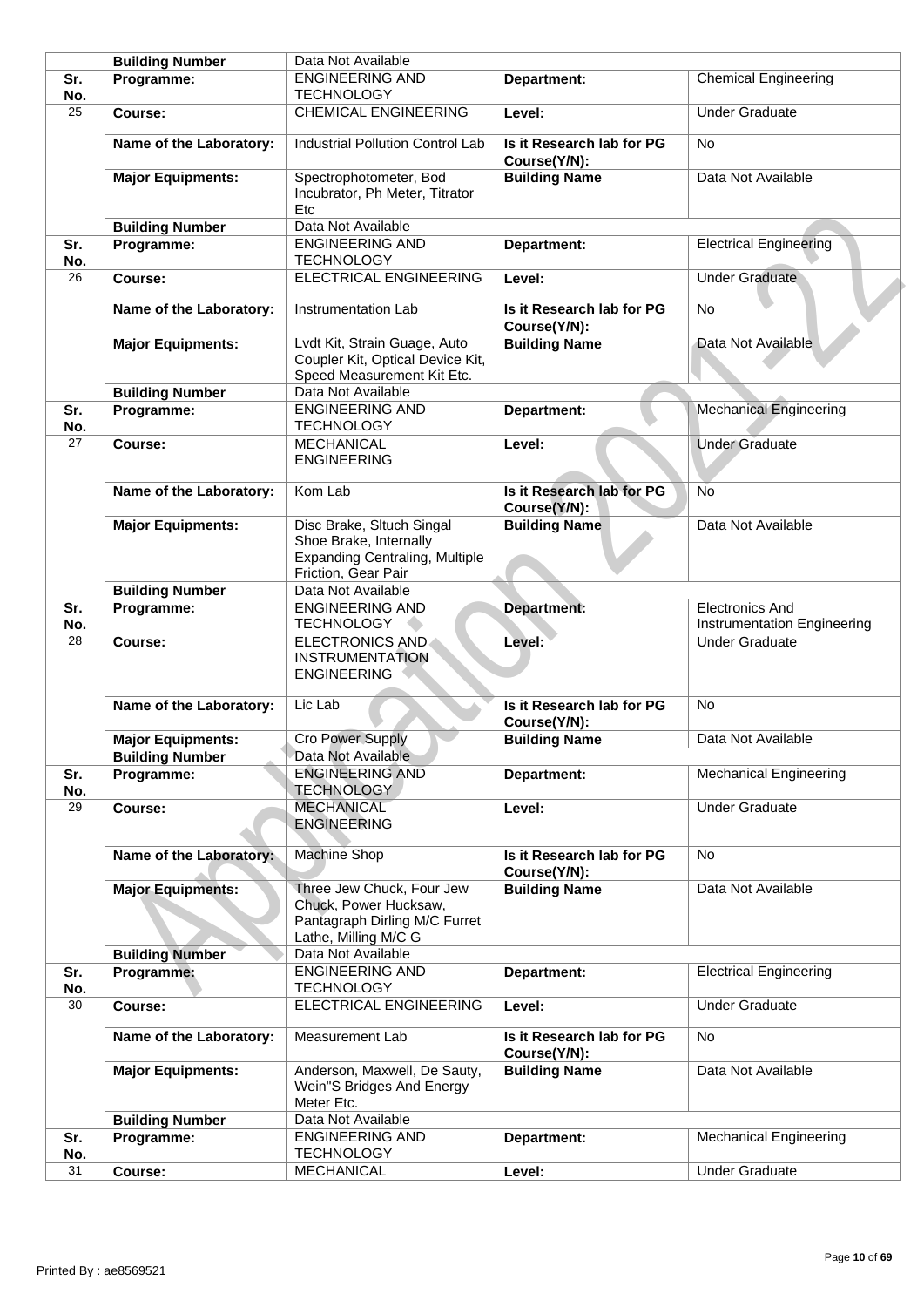|            |                          | <b>ENGINEERING</b>                                                                                               |                                           |                                                            |
|------------|--------------------------|------------------------------------------------------------------------------------------------------------------|-------------------------------------------|------------------------------------------------------------|
|            | Name of the Laboratory:  | Mechanical Measurement Lab                                                                                       | Is it Research lab for PG<br>Course(Y/N): | <b>No</b>                                                  |
|            | <b>Major Equipments:</b> | Displacement Measurement,<br>Lvdti, Pressure Management,<br><b>Torque Measurement</b>                            | <b>Building Name</b>                      | Data Not Available                                         |
|            | <b>Building Number</b>   | Data Not Available                                                                                               |                                           |                                                            |
| Sr.        | Programme:               | <b>ENGINEERING AND</b>                                                                                           | Department:                               | <b>Electronics And</b>                                     |
| No.        |                          | <b>TECHNOLOGY</b>                                                                                                |                                           | Instrumentation Engineering                                |
| 32         | Course:                  | <b>ELECTRONICS AND</b><br><b>INSTRUMENTATION</b><br><b>ENGINEERING</b>                                           | Level:                                    | <b>Under Graduate</b>                                      |
|            | Name of the Laboratory:  | Micro Controller Lab                                                                                             | Is it Research lab for PG<br>Course(Y/N): | <b>No</b>                                                  |
|            | <b>Major Equipments:</b> | 8085 Kits Pcs Other Electronic<br>Componets Cro                                                                  | <b>Building Name</b>                      | Data Not Available                                         |
|            | <b>Building Number</b>   | Data Not Available                                                                                               |                                           |                                                            |
| Sr.        | Programme:               | <b>ENGINEERING AND</b>                                                                                           | Department:                               | <b>Electronics And</b>                                     |
| No.<br>33  | Course:                  | <b>TECHNOLOGY</b><br><b>ELECTRONICS &amp;</b><br><b>COMMUNICATION ENGG</b>                                       | Level:                                    | <b>Communications Engineering</b><br><b>Under Graduate</b> |
|            | Name of the Laboratory:  | Microwave Lab                                                                                                    | Is it Research lab for PG<br>Course(Y/N): | No.                                                        |
|            | <b>Major Equipments:</b> | Klystron Power Supply, Gun<br>Power Supply, Frequency<br>Meter, Klystron Tube,<br>Microwave<br>Waveguides/Compon | <b>Building Name</b>                      | Data Not Available                                         |
|            | <b>Building Number</b>   | Data Not Available                                                                                               |                                           |                                                            |
| Sr.        | Programme:               | <b>ENGINEERING AND</b>                                                                                           | Department:                               | <b>Mechanical Engineering</b>                              |
| No.        |                          | <b>TECHNOLOGY</b>                                                                                                |                                           |                                                            |
| 34         | Course:                  | <b>MECHANICAL</b><br><b>ENGINEERING</b>                                                                          | Level:                                    | <b>Under Graduate</b>                                      |
|            | Name of the Laboratory:  | Mos Lab                                                                                                          | Is it Research lab for PG<br>Course(Y/N): | <b>No</b>                                                  |
|            | <b>Major Equipments:</b> | Torsion Testing Mach., Impact<br>Testing Machine, Ultrasonic<br>Testing, Rockwell, Hardness<br>Tester, Brinel    | <b>Building Name</b>                      | Data Not Available                                         |
|            | <b>Building Number</b>   | Data Not Available                                                                                               |                                           |                                                            |
| Sr.<br>No. | Programme:               | <b>ENGINEERING AND</b><br><b>TECHNOLOGY</b>                                                                      | Department:                               | <b>Computer Science And</b><br>Engineering                 |
| 35         | Course:                  | <b>COMPUTER SCIENCE AND</b><br><b>INFORMATION</b><br><b>TECHNOLOGY</b>                                           | Level:                                    | <b>Under Graduate</b>                                      |
|            | Name of the Laboratory:  | Multimedia Lab (Shared With<br>B.Tech Program)                                                                   | Is it Research lab for PG<br>Course(Y/N): | <b>No</b>                                                  |
|            | <b>Major Equipments:</b> | P4 Computers, Laser Printers,<br>Switch, Furniture And Ups<br>5Kva                                               | <b>Building Name</b>                      | Data Not Available                                         |
|            | <b>Building Number</b>   | Data Not Available                                                                                               |                                           |                                                            |
| Sr.<br>No. | Programme:               | <b>ENGINEERING AND</b><br><b>TECHNOLOGY</b>                                                                      | Department:                               | <b>Computer Science And</b><br>Engineering                 |
| 36         | Course:                  | <b>COMPUTER SCIENCE AND</b><br><b>INFORMATION</b><br><b>TECHNOLOGY</b>                                           | Level:                                    | <b>Under Graduate</b>                                      |
|            | Name of the Laboratory:  | Networking Lab (Shared With<br>B.Tech Program)                                                                   | Is it Research lab for PG<br>Course(Y/N): | No.                                                        |
|            | <b>Major Equipments:</b> | P4 Computers, Laser Printers,<br>Switch, Furniture And Ups<br>5Kva                                               | <b>Building Name</b>                      | Data Not Available                                         |
|            | <b>Building Number</b>   | Data Not Available                                                                                               |                                           |                                                            |
| Sr.        | Programme:               | <b>ENGINEERING AND</b>                                                                                           | Department:                               | <b>Electronics And</b>                                     |
|            |                          |                                                                                                                  |                                           |                                                            |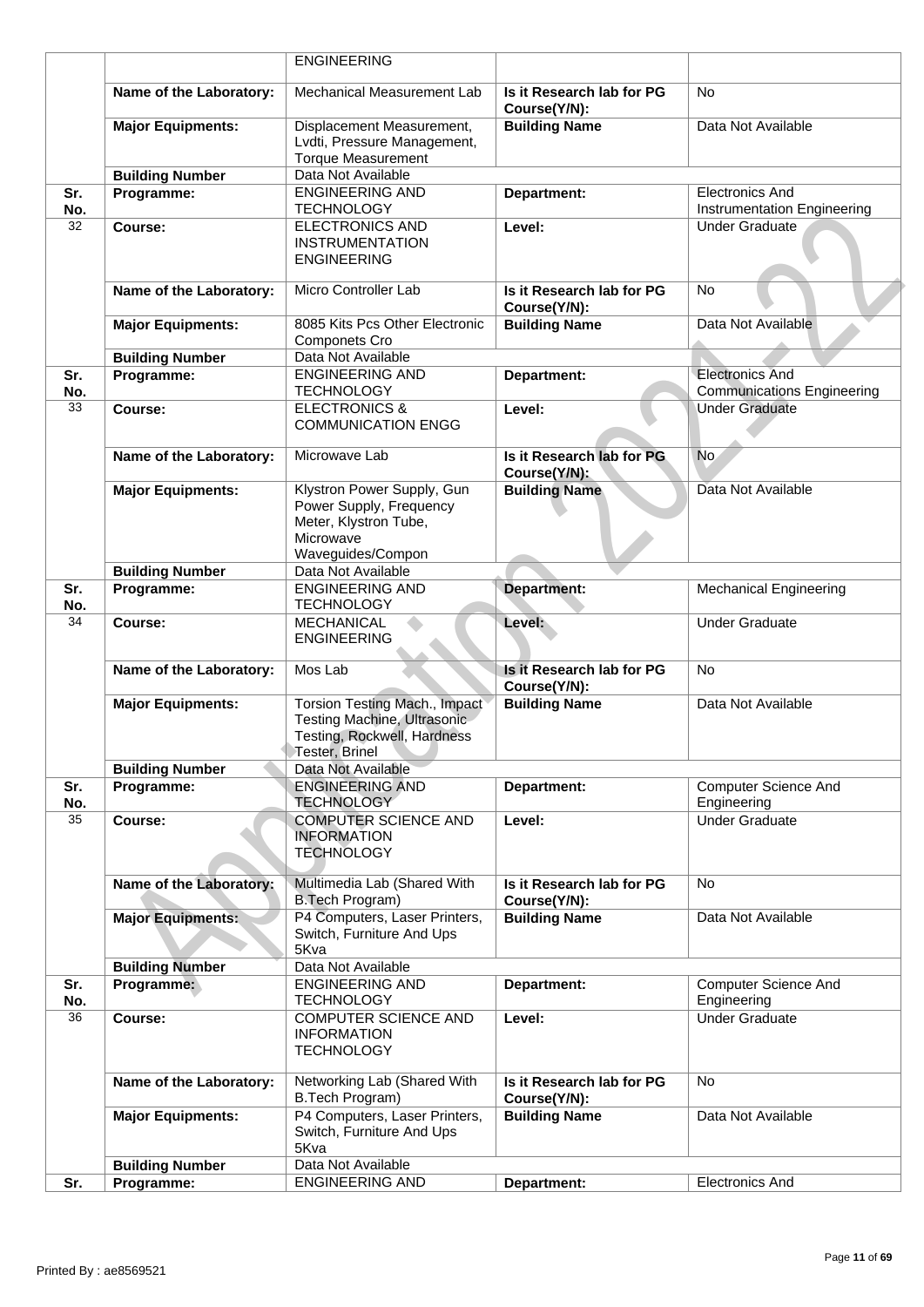|                          | <b>TECHNOLOGY</b>                                                      |                                                                                                                                                                         | Instrumentation Engineering                                  |
|--------------------------|------------------------------------------------------------------------|-------------------------------------------------------------------------------------------------------------------------------------------------------------------------|--------------------------------------------------------------|
| Course:                  | <b>ELECTRONICS AND</b><br><b>INSTRUMENTATION</b><br><b>ENGINEERING</b> | Level:                                                                                                                                                                  | <b>Under Graduate</b>                                        |
| Name of the Laboratory:  | Pcb Lab                                                                | Is it Research lab for PG<br>Course(Y/N):                                                                                                                               | <b>No</b>                                                    |
| <b>Major Equipments:</b> | Cro Interfacing Module Exting<br>M/C                                   | <b>Building Name</b>                                                                                                                                                    | Data Not Available                                           |
|                          | Data Not Available                                                     |                                                                                                                                                                         |                                                              |
| Programme:               | <b>ENGINEERING AND</b><br><b>TECHNOLOGY</b>                            | Department:                                                                                                                                                             | <b>Electrical Engineering</b>                                |
| Course:                  | <b>ELECTRICAL ENGINEERING</b>                                          | Level:                                                                                                                                                                  | <b>Under Graduate</b>                                        |
| Name of the Laboratory:  | <b>Power Electronics Lab</b>                                           | Is it Research lab for PG<br>Course(Y/N):                                                                                                                               | <b>No</b>                                                    |
| <b>Major Equipments:</b> | Kit, Mosfet Kit, Ujt Kit, Triac<br>Kit, Function Gen., Cro Etc.        | <b>Building Name</b>                                                                                                                                                    | Data Not Available                                           |
| <b>Building Number</b>   | Data Not Available                                                     |                                                                                                                                                                         |                                                              |
| Programme:               | <b>ENGINEERING AND</b><br><b>TECHNOLOGY</b>                            | Department:                                                                                                                                                             | Electronics And<br>Instrumentation Engineering               |
| Course:                  | <b>ELECTRONICS AND</b><br><b>INSTRUMENTATION</b><br><b>ENGINEERING</b> | Level:                                                                                                                                                                  | <b>Under Graduate</b>                                        |
| Name of the Laboratory:  | Product Design Lab                                                     | Is it Research lab for PG                                                                                                                                               | <b>No</b>                                                    |
| <b>Major Equipments:</b> | Soldring Iron Cro Power<br>Supplies, Multimeter Bread<br><b>Borad</b>  | <b>Building Name</b>                                                                                                                                                    | Data Not Available                                           |
| <b>Building Number</b>   | Data Not Available                                                     |                                                                                                                                                                         |                                                              |
| Programme:               | <b>ENGINEERING AND</b>                                                 | Department:                                                                                                                                                             | <b>Electronics And</b>                                       |
|                          | <b>TECHNOLOGY</b>                                                      |                                                                                                                                                                         | Instrumentation Engineering                                  |
| Course:                  | <b>ELECTRONICS AND</b><br><b>INSTRUMENTATION</b><br><b>ENGINEERING</b> | Level:                                                                                                                                                                  | <b>Under Graduate</b>                                        |
| Name of the Laboratory:  | Project Lab                                                            | Is it Research lab for PG<br>Course(Y/N):                                                                                                                               | No                                                           |
| <b>Major Equipments:</b> | Generator Solderint / De-<br>Solders Work States                       |                                                                                                                                                                         | Data Not Available                                           |
| <b>Building Number</b>   | Data Not Available                                                     |                                                                                                                                                                         |                                                              |
| Programme:               | <b>ENGINEERING AND</b><br><b>TECHNOLOGY</b>                            | Department:                                                                                                                                                             | <b>Computer Science And</b><br>Engineering                   |
| Course:                  | <b>INFORMATION</b><br><b>TECHNOLOGY</b>                                | Level:                                                                                                                                                                  | <b>Under Graduate</b>                                        |
|                          | B.Tech Program)                                                        | Is it Research lab for PG<br>Course(Y/N):                                                                                                                               | No                                                           |
| <b>Major Equipments:</b> | Switches, Fuirnitures And Ups<br>5Kva                                  |                                                                                                                                                                         | Data Not Available                                           |
| <b>Building Number</b>   |                                                                        |                                                                                                                                                                         |                                                              |
| Programme:               | <b>ENGINEERING AND</b><br><b>TECHNOLOGY</b>                            | Department:                                                                                                                                                             | <b>Chemical Engineering</b>                                  |
| Course:                  | <b>CHEMICAL ENGINEERING</b>                                            | Level:                                                                                                                                                                  | <b>Under Graduate</b>                                        |
| Name of the Laboratory:  | <b>Reaction Engineering</b>                                            | Is it Research lab for PG<br>Course(Y/N):                                                                                                                               | No.                                                          |
| <b>Major Equipments:</b> | Cstr, Pfr, Batch Reactor                                               | <b>Building Name</b>                                                                                                                                                    | Data Not Available                                           |
| <b>Building Number</b>   | Data Not Available                                                     |                                                                                                                                                                         |                                                              |
| Programme:               | <b>ENGINEERING AND</b><br><b>TECHNOLOGY</b>                            | Department:                                                                                                                                                             | <b>Computer Science And</b><br>Engineering                   |
| Course:                  | <b>COMPUTER SCIENCE AND</b><br><b>INFORMATION</b><br><b>TECHNOLOGY</b> | Level:                                                                                                                                                                  | <b>Under Graduate</b>                                        |
|                          | <b>Building Number</b><br>Name of the Laboratory:                      | Dc Motor Speed Control, Fet<br>Cro, Computer Function<br><b>COMPUTER SCIENCE AND</b><br>Project Lab (Shared With<br>P4 Computers, Laser Printers,<br>Data Not Available | Course(Y/N):<br><b>Building Name</b><br><b>Building Name</b> |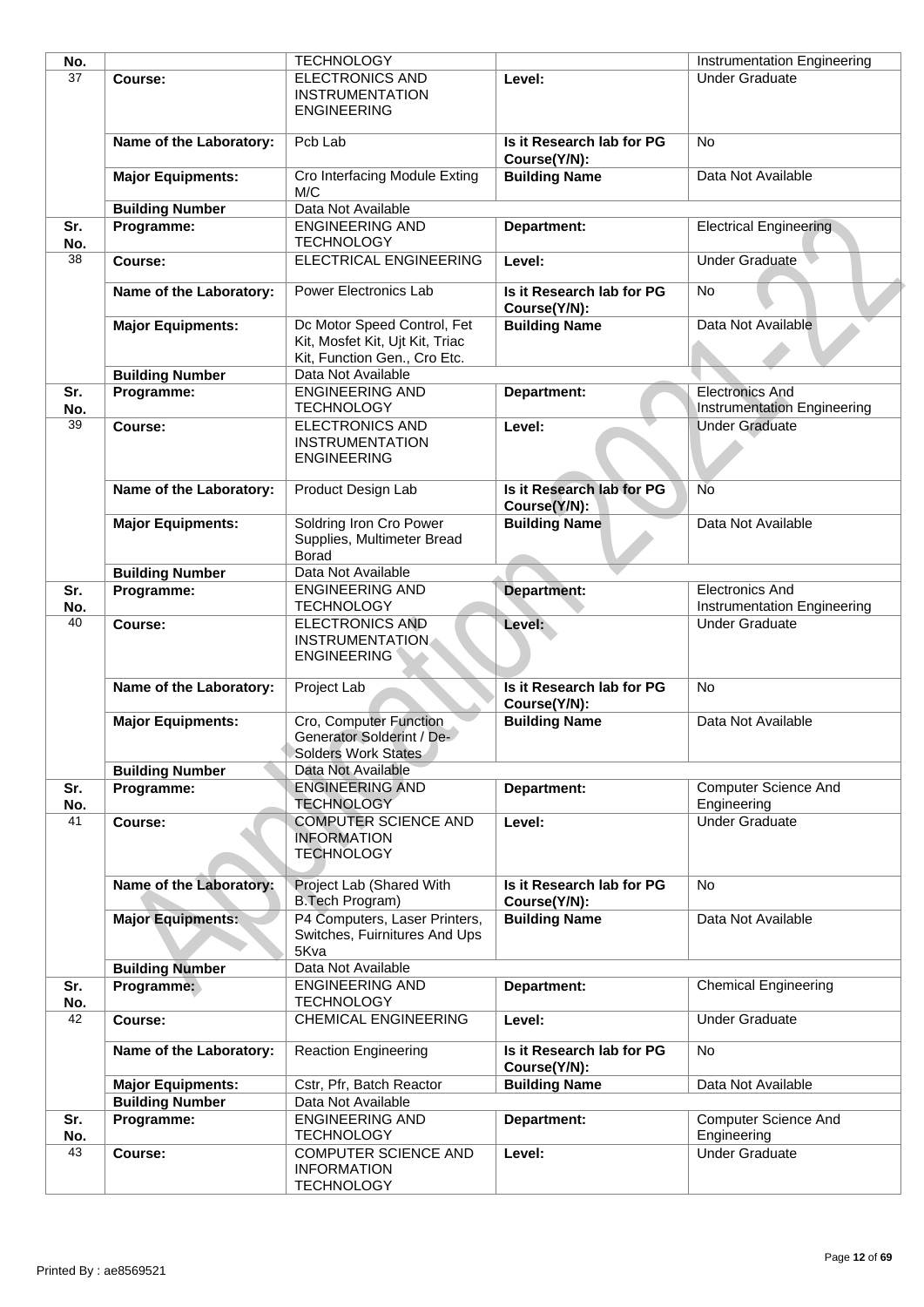|     | Name of the Laboratory:  | Server Room (Shared With       | Is it Research lab for PG                 | <b>No</b>                   |
|-----|--------------------------|--------------------------------|-------------------------------------------|-----------------------------|
|     |                          | B.Tech Program)                | Course(Y/N):                              |                             |
|     | <b>Major Equipments:</b> | Server, Furniture, Ups,        | <b>Building Name</b>                      | Data Not Available          |
|     |                          | Networking And Switches        |                                           |                             |
|     | <b>Building Number</b>   | Data Not Available             |                                           |                             |
| Sr. | Programme:               | <b>ENGINEERING AND</b>         | Department:                               | Electronics And             |
| No. |                          | <b>TECHNOLOGY</b>              |                                           | Instrumentation Engineering |
| 44  | Course:                  | <b>ELECTRONICS AND</b>         | Level:                                    | <b>Under Graduate</b>       |
|     |                          | <b>INSTRUMENTATION</b>         |                                           |                             |
|     |                          | <b>ENGINEERING</b>             |                                           |                             |
|     | Name of the Laboratory:  | <b>Transducer Lab</b>          | Is it Research lab for PG<br>Course(Y/N): | <b>No</b>                   |
|     | <b>Major Equipments:</b> | Lvdt Traning Kit Speed         | <b>Building Name</b>                      | Data Not Available          |
|     |                          | Measement Kit Strain Gauge     |                                           |                             |
|     |                          | Kit Digital Tranier Kit Decade |                                           |                             |
|     |                          | <b>Resistance Box</b>          |                                           |                             |
|     | <b>Building Number</b>   | Data Not Available             |                                           |                             |

#### **ADMINISTRATIVE AREA**

|                |                                                 | INSI RUMENTATION<br><b>ENGINEERING</b>                                                                                 |                                                            |                      |
|----------------|-------------------------------------------------|------------------------------------------------------------------------------------------------------------------------|------------------------------------------------------------|----------------------|
|                | Name of the Laboratory:                         | <b>Transducer Lab</b>                                                                                                  | Is it Research lab for PG<br>Course(Y/N):                  | No                   |
|                | <b>Major Equipments:</b>                        | <b>Lvdt Traning Kit Speed</b><br>Measement Kit Strain Gauge<br>Kit Digital Tranier Kit Decade<br><b>Resistance Box</b> | <b>Building Name</b>                                       | Data Not Available   |
|                | <b>Building Number</b>                          | Data Not Available                                                                                                     |                                                            |                      |
|                |                                                 |                                                                                                                        |                                                            |                      |
|                |                                                 | <b>ADMINISTRATIVE AREA</b>                                                                                             |                                                            |                      |
| Sr.<br>No.     | Room ID/Name:                                   | Ab-101                                                                                                                 | Room Type:                                                 | Maintenance          |
| $\mathbf{1}$   | Area in Sqm:                                    | 12                                                                                                                     | <b>Building Name:</b>                                      | Data Not Available   |
|                | <b>Building Number:</b>                         | Data Not Available                                                                                                     | <b>Readiness of Flooring</b>                               | Ready                |
|                | <b>Readiness of Wall and</b><br><b>Painting</b> | Ready                                                                                                                  | <b>Readiness of</b><br><b>Electrification and Lighting</b> | Ready                |
|                | <b>Air Conditioning</b>                         | Not Available                                                                                                          | <b>Readiness of</b><br>furniture/fixtures                  | Ready                |
| Sr.<br>No.     | Room ID/Name:                                   | Ab-102                                                                                                                 | Room Type:                                                 | Security             |
| $\overline{2}$ | Area in Sqm:                                    | 12                                                                                                                     | <b>Building Name:</b>                                      | Data Not Available   |
|                | <b>Building Number:</b>                         | Data Not Available                                                                                                     | <b>Readiness of Flooring</b>                               | Ready                |
|                | <b>Readiness of Wall and</b><br><b>Painting</b> | Ready                                                                                                                  | <b>Readiness of</b><br><b>Electrification and Lighting</b> | Ready                |
|                | <b>Air Conditioning</b>                         | Not Available                                                                                                          | <b>Readiness of</b><br>furniture/fixtures                  | Ready                |
| Sr.<br>No.     | Room ID/Name:                                   | Ab-103                                                                                                                 | Room Type:                                                 | Housekeeping         |
| 3              | Area in Sqm:                                    | 12                                                                                                                     | <b>Building Name:</b>                                      | Data Not Available   |
|                | <b>Building Number:</b>                         | Data Not Available                                                                                                     | <b>Readiness of Flooring</b>                               | Ready                |
|                | <b>Readiness of Wall and</b>                    | Ready                                                                                                                  | <b>Readiness of</b>                                        | Ready                |
|                | <b>Painting</b>                                 |                                                                                                                        | <b>Electrification and Lighting</b>                        |                      |
|                | <b>Air Conditioning</b>                         | Not Available                                                                                                          | <b>Readiness of</b><br>furniture/fixtures                  | Ready                |
| Sr.<br>No.     | Room ID/ Name:                                  | Ab-104                                                                                                                 | Room Type:                                                 | Office All Inclusive |
| 4              | Area in Sqm:                                    | 80                                                                                                                     | <b>Building Name:</b>                                      | Data Not Available   |
|                | <b>Building Number:</b>                         | Data Not Available                                                                                                     | <b>Readiness of Flooring</b>                               | Ready                |
|                | <b>Readiness of Wall and</b><br><b>Painting</b> | Ready                                                                                                                  | <b>Readiness of</b><br><b>Electrification and Lighting</b> | Ready                |
|                | <b>Air Conditioning</b>                         | Available                                                                                                              | <b>Readiness of</b><br>furniture/fixtures                  | Ready                |
| Sr.<br>No.     | Room ID/Name:                                   | Ab-105                                                                                                                 | Room Type:                                                 | Office All Inclusive |
| 5              | Area in Sqm:                                    | 90                                                                                                                     | <b>Building Name:</b>                                      | Data Not Available   |
|                | <b>Building Number:</b>                         | Data Not Available                                                                                                     | <b>Readiness of Flooring</b>                               | Ready                |
|                | <b>Readiness of Wall and</b><br><b>Painting</b> | Ready                                                                                                                  | <b>Readiness of</b><br><b>Electrification and Lighting</b> | Ready                |
|                | <b>Air Conditioning</b>                         | Available                                                                                                              | <b>Readiness of</b><br>furniture/fixtures                  | Ready                |
| Sr.<br>No.     | Room ID/ Name:                                  | Ab-106                                                                                                                 | Room Type:                                                 | Office All Inclusive |
| 6              | Area in Sqm:                                    | 90                                                                                                                     | <b>Building Name:</b>                                      | Data Not Available   |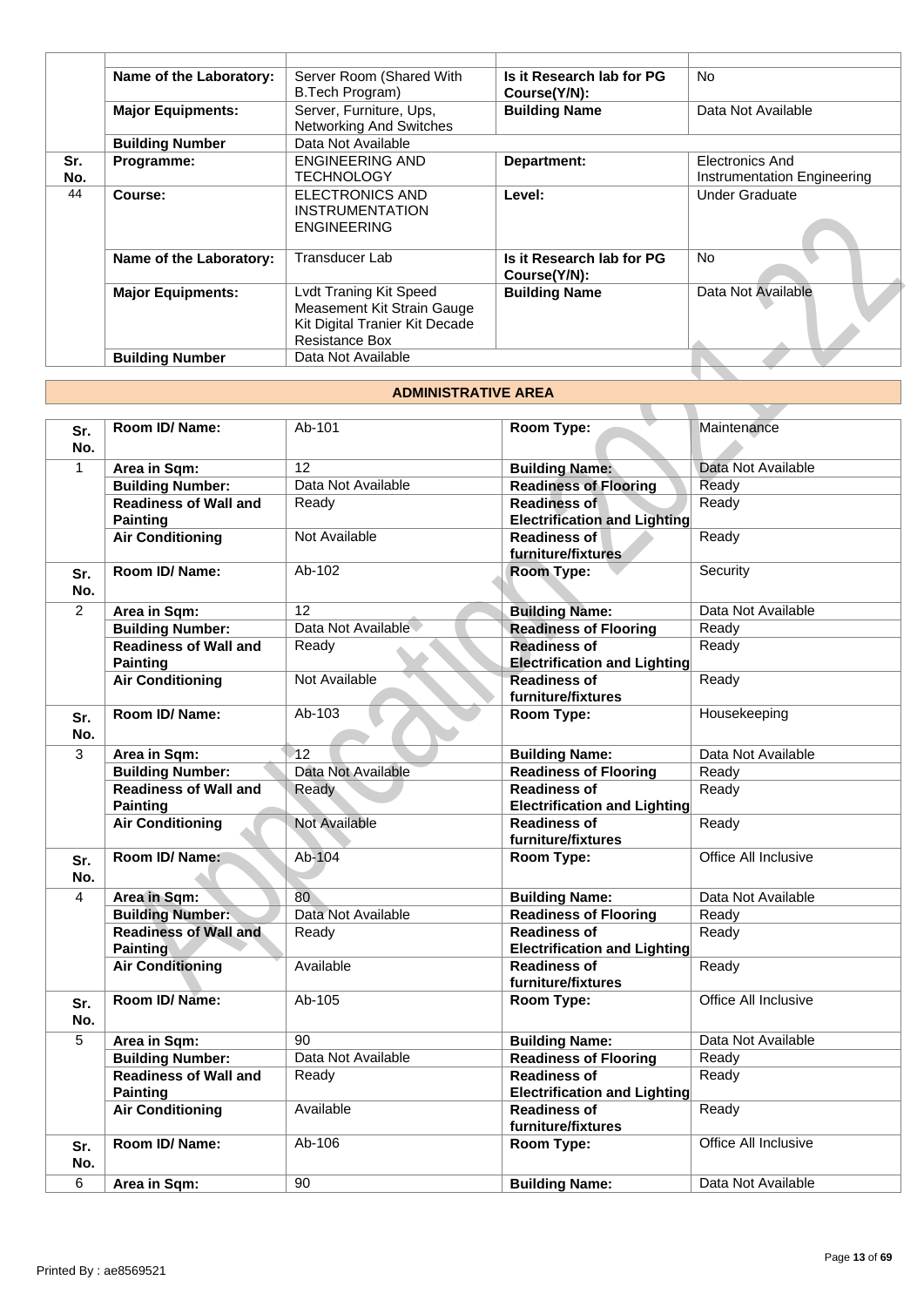|                | <b>Building Number:</b>                         | Data Not Available | <b>Readiness of Flooring</b>                               | Ready                    |
|----------------|-------------------------------------------------|--------------------|------------------------------------------------------------|--------------------------|
|                | <b>Readiness of Wall and</b><br><b>Painting</b> | Ready              | <b>Readiness of</b><br><b>Electrification and Lighting</b> | Ready                    |
|                | <b>Air Conditioning</b>                         | Available          | <b>Readiness of</b><br>furniture/fixtures                  | Ready                    |
| Sr.<br>No.     | Room ID/Name:                                   | Ce-101             | Room Type:                                                 | <b>Department Office</b> |
| $\overline{7}$ | Area in Sqm:                                    | 16                 | <b>Building Name:</b>                                      | Data Not Available       |
|                | <b>Building Number:</b>                         | Data Not Available | <b>Readiness of Flooring</b>                               | Ready                    |
|                | <b>Readiness of Wall and</b><br><b>Painting</b> | Ready              | <b>Readiness of</b><br><b>Electrification and Lighting</b> | Ready                    |
|                | <b>Air Conditioning</b>                         | Not Available      | <b>Readiness of</b><br>furniture/fixtures                  | Ready                    |
| Sr.<br>No.     | Room ID/ Name:                                  | Ce-102             | Room Type:                                                 | Cabin for Head of Dept   |
| 8              | Area in Sqm:                                    | 42                 | <b>Building Name:</b>                                      | Data Not Available       |
|                | <b>Building Number:</b>                         | Data Not Available | <b>Readiness of Flooring</b>                               | Ready                    |
|                | <b>Readiness of Wall and</b><br><b>Painting</b> | Ready              | <b>Readiness of</b><br><b>Electrification and Lighting</b> | Ready                    |
|                | <b>Air Conditioning</b>                         | Not Available      | <b>Readiness of</b><br>furniture/fixtures                  | Ready                    |
| Sr.<br>No.     | Room ID/ Name:                                  | Ce-103             | Room Type:                                                 | <b>Board Room</b>        |
| 9              | Area in Sqm:                                    | 61                 | <b>Building Name:</b>                                      | Data Not Available       |
|                | <b>Building Number:</b>                         | Data Not Available | <b>Readiness of Flooring</b>                               | Ready                    |
|                | <b>Readiness of Wall and</b><br><b>Painting</b> | Ready              | <b>Readiness of</b><br><b>Electrification and Lighting</b> | Ready                    |
|                | <b>Air Conditioning</b>                         | Not Available      | <b>Readiness of</b><br>furniture/fixtures                  | Ready                    |
| Sr.<br>No.     | Room ID/ Name:                                  | Ce-116             | Room Type:                                                 | <b>Faculty Room</b>      |
| 10             | Area in Sqm:                                    | 8                  | <b>Building Name:</b>                                      | Data Not Available       |
|                | <b>Building Number:</b>                         | Data Not Available | <b>Readiness of Flooring</b>                               | Ready                    |
|                | <b>Readiness of Wall and</b>                    | Ready              | <b>Readiness of</b>                                        | Ready                    |
|                | <b>Painting</b>                                 |                    | <b>Electrification and Lighting</b>                        |                          |
|                | <b>Air Conditioning</b>                         | Not Available      | <b>Readiness of</b><br>furniture/fixtures                  | Ready                    |
| Sr.<br>No.     | Room ID/ Name:                                  | Ce-117             | Room Type:                                                 | <b>Faculty Room</b>      |
| 11             | Area in Sqm:                                    | 8                  | <b>Building Name:</b>                                      | Data Not Available       |
|                | <b>Building Number:</b>                         | Data Not Available | <b>Readiness of Flooring</b>                               | Ready                    |
|                | <b>Readiness of Wall and</b>                    | Ready              | <b>Readiness of</b>                                        | Ready                    |
|                | <b>Painting</b>                                 |                    | <b>Electrification and Lighting</b>                        |                          |
|                | <b>Air Conditioning</b>                         | Not Available      | <b>Readiness of</b><br>furniture/fixtures                  | Ready                    |
| Sr.<br>No.     | Room ID/ Name:                                  | Ce-118             | Room Type:                                                 | Faculty Room             |
| 12             | Area in Sqm:                                    | 8                  | <b>Building Name:</b>                                      | Data Not Available       |
|                | <b>Building Number:</b>                         | Data Not Available | <b>Readiness of Flooring</b>                               | Ready                    |
|                | <b>Readiness of Wall and</b><br><b>Painting</b> | Ready              | <b>Readiness of</b><br><b>Electrification and Lighting</b> | Ready                    |
|                | <b>Air Conditioning</b>                         | Not Available      | <b>Readiness of</b><br>furniture/fixtures                  | Ready                    |
| Sr.<br>No.     | Room ID/ Name:                                  | Ce-119             | Room Type:                                                 | <b>Faculty Room</b>      |
| 13             | Area in Sqm:                                    | 8                  | <b>Building Name:</b>                                      | Data Not Available       |
|                | <b>Building Number:</b>                         | Data Not Available | <b>Readiness of Flooring</b>                               | Ready                    |
|                | <b>Readiness of Wall and</b>                    | Ready              | <b>Readiness of</b>                                        | Ready                    |
|                | <b>Painting</b><br><b>Air Conditioning</b>      | Not Available      | <b>Electrification and Lighting</b><br><b>Readiness of</b> | Ready                    |
|                |                                                 |                    | furniture/fixtures                                         |                          |
| Sr.<br>No.     | Room ID/Name:                                   | Ce-214             | Room Type:                                                 | Faculty Room             |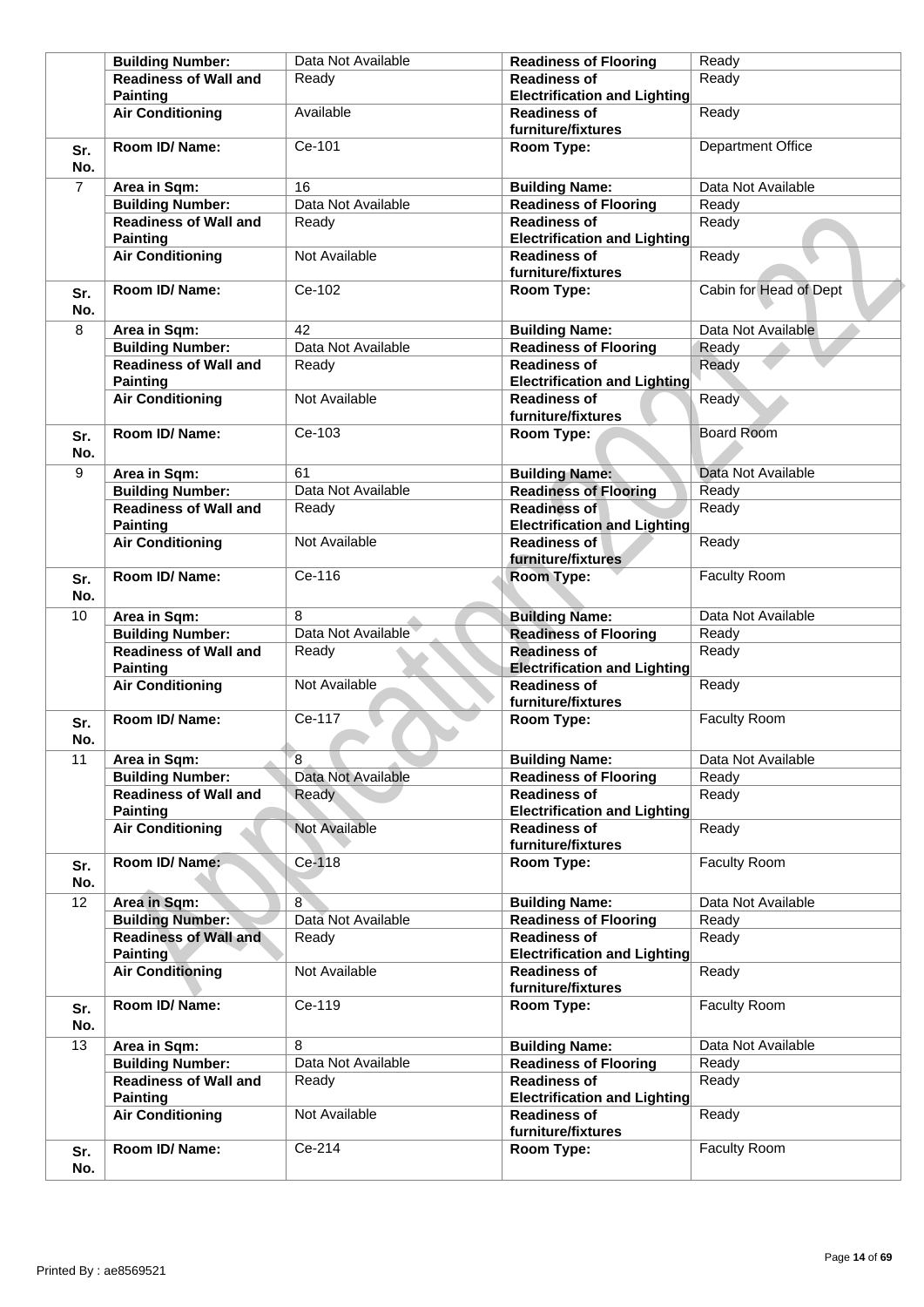| 14         | Area in Sqm:                                    | 8                  | <b>Building Name:</b>                                      | Data Not Available  |
|------------|-------------------------------------------------|--------------------|------------------------------------------------------------|---------------------|
|            | <b>Building Number:</b>                         | Data Not Available | <b>Readiness of Flooring</b>                               | Ready               |
|            | <b>Readiness of Wall and</b>                    | Ready              | <b>Readiness of</b>                                        | Ready               |
|            | <b>Painting</b>                                 |                    | <b>Electrification and Lighting</b>                        |                     |
|            | <b>Air Conditioning</b>                         | Not Available      | <b>Readiness of</b>                                        | Ready               |
|            |                                                 |                    | furniture/fixtures                                         |                     |
| Sr.<br>No. | Room ID/ Name:                                  | Ce-215             | Room Type:                                                 | Faculty Room        |
| 15         | Area in Sqm:                                    | 8                  | <b>Building Name:</b>                                      | Data Not Available  |
|            | <b>Building Number:</b>                         | Data Not Available | <b>Readiness of Flooring</b>                               | Ready               |
|            | <b>Readiness of Wall and</b>                    | Ready              | <b>Readiness of</b>                                        | Ready               |
|            | <b>Painting</b>                                 |                    | <b>Electrification and Lighting</b>                        |                     |
|            | <b>Air Conditioning</b>                         | Not Available      | <b>Readiness of</b><br>furniture/fixtures                  | Ready               |
| Sr.<br>No. | Room ID/ Name:                                  | Ce-216             | Room Type:                                                 | <b>Faculty Room</b> |
| 16         | Area in Sqm:                                    | 15.98              | <b>Building Name:</b>                                      | Data Not Available  |
|            | <b>Building Number:</b>                         | Data Not Available | <b>Readiness of Flooring</b>                               | Ready               |
|            | <b>Readiness of Wall and</b>                    | Ready              | <b>Readiness of</b>                                        | Ready               |
|            | <b>Painting</b>                                 |                    | <b>Electrification and Lighting</b>                        |                     |
|            | <b>Air Conditioning</b>                         | Not Available      | <b>Readiness of</b>                                        | Ready               |
|            |                                                 |                    | furniture/fixtures                                         |                     |
| Sr.<br>No. | Room ID/ Name:                                  | Ce-217             | Room Type:                                                 | <b>Faculty Room</b> |
| 17         | Area in Sqm:                                    | 15.98              | <b>Building Name:</b>                                      | Data Not Available  |
|            | <b>Building Number:</b>                         | Data Not Available | <b>Readiness of Flooring</b>                               | Ready               |
|            | <b>Readiness of Wall and</b><br><b>Painting</b> | Ready              | <b>Readiness of</b><br><b>Electrification and Lighting</b> | Ready               |
|            | <b>Air Conditioning</b>                         | Not Available      | <b>Readiness of</b><br>furniture/fixtures                  | Ready               |
| Sr.<br>No. | Room ID/Name:                                   | Ce-218             | Room Type:                                                 | <b>Faculty Room</b> |
| 18         | Area in Sqm:                                    | 15.98              | <b>Building Name:</b>                                      | Data Not Available  |
|            | <b>Building Number:</b>                         | Data Not Available | <b>Readiness of Flooring</b>                               | Ready               |
|            | <b>Readiness of Wall and</b><br><b>Painting</b> | Ready              | <b>Readiness of</b><br><b>Electrification and Lighting</b> | Ready               |
|            | <b>Air Conditioning</b>                         | Not Available      | <b>Readiness of</b><br>furniture/fixtures                  | Ready               |
| Sr.<br>No. | Room ID/ Name:                                  | Ce-219             | Room Type:                                                 | <b>Faculty Room</b> |
| 19         | Area in Sqm:                                    | 15.98              | <b>Building Name:</b>                                      | Data Not Available  |
|            | <b>Building Number:</b>                         | Data Not Available | <b>Readiness of Flooring</b>                               | Ready               |
|            | <b>Readiness of Wall and</b><br><b>Painting</b> | Ready              | <b>Readiness of</b><br><b>Electrification and Lighting</b> | Ready               |
|            | <b>Air Conditioning</b>                         | Not Available      | <b>Readiness of</b><br>furniture/fixtures                  | Ready               |
| Sr.<br>No. | Room ID/ Name:                                  | Ce116A             | Room Type:                                                 | <b>Faculty Room</b> |
| 20         | Area in Sqm:                                    | 8                  | <b>Building Name:</b>                                      | Data Not Available  |
|            | <b>Building Number:</b>                         | Data Not Available | <b>Readiness of Flooring</b>                               | Ready               |
|            | <b>Readiness of Wall and</b><br><b>Painting</b> | Ready              | <b>Readiness of</b><br><b>Electrification and Lighting</b> | Ready               |
|            | <b>Air Conditioning</b>                         | Not Available      | <b>Readiness of</b><br>furniture/fixtures                  | Ready               |
| Sr.<br>No. | Room ID/ Name:                                  | Ce117A             | Room Type:                                                 | <b>Faculty Room</b> |
| 21         | Area in Sqm:                                    | 8                  | <b>Building Name:</b>                                      | Data Not Available  |
|            | <b>Building Number:</b>                         | Data Not Available | <b>Readiness of Flooring</b>                               | Ready               |
|            | <b>Readiness of Wall and</b><br><b>Painting</b> | Ready              | <b>Readiness of</b><br><b>Electrification and Lighting</b> | Ready               |
|            | <b>Air Conditioning</b>                         | Not Available      | <b>Readiness of</b><br>furniture/fixtures                  | Ready               |
| Sr.        | Room ID/ Name:                                  | Ce118A             | Room Type:                                                 | Faculty Room        |
|            |                                                 |                    |                                                            |                     |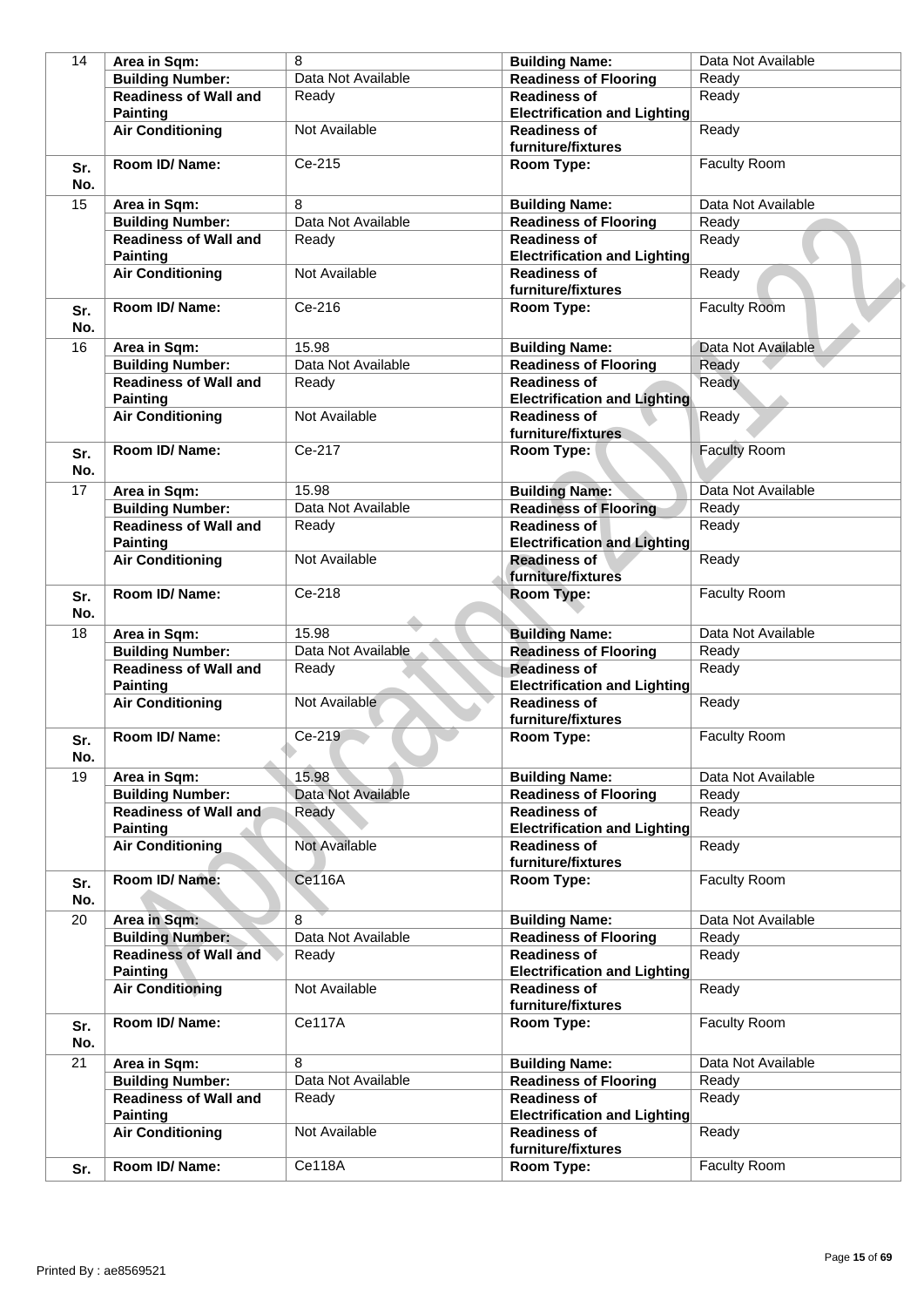| 8<br>Data Not Available<br>Area in Sqm:<br><b>Building Name:</b><br>Data Not Available<br><b>Building Number:</b><br><b>Readiness of Flooring</b><br>Ready<br><b>Readiness of Wall and</b><br><b>Readiness of</b><br>Ready<br>Ready<br><b>Painting</b><br><b>Electrification and Lighting</b><br><b>Air Conditioning</b><br>Not Available<br><b>Readiness of</b><br>Ready<br>furniture/fixtures<br>Room ID/ Name:<br><b>Ce119A</b><br>Faculty Room<br>Room Type:<br>No.<br>8<br>Data Not Available<br>23<br>Area in Sqm:<br><b>Building Name:</b><br>Data Not Available<br><b>Building Number:</b><br><b>Readiness of Flooring</b><br>Ready<br><b>Readiness of Wall and</b><br><b>Readiness of</b><br>Ready<br>Readv<br><b>Electrification and Lighting</b><br><b>Painting</b><br><b>Air Conditioning</b><br>Not Available<br><b>Readiness of</b><br>Ready<br>furniture/fixtures<br>Room ID/Name:<br>Ce214A<br><b>Faculty Room</b><br>Room Type:<br>Data Not Available<br>8<br><b>Building Name:</b><br>Area in Sqm:<br><b>Building Number:</b><br>Data Not Available<br><b>Readiness of Flooring</b><br><b>Ready</b><br><b>Readiness of Wall and</b><br><b>Readiness of</b><br>Ready<br>Ready<br><b>Painting</b><br><b>Electrification and Lighting</b><br>Not Available<br><b>Air Conditioning</b><br>Ready<br>Readiness of<br>furniture/fixtures<br>Ce215A<br><b>Faculty Room</b><br>Room ID/ Name:<br>Room Type:<br>No.<br>8<br>Data Not Available<br><b>Building Name:</b><br>Area in Sqm:<br>Data Not Available<br><b>Building Number:</b><br><b>Readiness of Flooring</b><br>Ready<br><b>Readiness of Wall and</b><br><b>Readiness of</b><br>Ready<br>Ready<br><b>Electrification and Lighting</b><br><b>Painting</b><br><b>Air Conditioning</b><br><b>Readiness of</b><br>Not Available<br>Ready<br>furniture/fixtures<br>Room ID/ Name:<br>Cs-101<br><b>Central Store</b><br><b>Room Type:</b><br>Data Not Available<br>86<br><b>Building Name:</b><br>Area in Sqm:<br>Data Not Available<br><b>Building Number:</b><br><b>Readiness of Flooring</b><br>Ready<br>Ready<br><b>Readiness of Wall and</b><br><b>Readiness of</b><br>Ready<br><b>Painting</b><br><b>Electrification and Lighting</b><br><b>Air Conditioning</b><br>Not Available<br><b>Readiness of</b><br>Ready<br>furniture/fixtures<br>Room ID/ Name:<br>Cs-102<br>Room Type:<br>Cabin for Head of Dept<br>No.<br>25 <sub>1</sub><br>Data Not Available<br>Area in Sqm:<br><b>Building Name:</b><br><b>Building Number:</b><br>Data Not Available<br>Ready<br><b>Readiness of Flooring</b><br><b>Readiness of Wall and</b><br><b>Readiness of</b><br>Ready<br>Ready<br><b>Painting</b><br><b>Electrification and Lighting</b><br><b>Air Conditioning</b><br>Available<br><b>Readiness of</b><br>Ready<br>furniture/fixtures<br>Room ID/Name:<br>$Cs-106$<br>Room Type:<br>Department Office<br>15<br>Data Not Available<br>Area in Sqm:<br><b>Building Name:</b><br><b>Building Number:</b><br><b>Readiness of Flooring</b><br>Data Not Available<br>Ready<br><b>Readiness of Wall and</b><br><b>Readiness of</b><br>Ready<br>Ready<br><b>Electrification and Lighting</b><br><b>Painting</b><br><b>Air Conditioning</b><br>Not Available<br><b>Readiness of</b><br>Ready<br>furniture/fixtures<br>Cs-107<br>Faculty Room<br>Room ID/ Name:<br>Room Type:<br>Area in Sqm:<br>12<br><b>Building Name:</b><br>Data Not Available<br><b>Building Number:</b><br>Data Not Available<br><b>Readiness of Flooring</b><br>Ready<br><b>Readiness of Wall and</b><br><b>Readiness of</b><br>Ready<br>Ready<br><b>Painting</b><br><b>Electrification and Lighting</b><br><b>Air Conditioning</b><br>Not Available<br><b>Readiness of</b><br>Ready | No.        |  |                    |  |
|-----------------------------------------------------------------------------------------------------------------------------------------------------------------------------------------------------------------------------------------------------------------------------------------------------------------------------------------------------------------------------------------------------------------------------------------------------------------------------------------------------------------------------------------------------------------------------------------------------------------------------------------------------------------------------------------------------------------------------------------------------------------------------------------------------------------------------------------------------------------------------------------------------------------------------------------------------------------------------------------------------------------------------------------------------------------------------------------------------------------------------------------------------------------------------------------------------------------------------------------------------------------------------------------------------------------------------------------------------------------------------------------------------------------------------------------------------------------------------------------------------------------------------------------------------------------------------------------------------------------------------------------------------------------------------------------------------------------------------------------------------------------------------------------------------------------------------------------------------------------------------------------------------------------------------------------------------------------------------------------------------------------------------------------------------------------------------------------------------------------------------------------------------------------------------------------------------------------------------------------------------------------------------------------------------------------------------------------------------------------------------------------------------------------------------------------------------------------------------------------------------------------------------------------------------------------------------------------------------------------------------------------------------------------------------------------------------------------------------------------------------------------------------------------------------------------------------------------------------------------------------------------------------------------------------------------------------------------------------------------------------------------------------------------------------------------------------------------------------------------------------------------------------------------------------------------------------------------------------------------------------------------------------------------------------------------------------------------------------------------------------------------------------------------------------------------------------------------------------------------------------------------------------------------------------------------------------------------------------------------------------------------------------------------------------------------------------------------|------------|--|--------------------|--|
|                                                                                                                                                                                                                                                                                                                                                                                                                                                                                                                                                                                                                                                                                                                                                                                                                                                                                                                                                                                                                                                                                                                                                                                                                                                                                                                                                                                                                                                                                                                                                                                                                                                                                                                                                                                                                                                                                                                                                                                                                                                                                                                                                                                                                                                                                                                                                                                                                                                                                                                                                                                                                                                                                                                                                                                                                                                                                                                                                                                                                                                                                                                                                                                                                                                                                                                                                                                                                                                                                                                                                                                                                                                                                                                 | 22         |  |                    |  |
|                                                                                                                                                                                                                                                                                                                                                                                                                                                                                                                                                                                                                                                                                                                                                                                                                                                                                                                                                                                                                                                                                                                                                                                                                                                                                                                                                                                                                                                                                                                                                                                                                                                                                                                                                                                                                                                                                                                                                                                                                                                                                                                                                                                                                                                                                                                                                                                                                                                                                                                                                                                                                                                                                                                                                                                                                                                                                                                                                                                                                                                                                                                                                                                                                                                                                                                                                                                                                                                                                                                                                                                                                                                                                                                 |            |  |                    |  |
|                                                                                                                                                                                                                                                                                                                                                                                                                                                                                                                                                                                                                                                                                                                                                                                                                                                                                                                                                                                                                                                                                                                                                                                                                                                                                                                                                                                                                                                                                                                                                                                                                                                                                                                                                                                                                                                                                                                                                                                                                                                                                                                                                                                                                                                                                                                                                                                                                                                                                                                                                                                                                                                                                                                                                                                                                                                                                                                                                                                                                                                                                                                                                                                                                                                                                                                                                                                                                                                                                                                                                                                                                                                                                                                 |            |  |                    |  |
|                                                                                                                                                                                                                                                                                                                                                                                                                                                                                                                                                                                                                                                                                                                                                                                                                                                                                                                                                                                                                                                                                                                                                                                                                                                                                                                                                                                                                                                                                                                                                                                                                                                                                                                                                                                                                                                                                                                                                                                                                                                                                                                                                                                                                                                                                                                                                                                                                                                                                                                                                                                                                                                                                                                                                                                                                                                                                                                                                                                                                                                                                                                                                                                                                                                                                                                                                                                                                                                                                                                                                                                                                                                                                                                 |            |  |                    |  |
|                                                                                                                                                                                                                                                                                                                                                                                                                                                                                                                                                                                                                                                                                                                                                                                                                                                                                                                                                                                                                                                                                                                                                                                                                                                                                                                                                                                                                                                                                                                                                                                                                                                                                                                                                                                                                                                                                                                                                                                                                                                                                                                                                                                                                                                                                                                                                                                                                                                                                                                                                                                                                                                                                                                                                                                                                                                                                                                                                                                                                                                                                                                                                                                                                                                                                                                                                                                                                                                                                                                                                                                                                                                                                                                 | Sr.        |  |                    |  |
|                                                                                                                                                                                                                                                                                                                                                                                                                                                                                                                                                                                                                                                                                                                                                                                                                                                                                                                                                                                                                                                                                                                                                                                                                                                                                                                                                                                                                                                                                                                                                                                                                                                                                                                                                                                                                                                                                                                                                                                                                                                                                                                                                                                                                                                                                                                                                                                                                                                                                                                                                                                                                                                                                                                                                                                                                                                                                                                                                                                                                                                                                                                                                                                                                                                                                                                                                                                                                                                                                                                                                                                                                                                                                                                 |            |  |                    |  |
|                                                                                                                                                                                                                                                                                                                                                                                                                                                                                                                                                                                                                                                                                                                                                                                                                                                                                                                                                                                                                                                                                                                                                                                                                                                                                                                                                                                                                                                                                                                                                                                                                                                                                                                                                                                                                                                                                                                                                                                                                                                                                                                                                                                                                                                                                                                                                                                                                                                                                                                                                                                                                                                                                                                                                                                                                                                                                                                                                                                                                                                                                                                                                                                                                                                                                                                                                                                                                                                                                                                                                                                                                                                                                                                 |            |  |                    |  |
|                                                                                                                                                                                                                                                                                                                                                                                                                                                                                                                                                                                                                                                                                                                                                                                                                                                                                                                                                                                                                                                                                                                                                                                                                                                                                                                                                                                                                                                                                                                                                                                                                                                                                                                                                                                                                                                                                                                                                                                                                                                                                                                                                                                                                                                                                                                                                                                                                                                                                                                                                                                                                                                                                                                                                                                                                                                                                                                                                                                                                                                                                                                                                                                                                                                                                                                                                                                                                                                                                                                                                                                                                                                                                                                 |            |  |                    |  |
|                                                                                                                                                                                                                                                                                                                                                                                                                                                                                                                                                                                                                                                                                                                                                                                                                                                                                                                                                                                                                                                                                                                                                                                                                                                                                                                                                                                                                                                                                                                                                                                                                                                                                                                                                                                                                                                                                                                                                                                                                                                                                                                                                                                                                                                                                                                                                                                                                                                                                                                                                                                                                                                                                                                                                                                                                                                                                                                                                                                                                                                                                                                                                                                                                                                                                                                                                                                                                                                                                                                                                                                                                                                                                                                 |            |  |                    |  |
|                                                                                                                                                                                                                                                                                                                                                                                                                                                                                                                                                                                                                                                                                                                                                                                                                                                                                                                                                                                                                                                                                                                                                                                                                                                                                                                                                                                                                                                                                                                                                                                                                                                                                                                                                                                                                                                                                                                                                                                                                                                                                                                                                                                                                                                                                                                                                                                                                                                                                                                                                                                                                                                                                                                                                                                                                                                                                                                                                                                                                                                                                                                                                                                                                                                                                                                                                                                                                                                                                                                                                                                                                                                                                                                 |            |  |                    |  |
|                                                                                                                                                                                                                                                                                                                                                                                                                                                                                                                                                                                                                                                                                                                                                                                                                                                                                                                                                                                                                                                                                                                                                                                                                                                                                                                                                                                                                                                                                                                                                                                                                                                                                                                                                                                                                                                                                                                                                                                                                                                                                                                                                                                                                                                                                                                                                                                                                                                                                                                                                                                                                                                                                                                                                                                                                                                                                                                                                                                                                                                                                                                                                                                                                                                                                                                                                                                                                                                                                                                                                                                                                                                                                                                 | Sr.<br>No. |  |                    |  |
|                                                                                                                                                                                                                                                                                                                                                                                                                                                                                                                                                                                                                                                                                                                                                                                                                                                                                                                                                                                                                                                                                                                                                                                                                                                                                                                                                                                                                                                                                                                                                                                                                                                                                                                                                                                                                                                                                                                                                                                                                                                                                                                                                                                                                                                                                                                                                                                                                                                                                                                                                                                                                                                                                                                                                                                                                                                                                                                                                                                                                                                                                                                                                                                                                                                                                                                                                                                                                                                                                                                                                                                                                                                                                                                 | 24         |  |                    |  |
|                                                                                                                                                                                                                                                                                                                                                                                                                                                                                                                                                                                                                                                                                                                                                                                                                                                                                                                                                                                                                                                                                                                                                                                                                                                                                                                                                                                                                                                                                                                                                                                                                                                                                                                                                                                                                                                                                                                                                                                                                                                                                                                                                                                                                                                                                                                                                                                                                                                                                                                                                                                                                                                                                                                                                                                                                                                                                                                                                                                                                                                                                                                                                                                                                                                                                                                                                                                                                                                                                                                                                                                                                                                                                                                 |            |  |                    |  |
|                                                                                                                                                                                                                                                                                                                                                                                                                                                                                                                                                                                                                                                                                                                                                                                                                                                                                                                                                                                                                                                                                                                                                                                                                                                                                                                                                                                                                                                                                                                                                                                                                                                                                                                                                                                                                                                                                                                                                                                                                                                                                                                                                                                                                                                                                                                                                                                                                                                                                                                                                                                                                                                                                                                                                                                                                                                                                                                                                                                                                                                                                                                                                                                                                                                                                                                                                                                                                                                                                                                                                                                                                                                                                                                 |            |  |                    |  |
|                                                                                                                                                                                                                                                                                                                                                                                                                                                                                                                                                                                                                                                                                                                                                                                                                                                                                                                                                                                                                                                                                                                                                                                                                                                                                                                                                                                                                                                                                                                                                                                                                                                                                                                                                                                                                                                                                                                                                                                                                                                                                                                                                                                                                                                                                                                                                                                                                                                                                                                                                                                                                                                                                                                                                                                                                                                                                                                                                                                                                                                                                                                                                                                                                                                                                                                                                                                                                                                                                                                                                                                                                                                                                                                 |            |  |                    |  |
|                                                                                                                                                                                                                                                                                                                                                                                                                                                                                                                                                                                                                                                                                                                                                                                                                                                                                                                                                                                                                                                                                                                                                                                                                                                                                                                                                                                                                                                                                                                                                                                                                                                                                                                                                                                                                                                                                                                                                                                                                                                                                                                                                                                                                                                                                                                                                                                                                                                                                                                                                                                                                                                                                                                                                                                                                                                                                                                                                                                                                                                                                                                                                                                                                                                                                                                                                                                                                                                                                                                                                                                                                                                                                                                 | Sr.        |  |                    |  |
|                                                                                                                                                                                                                                                                                                                                                                                                                                                                                                                                                                                                                                                                                                                                                                                                                                                                                                                                                                                                                                                                                                                                                                                                                                                                                                                                                                                                                                                                                                                                                                                                                                                                                                                                                                                                                                                                                                                                                                                                                                                                                                                                                                                                                                                                                                                                                                                                                                                                                                                                                                                                                                                                                                                                                                                                                                                                                                                                                                                                                                                                                                                                                                                                                                                                                                                                                                                                                                                                                                                                                                                                                                                                                                                 | 25         |  |                    |  |
|                                                                                                                                                                                                                                                                                                                                                                                                                                                                                                                                                                                                                                                                                                                                                                                                                                                                                                                                                                                                                                                                                                                                                                                                                                                                                                                                                                                                                                                                                                                                                                                                                                                                                                                                                                                                                                                                                                                                                                                                                                                                                                                                                                                                                                                                                                                                                                                                                                                                                                                                                                                                                                                                                                                                                                                                                                                                                                                                                                                                                                                                                                                                                                                                                                                                                                                                                                                                                                                                                                                                                                                                                                                                                                                 |            |  |                    |  |
|                                                                                                                                                                                                                                                                                                                                                                                                                                                                                                                                                                                                                                                                                                                                                                                                                                                                                                                                                                                                                                                                                                                                                                                                                                                                                                                                                                                                                                                                                                                                                                                                                                                                                                                                                                                                                                                                                                                                                                                                                                                                                                                                                                                                                                                                                                                                                                                                                                                                                                                                                                                                                                                                                                                                                                                                                                                                                                                                                                                                                                                                                                                                                                                                                                                                                                                                                                                                                                                                                                                                                                                                                                                                                                                 |            |  |                    |  |
|                                                                                                                                                                                                                                                                                                                                                                                                                                                                                                                                                                                                                                                                                                                                                                                                                                                                                                                                                                                                                                                                                                                                                                                                                                                                                                                                                                                                                                                                                                                                                                                                                                                                                                                                                                                                                                                                                                                                                                                                                                                                                                                                                                                                                                                                                                                                                                                                                                                                                                                                                                                                                                                                                                                                                                                                                                                                                                                                                                                                                                                                                                                                                                                                                                                                                                                                                                                                                                                                                                                                                                                                                                                                                                                 |            |  |                    |  |
|                                                                                                                                                                                                                                                                                                                                                                                                                                                                                                                                                                                                                                                                                                                                                                                                                                                                                                                                                                                                                                                                                                                                                                                                                                                                                                                                                                                                                                                                                                                                                                                                                                                                                                                                                                                                                                                                                                                                                                                                                                                                                                                                                                                                                                                                                                                                                                                                                                                                                                                                                                                                                                                                                                                                                                                                                                                                                                                                                                                                                                                                                                                                                                                                                                                                                                                                                                                                                                                                                                                                                                                                                                                                                                                 | Sr.<br>No. |  |                    |  |
|                                                                                                                                                                                                                                                                                                                                                                                                                                                                                                                                                                                                                                                                                                                                                                                                                                                                                                                                                                                                                                                                                                                                                                                                                                                                                                                                                                                                                                                                                                                                                                                                                                                                                                                                                                                                                                                                                                                                                                                                                                                                                                                                                                                                                                                                                                                                                                                                                                                                                                                                                                                                                                                                                                                                                                                                                                                                                                                                                                                                                                                                                                                                                                                                                                                                                                                                                                                                                                                                                                                                                                                                                                                                                                                 | 26         |  |                    |  |
|                                                                                                                                                                                                                                                                                                                                                                                                                                                                                                                                                                                                                                                                                                                                                                                                                                                                                                                                                                                                                                                                                                                                                                                                                                                                                                                                                                                                                                                                                                                                                                                                                                                                                                                                                                                                                                                                                                                                                                                                                                                                                                                                                                                                                                                                                                                                                                                                                                                                                                                                                                                                                                                                                                                                                                                                                                                                                                                                                                                                                                                                                                                                                                                                                                                                                                                                                                                                                                                                                                                                                                                                                                                                                                                 |            |  |                    |  |
|                                                                                                                                                                                                                                                                                                                                                                                                                                                                                                                                                                                                                                                                                                                                                                                                                                                                                                                                                                                                                                                                                                                                                                                                                                                                                                                                                                                                                                                                                                                                                                                                                                                                                                                                                                                                                                                                                                                                                                                                                                                                                                                                                                                                                                                                                                                                                                                                                                                                                                                                                                                                                                                                                                                                                                                                                                                                                                                                                                                                                                                                                                                                                                                                                                                                                                                                                                                                                                                                                                                                                                                                                                                                                                                 |            |  |                    |  |
|                                                                                                                                                                                                                                                                                                                                                                                                                                                                                                                                                                                                                                                                                                                                                                                                                                                                                                                                                                                                                                                                                                                                                                                                                                                                                                                                                                                                                                                                                                                                                                                                                                                                                                                                                                                                                                                                                                                                                                                                                                                                                                                                                                                                                                                                                                                                                                                                                                                                                                                                                                                                                                                                                                                                                                                                                                                                                                                                                                                                                                                                                                                                                                                                                                                                                                                                                                                                                                                                                                                                                                                                                                                                                                                 |            |  |                    |  |
|                                                                                                                                                                                                                                                                                                                                                                                                                                                                                                                                                                                                                                                                                                                                                                                                                                                                                                                                                                                                                                                                                                                                                                                                                                                                                                                                                                                                                                                                                                                                                                                                                                                                                                                                                                                                                                                                                                                                                                                                                                                                                                                                                                                                                                                                                                                                                                                                                                                                                                                                                                                                                                                                                                                                                                                                                                                                                                                                                                                                                                                                                                                                                                                                                                                                                                                                                                                                                                                                                                                                                                                                                                                                                                                 | Sr.        |  |                    |  |
|                                                                                                                                                                                                                                                                                                                                                                                                                                                                                                                                                                                                                                                                                                                                                                                                                                                                                                                                                                                                                                                                                                                                                                                                                                                                                                                                                                                                                                                                                                                                                                                                                                                                                                                                                                                                                                                                                                                                                                                                                                                                                                                                                                                                                                                                                                                                                                                                                                                                                                                                                                                                                                                                                                                                                                                                                                                                                                                                                                                                                                                                                                                                                                                                                                                                                                                                                                                                                                                                                                                                                                                                                                                                                                                 | 27         |  |                    |  |
|                                                                                                                                                                                                                                                                                                                                                                                                                                                                                                                                                                                                                                                                                                                                                                                                                                                                                                                                                                                                                                                                                                                                                                                                                                                                                                                                                                                                                                                                                                                                                                                                                                                                                                                                                                                                                                                                                                                                                                                                                                                                                                                                                                                                                                                                                                                                                                                                                                                                                                                                                                                                                                                                                                                                                                                                                                                                                                                                                                                                                                                                                                                                                                                                                                                                                                                                                                                                                                                                                                                                                                                                                                                                                                                 |            |  |                    |  |
|                                                                                                                                                                                                                                                                                                                                                                                                                                                                                                                                                                                                                                                                                                                                                                                                                                                                                                                                                                                                                                                                                                                                                                                                                                                                                                                                                                                                                                                                                                                                                                                                                                                                                                                                                                                                                                                                                                                                                                                                                                                                                                                                                                                                                                                                                                                                                                                                                                                                                                                                                                                                                                                                                                                                                                                                                                                                                                                                                                                                                                                                                                                                                                                                                                                                                                                                                                                                                                                                                                                                                                                                                                                                                                                 |            |  |                    |  |
|                                                                                                                                                                                                                                                                                                                                                                                                                                                                                                                                                                                                                                                                                                                                                                                                                                                                                                                                                                                                                                                                                                                                                                                                                                                                                                                                                                                                                                                                                                                                                                                                                                                                                                                                                                                                                                                                                                                                                                                                                                                                                                                                                                                                                                                                                                                                                                                                                                                                                                                                                                                                                                                                                                                                                                                                                                                                                                                                                                                                                                                                                                                                                                                                                                                                                                                                                                                                                                                                                                                                                                                                                                                                                                                 |            |  |                    |  |
|                                                                                                                                                                                                                                                                                                                                                                                                                                                                                                                                                                                                                                                                                                                                                                                                                                                                                                                                                                                                                                                                                                                                                                                                                                                                                                                                                                                                                                                                                                                                                                                                                                                                                                                                                                                                                                                                                                                                                                                                                                                                                                                                                                                                                                                                                                                                                                                                                                                                                                                                                                                                                                                                                                                                                                                                                                                                                                                                                                                                                                                                                                                                                                                                                                                                                                                                                                                                                                                                                                                                                                                                                                                                                                                 | Sr.<br>No. |  |                    |  |
|                                                                                                                                                                                                                                                                                                                                                                                                                                                                                                                                                                                                                                                                                                                                                                                                                                                                                                                                                                                                                                                                                                                                                                                                                                                                                                                                                                                                                                                                                                                                                                                                                                                                                                                                                                                                                                                                                                                                                                                                                                                                                                                                                                                                                                                                                                                                                                                                                                                                                                                                                                                                                                                                                                                                                                                                                                                                                                                                                                                                                                                                                                                                                                                                                                                                                                                                                                                                                                                                                                                                                                                                                                                                                                                 | 28         |  |                    |  |
|                                                                                                                                                                                                                                                                                                                                                                                                                                                                                                                                                                                                                                                                                                                                                                                                                                                                                                                                                                                                                                                                                                                                                                                                                                                                                                                                                                                                                                                                                                                                                                                                                                                                                                                                                                                                                                                                                                                                                                                                                                                                                                                                                                                                                                                                                                                                                                                                                                                                                                                                                                                                                                                                                                                                                                                                                                                                                                                                                                                                                                                                                                                                                                                                                                                                                                                                                                                                                                                                                                                                                                                                                                                                                                                 |            |  |                    |  |
|                                                                                                                                                                                                                                                                                                                                                                                                                                                                                                                                                                                                                                                                                                                                                                                                                                                                                                                                                                                                                                                                                                                                                                                                                                                                                                                                                                                                                                                                                                                                                                                                                                                                                                                                                                                                                                                                                                                                                                                                                                                                                                                                                                                                                                                                                                                                                                                                                                                                                                                                                                                                                                                                                                                                                                                                                                                                                                                                                                                                                                                                                                                                                                                                                                                                                                                                                                                                                                                                                                                                                                                                                                                                                                                 |            |  |                    |  |
|                                                                                                                                                                                                                                                                                                                                                                                                                                                                                                                                                                                                                                                                                                                                                                                                                                                                                                                                                                                                                                                                                                                                                                                                                                                                                                                                                                                                                                                                                                                                                                                                                                                                                                                                                                                                                                                                                                                                                                                                                                                                                                                                                                                                                                                                                                                                                                                                                                                                                                                                                                                                                                                                                                                                                                                                                                                                                                                                                                                                                                                                                                                                                                                                                                                                                                                                                                                                                                                                                                                                                                                                                                                                                                                 |            |  |                    |  |
|                                                                                                                                                                                                                                                                                                                                                                                                                                                                                                                                                                                                                                                                                                                                                                                                                                                                                                                                                                                                                                                                                                                                                                                                                                                                                                                                                                                                                                                                                                                                                                                                                                                                                                                                                                                                                                                                                                                                                                                                                                                                                                                                                                                                                                                                                                                                                                                                                                                                                                                                                                                                                                                                                                                                                                                                                                                                                                                                                                                                                                                                                                                                                                                                                                                                                                                                                                                                                                                                                                                                                                                                                                                                                                                 | Sr.<br>No. |  |                    |  |
|                                                                                                                                                                                                                                                                                                                                                                                                                                                                                                                                                                                                                                                                                                                                                                                                                                                                                                                                                                                                                                                                                                                                                                                                                                                                                                                                                                                                                                                                                                                                                                                                                                                                                                                                                                                                                                                                                                                                                                                                                                                                                                                                                                                                                                                                                                                                                                                                                                                                                                                                                                                                                                                                                                                                                                                                                                                                                                                                                                                                                                                                                                                                                                                                                                                                                                                                                                                                                                                                                                                                                                                                                                                                                                                 | 29         |  |                    |  |
|                                                                                                                                                                                                                                                                                                                                                                                                                                                                                                                                                                                                                                                                                                                                                                                                                                                                                                                                                                                                                                                                                                                                                                                                                                                                                                                                                                                                                                                                                                                                                                                                                                                                                                                                                                                                                                                                                                                                                                                                                                                                                                                                                                                                                                                                                                                                                                                                                                                                                                                                                                                                                                                                                                                                                                                                                                                                                                                                                                                                                                                                                                                                                                                                                                                                                                                                                                                                                                                                                                                                                                                                                                                                                                                 |            |  |                    |  |
|                                                                                                                                                                                                                                                                                                                                                                                                                                                                                                                                                                                                                                                                                                                                                                                                                                                                                                                                                                                                                                                                                                                                                                                                                                                                                                                                                                                                                                                                                                                                                                                                                                                                                                                                                                                                                                                                                                                                                                                                                                                                                                                                                                                                                                                                                                                                                                                                                                                                                                                                                                                                                                                                                                                                                                                                                                                                                                                                                                                                                                                                                                                                                                                                                                                                                                                                                                                                                                                                                                                                                                                                                                                                                                                 |            |  |                    |  |
|                                                                                                                                                                                                                                                                                                                                                                                                                                                                                                                                                                                                                                                                                                                                                                                                                                                                                                                                                                                                                                                                                                                                                                                                                                                                                                                                                                                                                                                                                                                                                                                                                                                                                                                                                                                                                                                                                                                                                                                                                                                                                                                                                                                                                                                                                                                                                                                                                                                                                                                                                                                                                                                                                                                                                                                                                                                                                                                                                                                                                                                                                                                                                                                                                                                                                                                                                                                                                                                                                                                                                                                                                                                                                                                 |            |  | furniture/fixtures |  |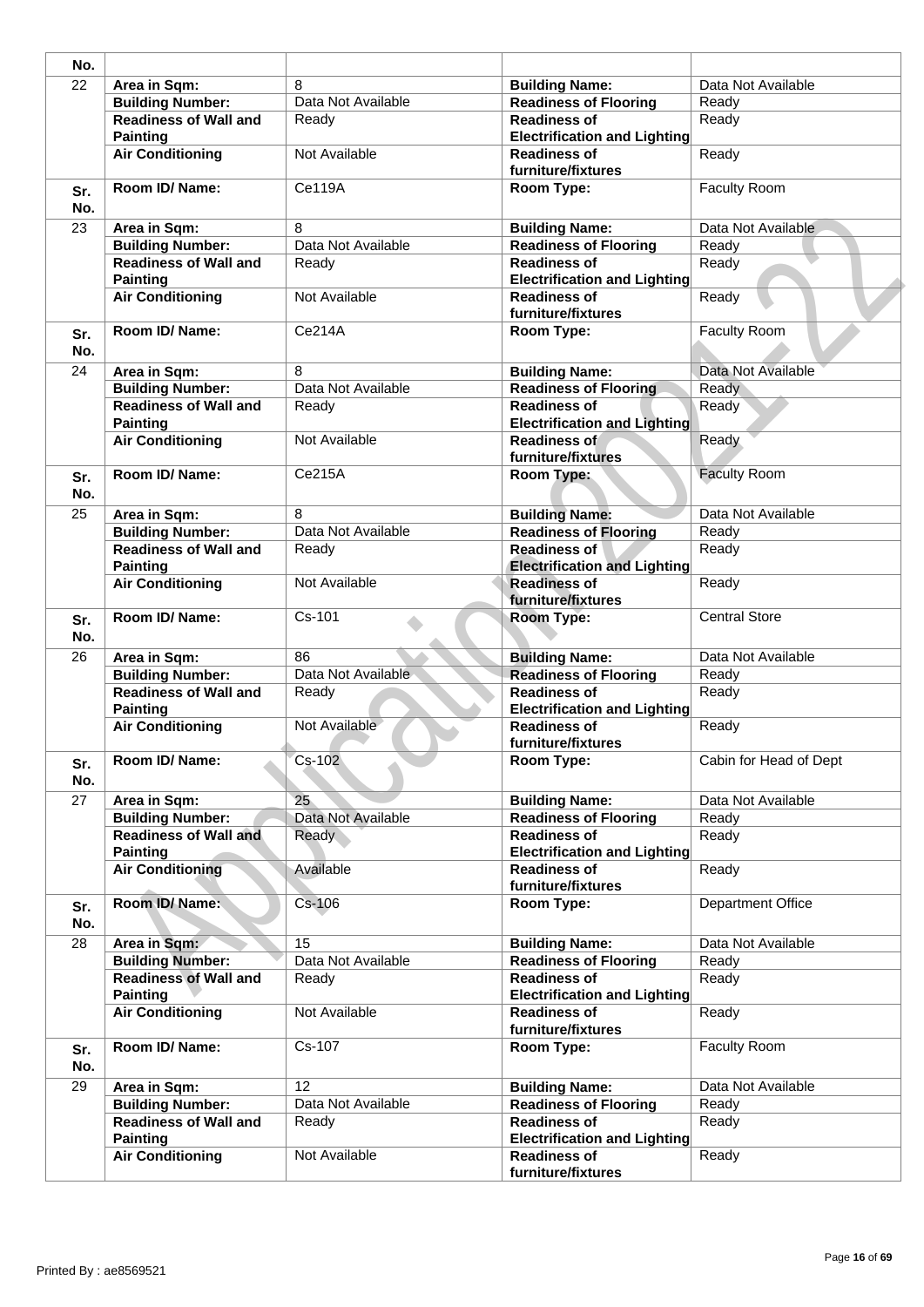| Sr.        | Room ID/Name:                                   | $Cs - 108$           | Room Type:                                                 | <b>Faculty Room</b> |
|------------|-------------------------------------------------|----------------------|------------------------------------------------------------|---------------------|
| No.        |                                                 |                      |                                                            |                     |
| 30         | Area in Sqm:                                    | 12                   | <b>Building Name:</b>                                      | Data Not Available  |
|            | <b>Building Number:</b>                         | Data Not Available   | <b>Readiness of Flooring</b>                               | Ready               |
|            | <b>Readiness of Wall and</b>                    | Ready                | <b>Readiness of</b>                                        | Ready               |
|            | <b>Painting</b>                                 |                      | <b>Electrification and Lighting</b>                        |                     |
|            | <b>Air Conditioning</b>                         | Not Available        | <b>Readiness of</b><br>furniture/fixtures                  | Ready               |
| Sr.<br>No. | Room ID/ Name:                                  | Cs-109               | Room Type:                                                 | <b>Faculty Room</b> |
| 31         | Area in Sqm:                                    | 12                   | <b>Building Name:</b>                                      | Data Not Available  |
|            | <b>Building Number:</b>                         | Data Not Available   | <b>Readiness of Flooring</b>                               | Ready               |
|            | <b>Readiness of Wall and</b>                    | Ready                | <b>Readiness of</b>                                        | Ready               |
|            | <b>Painting</b>                                 |                      | <b>Electrification and Lighting</b>                        |                     |
|            | <b>Air Conditioning</b>                         | Not Available        | <b>Readiness of</b><br>furniture/fixtures                  | Ready               |
| Sr.<br>No. | Room ID/Name:                                   | Cs-112               | Room Type:                                                 | Faculty Room        |
| 32         | Area in Sqm:                                    | 12                   | <b>Building Name:</b>                                      | Data Not Available  |
|            | <b>Building Number:</b>                         | Data Not Available   | <b>Readiness of Flooring</b>                               | Ready               |
|            | <b>Readiness of Wall and</b>                    |                      | <b>Readiness of</b>                                        | Ready               |
|            |                                                 | Ready                |                                                            |                     |
|            | <b>Painting</b>                                 | Not Available        | <b>Electrification and Lighting</b>                        |                     |
|            | <b>Air Conditioning</b>                         |                      | <b>Readiness of</b><br>furniture/fixtures                  | Ready               |
| Sr.<br>No. | Room ID/ Name:                                  | Cs-205               | <b>Room Type:</b>                                          | <b>Faculty Room</b> |
| 33         | Area in Sqm:                                    | 15                   | <b>Building Name:</b>                                      | Data Not Available  |
|            | <b>Building Number:</b>                         | Data Not Available   | <b>Readiness of Flooring</b>                               | Ready               |
|            | <b>Readiness of Wall and</b><br><b>Painting</b> | Ready                | <b>Readiness of</b><br><b>Electrification and Lighting</b> | Ready               |
|            | <b>Air Conditioning</b>                         | Not Available        | <b>Readiness of</b><br>furniture/fixtures                  | Ready               |
| Sr.<br>No. | Room ID/ Name:                                  | Cs-206               | Room Type:                                                 | <b>Faculty Room</b> |
| 34         | Area in Sqm:                                    | 10                   | <b>Building Name:</b>                                      | Data Not Available  |
|            | <b>Building Number:</b>                         | Data Not Available   | <b>Readiness of Flooring</b>                               | Ready               |
|            | <b>Readiness of Wall and</b>                    | Ready                | <b>Readiness of</b>                                        | Ready               |
|            | <b>Painting</b>                                 |                      | <b>Electrification and Lighting</b>                        |                     |
|            | <b>Air Conditioning</b>                         | <b>Not Available</b> | <b>Readiness of</b><br>furniture/fixtures                  | Ready               |
| Sr.<br>No. | Room ID/ Name:                                  | Cs-207               | Room Type:                                                 | <b>Faculty Room</b> |
| 35         | Area in Sqm:                                    | 10 <sup>°</sup>      | <b>Building Name:</b>                                      | Data Not Available  |
|            | <b>Building Number:</b>                         | Data Not Available   | <b>Readiness of Flooring</b>                               | Ready               |
|            | <b>Readiness of Wall and</b>                    | Ready                | <b>Readiness of</b>                                        | Ready               |
|            | <b>Painting</b>                                 |                      | <b>Electrification and Lighting</b>                        |                     |
|            | <b>Air Conditioning</b>                         | Not Available        | <b>Readiness of</b><br>furniture/fixtures                  | Ready               |
| Sr.<br>No. | Room ID/Name:                                   | Cs-208               | Room Type:                                                 | Faculty Room        |
| 36         | Area in Sqm:                                    | 10                   | <b>Building Name:</b>                                      | Data Not Available  |
|            | <b>Building Number:</b>                         | Data Not Available   | <b>Readiness of Flooring</b>                               | Ready               |
|            | <b>Readiness of Wall and</b>                    | Ready                | <b>Readiness of</b>                                        | Ready               |
|            | <b>Painting</b>                                 |                      | <b>Electrification and Lighting</b>                        |                     |
|            | <b>Air Conditioning</b>                         | Not Available        | <b>Readiness of</b><br>furniture/fixtures                  | Ready               |
| Sr.<br>No. | Room ID/ Name:                                  | Cs-209               | Room Type:                                                 | <b>Faculty Room</b> |
| 37         | Area in Sqm:                                    | 10                   | <b>Building Name:</b>                                      | Data Not Available  |
|            | <b>Building Number:</b>                         | Data Not Available   | <b>Readiness of Flooring</b>                               | Ready               |
|            | <b>Readiness of Wall and</b><br><b>Painting</b> | Ready                | <b>Readiness of</b><br><b>Electrification and Lighting</b> | Ready               |
|            | <b>Air Conditioning</b>                         | Not Available        | <b>Readiness of</b>                                        | Ready               |
|            |                                                 |                      |                                                            |                     |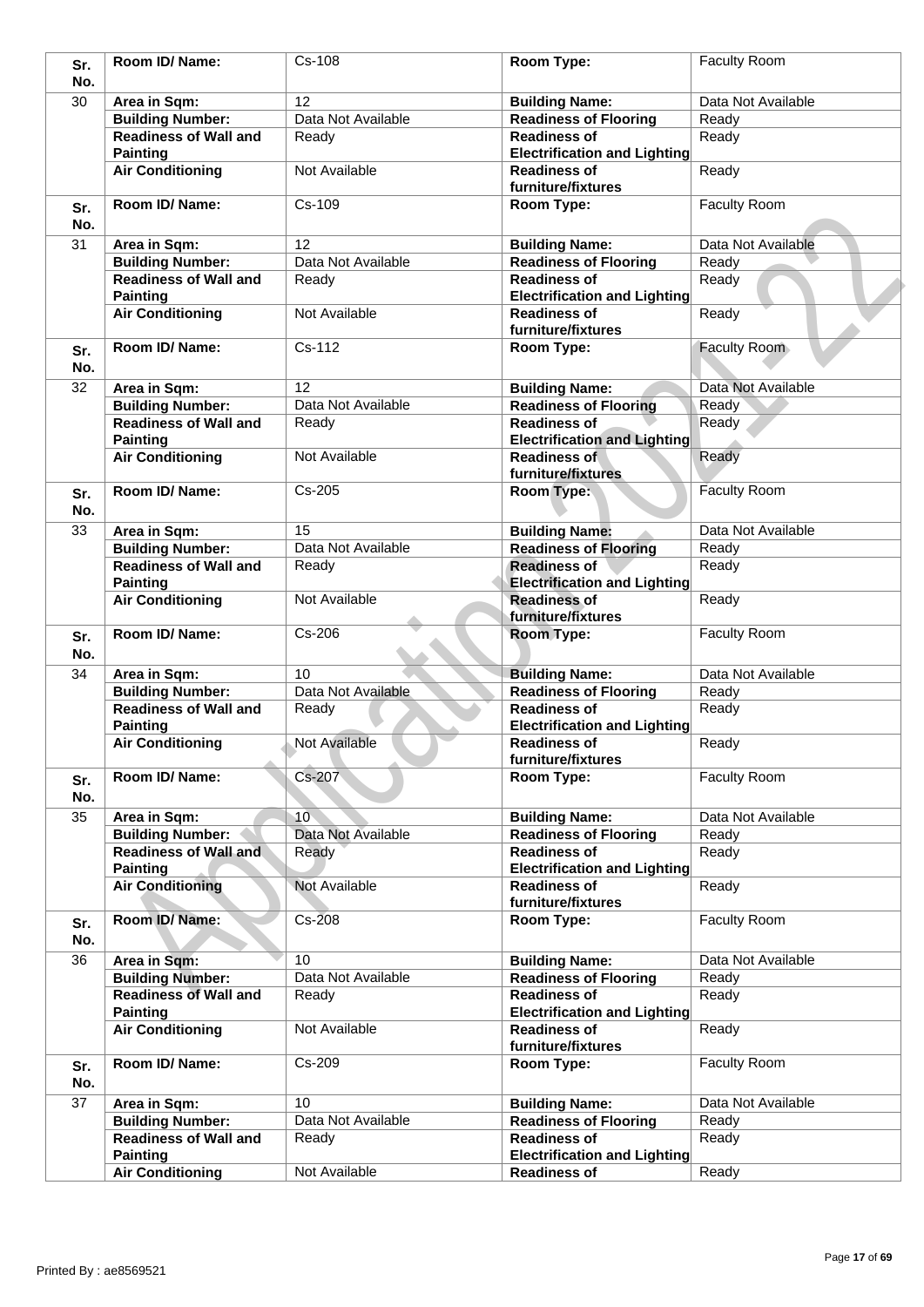|            |                                                 |                    | furniture/fixtures                                         |                        |
|------------|-------------------------------------------------|--------------------|------------------------------------------------------------|------------------------|
| Sr.<br>No. | Room ID/ Name:                                  | Cs-210             | Room Type:                                                 | <b>Faculty Room</b>    |
| 38         | Area in Sqm:                                    | 15                 | <b>Building Name:</b>                                      | Data Not Available     |
|            | <b>Building Number:</b>                         | Data Not Available | <b>Readiness of Flooring</b>                               | Ready                  |
|            | <b>Readiness of Wall and</b><br><b>Painting</b> | Ready              | <b>Readiness of</b><br><b>Electrification and Lighting</b> | Ready                  |
|            | <b>Air Conditioning</b>                         | Not Available      | <b>Readiness of</b><br>furniture/fixtures                  | Ready                  |
| Sr.<br>No. | Room ID/ Name:                                  | Ec-103             | Room Type:                                                 | Cabin for Head of Dept |
| 39         | Area in Sqm:                                    | 37.8               | <b>Building Name:</b>                                      | Data Not Available     |
|            | <b>Building Number:</b>                         | Data Not Available | <b>Readiness of Flooring</b>                               | Ready                  |
|            | <b>Readiness of Wall and</b><br><b>Painting</b> | Ready              | <b>Readiness of</b><br><b>Electrification and Lighting</b> | Ready                  |
|            | <b>Air Conditioning</b>                         | Not Available      | <b>Readiness of</b><br>furniture/fixtures                  | Ready                  |
| Sr.<br>No. | Room ID/ Name:                                  | Ec-106             | Room Type:                                                 | <b>Faculty Room</b>    |
| 40         | Area in Sqm:                                    | 9                  | <b>Building Name:</b>                                      | Data Not Available     |
|            | <b>Building Number:</b>                         | Data Not Available | <b>Readiness of Flooring</b>                               | Ready                  |
|            | <b>Readiness of Wall and</b>                    | Ready              | Readiness of                                               | Ready                  |
|            | <b>Painting</b>                                 |                    | <b>Electrification and Lighting</b>                        |                        |
|            | <b>Air Conditioning</b>                         | Not Available      | <b>Readiness of</b><br>furniture/fixtures                  | Ready                  |
| Sr.<br>No. | Room ID/ Name:                                  | Ec-107             | Room Type:                                                 | <b>Faculty Room</b>    |
| 41         | Area in Sqm:                                    | 9                  | <b>Building Name:</b>                                      | Data Not Available     |
|            | <b>Building Number:</b>                         | Data Not Available | <b>Readiness of Flooring</b>                               | Ready                  |
|            | <b>Readiness of Wall and</b>                    | Ready              | <b>Readiness of</b>                                        | Ready                  |
|            | <b>Painting</b>                                 |                    | <b>Electrification and Lighting</b>                        |                        |
|            | <b>Air Conditioning</b>                         | Not Available      | <b>Readiness of</b><br>furniture/fixtures                  | Ready                  |
| Sr.<br>No. | Room ID/ Name:                                  | Ec-110             | Room Type:                                                 | <b>Faculty Room</b>    |
| 42         | Area in Sqm:                                    | 9                  | <b>Building Name:</b>                                      | Data Not Available     |
|            | <b>Building Number:</b>                         | Data Not Available | <b>Readiness of Flooring</b>                               | Ready                  |
|            | <b>Readiness of Wall and</b>                    | Ready              | <b>Readiness of</b>                                        | Ready                  |
|            | Painting                                        |                    | <b>Electrification and Lighting</b>                        |                        |
|            | <b>Air Conditioning</b>                         | Not Available      | <b>Readiness of</b><br>furniture/fixtures                  | Ready                  |
| Sr.<br>No. | Room ID/ Name:                                  | Ec-111             | Room Type:                                                 | Faculty Room           |
| 43         | Area in Sqm:                                    | 8                  | <b>Building Name:</b>                                      | Data Not Available     |
|            | <b>Building Number:</b>                         | Data Not Available | <b>Readiness of Flooring</b>                               | Ready                  |
|            | <b>Readiness of Wall and</b><br><b>Painting</b> | Ready              | <b>Readiness of</b><br><b>Electrification and Lighting</b> | Ready                  |
|            | <b>Air Conditioning</b>                         | Not Available      | <b>Readiness of</b><br>furniture/fixtures                  | Ready                  |
| Sr.<br>No. | Room ID/Name:                                   | Ec-112             | Room Type:                                                 | Faculty Room           |
| 44         | Area in Sqm:                                    | 15                 | <b>Building Name:</b>                                      | Data Not Available     |
|            | <b>Building Number:</b>                         | Data Not Available | <b>Readiness of Flooring</b>                               | Ready                  |
|            | <b>Readiness of Wall and</b>                    | Ready              | <b>Readiness of</b>                                        | Ready                  |
|            | <b>Painting</b><br><b>Air Conditioning</b>      | Not Available      | <b>Electrification and Lighting</b><br><b>Readiness of</b> | Ready                  |
|            |                                                 | Ec-113             | furniture/fixtures                                         | Faculty Room           |
| Sr.<br>No. | Room ID/ Name:                                  |                    | Room Type:                                                 |                        |
| 45         | Area in Sqm:                                    | 9                  | <b>Building Name:</b>                                      | Data Not Available     |
|            | <b>Building Number:</b>                         | Data Not Available | Readiness of Flooring                                      | Ready                  |
|            | <b>Readiness of Wall and</b>                    | Ready              | <b>Readiness of</b>                                        | Ready                  |
|            | <b>Painting</b>                                 |                    | <b>Electrification and Lighting</b>                        |                        |
|            |                                                 |                    |                                                            |                        |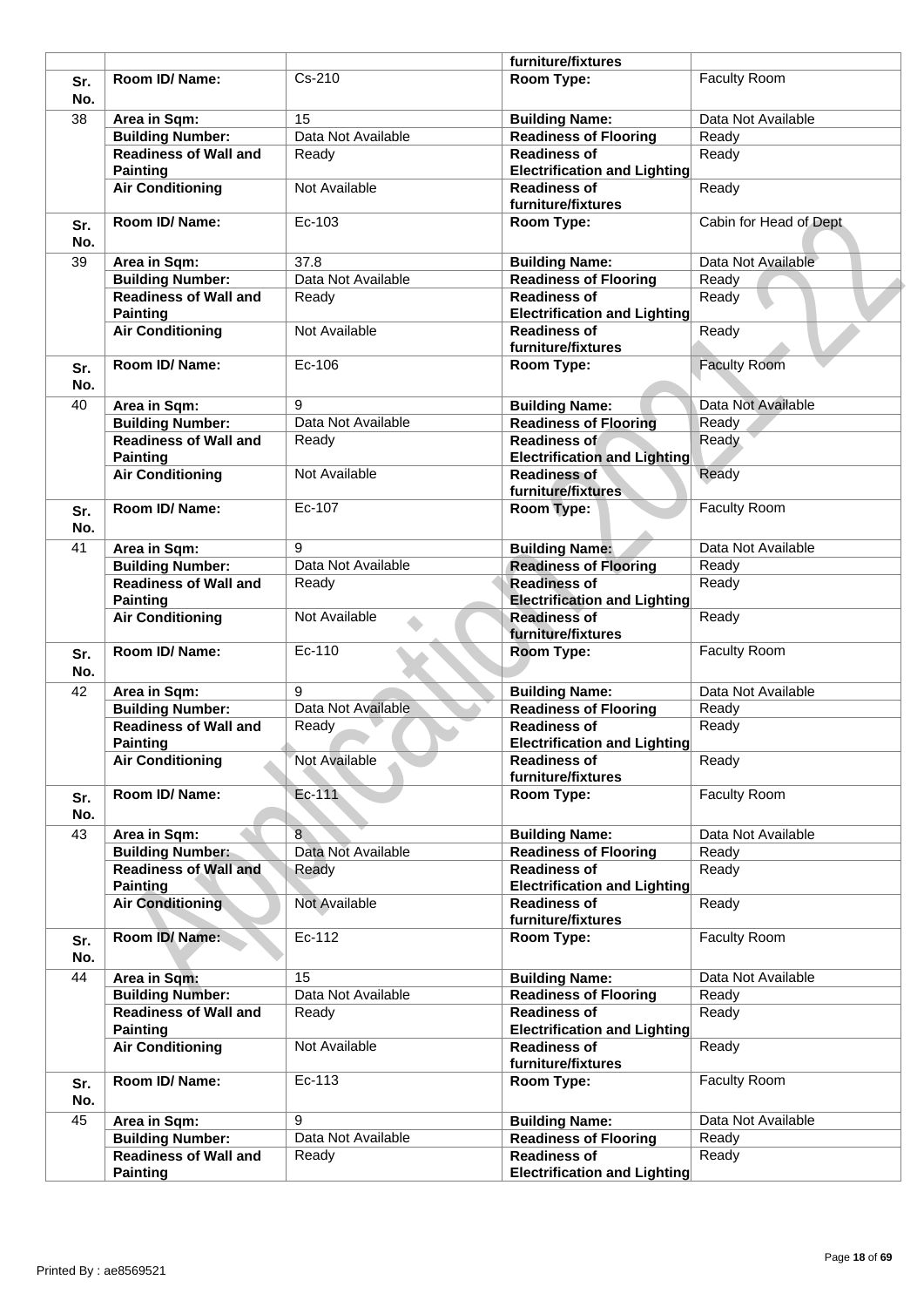|            | <b>Air Conditioning</b>                         | Not Available      | <b>Readiness of</b>                                        | Ready                    |
|------------|-------------------------------------------------|--------------------|------------------------------------------------------------|--------------------------|
|            |                                                 |                    | furniture/fixtures                                         |                          |
|            | Room ID/Name:                                   | Ec-120             | Room Type:                                                 | <b>Department Office</b> |
| Sr.<br>No. |                                                 |                    |                                                            |                          |
| 46         | Area in Sqm:                                    | 10                 | <b>Building Name:</b>                                      | Data Not Available       |
|            | <b>Building Number:</b>                         | Data Not Available | Readiness of Flooring                                      | Ready                    |
|            | <b>Readiness of Wall and</b><br><b>Painting</b> | Ready              | <b>Readiness of</b><br><b>Electrification and Lighting</b> | Ready                    |
|            | <b>Air Conditioning</b>                         | Not Available      | <b>Readiness of</b><br>furniture/fixtures                  | Ready                    |
| Sr.<br>No. | Room ID/Name:                                   | Ec-209             | Room Type:                                                 | <b>Faculty Room</b>      |
| 47         | Area in Sqm:                                    | 9                  | <b>Building Name:</b>                                      | Data Not Available       |
|            | <b>Building Number:</b>                         | Data Not Available | <b>Readiness of Flooring</b>                               | Ready                    |
|            | <b>Readiness of Wall and</b><br><b>Painting</b> | Ready              | <b>Readiness of</b><br><b>Electrification and Lighting</b> | Ready                    |
|            | <b>Air Conditioning</b>                         | Not Available      | <b>Readiness of</b><br>furniture/fixtures                  | Ready                    |
| Sr.<br>No. | Room ID/Name:                                   | Ec-210             | Room Type:                                                 | <b>Faculty Room</b>      |
| 48         | Area in Sqm:                                    | 9                  | <b>Building Name:</b>                                      | Data Not Available       |
|            | <b>Building Number:</b>                         | Data Not Available | <b>Readiness of Flooring</b>                               | Ready                    |
|            | <b>Readiness of Wall and</b><br><b>Painting</b> | Ready              | <b>Readiness of</b><br><b>Electrification and Lighting</b> | Ready                    |
|            | <b>Air Conditioning</b>                         | Not Available      | <b>Readiness of</b><br>furniture/fixtures                  | Ready                    |
| Sr.<br>No. | Room ID/ Name:                                  | Ec-211             | Room Type:                                                 | <b>Faculty Room</b>      |
| 49         | Area in Sqm:                                    | 14                 | <b>Building Name:</b>                                      | Data Not Available       |
|            | <b>Building Number:</b>                         | Data Not Available | <b>Readiness of Flooring</b>                               | Ready                    |
|            | <b>Readiness of Wall and</b><br><b>Painting</b> | Ready              | <b>Readiness of</b><br><b>Electrification and Lighting</b> | Ready                    |
|            | <b>Air Conditioning</b>                         | Not Available      | <b>Readiness of</b><br>furniture/fixtures                  | Ready                    |
| Sr.<br>No. | Room ID/Name:                                   | Ec-212             | Room Type:                                                 | <b>Faculty Room</b>      |
| 50         | Area in Sqm:                                    | 15                 | <b>Building Name:</b>                                      | Data Not Available       |
|            | <b>Building Number:</b>                         | Data Not Available | <b>Readiness of Flooring</b>                               | Ready                    |
|            | <b>Readiness of Wall and</b><br><b>Painting</b> | Ready              | <b>Readiness of</b><br><b>Electrification and Lighting</b> | Ready                    |
|            | <b>Air Conditioning</b>                         | Not Available      | <b>Readiness of</b><br>furniture/fixtures                  | Ready                    |
| Sr.<br>No. | Room ID/ Name:                                  | $Ec-213$           | Room Type:                                                 | <b>Faculty Room</b>      |
| 51         | Area in Sqm:                                    | 9                  | <b>Building Name:</b>                                      | Data Not Available       |
|            | <b>Building Number:</b>                         | Data Not Available | <b>Readiness of Flooring</b>                               | Ready                    |
|            | <b>Readiness of Wall and</b><br><b>Painting</b> | Ready              | <b>Readiness of</b><br><b>Electrification and Lighting</b> | Ready                    |
|            | <b>Air Conditioning</b>                         | Not Available      | <b>Readiness of</b><br>furniture/fixtures                  | Ready                    |
| Sr.<br>No. | Room ID/Name:                                   | Ec-214             | Room Type:                                                 | <b>Faculty Room</b>      |
| 52         | Area in Sqm:                                    | 9                  | <b>Building Name:</b>                                      | Data Not Available       |
|            | <b>Building Number:</b>                         | Data Not Available | <b>Readiness of Flooring</b>                               | Ready                    |
|            | <b>Readiness of Wall and</b>                    | Ready              | <b>Readiness of</b>                                        | Ready                    |
|            | <b>Painting</b>                                 |                    | <b>Electrification and Lighting</b>                        |                          |
|            | <b>Air Conditioning</b>                         | Not Available      | <b>Readiness of</b><br>furniture/fixtures                  | Ready                    |
| Sr.<br>No. | Room ID/ Name:                                  | Ec106A             | Room Type:                                                 | <b>Faculty Room</b>      |
| 53         | Area in Sqm:                                    | 10                 | <b>Building Name:</b>                                      | Data Not Available       |
|            | <b>Building Number:</b>                         | Data Not Available | <b>Readiness of Flooring</b>                               | Ready                    |
|            | <b>Readiness of Wall and</b>                    | Ready              | <b>Readiness of</b>                                        | Ready                    |
|            |                                                 |                    |                                                            |                          |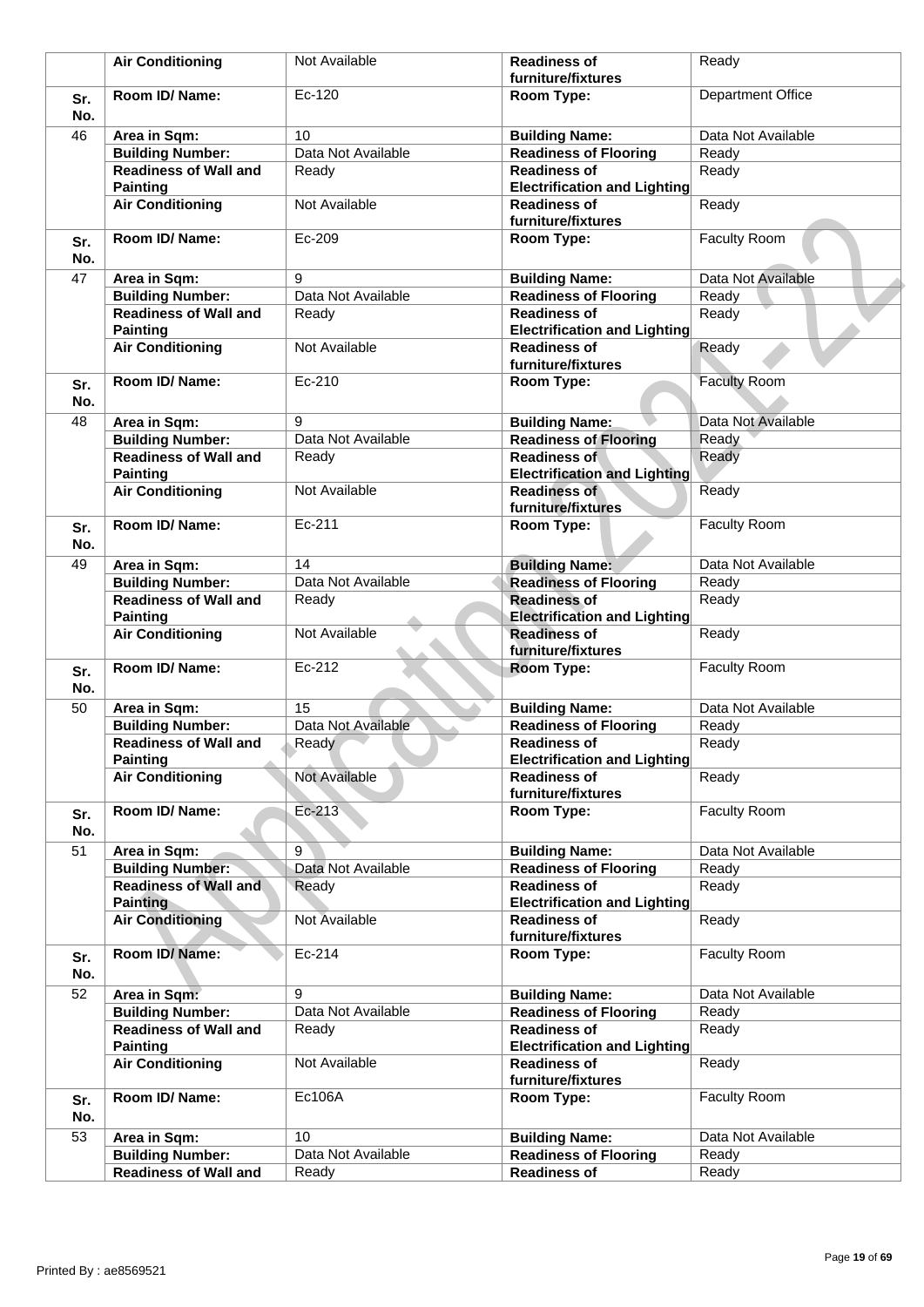|            | <b>Painting</b>                                 |                    | <b>Electrification and Lighting</b>                        |                     |
|------------|-------------------------------------------------|--------------------|------------------------------------------------------------|---------------------|
|            | <b>Air Conditioning</b>                         | Not Available      | <b>Readiness of</b><br>furniture/fixtures                  | Ready               |
| Sr.<br>No. | Room ID/ Name:                                  | <b>Ec107A</b>      | Room Type:                                                 | <b>Faculty Room</b> |
| 54         | Area in Sqm:                                    | 10                 | <b>Building Name:</b>                                      | Data Not Available  |
|            | <b>Building Number:</b>                         | Data Not Available | <b>Readiness of Flooring</b>                               | Ready               |
|            | <b>Readiness of Wall and</b>                    | Ready              | <b>Readiness of</b>                                        | Ready               |
|            | <b>Painting</b>                                 |                    | <b>Electrification and Lighting</b>                        |                     |
|            | <b>Air Conditioning</b>                         | Not Available      | <b>Readiness of</b><br>furniture/fixtures                  | Ready               |
| Sr.<br>No. | Room ID/ Name:                                  | <b>Ec110A</b>      | Room Type:                                                 | <b>Faculty Room</b> |
| 55         | Area in Sqm:                                    | 10                 | <b>Building Name:</b>                                      | Data Not Available  |
|            | <b>Building Number:</b>                         | Data Not Available | <b>Readiness of Flooring</b>                               | Ready               |
|            | <b>Readiness of Wall and</b>                    | Ready              | <b>Readiness of</b>                                        | Ready               |
|            | <b>Painting</b>                                 |                    | <b>Electrification and Lighting</b>                        |                     |
|            | <b>Air Conditioning</b>                         | Not Available      | <b>Readiness of</b><br>furniture/fixtures                  | Ready               |
| Sr.<br>No. | Room ID/ Name:                                  | <b>Ec111A</b>      | Room Type:                                                 | <b>Faculty Room</b> |
| 56         | Area in Sqm:                                    | 8                  | <b>Building Name:</b>                                      | Data Not Available  |
|            | <b>Building Number:</b>                         | Data Not Available | <b>Readiness of Flooring</b>                               | Ready               |
|            | <b>Readiness of Wall and</b><br><b>Painting</b> | Ready              | <b>Readiness of</b><br><b>Electrification and Lighting</b> | Ready               |
|            | <b>Air Conditioning</b>                         | Not Available      | <b>Readiness of</b><br>furniture/fixtures                  | Ready               |
| Sr.<br>No. | Room ID/ Name:                                  | <b>Ec113A</b>      | Room Type:                                                 | <b>Faculty Room</b> |
| 57         | Area in Sqm:                                    | 10                 | <b>Building Name:</b>                                      | Data Not Available  |
|            | <b>Building Number:</b>                         | Data Not Available | <b>Readiness of Flooring</b>                               | Ready               |
|            | <b>Readiness of Wall and</b><br><b>Painting</b> | Ready              | <b>Readiness of</b><br><b>Electrification and Lighting</b> | Ready               |
|            | <b>Air Conditioning</b>                         | Not Available      | <b>Readiness of</b><br>furniture/fixtures                  | Ready               |
| Sr.<br>No. | Room ID/ Name:                                  | Ec209A             | Room Type:                                                 | <b>Faculty Room</b> |
| 58         | Area in Sqm:                                    | 10                 | <b>Building Name:</b>                                      | Data Not Available  |
|            | <b>Building Number:</b>                         | Data Not Available | <b>Readiness of Flooring</b>                               | Ready               |
|            | <b>Readiness of Wall and</b><br><b>Painting</b> | Ready              | <b>Readiness of</b><br><b>Electrification and Lighting</b> | Ready               |
|            | <b>Air Conditioning</b>                         | Not Available      | <b>Readiness of</b>                                        | Ready               |
| Sr.<br>No. | Room ID/ Name:                                  | <b>Ec210A</b>      | furniture/fixtures<br>Room Type:                           | Faculty Room        |
| 59         | Area in Sqm:                                    | 8                  | <b>Building Name:</b>                                      | Data Not Available  |
|            | <b>Building Number:</b>                         | Data Not Available | <b>Readiness of Flooring</b>                               | Ready               |
|            | <b>Readiness of Wall and</b><br><b>Painting</b> | Ready              | <b>Readiness of</b><br><b>Electrification and Lighting</b> | Ready               |
|            | <b>Air Conditioning</b>                         | Not Available      | <b>Readiness of</b><br>furniture/fixtures                  | Ready               |
| Sr.<br>No. | Room ID/Name:                                   | Ec213A             | Room Type:                                                 | <b>Faculty Room</b> |
| 60         | Area in Sqm:                                    | 8                  | <b>Building Name:</b>                                      | Data Not Available  |
|            | <b>Building Number:</b>                         | Data Not Available | <b>Readiness of Flooring</b>                               | Ready               |
|            | <b>Readiness of Wall and</b><br><b>Painting</b> | Ready              | <b>Readiness of</b><br><b>Electrification and Lighting</b> | Ready               |
|            | <b>Air Conditioning</b>                         | Not Available      | <b>Readiness of</b><br>furniture/fixtures                  | Ready               |
| Sr.<br>No. | Room ID/ Name:                                  | Ec214A             | Room Type:                                                 | Faculty Room        |
| 61         | Area in Sqm:                                    | 9                  | <b>Building Name:</b>                                      | Data Not Available  |
|            | <b>Building Number:</b>                         | Data Not Available | <b>Readiness of Flooring</b>                               | Ready               |
|            |                                                 |                    |                                                            |                     |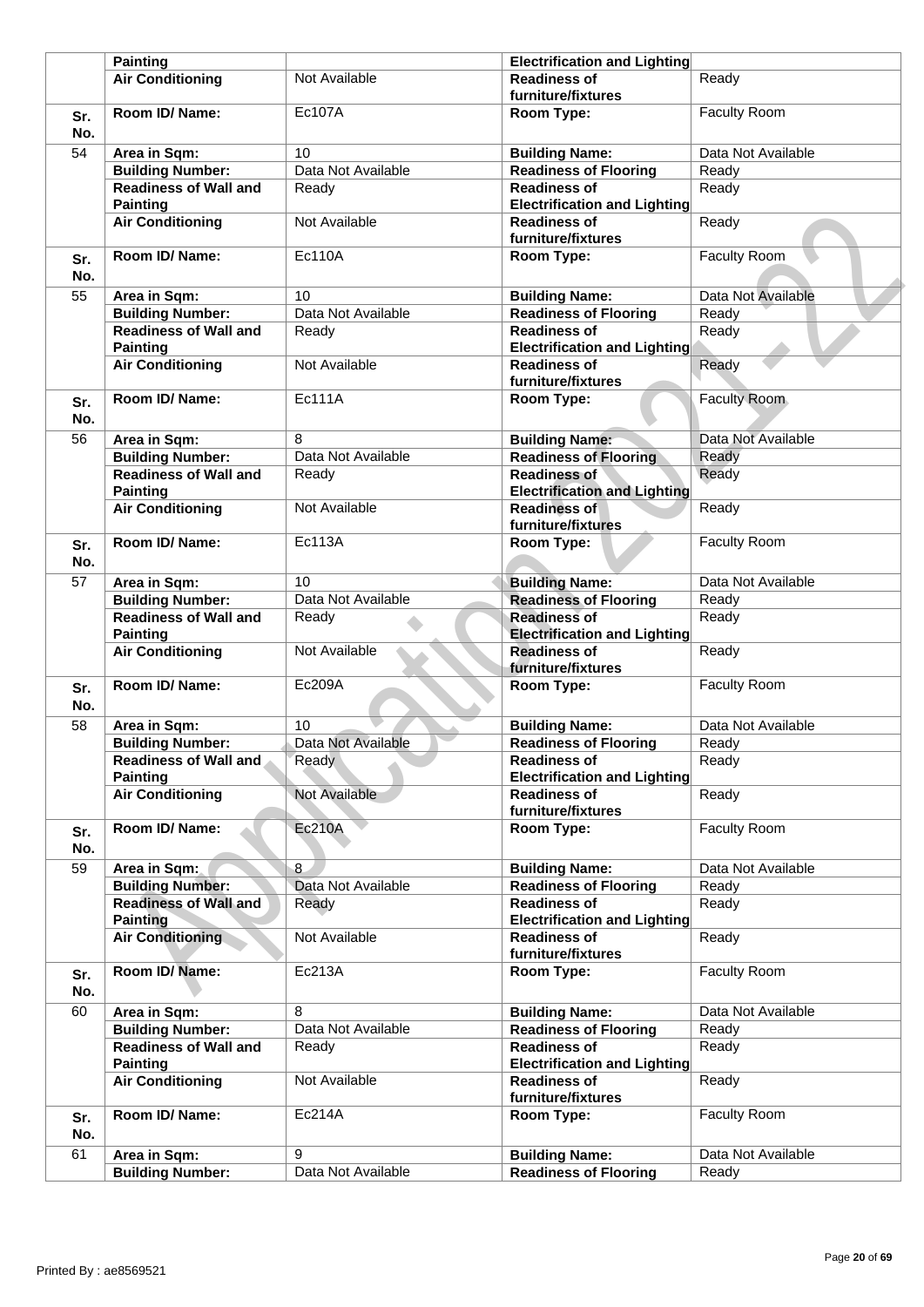|            | <b>Readiness of Wall and</b>                    | Ready              | <b>Readiness of</b>                                                              | Ready                      |
|------------|-------------------------------------------------|--------------------|----------------------------------------------------------------------------------|----------------------------|
|            | <b>Painting</b>                                 |                    | <b>Electrification and Lighting</b>                                              |                            |
|            | <b>Air Conditioning</b>                         | Not Available      | <b>Readiness of</b><br>furniture/fixtures                                        | Ready                      |
| Sr.<br>No. | Room ID/Name:                                   | Ee-102             | Room Type:                                                                       | Principal Directors Office |
| 62         | Area in Sqm:                                    | 44                 | <b>Building Name:</b>                                                            | Data Not Available         |
|            | <b>Building Number:</b>                         | Data Not Available | <b>Readiness of Flooring</b>                                                     | Ready                      |
|            | <b>Readiness of Wall and</b>                    | Ready              | <b>Readiness of</b>                                                              | Ready                      |
|            | <b>Painting</b>                                 |                    | <b>Electrification and Lighting</b>                                              |                            |
|            | <b>Air Conditioning</b>                         | Not Available      | <b>Readiness of</b><br>furniture/fixtures                                        | Ready                      |
| Sr.<br>No. | Room ID/Name:                                   | Ee-103             | Room Type:                                                                       | Office All Inclusive       |
| 63         | Area in Sqm:                                    | 77.4               | <b>Building Name:</b>                                                            | Data Not Available         |
|            | <b>Building Number:</b>                         | Data Not Available | <b>Readiness of Flooring</b>                                                     | Ready                      |
|            | <b>Readiness of Wall and</b>                    | Ready              | <b>Readiness of</b>                                                              | Ready                      |
|            | <b>Painting</b>                                 |                    | <b>Electrification and Lighting</b>                                              |                            |
|            | <b>Air Conditioning</b>                         | Not Available      | <b>Readiness of</b><br>furniture/fixtures                                        | Ready                      |
| Sr.<br>No. | Room ID/Name:                                   | Ee-104             | Room Type:                                                                       | <b>Exam Control Office</b> |
| 64         | Area in Sqm:                                    | 79                 | <b>Building Name:</b>                                                            | Data Not Available         |
|            | <b>Building Number:</b>                         | Data Not Available | <b>Readiness of Flooring</b>                                                     | Ready                      |
|            | <b>Readiness of Wall and</b>                    |                    | <b>Readiness of</b>                                                              | Ready                      |
|            | <b>Painting</b>                                 | Ready              | <b>Electrification and Lighting</b>                                              |                            |
|            | <b>Air Conditioning</b>                         | Not Available      | <b>Readiness of</b><br>furniture/fixtures                                        | Ready                      |
|            | Room ID/Name:                                   | Ee-105             | Room Type:                                                                       | Faculty Room               |
| Sr.<br>No. |                                                 |                    |                                                                                  |                            |
| 65         | Area in Sqm:                                    | 12                 | <b>Building Name:</b>                                                            | Data Not Available         |
|            | <b>Building Number:</b>                         | Data Not Available | <b>Readiness of Flooring</b>                                                     | Ready                      |
|            | <b>Readiness of Wall and</b><br><b>Painting</b> | Ready              | <b>Readiness of</b><br><b>Electrification and Lighting</b>                       | Ready                      |
|            | <b>Air Conditioning</b>                         | Not Available      | <b>Readiness of</b><br>furniture/fixtures                                        | Ready                      |
| Sr.<br>No. | Room ID/Name:                                   | Ee-106             | Room Type:                                                                       | Faculty Room               |
|            |                                                 |                    |                                                                                  |                            |
| 66         | Area in Sqm:                                    | 12                 | <b>Building Name:</b>                                                            | Data Not Available         |
|            | <b>Building Number:</b>                         | Data Not Available | <b>Readiness of Flooring</b>                                                     | Ready                      |
|            | <b>Readiness of Wall and</b>                    | Ready              | <b>Readiness of</b>                                                              | Ready                      |
|            | <b>Painting</b><br><b>Air Conditioning</b>      | Not Available      | <b>Electrification and Lighting</b><br><b>Readiness of</b><br>furniture/fixtures | Ready                      |
| Sr.        | Room ID/Name:                                   | Ee-109             | Room Type:                                                                       | Faculty Room               |
| No.        |                                                 |                    |                                                                                  |                            |
| 67         | Area in Sqm:                                    | 15                 | <b>Building Name:</b>                                                            | Data Not Available         |
|            | <b>Building Number:</b>                         | Data Not Available | <b>Readiness of Flooring</b>                                                     | Ready                      |
|            | <b>Readiness of Wall and</b><br><b>Painting</b> | Ready              | <b>Readiness of</b><br><b>Electrification and Lighting</b>                       | Ready                      |
|            | <b>Air Conditioning</b>                         | Not Available      | <b>Readiness of</b><br>furniture/fixtures                                        | Ready                      |
| Sr.<br>No. | Room ID/Name:                                   | Ee-110             | Room Type:                                                                       | Department Office          |
| 68         | Area in Sqm:                                    | 10                 | <b>Building Name:</b>                                                            | Data Not Available         |
|            | <b>Building Number:</b>                         | Data Not Available | <b>Readiness of Flooring</b>                                                     | Ready                      |
|            | <b>Readiness of Wall and</b>                    | Ready              | <b>Readiness of</b><br><b>Electrification and Lighting</b>                       | Ready                      |
|            | <b>Painting</b><br><b>Air Conditioning</b>      | Not Available      | <b>Readiness of</b><br>furniture/fixtures                                        | Ready                      |
| Sr.<br>No. | Room ID/ Name:                                  | Ee-111             | Room Type:                                                                       | Department Office          |
| 69         | Area in Sqm:                                    | 10                 | <b>Building Name:</b>                                                            | Data Not Available         |
|            |                                                 |                    |                                                                                  |                            |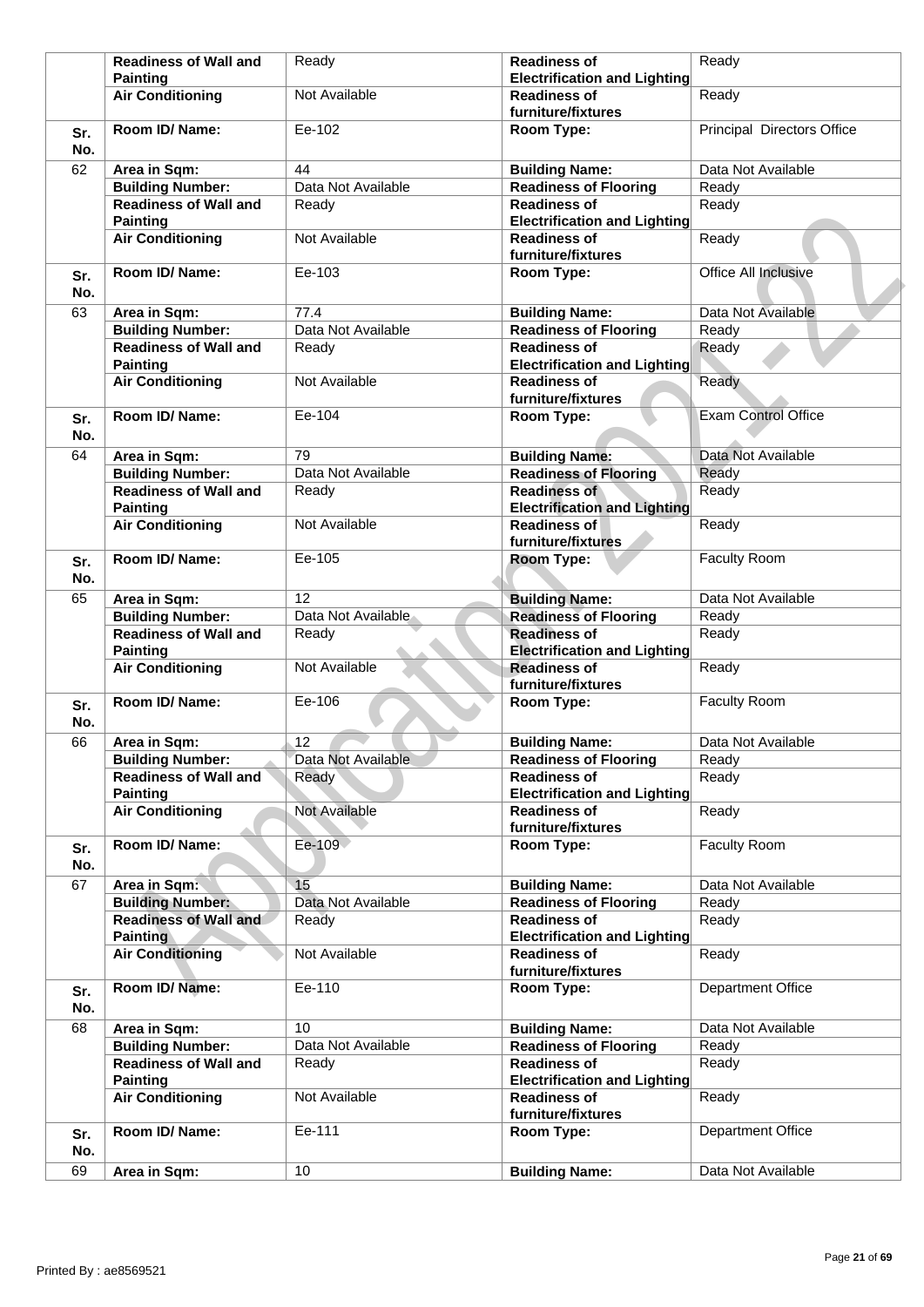|            | <b>Building Number:</b>                         | Data Not Available | <b>Readiness of Flooring</b>                               | Ready                  |
|------------|-------------------------------------------------|--------------------|------------------------------------------------------------|------------------------|
|            | <b>Readiness of Wall and</b><br><b>Painting</b> | Ready              | <b>Readiness of</b><br><b>Electrification and Lighting</b> | Ready                  |
|            | <b>Air Conditioning</b>                         | Not Available      | <b>Readiness of</b><br>furniture/fixtures                  | Ready                  |
| Sr.<br>No. | Room ID/Name:                                   | Ee-112             | Room Type:                                                 | Faculty Room           |
| 70         | Area in Sqm:                                    | 14.5               | <b>Building Name:</b>                                      | Data Not Available     |
|            | <b>Building Number:</b>                         | Data Not Available | <b>Readiness of Flooring</b>                               | Ready                  |
|            | <b>Readiness of Wall and</b><br><b>Painting</b> | Ready              | <b>Readiness of</b><br><b>Electrification and Lighting</b> | Ready                  |
|            | <b>Air Conditioning</b>                         | Not Available      | <b>Readiness of</b><br>furniture/fixtures                  | Ready                  |
| Sr.<br>No. | Room ID/Name:                                   | Ee-205             | Room Type:                                                 | Cabin for Head of Dept |
| 71         | Area in Sqm:                                    | 44                 | <b>Building Name:</b>                                      | Data Not Available     |
|            | <b>Building Number:</b>                         | Data Not Available | <b>Readiness of Flooring</b>                               | Ready                  |
|            | <b>Readiness of Wall and</b><br><b>Painting</b> | Ready              | <b>Readiness of</b><br><b>Electrification and Lighting</b> | Ready                  |
|            | <b>Air Conditioning</b>                         | Not Available      | <b>Readiness of</b><br>furniture/fixtures                  | Ready                  |
| Sr.<br>No. | Room ID/Name:                                   | Ee-208             | Room Type:                                                 | <b>Faculty Room</b>    |
| 72         | Area in Sqm:                                    | 14.5               | <b>Building Name:</b>                                      | Data Not Available     |
|            | <b>Building Number:</b>                         | Data Not Available | <b>Readiness of Flooring</b>                               | Ready                  |
|            | <b>Readiness of Wall and</b>                    | Ready              | <b>Readiness of</b>                                        | Ready                  |
|            | <b>Painting</b>                                 |                    | <b>Electrification and Lighting</b>                        |                        |
|            | <b>Air Conditioning</b>                         | Not Available      | <b>Readiness of</b><br>furniture/fixtures                  | Ready                  |
| Sr.<br>No. | Room ID/Name:                                   | Ee-209             | Room Type:                                                 | Faculty Room           |
| 73         | Area in Sqm:                                    | 9.4                | <b>Building Name:</b>                                      | Data Not Available     |
|            | <b>Building Number:</b>                         | Data Not Available | <b>Readiness of Flooring</b>                               | Ready                  |
|            | <b>Readiness of Wall and</b>                    | Ready              | <b>Readiness of</b>                                        | Ready                  |
|            | <b>Painting</b>                                 |                    | <b>Electrification and Lighting</b>                        |                        |
|            | <b>Air Conditioning</b>                         | Not Available      | <b>Readiness of</b><br>furniture/fixtures                  | Ready                  |
| Sr.<br>No. | Room ID/Name:                                   | Ee-210             | Room Type:                                                 | Faculty Room           |
| 74         | Area in Sqm:                                    | 9.8                | <b>Building Name:</b>                                      | Data Not Available     |
|            | <b>Building Number:</b>                         | Data Not Available | <b>Readiness of Flooring</b>                               | Ready                  |
|            | <b>Readiness of Wall and</b><br><b>Painting</b> | Ready              | <b>Readiness of</b><br><b>Electrification and Lighting</b> | Ready                  |
|            | <b>Air Conditioning</b>                         | Not Available      | <b>Readiness of</b><br>furniture/fixtures                  | Ready                  |
| Sr.<br>No. | Room ID/Name:                                   | Ee-211             | Room Type:                                                 | Faculty Room           |
| 75         | Area in Sqm:                                    | 9.8                | <b>Building Name:</b>                                      | Data Not Available     |
|            | <b>Building Number:</b>                         | Data Not Available | <b>Readiness of Flooring</b>                               | Ready                  |
|            | <b>Readiness of Wall and</b><br><b>Painting</b> | Ready              | <b>Readiness of</b><br><b>Electrification and Lighting</b> | Ready                  |
|            | <b>Air Conditioning</b>                         | Not Available      | <b>Readiness of</b><br>furniture/fixtures                  | Ready                  |
| Sr.<br>No. | Room ID/ Name:                                  | Ee-212             | Room Type:                                                 | Faculty Room           |
| 76         | Area in Sqm:                                    | 9.81               | <b>Building Name:</b>                                      | Data Not Available     |
|            | <b>Building Number:</b>                         | Data Not Available | <b>Readiness of Flooring</b>                               | Ready                  |
|            | <b>Readiness of Wall and</b>                    | Ready              | <b>Readiness of</b>                                        | Ready                  |
|            | <b>Painting</b><br><b>Air Conditioning</b>      | Not Available      | <b>Electrification and Lighting</b><br><b>Readiness of</b> | Ready                  |
|            |                                                 |                    | furniture/fixtures                                         |                        |
| Sr.<br>No. | Room ID/ Name:                                  | Ee-213             | Room Type:                                                 | Faculty Room           |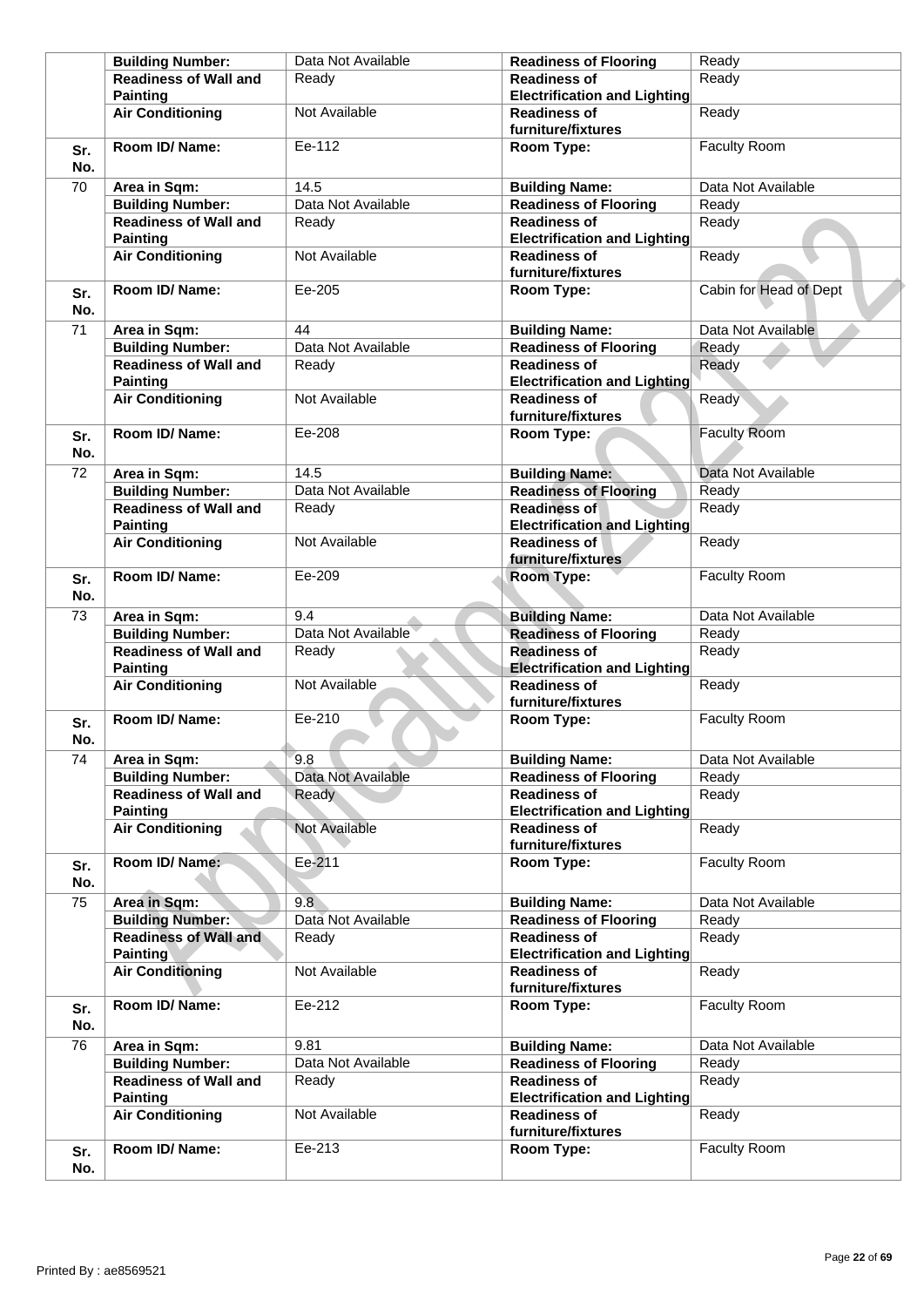| 77         | Area in Sqm:                                    | 14.5               | <b>Building Name:</b>                                      | Data Not Available         |
|------------|-------------------------------------------------|--------------------|------------------------------------------------------------|----------------------------|
|            | <b>Building Number:</b>                         | Data Not Available | <b>Readiness of Flooring</b>                               | Ready                      |
|            | <b>Readiness of Wall and</b>                    | Ready              | <b>Readiness of</b>                                        | Ready                      |
|            | <b>Painting</b>                                 |                    | <b>Electrification and Lighting</b>                        |                            |
|            | <b>Air Conditioning</b>                         | Not Available      | <b>Readiness of</b>                                        | Ready                      |
|            |                                                 |                    | furniture/fixtures                                         |                            |
| Sr.<br>No. | Room ID/ Name:                                  | Eee208             | Room Type:                                                 | Pantry for Staff           |
| 78         | Area in Sqm:                                    | 10                 | <b>Building Name:</b>                                      | Data Not Available         |
|            | <b>Building Number:</b>                         | Data Not Available | <b>Readiness of Flooring</b>                               | Ready                      |
|            | <b>Readiness of Wall and</b>                    | Ready              | <b>Readiness of</b>                                        | Ready                      |
|            | <b>Painting</b>                                 |                    | <b>Electrification and Lighting</b>                        |                            |
|            | <b>Air Conditioning</b>                         | Not Available      | <b>Readiness of</b><br>furniture/fixtures                  | Ready                      |
| Sr.<br>No. | Room ID/ Name:                                  | Ei-124             | Room Type:                                                 | Department Office          |
| 79         | Area in Sqm:                                    | 14                 | <b>Building Name:</b>                                      | Data Not Available         |
|            | <b>Building Number:</b>                         | Data Not Available | <b>Readiness of Flooring</b>                               | Ready                      |
|            | <b>Readiness of Wall and</b>                    | Ready              | <b>Readiness of</b>                                        | Ready                      |
|            | <b>Painting</b>                                 |                    | <b>Electrification and Lighting</b>                        |                            |
|            | <b>Air Conditioning</b>                         | Not Available      | <b>Readiness of</b>                                        | Ready                      |
|            |                                                 |                    | furniture/fixtures                                         |                            |
| Sr.<br>No. | Room ID/ Name:                                  | Ex Hal             | Room Type:                                                 | <b>Exam Control Office</b> |
| 80         | Area in Sqm:                                    | 1600               | <b>Building Name:</b>                                      | Data Not Available         |
|            | <b>Building Number:</b>                         | Data Not Available | <b>Readiness of Flooring</b>                               | Ready                      |
|            | <b>Readiness of Wall and</b><br><b>Painting</b> | Ready              | <b>Readiness of</b><br><b>Electrification and Lighting</b> | Ready                      |
|            | <b>Air Conditioning</b>                         | Not Available      | <b>Readiness of</b><br>furniture/fixtures                  | Ready                      |
| Sr.<br>No. | Room ID/Name:                                   | $Ff-1$             | Room Type:                                                 | <b>Faculty Room</b>        |
| 81         | Area in Sqm:                                    | 14.88              | <b>Building Name:</b>                                      | Data Not Available         |
|            | <b>Building Number:</b>                         | Data Not Available | <b>Readiness of Flooring</b>                               | Ready                      |
|            | <b>Readiness of Wall and</b><br><b>Painting</b> | Ready              | <b>Readiness of</b><br><b>Electrification and Lighting</b> | Ready                      |
|            | <b>Air Conditioning</b>                         | Not Available      | <b>Readiness of</b><br>furniture/fixtures                  | Ready                      |
| Sr.<br>No. | Room ID/ Name:                                  | $Ff-10$            | Room Type:                                                 | <b>Faculty Room</b>        |
| 82         | Area in Sqm:                                    | 15.21              | <b>Building Name:</b>                                      | Data Not Available         |
|            | <b>Building Number:</b>                         | Data Not Available | <b>Readiness of Flooring</b>                               | Ready                      |
|            | <b>Readiness of Wall and</b><br><b>Painting</b> | Ready              | <b>Readiness of</b><br><b>Electrification and Lighting</b> | Ready                      |
|            | <b>Air Conditioning</b>                         | Not Available      | <b>Readiness of</b><br>furniture/fixtures                  | Ready                      |
| Sr.<br>No. | Room ID/ Name:                                  | $Ff-2$             | Room Type:                                                 | <b>Faculty Room</b>        |
| 83         | Area in Sqm:                                    | 14.88              | <b>Building Name:</b>                                      | Data Not Available         |
|            | <b>Building Number:</b>                         | Data Not Available | <b>Readiness of Flooring</b>                               | Ready                      |
|            | <b>Readiness of Wall and</b><br><b>Painting</b> | Ready              | <b>Readiness of</b><br><b>Electrification and Lighting</b> | Ready                      |
|            | <b>Air Conditioning</b>                         | Not Available      | <b>Readiness of</b><br>furniture/fixtures                  | Ready                      |
| Sr.<br>No. | Room ID/ Name:                                  | $Ff-3$             | Room Type:                                                 | <b>Faculty Room</b>        |
| 84         | Area in Sqm:                                    | 14.88              | <b>Building Name:</b>                                      | Data Not Available         |
|            | <b>Building Number:</b>                         | Data Not Available | <b>Readiness of Flooring</b>                               | Ready                      |
|            | <b>Readiness of Wall and</b><br><b>Painting</b> | Ready              | <b>Readiness of</b><br><b>Electrification and Lighting</b> | Ready                      |
|            | <b>Air Conditioning</b>                         | Not Available      | <b>Readiness of</b><br>furniture/fixtures                  | Ready                      |
| Sr.        | Room ID/ Name:                                  | $Ff-4$             | Room Type:                                                 | Faculty Room               |
|            |                                                 |                    |                                                            |                            |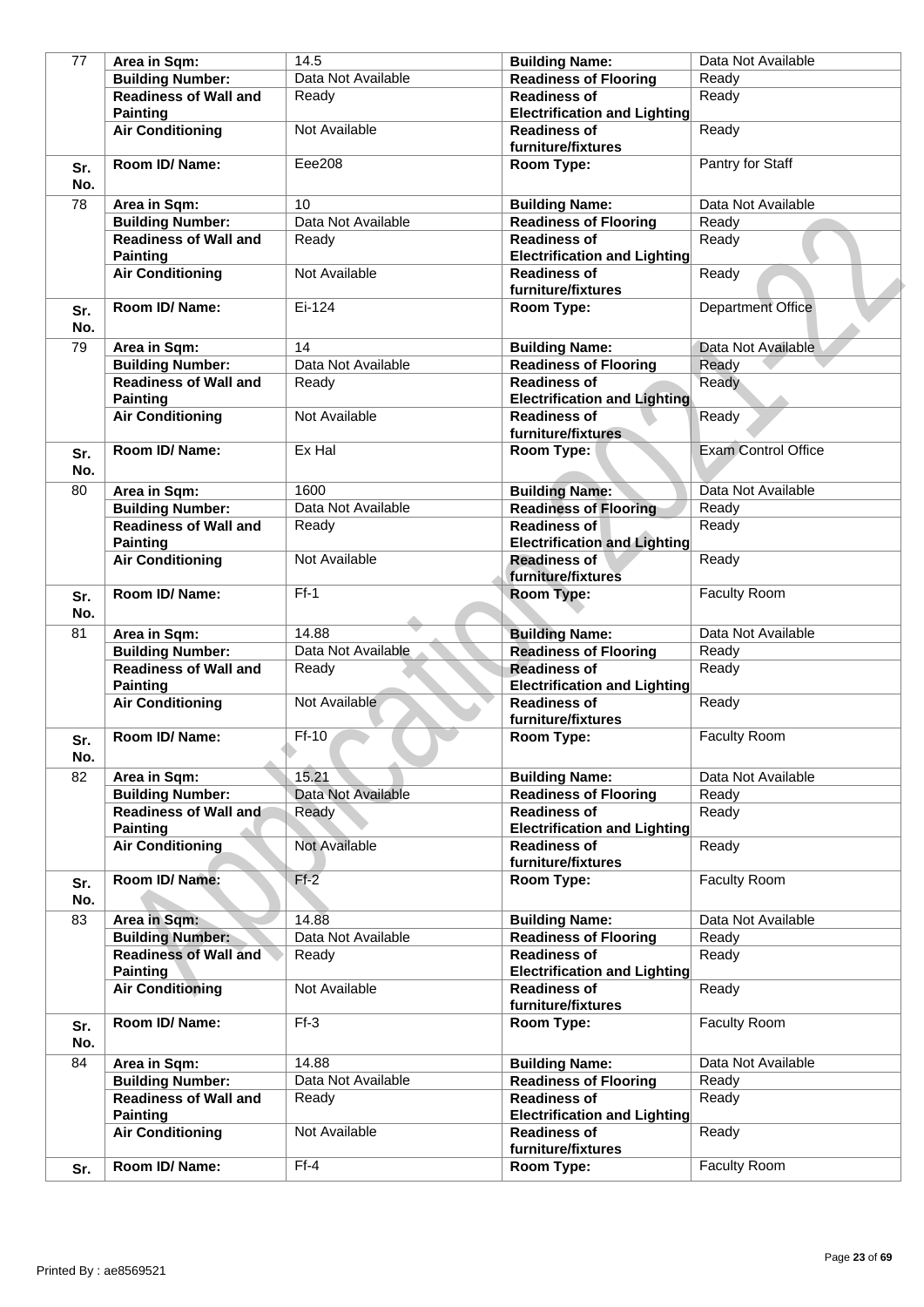| No.        |                                                 |                    |                                                            |                        |
|------------|-------------------------------------------------|--------------------|------------------------------------------------------------|------------------------|
| 85         | Area in Sqm:                                    | 14.88              | <b>Building Name:</b>                                      | Data Not Available     |
|            | <b>Building Number:</b>                         | Data Not Available | <b>Readiness of Flooring</b>                               | Ready                  |
|            | <b>Readiness of Wall and</b><br><b>Painting</b> | Ready              | <b>Readiness of</b><br><b>Electrification and Lighting</b> | Ready                  |
|            | <b>Air Conditioning</b>                         | Not Available      | <b>Readiness of</b><br>furniture/fixtures                  | Ready                  |
| Sr.<br>No. | Room ID/ Name:                                  | $Ff-5$             | Room Type:                                                 | Faculty Room           |
| 86         | Area in Sqm:                                    | 14.88              | <b>Building Name:</b>                                      | Data Not Available     |
|            | <b>Building Number:</b>                         | Data Not Available | <b>Readiness of Flooring</b>                               | Ready                  |
|            | <b>Readiness of Wall and</b><br><b>Painting</b> | Readv              | <b>Readiness of</b><br><b>Electrification and Lighting</b> | Ready                  |
|            | <b>Air Conditioning</b>                         | Not Available      | <b>Readiness of</b><br>furniture/fixtures                  | Ready                  |
| Sr.<br>No. | Room ID/Name:                                   | $Ff-6$             | Room Type:                                                 | <b>Faculty Room</b>    |
| 87         | Area in Sqm:                                    | 14.88              | <b>Building Name:</b>                                      | Data Not Available     |
|            | <b>Building Number:</b>                         | Data Not Available | <b>Readiness of Flooring</b>                               | <b>Ready</b>           |
|            | <b>Readiness of Wall and</b><br><b>Painting</b> | Ready              | <b>Readiness of</b><br><b>Electrification and Lighting</b> | Ready                  |
|            | <b>Air Conditioning</b>                         | Not Available      | Readiness of<br>furniture/fixtures                         | Ready                  |
| Sr.<br>No. | Room ID/ Name:                                  | $Ff-7$             | Room Type:                                                 | <b>Faculty Room</b>    |
| 88         | Area in Sqm:                                    | 14.88              | <b>Building Name:</b>                                      | Data Not Available     |
|            | <b>Building Number:</b>                         | Data Not Available | <b>Readiness of Flooring</b>                               | Ready                  |
|            | <b>Readiness of Wall and</b><br><b>Painting</b> | Ready              | <b>Readiness of</b><br><b>Electrification and Lighting</b> | Ready                  |
|            | <b>Air Conditioning</b>                         | Not Available      | <b>Readiness of</b><br>furniture/fixtures                  | Ready                  |
| Sr.<br>No. | Room ID/ Name:                                  | $Ff-8$             | <b>Room Type:</b>                                          | <b>Faculty Room</b>    |
| 89         | Area in Sqm:                                    | 14.88              | <b>Building Name:</b>                                      | Data Not Available     |
|            | <b>Building Number:</b>                         | Data Not Available | <b>Readiness of Flooring</b>                               | Ready                  |
|            | <b>Readiness of Wall and</b><br><b>Painting</b> | Ready              | <b>Readiness of</b><br><b>Electrification and Lighting</b> | Ready                  |
|            | <b>Air Conditioning</b>                         | Not Available      | <b>Readiness of</b><br>furniture/fixtures                  | Ready                  |
| Sr.<br>No. | Room ID/ Name:                                  | $Ff-9$             | Room Type:                                                 | Faculty Room           |
| 90         | Area in Sqm:                                    | 15.21              | <b>Building Name:</b>                                      | Data Not Available     |
|            | <b>Building Number:</b>                         | Data Not Available | <b>Readiness of Flooring</b>                               | Ready                  |
|            | <b>Readiness of Wall and</b><br><b>Painting</b> | Ready              | <b>Readiness of</b><br><b>Electrification and Lighting</b> | Ready                  |
|            | <b>Air Conditioning</b>                         | Not Available      | <b>Readiness of</b><br>furniture/fixtures                  | Ready                  |
| Sr.<br>No. | Room ID/Name:                                   | $Gf-1$             | Room Type:                                                 | Faculty Room           |
| 91         | Area in Sqm:                                    | 9                  | <b>Building Name:</b>                                      | Data Not Available     |
|            | <b>Building Number:</b>                         | Data Not Available | <b>Readiness of Flooring</b>                               | Ready                  |
|            | <b>Readiness of Wall and</b><br><b>Painting</b> | Ready              | <b>Readiness of</b><br><b>Electrification and Lighting</b> | Ready                  |
|            | <b>Air Conditioning</b>                         | Not Available      | <b>Readiness of</b><br>furniture/fixtures                  | Ready                  |
| Sr.<br>No. | Room ID/ Name:                                  | $Gf-10$            | Room Type:                                                 | Cabin for Head of Dept |
| 92         | Area in Sqm:                                    | 29                 | <b>Building Name:</b>                                      | Data Not Available     |
|            | <b>Building Number:</b>                         | Data Not Available | <b>Readiness of Flooring</b>                               | Ready                  |
|            | <b>Readiness of Wall and</b><br><b>Painting</b> | Ready              | <b>Readiness of</b><br><b>Electrification and Lighting</b> | Ready                  |
|            | <b>Air Conditioning</b>                         | Not Available      | <b>Readiness of</b><br>furniture/fixtures                  | Ready                  |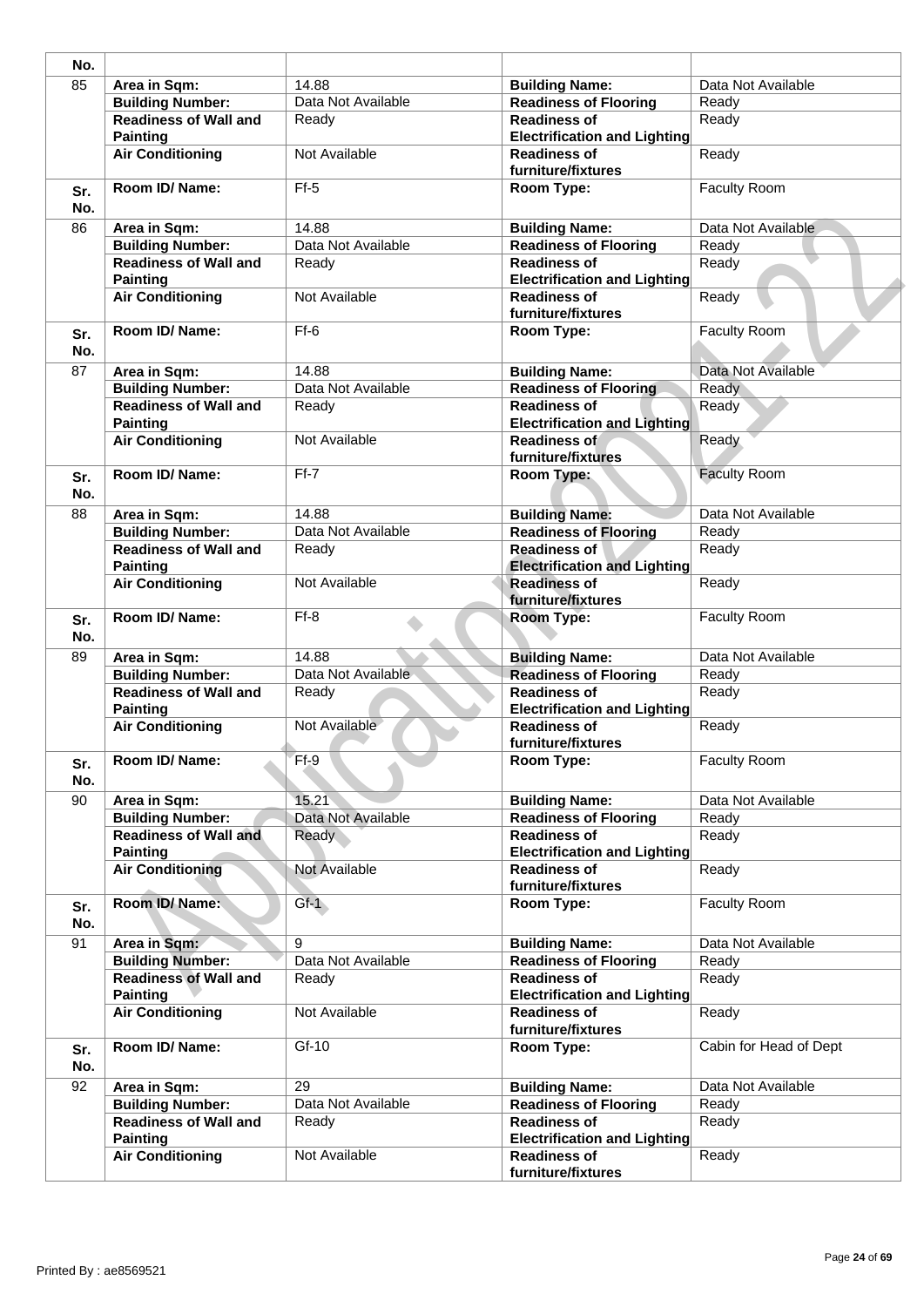| Sr.        | Room ID/Name:                                   | Gf-11                | Room Type:                                                 | Office All Inclusive |
|------------|-------------------------------------------------|----------------------|------------------------------------------------------------|----------------------|
| No.        |                                                 |                      |                                                            |                      |
| 93         | Area in Sqm:                                    | 16.27                | <b>Building Name:</b>                                      | Data Not Available   |
|            | <b>Building Number:</b>                         | Data Not Available   | <b>Readiness of Flooring</b>                               | Ready                |
|            | <b>Readiness of Wall and</b>                    | Ready                | <b>Readiness of</b>                                        | Ready                |
|            | <b>Painting</b>                                 |                      | <b>Electrification and Lighting</b>                        |                      |
|            | <b>Air Conditioning</b>                         | Not Available        | <b>Readiness of</b><br>furniture/fixtures                  | Ready                |
| Sr.<br>No. | Room ID/ Name:                                  | Gf-12                | Room Type:                                                 | <b>Faculty Room</b>  |
| 94         | Area in Sqm:                                    | 9                    | <b>Building Name:</b>                                      | Data Not Available   |
|            | <b>Building Number:</b>                         | Data Not Available   | <b>Readiness of Flooring</b>                               | Ready                |
|            | <b>Readiness of Wall and</b>                    | Ready                | <b>Readiness of</b>                                        | Ready                |
|            | <b>Painting</b>                                 |                      | <b>Electrification and Lighting</b>                        |                      |
|            | <b>Air Conditioning</b>                         | Not Available        | <b>Readiness of</b><br>furniture/fixtures                  | Ready                |
| Sr.<br>No. | Room ID/ Name:                                  | Gf-12A               | Room Type:                                                 | Faculty Room         |
| 95         | Area in Sqm:                                    | 9                    | <b>Building Name:</b>                                      | Data Not Available   |
|            | <b>Building Number:</b>                         | Data Not Available   | <b>Readiness of Flooring</b>                               | Ready                |
|            | <b>Readiness of Wall and</b>                    |                      | <b>Readiness of</b>                                        | Ready                |
|            |                                                 | Ready                |                                                            |                      |
|            | <b>Painting</b><br><b>Air Conditioning</b>      | Not Available        | <b>Electrification and Lighting</b><br><b>Readiness of</b> | Ready                |
|            |                                                 |                      | furniture/fixtures                                         |                      |
| Sr.<br>No. | Room ID/ Name:                                  | $Gf-13$              | <b>Room Type:</b>                                          | <b>Faculty Room</b>  |
| 96         | Area in Sqm:                                    | 9                    | <b>Building Name:</b>                                      | Data Not Available   |
|            | <b>Building Number:</b>                         | Data Not Available   | <b>Readiness of Flooring</b>                               | Ready                |
|            | <b>Readiness of Wall and</b><br><b>Painting</b> | Ready                | <b>Readiness of</b><br><b>Electrification and Lighting</b> | Ready                |
|            | <b>Air Conditioning</b>                         | Not Available        | <b>Readiness of</b><br>furniture/fixtures                  | Ready                |
| Sr.<br>No. | Room ID/ Name:                                  | Gf-13A               | Room Type:                                                 | <b>Faculty Room</b>  |
| 97         | Area in Sqm:                                    | 10                   | <b>Building Name:</b>                                      | Data Not Available   |
|            | <b>Building Number:</b>                         | Data Not Available   | <b>Readiness of Flooring</b>                               | Ready                |
|            | <b>Readiness of Wall and</b>                    | Ready                | <b>Readiness of</b>                                        | Ready                |
|            | <b>Painting</b>                                 |                      | <b>Electrification and Lighting</b>                        |                      |
|            | <b>Air Conditioning</b>                         | <b>Not Available</b> | <b>Readiness of</b><br>furniture/fixtures                  | Ready                |
| Sr.<br>No. | Room ID/ Name:                                  | Gf-1A                | Room Type:                                                 | <b>Faculty Room</b>  |
| 98         | Area in Sqm:                                    | 9                    | <b>Building Name:</b>                                      | Data Not Available   |
|            | <b>Building Number:</b>                         | Data Not Available   | <b>Readiness of Flooring</b>                               | Ready                |
|            | <b>Readiness of Wall and</b><br><b>Painting</b> | Ready                | <b>Readiness of</b><br><b>Electrification and Lighting</b> | Ready                |
|            | <b>Air Conditioning</b>                         | Not Available        | <b>Readiness of</b><br>furniture/fixtures                  | Ready                |
| Sr.<br>No. | Room ID/Name:                                   | $Gf-2$               | Room Type:                                                 | Faculty Room         |
| 99         | Area in Sqm:                                    | 9                    | <b>Building Name:</b>                                      | Data Not Available   |
|            | <b>Building Number:</b>                         | Data Not Available   | <b>Readiness of Flooring</b>                               | Ready                |
|            | <b>Readiness of Wall and</b>                    | Ready                | <b>Readiness of</b>                                        | Ready                |
|            | <b>Painting</b><br><b>Air Conditioning</b>      | Not Available        | <b>Electrification and Lighting</b><br><b>Readiness of</b> | Ready                |
|            |                                                 |                      | furniture/fixtures                                         |                      |
| Sr.<br>No. | Room ID/ Name:                                  | Gf-2A                | Room Type:                                                 | <b>Faculty Room</b>  |
| 100        | Area in Sqm:                                    | 10                   | <b>Building Name:</b>                                      | Data Not Available   |
|            | <b>Building Number:</b>                         | Data Not Available   | <b>Readiness of Flooring</b>                               | Ready                |
|            | <b>Readiness of Wall and</b><br><b>Painting</b> | Ready                | <b>Readiness of</b><br><b>Electrification and Lighting</b> | Ready                |
|            | <b>Air Conditioning</b>                         | Not Available        | <b>Readiness of</b>                                        | Ready                |
|            |                                                 |                      |                                                            |                      |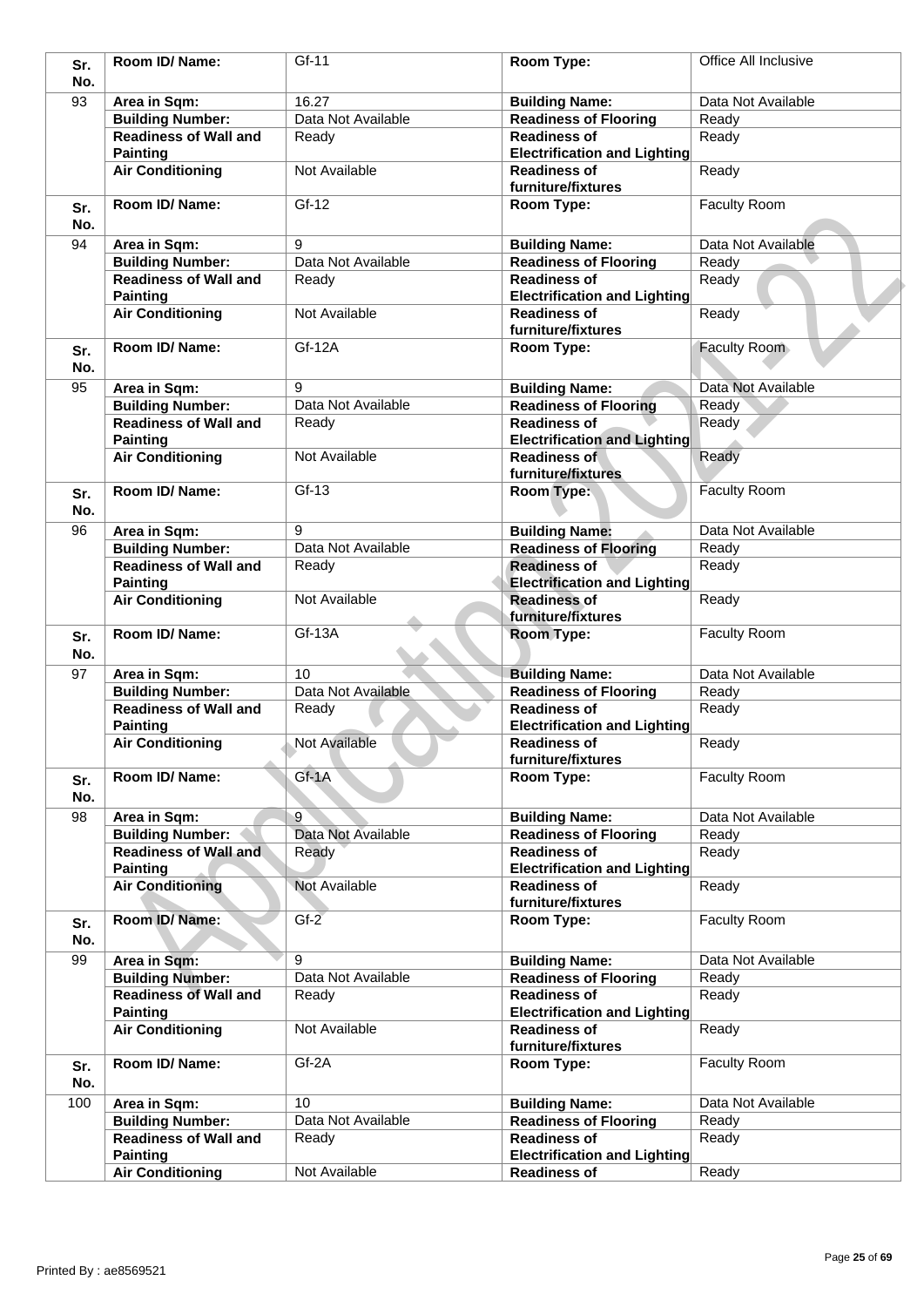|            |                                                         |                         | furniture/fixtures                                         |                     |
|------------|---------------------------------------------------------|-------------------------|------------------------------------------------------------|---------------------|
| Sr.<br>No. | Room ID/Name:                                           | $Gf-3$                  | Room Type:                                                 | <b>Faculty Room</b> |
| 101        | Area in Sqm:                                            | 9                       | <b>Building Name:</b>                                      | Data Not Available  |
|            | <b>Building Number:</b>                                 | Data Not Available      | <b>Readiness of Flooring</b>                               | Ready               |
|            | <b>Readiness of Wall and</b><br><b>Painting</b>         | Ready                   | <b>Readiness of</b><br><b>Electrification and Lighting</b> | Ready               |
|            | <b>Air Conditioning</b>                                 | Not Available           | <b>Readiness of</b><br>furniture/fixtures                  | Ready               |
| Sr.<br>No. | Room ID/Name:                                           | Gf-3A                   | Room Type:                                                 | <b>Faculty Room</b> |
| 102        | Area in Sqm:                                            | 9                       | <b>Building Name:</b>                                      | Data Not Available  |
|            | <b>Building Number:</b>                                 | Data Not Available      | <b>Readiness of Flooring</b>                               | Ready               |
|            | <b>Readiness of Wall and</b><br><b>Painting</b>         | Ready                   | <b>Readiness of</b><br><b>Electrification and Lighting</b> | Ready               |
|            | <b>Air Conditioning</b>                                 | Not Available           | <b>Readiness of</b><br>furniture/fixtures                  | Ready               |
| Sr.<br>No. | Room ID/Name:                                           | $Gf-4$                  | Room Type:                                                 | <b>Faculty Room</b> |
|            |                                                         |                         |                                                            |                     |
| 103        | Area in Sqm:                                            | 9<br>Data Not Available | <b>Building Name:</b>                                      | Data Not Available  |
|            | <b>Building Number:</b>                                 |                         | <b>Readiness of Flooring</b>                               | Ready               |
|            | <b>Readiness of Wall and</b>                            | Ready                   | <b>Readiness of</b>                                        | Ready               |
|            | <b>Painting</b>                                         |                         | <b>Electrification and Lighting</b>                        |                     |
|            | <b>Air Conditioning</b>                                 | Not Available           | <b>Readiness of</b><br>furniture/fixtures                  | Ready               |
| Sr.<br>No. | Room ID/ Name:                                          | Gf-4A                   | Room Type:                                                 | <b>Faculty Room</b> |
| 104        | Area in Sqm:                                            | 9                       | <b>Building Name:</b>                                      | Data Not Available  |
|            | <b>Building Number:</b>                                 | Data Not Available      | <b>Readiness of Flooring</b>                               | Ready               |
|            | <b>Readiness of Wall and</b>                            | Ready                   | <b>Readiness of</b>                                        | Ready               |
|            | <b>Painting</b>                                         |                         | <b>Electrification and Lighting</b>                        |                     |
|            | <b>Air Conditioning</b>                                 | Not Available           | <b>Readiness of</b><br>furniture/fixtures                  | Ready               |
| Sr.<br>No. | Room ID/Name:                                           | Gf-5                    | <b>Room Type:</b>                                          | <b>Faculty Room</b> |
| 105        |                                                         | 9                       |                                                            | Data Not Available  |
|            | Area in Sqm:                                            | Data Not Available      | <b>Building Name:</b><br><b>Readiness of Flooring</b>      | Ready               |
|            | <b>Building Number:</b><br><b>Readiness of Wall and</b> |                         | <b>Readiness of</b>                                        |                     |
|            |                                                         | Ready                   |                                                            | Ready               |
|            | <b>Painting</b><br><b>Air Conditioning</b>              | Not Available           | <b>Electrification and Lighting</b><br><b>Readiness of</b> | Ready               |
|            | Room ID/ Name:                                          | $Gf-5A$                 | furniture/fixtures                                         | <b>Faculty Room</b> |
| Sr.<br>No. |                                                         |                         | Room Type:                                                 |                     |
| 106        | Area in Sqm:                                            | 9                       | <b>Building Name:</b>                                      | Data Not Available  |
|            | <b>Building Number:</b>                                 | Data Not Available      | <b>Readiness of Flooring</b>                               | Ready               |
|            | <b>Readiness of Wall and</b><br><b>Painting</b>         | Ready                   | <b>Readiness of</b><br><b>Electrification and Lighting</b> | Ready               |
|            | <b>Air Conditioning</b>                                 | Not Available           | <b>Readiness of</b><br>furniture/fixtures                  | Ready               |
| Sr.<br>No. | Room ID/Name:                                           | Gf-6                    | Room Type:                                                 | Faculty Room        |
|            |                                                         |                         |                                                            |                     |
| 107        | Area in Sqm:                                            | 9                       | <b>Building Name:</b>                                      | Data Not Available  |
|            | <b>Building Number:</b>                                 | Data Not Available      | <b>Readiness of Flooring</b>                               | Ready               |
|            | <b>Readiness of Wall and</b><br><b>Painting</b>         | Ready                   | <b>Readiness of</b><br><b>Electrification and Lighting</b> | Ready               |
|            | <b>Air Conditioning</b>                                 | Not Available           | <b>Readiness of</b><br>furniture/fixtures                  | Ready               |
| Sr.<br>No. | Room ID/ Name:                                          | Gf-6A                   | Room Type:                                                 | Faculty Room        |
| 108        | Area in Sqm:                                            | 9                       | <b>Building Name:</b>                                      | Data Not Available  |
|            | <b>Building Number:</b>                                 | Data Not Available      | <b>Readiness of Flooring</b>                               | Ready               |
|            | <b>Readiness of Wall and</b>                            | Ready                   | <b>Readiness of</b>                                        | Ready               |
|            | <b>Painting</b>                                         |                         | <b>Electrification and Lighting</b>                        |                     |
|            |                                                         |                         |                                                            |                     |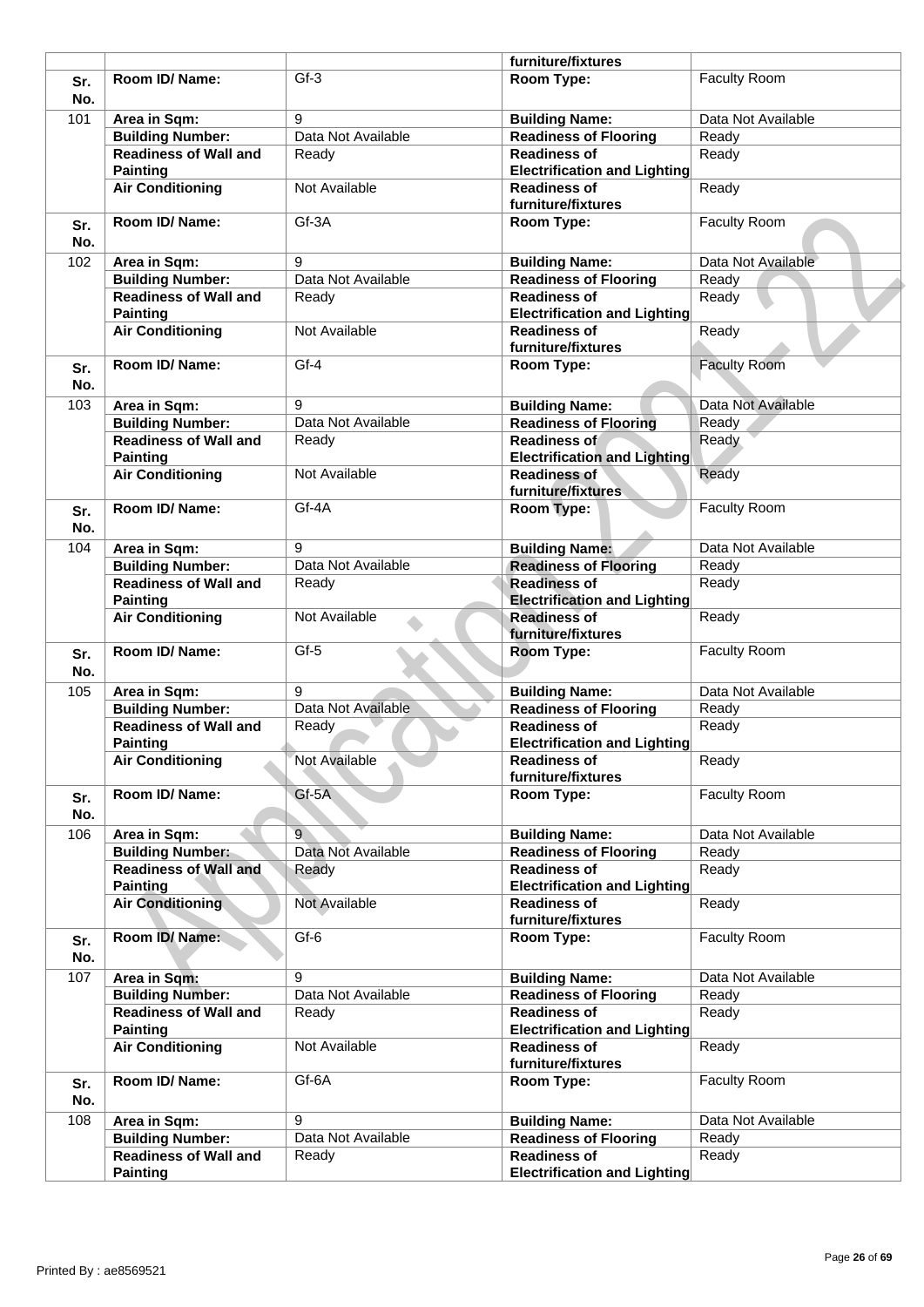|            | <b>Air Conditioning</b>                         | Not Available      | <b>Readiness of</b><br>furniture/fixtures                  | Ready                   |
|------------|-------------------------------------------------|--------------------|------------------------------------------------------------|-------------------------|
|            |                                                 |                    |                                                            |                         |
| Sr.<br>No. | Room ID/Name:                                   | $Gf-7$             | <b>Room Type:</b>                                          | <b>Faculty Room</b>     |
| 109        | Area in Sqm:                                    | 9                  | <b>Building Name:</b>                                      | Data Not Available      |
|            | <b>Building Number:</b>                         | Data Not Available | <b>Readiness of Flooring</b>                               | Ready                   |
|            | <b>Readiness of Wall and</b><br><b>Painting</b> | Ready              | <b>Readiness of</b><br><b>Electrification and Lighting</b> | Ready                   |
|            | <b>Air Conditioning</b>                         | Not Available      | <b>Readiness of</b><br>furniture/fixtures                  | Ready                   |
| Sr.<br>No. | Room ID/Name:                                   | Gf-7A              | Room Type:                                                 | <b>Faculty Room</b>     |
| 110        | Area in Sqm:                                    | 9                  | <b>Building Name:</b>                                      | Data Not Available      |
|            | <b>Building Number:</b>                         | Data Not Available | <b>Readiness of Flooring</b>                               | Ready                   |
|            | <b>Readiness of Wall and</b><br><b>Painting</b> | Ready              | <b>Readiness of</b><br><b>Electrification and Lighting</b> | Ready                   |
|            | <b>Air Conditioning</b>                         | Not Available      | <b>Readiness of</b><br>furniture/fixtures                  | Ready                   |
| Sr.<br>No. | Room ID/ Name:                                  | $Gf-8$             | Room Type:                                                 | <b>Faculty Room</b>     |
| 111        | Area in Sqm:                                    | 9                  | <b>Building Name:</b>                                      | Data Not Available      |
|            | <b>Building Number:</b>                         | Data Not Available | <b>Readiness of Flooring</b>                               | Ready                   |
|            | <b>Readiness of Wall and</b><br><b>Painting</b> | Ready              | <b>Readiness of</b><br><b>Electrification and Lighting</b> | Ready                   |
|            | <b>Air Conditioning</b>                         | Not Available      | <b>Readiness of</b><br>furniture/fixtures                  | Ready                   |
| Sr.<br>No. | Room ID/Name:                                   | Gf-8A              | Room Type:                                                 | <b>Faculty Room</b>     |
| 112        | Area in Sqm:                                    | 9                  | <b>Building Name:</b>                                      | Data Not Available      |
|            | <b>Building Number:</b>                         | Data Not Available | <b>Readiness of Flooring</b>                               | Ready                   |
|            | <b>Readiness of Wall and</b><br><b>Painting</b> | Ready              | <b>Readiness of</b><br><b>Electrification and Lighting</b> | Ready                   |
|            | <b>Air Conditioning</b>                         | Not Available      | <b>Readiness of</b><br>furniture/fixtures                  | Ready                   |
| Sr.<br>No. | Room ID/Name:                                   | Gf-9               | Room Type:                                                 | Pantry for Staff        |
| 113        | Area in Sqm:                                    | 5.05               | <b>Building Name:</b>                                      | Data Not Available      |
|            | <b>Building Number:</b>                         | Data Not Available | <b>Readiness of Flooring</b>                               | Ready                   |
|            | <b>Readiness of Wall and</b><br><b>Painting</b> | Ready              | <b>Readiness of</b><br><b>Electrification and Lighting</b> | Ready                   |
|            | <b>Air Conditioning</b>                         | Not Available      | <b>Readiness of</b><br>furniture/fixtures                  | Ready                   |
| Sr.<br>No. | Room ID/Name:                                   | Me-103             | Room Type:                                                 | <b>Placement Office</b> |
| 114        | Area in Sqm:                                    | 14                 | <b>Building Name:</b>                                      | Data Not Available      |
|            | <b>Building Number:</b>                         | Data Not Available | <b>Readiness of Flooring</b>                               | Ready                   |
|            | <b>Readiness of Wall and</b><br><b>Painting</b> | Ready              | <b>Readiness of</b><br><b>Electrification and Lighting</b> | Ready                   |
|            | <b>Air Conditioning</b>                         | Not Available      | <b>Readiness of</b><br>furniture/fixtures                  | Ready                   |
| Sr.<br>No. | Room ID/Name:                                   | Me-104             | Room Type:                                                 | Office All Inclusive    |
| 115        | Area in Sqm:                                    | 8.99               | <b>Building Name:</b>                                      | Data Not Available      |
|            | <b>Building Number:</b>                         | Data Not Available | <b>Readiness of Flooring</b>                               | Ready                   |
|            | <b>Readiness of Wall and</b>                    | Ready              | <b>Readiness of</b>                                        | Ready                   |
|            | <b>Painting</b>                                 |                    | <b>Electrification and Lighting</b>                        |                         |
|            | <b>Air Conditioning</b>                         | Not Available      | <b>Readiness of</b><br>furniture/fixtures                  | Ready                   |
| Sr.<br>No. | Room ID/ Name:                                  | Me-105             | Room Type:                                                 | Cabin for Head of Dept  |
| 116        | Area in Sqm:                                    | 27.88              | <b>Building Name:</b>                                      | Data Not Available      |
|            | <b>Building Number:</b>                         | Data Not Available | <b>Readiness of Flooring</b>                               | Ready                   |
|            | <b>Readiness of Wall and</b>                    | Ready              | <b>Readiness of</b>                                        | Ready                   |
|            |                                                 |                    |                                                            |                         |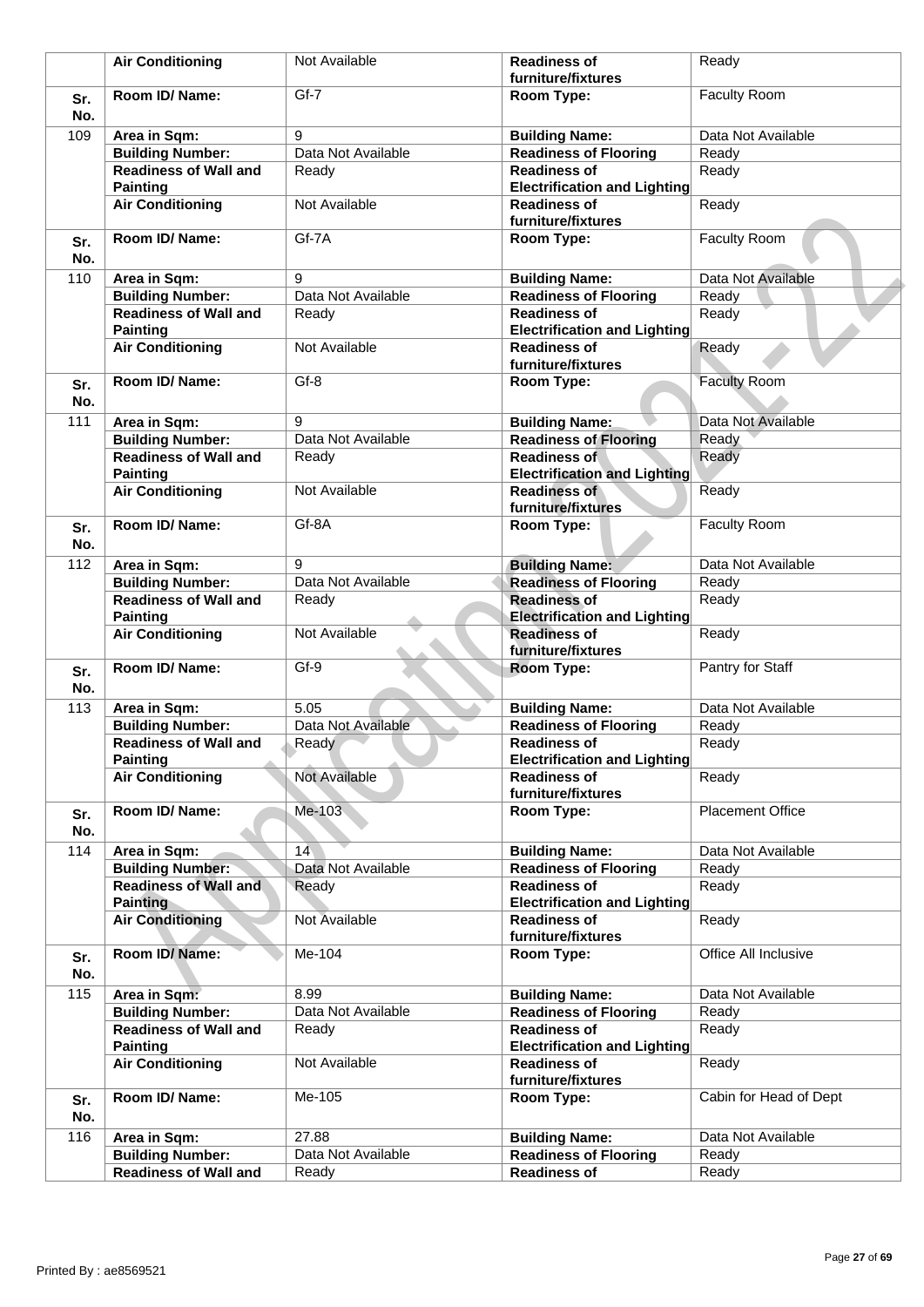|            | <b>Painting</b>                                 |                    | <b>Electrification and Lighting</b>                        |                     |
|------------|-------------------------------------------------|--------------------|------------------------------------------------------------|---------------------|
|            | <b>Air Conditioning</b>                         | Not Available      | <b>Readiness of</b><br>furniture/fixtures                  | Ready               |
| Sr.<br>No. | Room ID/ Name:                                  | Me-108             | Room Type:                                                 | <b>Faculty Room</b> |
| 117        | Area in Sqm:                                    | 11.06              | <b>Building Name:</b>                                      | Data Not Available  |
|            | <b>Building Number:</b>                         | Data Not Available | <b>Readiness of Flooring</b>                               | Ready               |
|            | <b>Readiness of Wall and</b>                    | Ready              | <b>Readiness of</b>                                        | Ready               |
|            | <b>Painting</b>                                 |                    | <b>Electrification and Lighting</b>                        |                     |
|            | <b>Air Conditioning</b>                         | Not Available      | <b>Readiness of</b><br>furniture/fixtures                  | Ready               |
| Sr.<br>No. | Room ID/Name:                                   | Me-109             | Room Type:                                                 | Faculty Room        |
| 118        | Area in Sqm:                                    | 11.06              | <b>Building Name:</b>                                      | Data Not Available  |
|            | <b>Building Number:</b>                         | Data Not Available | <b>Readiness of Flooring</b>                               | Ready               |
|            | <b>Readiness of Wall and</b>                    | Ready              | <b>Readiness of</b>                                        | Ready               |
|            | <b>Painting</b>                                 |                    | Electrification and Lighting                               |                     |
|            | <b>Air Conditioning</b>                         | Not Available      | <b>Readiness of</b><br>furniture/fixtures                  | Ready               |
| Sr.<br>No. | Room ID/ Name:                                  | Me-111             | Room Type:                                                 | <b>Faculty Room</b> |
| 119        | Area in Sqm:                                    | 13.92              | <b>Building Name:</b>                                      | Data Not Available  |
|            | <b>Building Number:</b>                         | Data Not Available | <b>Readiness of Flooring</b>                               | Ready               |
|            | <b>Readiness of Wall and</b><br><b>Painting</b> | Ready              | <b>Readiness of</b><br><b>Electrification and Lighting</b> | Ready               |
|            | <b>Air Conditioning</b>                         | Not Available      | <b>Readiness of</b><br>furniture/fixtures                  | Ready               |
| Sr.<br>No. | Room ID/ Name:                                  | Me-113             | Room Type:                                                 | <b>Faculty Room</b> |
| 120        | Area in Sqm:                                    | 17                 | <b>Building Name:</b>                                      | Data Not Available  |
|            | <b>Building Number:</b>                         | Data Not Available | <b>Readiness of Flooring</b>                               | Ready               |
|            | <b>Readiness of Wall and</b><br><b>Painting</b> | Ready              | <b>Readiness of</b><br><b>Electrification and Lighting</b> | Ready               |
|            | <b>Air Conditioning</b>                         | Not Available      | <b>Readiness of</b><br>furniture/fixtures                  | Ready               |
| Sr.<br>No. | Room ID/Name:                                   | Me-115             | Room Type:                                                 | <b>Faculty Room</b> |
| 121        | Area in Sqm:                                    | 17                 | <b>Building Name:</b>                                      | Data Not Available  |
|            | <b>Building Number:</b>                         | Data Not Available | <b>Readiness of Flooring</b>                               | Ready               |
|            | <b>Readiness of Wall and</b><br><b>Painting</b> | Ready              | <b>Readiness of</b><br><b>Electrification and Lighting</b> | Ready               |
|            | <b>Air Conditioning</b>                         | Not Available      | <b>Readiness of</b>                                        | Ready               |
|            |                                                 |                    | furniture/fixtures                                         |                     |
| Sr.<br>No. | Room ID/ Name:                                  | Me-203             | Room Type:                                                 | Faculty Room        |
| 122        | Area in Sqm:                                    | 13.92              | <b>Building Name:</b>                                      | Data Not Available  |
|            | <b>Building Number:</b>                         | Data Not Available | <b>Readiness of Flooring</b>                               | Ready               |
|            | <b>Readiness of Wall and</b><br><b>Painting</b> | Ready              | <b>Readiness of</b><br><b>Electrification and Lighting</b> | Ready               |
|            | <b>Air Conditioning</b>                         | Not Available      | <b>Readiness of</b><br>furniture/fixtures                  | Ready               |
| Sr.<br>No. | Room ID/Name:                                   | Me-204             | Room Type:                                                 | <b>Faculty Room</b> |
| 123        | Area in Sqm:                                    | 13.92              | <b>Building Name:</b>                                      | Data Not Available  |
|            | <b>Building Number:</b>                         | Data Not Available | <b>Readiness of Flooring</b>                               | Ready               |
|            | <b>Readiness of Wall and</b><br><b>Painting</b> | Ready              | <b>Readiness of</b><br><b>Electrification and Lighting</b> | Ready               |
|            | <b>Air Conditioning</b>                         | Not Available      | <b>Readiness of</b><br>furniture/fixtures                  | Ready               |
| Sr.<br>No. | Room ID/ Name:                                  | Me-209             | Room Type:                                                 | Faculty Room        |
| 124        | Area in Sqm:                                    | 17                 | <b>Building Name:</b>                                      | Data Not Available  |
|            | <b>Building Number:</b>                         | Data Not Available | <b>Readiness of Flooring</b>                               | Ready               |
|            |                                                 |                    |                                                            |                     |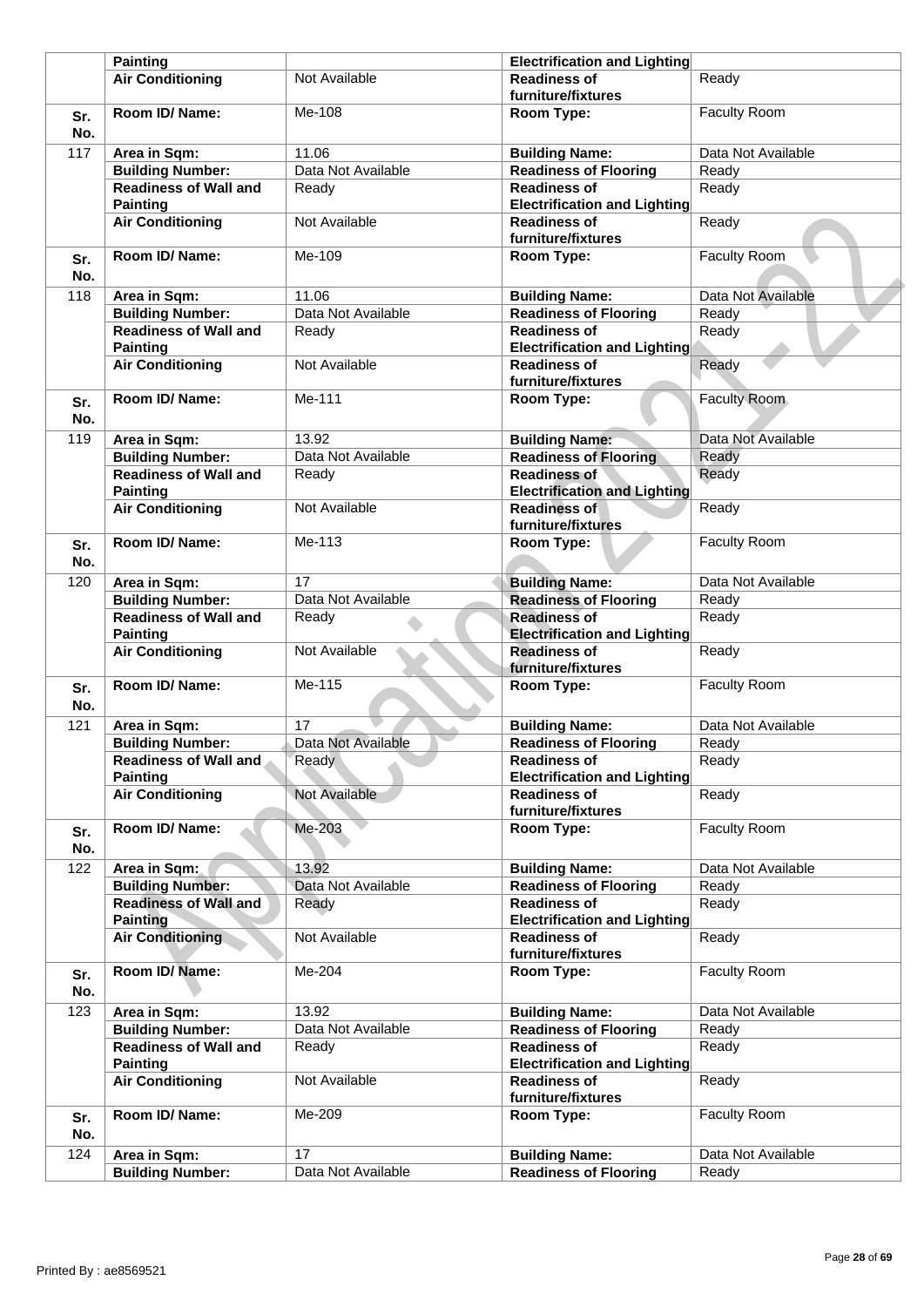|            | <b>Readiness of Wall and</b>                    | Ready              | <b>Readiness of</b>                                        | Ready                  |
|------------|-------------------------------------------------|--------------------|------------------------------------------------------------|------------------------|
|            | <b>Painting</b>                                 |                    | <b>Electrification and Lighting</b>                        |                        |
|            | <b>Air Conditioning</b>                         | Not Available      | <b>Readiness of</b><br>furniture/fixtures                  | Ready                  |
| Sr.<br>No. | Room ID/ Name:                                  | Me-210             | Room Type:                                                 | Faculty Room           |
| 125        | Area in Sqm:                                    | 13.92              | <b>Building Name:</b>                                      | Data Not Available     |
|            | <b>Building Number:</b>                         | Data Not Available | <b>Readiness of Flooring</b>                               | Ready                  |
|            | <b>Readiness of Wall and</b>                    | Ready              | <b>Readiness of</b>                                        | Ready                  |
|            | <b>Painting</b>                                 |                    | <b>Electrification and Lighting</b>                        |                        |
|            | <b>Air Conditioning</b>                         | Not Available      | <b>Readiness of</b><br>furniture/fixtures                  | Ready                  |
| Sr.<br>No. | Room ID/Name:                                   | Me-211             | Room Type:                                                 | Faculty Room           |
| 126        | Area in Sqm:                                    | 10.35              | <b>Building Name:</b>                                      | Data Not Available     |
|            | <b>Building Number:</b>                         | Data Not Available | <b>Readiness of Flooring</b>                               | Ready                  |
|            | <b>Readiness of Wall and</b>                    | Ready              | <b>Readiness of</b>                                        | Ready                  |
|            | <b>Painting</b>                                 |                    | <b>Electrification and Lighting</b>                        |                        |
|            | <b>Air Conditioning</b>                         | Not Available      | <b>Readiness of</b><br>furniture/fixtures                  | Ready                  |
| Sr.<br>No. | Room ID/Name:                                   | Me-212             | Room Type:                                                 | <b>Faculty Room</b>    |
| 127        | Area in Sqm:                                    | 10.35              | <b>Building Name:</b>                                      | Data Not Available     |
|            | <b>Building Number:</b>                         | Data Not Available | <b>Readiness of Flooring</b>                               | Ready                  |
|            | <b>Readiness of Wall and</b>                    | Ready              | <b>Readiness of</b>                                        | Ready                  |
|            | <b>Painting</b>                                 |                    | <b>Electrification and Lighting</b>                        |                        |
|            | <b>Air Conditioning</b>                         | Not Available      | <b>Readiness of</b><br>furniture/fixtures                  | Ready                  |
| Sr.<br>No. | Room ID/Name:                                   | <b>Me113A</b>      | Room Type:                                                 | Faculty Room           |
| 128        | Area in Sqm:                                    | 17                 | <b>Building Name:</b>                                      | Data Not Available     |
|            | <b>Building Number:</b>                         | Data Not Available | <b>Readiness of Flooring</b>                               | Ready                  |
|            | <b>Readiness of Wall and</b>                    | Ready              | <b>Readiness of</b>                                        | Ready                  |
|            | <b>Painting</b>                                 |                    | <b>Electrification and Lighting</b>                        |                        |
|            | <b>Air Conditioning</b>                         | Not Available      | <b>Readiness of</b><br>furniture/fixtures                  | Ready                  |
| Sr.<br>No. | Room ID/Name:                                   | <b>Me115A</b>      | Room Type:                                                 | Faculty Room           |
| 129        | Area in Sqm:                                    | 17                 | <b>Building Name:</b>                                      | Data Not Available     |
|            | <b>Building Number:</b>                         | Data Not Available | <b>Readiness of Flooring</b>                               | Ready                  |
|            | <b>Readiness of Wall and</b>                    | Ready              | <b>Readiness of</b>                                        | Ready                  |
|            | <b>Painting</b>                                 |                    | <b>Electrification and Lighting</b>                        |                        |
|            | <b>Air Conditioning</b>                         | Not Available      | <b>Readiness of</b><br>furniture/fixtures                  | Ready                  |
| Sr.<br>No. | Room ID/Name:                                   | <b>Me209A</b>      | Room Type:                                                 | Faculty Room           |
| 130        | Area in Sqm:                                    | 17                 | <b>Building Name:</b>                                      | Data Not Available     |
|            | <b>Building Number:</b>                         | Data Not Available | <b>Readiness of Flooring</b>                               | Ready                  |
|            | <b>Readiness of Wall and</b><br><b>Painting</b> | Ready              | <b>Readiness of</b><br><b>Electrification and Lighting</b> | Ready                  |
|            | <b>Air Conditioning</b>                         | Not Available      | <b>Readiness of</b><br>furniture/fixtures                  | Ready                  |
| Sr.<br>No. | Room ID/Name:                                   | <b>Nk-103</b>      | Room Type:                                                 | <b>Central Store</b>   |
| 131        | Area in Sqm:                                    | 57                 | <b>Building Name:</b>                                      | Data Not Available     |
|            | <b>Building Number:</b>                         | Data Not Available | <b>Readiness of Flooring</b>                               | Ready                  |
|            | <b>Readiness of Wall and</b><br><b>Painting</b> | Ready              | <b>Readiness of</b><br><b>Electrification and Lighting</b> | Ready                  |
|            | <b>Air Conditioning</b>                         | Not Available      | <b>Readiness of</b><br>furniture/fixtures                  | Ready                  |
| Sr.<br>No. | Room ID/ Name:                                  | <b>Nk-104</b>      | Room Type:                                                 | Cabin for Head of Dept |
| 132        | Area in Sqm:                                    | 12                 | <b>Building Name:</b>                                      | Data Not Available     |
|            |                                                 |                    |                                                            |                        |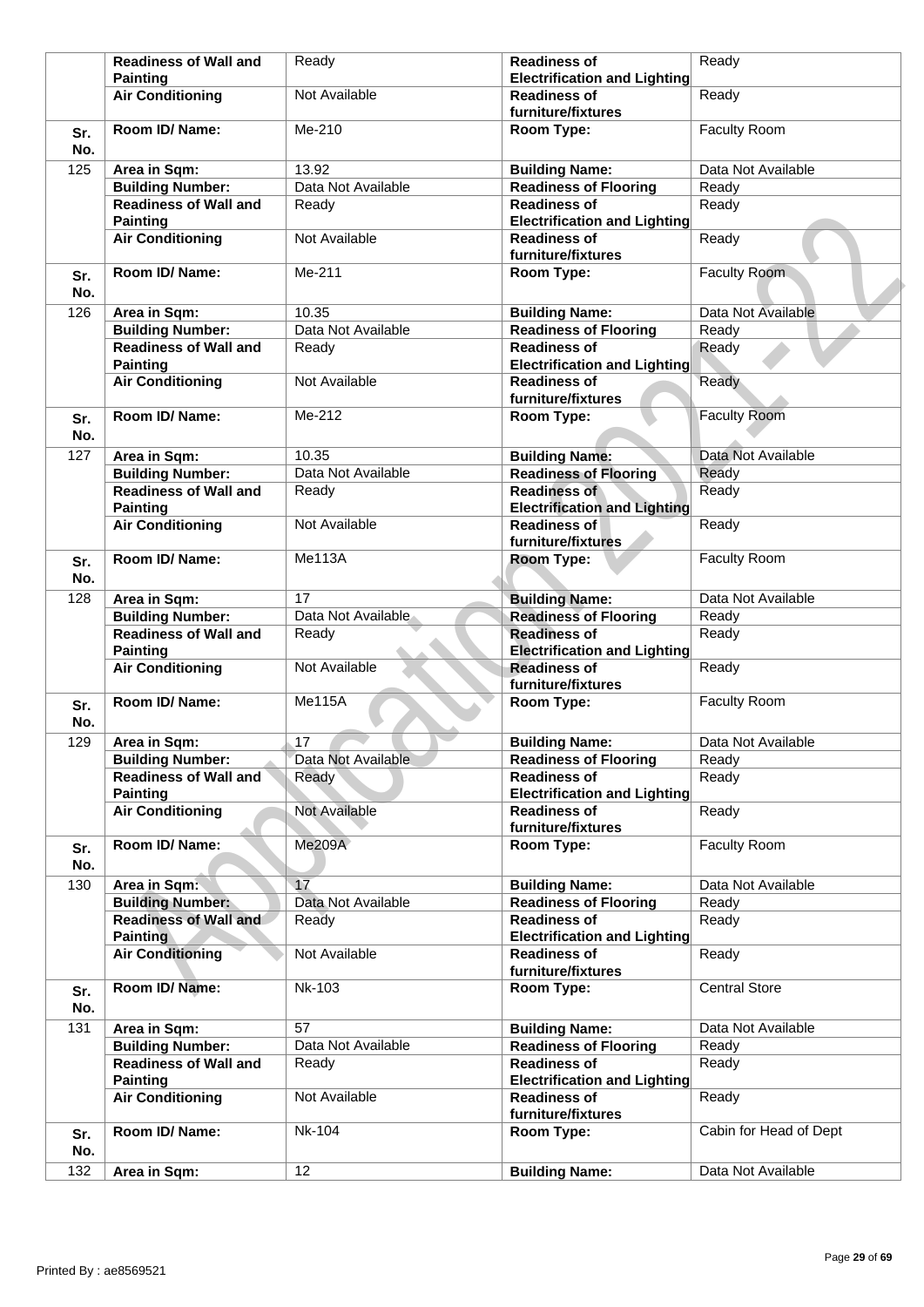|            | <b>Building Number:</b>                         | Data Not Available | <b>Readiness of Flooring</b>                               | Ready                    |
|------------|-------------------------------------------------|--------------------|------------------------------------------------------------|--------------------------|
|            | <b>Readiness of Wall and</b><br><b>Painting</b> | Ready              | <b>Readiness of</b><br><b>Electrification and Lighting</b> | Ready                    |
|            | <b>Air Conditioning</b>                         | Not Available      | <b>Readiness of</b><br>furniture/fixtures                  | Ready                    |
| Sr.<br>No. | Room ID/ Name:                                  | <b>Nk-111</b>      | Room Type:                                                 | Cabin for Head of Dept   |
| 133        | Area in Sqm:                                    | 18                 | <b>Building Name:</b>                                      | Data Not Available       |
|            | <b>Building Number:</b>                         | Data Not Available | <b>Readiness of Flooring</b>                               | Ready                    |
|            | <b>Readiness of Wall and</b><br><b>Painting</b> | Ready              | <b>Readiness of</b><br><b>Electrification and Lighting</b> | Ready                    |
|            | <b>Air Conditioning</b>                         | Not Available      | <b>Readiness of</b><br>furniture/fixtures                  | Ready                    |
| Sr.<br>No. | Room ID/ Name:                                  | <b>Nk-112</b>      | Room Type:                                                 | Office All Inclusive     |
| 134        | Area in Sqm:                                    | 15                 | <b>Building Name:</b>                                      | Data Not Available       |
|            | <b>Building Number:</b>                         | Data Not Available | <b>Readiness of Flooring</b>                               | Ready                    |
|            | <b>Readiness of Wall and</b><br><b>Painting</b> | Ready              | <b>Readiness of</b><br><b>Electrification and Lighting</b> | Ready                    |
|            | <b>Air Conditioning</b>                         | Not Available      | <b>Readiness of</b><br>furniture/fixtures                  | Ready                    |
| Sr.<br>No. | Room ID/ Name:                                  | <b>Nk-114</b>      | Room Type:                                                 | Office All Inclusive     |
| 135        | Area in Sqm:                                    | 11                 | <b>Building Name:</b>                                      | Data Not Available       |
|            | <b>Building Number:</b>                         | Data Not Available | <b>Readiness of Flooring</b>                               | Ready                    |
|            | <b>Readiness of Wall and</b><br><b>Painting</b> | Ready              | <b>Readiness of</b><br><b>Electrification and Lighting</b> | Ready                    |
|            | <b>Air Conditioning</b>                         | Not Available      | <b>Readiness of</b><br>furniture/fixtures                  | Ready                    |
| Sr.<br>No. | Room ID/ Name:                                  | <b>Nk-115</b>      | Room Type:                                                 | Cabin for Head of Dept   |
| 136        | Area in Sqm:                                    | 15                 | <b>Building Name:</b>                                      | Data Not Available       |
|            | <b>Building Number:</b>                         | Data Not Available | <b>Readiness of Flooring</b>                               | Ready                    |
|            | <b>Readiness of Wall and</b>                    | Ready              | <b>Readiness of</b>                                        | Ready                    |
|            | <b>Painting</b>                                 |                    | <b>Electrification and Lighting</b>                        |                          |
|            | <b>Air Conditioning</b>                         | Not Available      | <b>Readiness of</b><br>furniture/fixtures                  | Ready                    |
| Sr.<br>No. | Room ID/ Name:                                  | <b>Nk-117</b>      | Room Type:                                                 | <b>Department Office</b> |
| 137        | Area in Sqm:                                    | 18                 | <b>Building Name:</b>                                      | Data Not Available       |
|            | <b>Building Number:</b>                         | Data Not Available | <b>Readiness of Flooring</b>                               | Ready                    |
|            | <b>Readiness of Wall and</b>                    | Ready              | <b>Readiness of</b>                                        | Ready                    |
|            | <b>Painting</b>                                 |                    | <b>Electrification and Lighting</b>                        |                          |
|            | <b>Air Conditioning</b>                         | Not Available      | <b>Readiness of</b><br>furniture/fixtures                  | Ready                    |
| Sr.<br>No. | Room ID/ Name:                                  | Nk-210             | Room Type:                                                 | Department Office        |
| 138        | Area in Sqm:                                    | 18                 | <b>Building Name:</b>                                      | Data Not Available       |
|            | <b>Building Number:</b>                         | Data Not Available | <b>Readiness of Flooring</b>                               | Ready                    |
|            | <b>Readiness of Wall and</b><br><b>Painting</b> | Ready              | <b>Readiness of</b><br><b>Electrification and Lighting</b> | Ready                    |
|            | <b>Air Conditioning</b>                         | Not Available      | <b>Readiness of</b><br>furniture/fixtures                  | Ready                    |
| Sr.<br>No. | Room ID/ Name:                                  | Nk-212             | Room Type:                                                 | Department Office        |
| 139        | Area in Sqm:                                    | 12                 | <b>Building Name:</b>                                      | Data Not Available       |
|            | <b>Building Number:</b>                         | Data Not Available | <b>Readiness of Flooring</b>                               | Ready                    |
|            | <b>Readiness of Wall and</b>                    | Ready              | <b>Readiness of</b>                                        | Ready                    |
|            | <b>Painting</b><br><b>Air Conditioning</b>      | Not Available      | <b>Electrification and Lighting</b><br><b>Readiness of</b> | Ready                    |
|            |                                                 |                    | furniture/fixtures                                         |                          |
| Sr.<br>No. | Room ID/ Name:                                  | <b>Nk-218</b>      | Room Type:                                                 | Office All Inclusive     |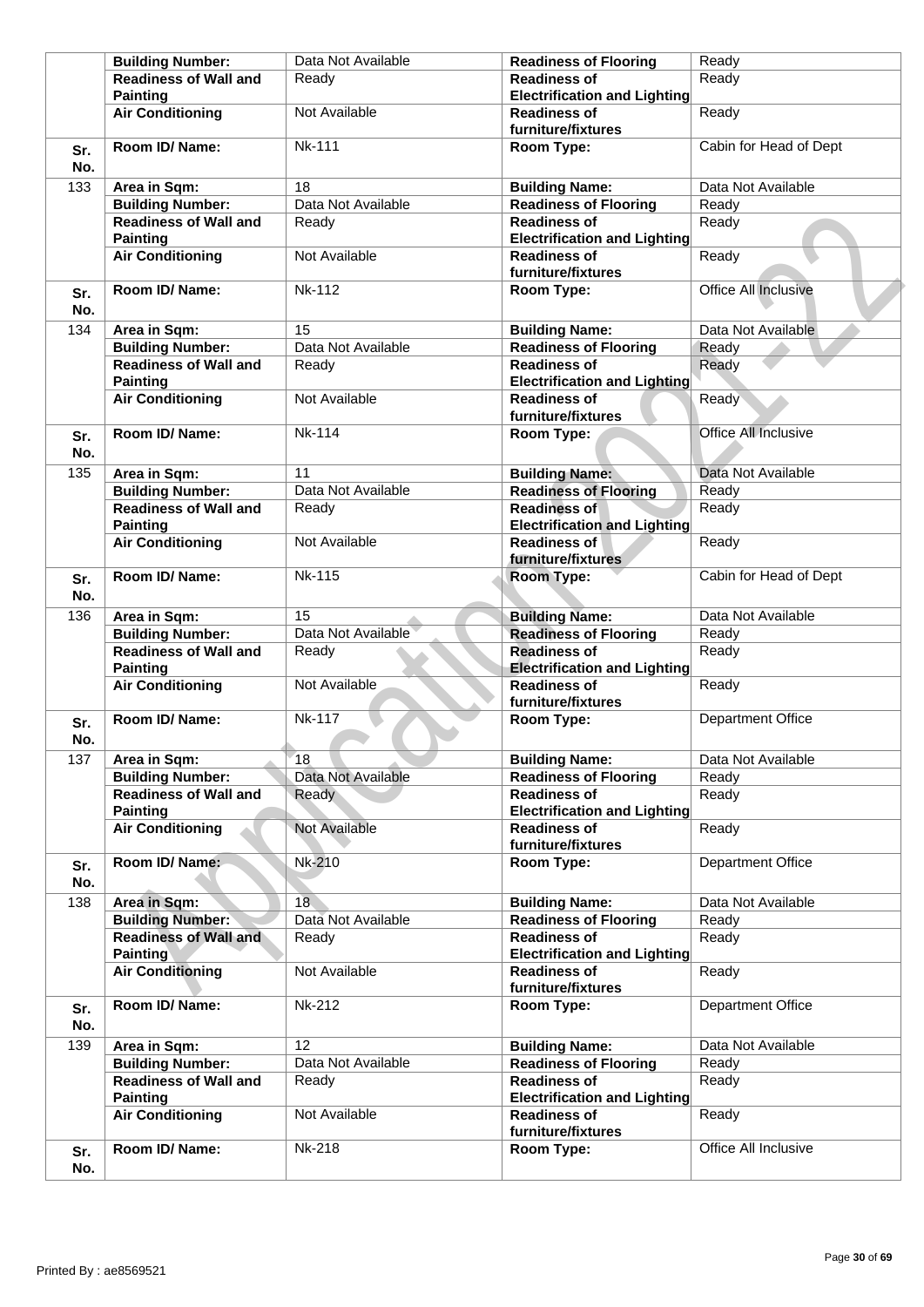| 140        | Area in Sqm:                                    | 15                 | <b>Building Name:</b>                                      | Data Not Available      |
|------------|-------------------------------------------------|--------------------|------------------------------------------------------------|-------------------------|
|            | <b>Building Number:</b>                         | Data Not Available | <b>Readiness of Flooring</b>                               | Ready                   |
|            | <b>Readiness of Wall and</b>                    | Ready              | <b>Readiness of</b>                                        | Ready                   |
|            | <b>Painting</b>                                 |                    | <b>Electrification and Lighting</b>                        |                         |
|            | <b>Air Conditioning</b>                         | Not Available      | <b>Readiness of</b><br>furniture/fixtures                  | Ready                   |
| Sr.<br>No. | Room ID/Name:                                   | <b>Nk-222</b>      | Room Type:                                                 | <b>Central Store</b>    |
| 141        | Area in Sqm:                                    | 55                 | <b>Building Name:</b>                                      | Data Not Available      |
|            | <b>Building Number:</b>                         | Data Not Available | <b>Readiness of Flooring</b>                               | Ready                   |
|            | <b>Readiness of Wall and</b><br><b>Painting</b> | Ready              | <b>Readiness of</b><br><b>Electrification and Lighting</b> | Ready                   |
|            | <b>Air Conditioning</b>                         | Not Available      | <b>Readiness of</b><br>furniture/fixtures                  | Ready                   |
| Sr.<br>No. | Room ID/ Name:                                  | <b>Nk-223</b>      | Room Type:                                                 | Cabin for Head of Dept  |
| 142        | Area in Sqm:                                    | 20                 | <b>Building Name:</b>                                      | Data Not Available      |
|            | <b>Building Number:</b>                         | Data Not Available | <b>Readiness of Flooring</b>                               | Ready                   |
|            | <b>Readiness of Wall and</b><br><b>Painting</b> | Ready              | <b>Readiness of</b><br><b>Electrification and Lighting</b> | Ready                   |
|            | <b>Air Conditioning</b>                         | Not Available      | <b>Readiness of</b>                                        | Ready                   |
|            |                                                 |                    | furniture/fixtures                                         |                         |
| Sr.<br>No. | Room ID/Name:                                   | <b>Nk-225</b>      | Room Type:                                                 | <b>Board Room</b>       |
| 143        | Area in Sqm:                                    | 62                 | <b>Building Name:</b>                                      | Data Not Available      |
|            | <b>Building Number:</b>                         | Data Not Available | <b>Readiness of Flooring</b>                               | Ready                   |
|            | <b>Readiness of Wall and</b><br><b>Painting</b> | Ready              | <b>Readiness of</b><br><b>Electrification and Lighting</b> | Ready                   |
|            | <b>Air Conditioning</b>                         | Not Available      | <b>Readiness of</b><br>furniture/fixtures                  | Ready                   |
| Sr.<br>No. | Room ID/ Name:                                  | Place              | Room Type:                                                 | <b>Placement Office</b> |
| 144        | Area in Sqm:                                    | 800                | <b>Building Name:</b>                                      | Data Not Available      |
|            | <b>Building Number:</b>                         | Data Not Available | <b>Readiness of Flooring</b>                               | Ready                   |
|            | <b>Readiness of Wall and</b><br><b>Painting</b> | Ready              | <b>Readiness of</b><br><b>Electrification and Lighting</b> | Ready                   |
|            | <b>Air Conditioning</b>                         | Not Available      | <b>Readiness of</b><br>furniture/fixtures                  | Ready                   |
| Sr.<br>No. | Room ID/ Name:                                  | Ws-106             | Room Type:                                                 | Faculty Room            |
| 145        | Area in Sqm:                                    | 13.2               | <b>Building Name:</b>                                      | Data Not Available      |
|            | <b>Building Number:</b>                         | Data Not Available | <b>Readiness of Flooring</b>                               | Ready                   |
|            | Readiness of Wall and<br><b>Painting</b>        | Ready              | <b>Readiness of</b><br><b>Electrification and Lighting</b> | Ready                   |
|            | <b>Air Conditioning</b>                         | Not Available      | <b>Readiness of</b><br>furniture/fixtures                  | Ready                   |
| Sr.<br>No. | Room ID/Name:                                   | <b>Ws-205</b>      | Room Type:                                                 | Faculty Room            |
| 146        | Area in Sqm:                                    | 10.35              | <b>Building Name:</b>                                      | Data Not Available      |
|            | <b>Building Number:</b>                         | Data Not Available | <b>Readiness of Flooring</b>                               | Ready                   |
|            | <b>Readiness of Wall and</b><br><b>Painting</b> | Ready              | <b>Readiness of</b><br><b>Electrification and Lighting</b> | Ready                   |
|            | <b>Air Conditioning</b>                         | Not Available      | <b>Readiness of</b><br>furniture/fixtures                  | Ready                   |
| Sr.<br>No. | Room ID/ Name:                                  | <b>Ws-206</b>      | Room Type:                                                 | Faculty Room            |
| 147        | Area in Sqm:                                    | 13.2               | <b>Building Name:</b>                                      | Data Not Available      |
|            | <b>Building Number:</b>                         | Data Not Available | <b>Readiness of Flooring</b>                               | Ready                   |
|            | <b>Readiness of Wall and</b><br><b>Painting</b> | Ready              | <b>Readiness of</b><br><b>Electrification and Lighting</b> | Ready                   |
|            | <b>Air Conditioning</b>                         | Not Available      | <b>Readiness of</b><br>furniture/fixtures                  | Ready                   |
| Sr.        | Room ID/ Name:                                  | <b>Ws-207</b>      | Room Type:                                                 | Faculty Room            |
|            |                                                 |                    |                                                            |                         |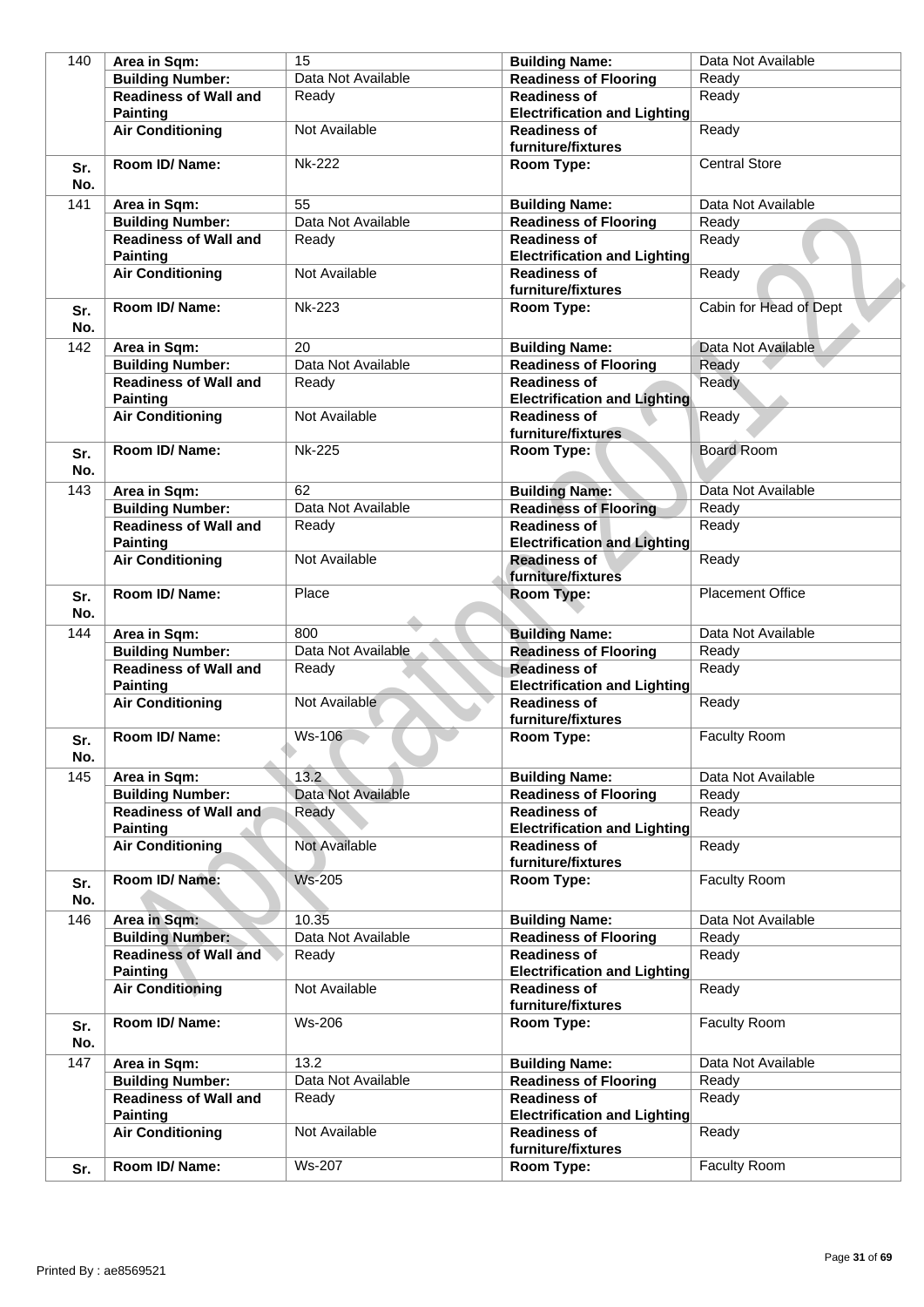| No. |                              |                    |                                     |                    |
|-----|------------------------------|--------------------|-------------------------------------|--------------------|
| 148 | Area in Sqm:                 | 10.35              | <b>Building Name:</b>               | Data Not Available |
|     | <b>Building Number:</b>      | Data Not Available | <b>Readiness of Flooring</b>        | Ready              |
|     | <b>Readiness of Wall and</b> | Ready              | <b>Readiness of</b>                 | Ready              |
|     | <b>Painting</b>              |                    | <b>Electrification and Lighting</b> |                    |
|     | <b>Air Conditioning</b>      | Not Available      | <b>Readiness of</b>                 | Ready              |
|     |                              |                    | furniture/fixtures                  |                    |

#### **AMENITIES AREA**

| Sr.<br>No.     | <b>Room ID/ Name:</b>                           | Bcr                  | Room Type:                                                           | Boys Common Room   |
|----------------|-------------------------------------------------|----------------------|----------------------------------------------------------------------|--------------------|
| $\mathbf{1}$   | Area in Sqm:                                    | 150                  | <b>Building Name:</b>                                                | Data Not Available |
|                | <b>Building Number:</b>                         | Data Not Available   | <b>Readiness of Flooring</b>                                         | Ready              |
|                | <b>Readiness of Wall and</b>                    | Ready                | <b>Readiness of</b>                                                  | Ready              |
|                | <b>Painting</b>                                 |                      | <b>Electrification and</b><br>Lighting                               |                    |
|                | <b>Air Conditioning</b>                         | Not Available        | <b>Readiness of</b><br>furniture/fixtures                            | Ready              |
| Sr.<br>No.     | <b>Room ID/ Name:</b>                           | <b>B</b> da          | Room Type:                                                           | Boys' Hostel       |
| $\overline{2}$ | Area in Sqm:                                    | 2000                 | <b>Building Name:</b>                                                | Data Not Available |
|                | <b>Building Number:</b>                         | Data Not Available   | <b>Readiness of Flooring</b>                                         | Ready              |
|                | <b>Readiness of Wall and</b><br><b>Painting</b> | Ready                | <b>Readiness of</b><br><b>Electrification and</b><br><b>Lighting</b> | Ready              |
|                | <b>Air Conditioning</b>                         | Not Available        | Readiness of<br>furniture/fixtures                                   | Ready              |
| Sr.<br>No.     | Room ID/Name:                                   | Ce-106               | Room Type:                                                           | <b>Toilet</b>      |
| 3              | Area in Sqm:                                    | 15.98                | <b>Building Name:</b>                                                | Data Not Available |
|                | <b>Building Number:</b>                         | Data Not Available   | <b>Readiness of Flooring</b>                                         | Ready              |
|                | <b>Readiness of Wall and</b>                    | Ready                | <b>Readiness of</b>                                                  | Ready              |
|                | <b>Painting</b>                                 |                      | <b>Electrification and</b><br>Lighting                               |                    |
|                | <b>Air Conditioning</b>                         | Not Available        | <b>Readiness of</b><br>furniture/fixtures                            | Ready              |
| Sr.<br>No.     | Room ID/ Name:                                  | Ce-113               | Room Type:                                                           | Toilet             |
| $\overline{4}$ | Area in Sqm:                                    | 15.98                | <b>Building Name:</b>                                                | Data Not Available |
|                | <b>Building Number:</b>                         | Data Not Available   | <b>Readiness of Flooring</b>                                         | Ready              |
|                | Readiness of Wall and<br><b>Painting</b>        | Ready                | <b>Readiness of</b><br><b>Electrification and</b><br>Lighting        | Ready              |
|                | <b>Air Conditioning</b>                         | <b>Not Available</b> | <b>Readiness of</b><br>furniture/fixtures                            | Ready              |
| Sr.<br>No.     | Room ID/ Name:                                  | Ce-114               | Room Type:                                                           | <b>Toilet</b>      |
| 5              | Area in Sqm:                                    | 15.98                | <b>Building Name:</b>                                                | Data Not Available |
|                | <b>Building Number:</b>                         | Data Not Available   | <b>Readiness of Flooring</b>                                         | Ready              |
|                | <b>Readiness of Wall and</b><br><b>Painting</b> | Ready                | <b>Readiness of</b><br><b>Electrification and</b><br>Lighting        | Ready              |
|                | <b>Air Conditioning</b>                         | Not Available        | <b>Readiness of</b><br>furniture/fixtures                            | Ready              |
| Sr.<br>No.     | Room ID/Name:                                   | Ce-120               | Room Type:                                                           | <b>Others</b>      |
| 6              | Area in Sqm:                                    | 13                   | <b>Building Name:</b>                                                | Data Not Available |
|                | <b>Building Number:</b>                         | Data Not Available   | <b>Readiness of Flooring</b>                                         | Ready              |
|                | <b>Readiness of Wall and</b><br><b>Painting</b> | Ready                | <b>Readiness of</b><br><b>Electrification and</b><br>Lighting        | Ready              |
|                | <b>Air Conditioning</b>                         | Not Available        | <b>Readiness of</b><br>furniture/fixtures                            | Ready              |
| Sr.<br>No.     | Room ID/ Name:                                  | Ce-204               | Room Type:                                                           | Toilet             |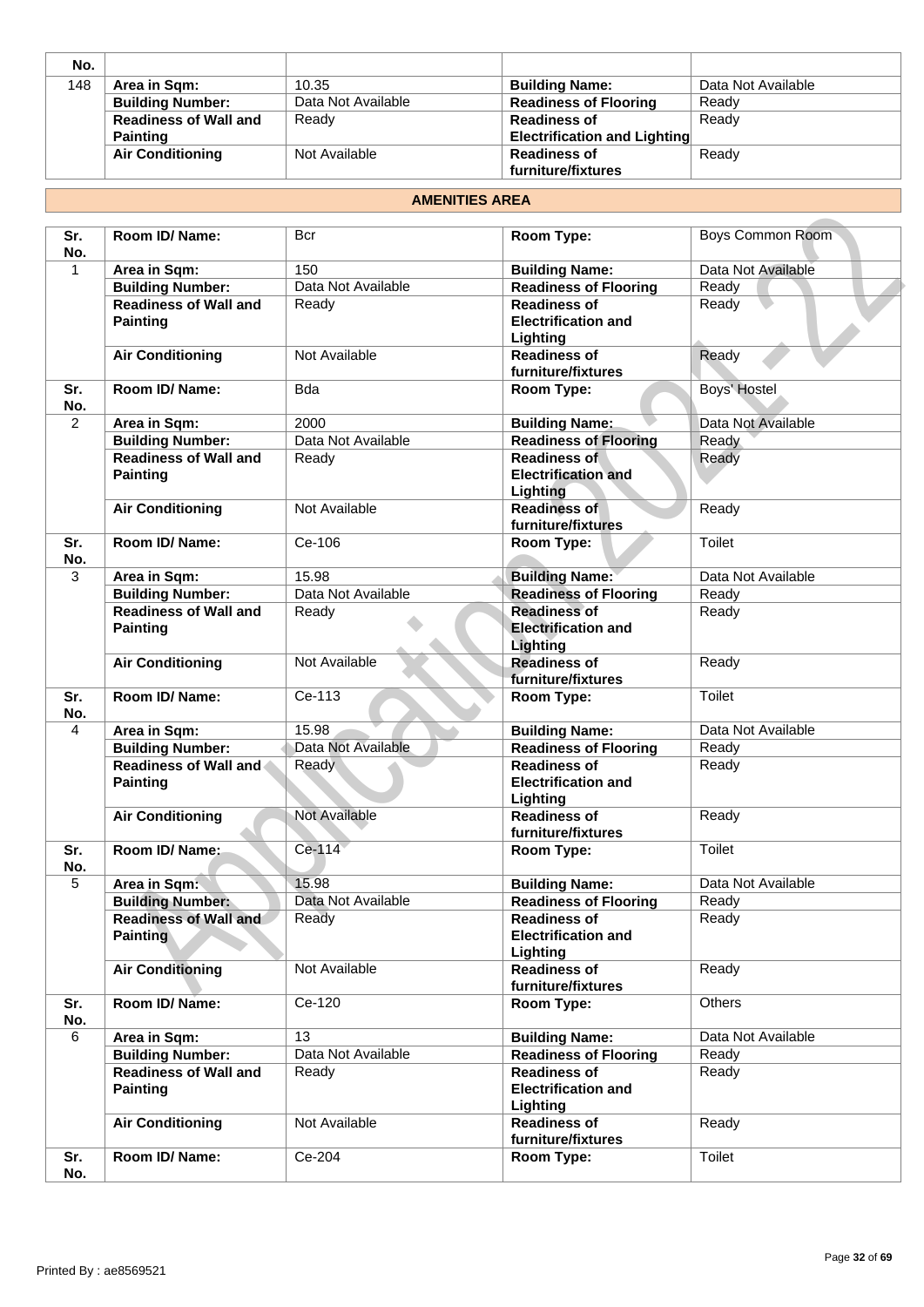| $\overline{7}$ | Area in Sqm:                                    | 15.98              | <b>Building Name:</b>                                                | Data Not Available |
|----------------|-------------------------------------------------|--------------------|----------------------------------------------------------------------|--------------------|
|                | <b>Building Number:</b>                         | Data Not Available | <b>Readiness of Flooring</b>                                         | Ready              |
|                | <b>Readiness of Wall and</b><br><b>Painting</b> | Readv              | <b>Readiness of</b><br><b>Electrification and</b><br>Lighting        | Ready              |
|                | <b>Air Conditioning</b>                         | Not Available      | <b>Readiness of</b><br>furniture/fixtures                            | Ready              |
| Sr.<br>No.     | Room ID/ Name:                                  | Ce-210             | Room Type:                                                           | Toilet             |
| 8              | Area in Sqm:                                    | 15.98              | <b>Building Name:</b>                                                | Data Not Available |
|                | <b>Building Number:</b>                         | Data Not Available | <b>Readiness of Flooring</b>                                         | Ready              |
|                | <b>Readiness of Wall and</b><br><b>Painting</b> | Ready              | <b>Readiness of</b><br><b>Electrification and</b><br>Lighting        | Ready              |
|                | <b>Air Conditioning</b>                         | Not Available      | <b>Readiness of</b><br>furniture/fixtures                            | Ready              |
| Sr.<br>No.     | Room ID/ Name:                                  | Ce-211             | Room Type:                                                           | Toilet             |
| 9              | Area in Sqm:                                    | 15.98              | <b>Building Name:</b>                                                | Data Not Available |
|                | <b>Building Number:</b>                         | Data Not Available | <b>Readiness of Flooring</b>                                         | Ready              |
|                | <b>Readiness of Wall and</b><br><b>Painting</b> | Ready              | <b>Readiness of</b><br><b>Electrification and</b><br>Lighting        | Ready              |
|                | <b>Air Conditioning</b>                         | Not Available      | <b>Readiness of</b><br>furniture/fixtures                            | Ready              |
| Sr.<br>No.     | Room ID/Name:                                   | Cft                | Room Type:                                                           | Cafeteria          |
| 10             | Area in Sqm:                                    | 400                | <b>Building Name:</b>                                                | Data Not Available |
|                | <b>Building Number:</b>                         | Data Not Available | <b>Readiness of Flooring</b>                                         | Ready              |
|                | <b>Readiness of Wall and</b><br><b>Painting</b> | Ready              | <b>Readiness of</b><br><b>Electrification and</b><br><b>Lighting</b> | Ready              |
|                | <b>Air Conditioning</b>                         | Not Available      | <b>Readiness of</b><br>furniture/fixtures                            | Ready              |
| Sr.<br>No.     | Room ID/Name:                                   | Cs-114             | Room Type:                                                           | Toilet             |
| 11             | Area in Sqm:                                    | 10                 | <b>Building Name:</b>                                                | Data Not Available |
|                | <b>Building Number:</b>                         | Data Not Available | <b>Readiness of Flooring</b>                                         | Ready              |
|                | <b>Readiness of Wall and</b><br><b>Painting</b> | Ready              | <b>Readiness of</b><br><b>Electrification and</b><br>Lighting        | Ready              |
|                | <b>Air Conditioning</b>                         | Not Available      | <b>Readiness of</b><br>furniture/fixtures                            | Ready              |
| Sr.<br>No.     | Room ID/ Name:                                  | $Cs-115$           | Room Type:                                                           | <b>Toilet</b>      |
| 12             | Area in Sqm:                                    | 10 <sup>°</sup>    | <b>Building Name:</b>                                                | Data Not Available |
|                | <b>Building Number:</b>                         | Data Not Available | <b>Readiness of Flooring</b>                                         | Ready              |
|                | <b>Readiness of Wall and</b><br><b>Painting</b> | Ready              | <b>Readiness of</b><br><b>Electrification and</b><br>Lighting        | Ready              |
|                | <b>Air Conditioning</b>                         | Not Available      | <b>Readiness of</b><br>furniture/fixtures                            | Ready              |
| Sr.<br>No.     | Room ID/Name:                                   | Cs-116             | Room Type:                                                           | Toilet             |
| 13             | Area in Sqm:                                    | 10                 | <b>Building Name:</b>                                                | Data Not Available |
|                | <b>Building Number:</b>                         | Data Not Available | <b>Readiness of Flooring</b>                                         | Ready              |
|                | <b>Readiness of Wall and</b><br><b>Painting</b> | Ready              | <b>Readiness of</b><br><b>Electrification and</b><br>Lighting        | Ready              |
|                | <b>Air Conditioning</b>                         | Not Available      | <b>Readiness of</b><br>furniture/fixtures                            | Ready              |
| Sr.<br>No.     | Room ID/ Name:                                  | Cs-117             | Room Type:                                                           | Toilet             |
| 14             | Area in Sqm:                                    | 10                 | <b>Building Name:</b>                                                | Data Not Available |
|                | <b>Building Number:</b>                         | Data Not Available | <b>Readiness of Flooring</b>                                         | Ready              |
|                | <b>Readiness of Wall and</b>                    | Ready              | <b>Readiness of</b>                                                  | Ready              |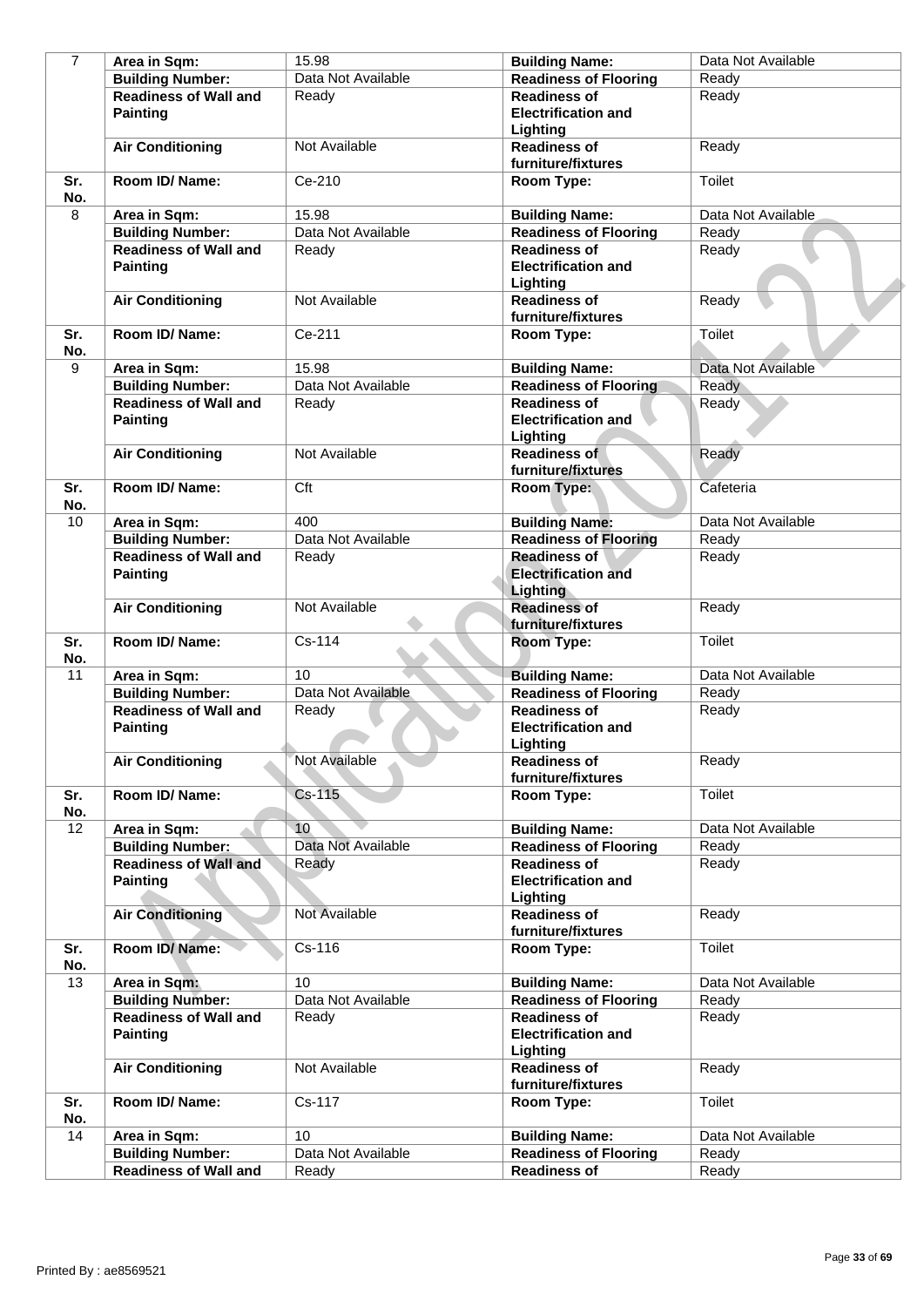|            | <b>Painting</b>                                 |                    | <b>Electrification and</b>                                    |                         |
|------------|-------------------------------------------------|--------------------|---------------------------------------------------------------|-------------------------|
|            |                                                 |                    | Lighting                                                      |                         |
|            | <b>Air Conditioning</b>                         | Not Available      | <b>Readiness of</b><br>furniture/fixtures                     | Ready                   |
| Sr.<br>No. | Room ID/Name:                                   | Disp               | Room Type:                                                    | First aid cum Sick Room |
| 15         | Area in Sqm:                                    | 275                | <b>Building Name:</b>                                         | Data Not Available      |
|            | <b>Building Number:</b>                         | Data Not Available | <b>Readiness of Flooring</b>                                  | Ready                   |
|            | <b>Readiness of Wall and</b>                    | Ready              | <b>Readiness of</b>                                           | Ready                   |
|            | <b>Painting</b>                                 |                    | <b>Electrification and</b><br>Lighting                        |                         |
|            | <b>Air Conditioning</b>                         | Not Available      | <b>Readiness of</b><br>furniture/fixtures                     | Ready                   |
| Sr.<br>No. | Room ID/Name:                                   | Ec-101             | Room Type:                                                    | <b>Toilet</b>           |
| 16         | Area in Sqm:                                    | 21                 | <b>Building Name:</b>                                         | Data Not Available      |
|            | <b>Building Number:</b>                         | Data Not Available | <b>Readiness of Flooring</b>                                  | Ready                   |
|            | <b>Readiness of Wall and</b><br><b>Painting</b> | Ready              | <b>Readiness of</b><br><b>Electrification and</b><br>Lighting | Ready                   |
|            | <b>Air Conditioning</b>                         | Not Available      | <b>Readiness of</b><br>furniture/fixtures                     | Ready                   |
| Sr.<br>No. | Room ID/Name:                                   | Ec-105             | Room Type:                                                    | Toilet.                 |
| 17         | Area in Sqm:                                    | 19.5               | <b>Building Name:</b>                                         | Data Not Available      |
|            | <b>Building Number:</b>                         | Data Not Available | <b>Readiness of Flooring</b>                                  | Ready                   |
|            | <b>Readiness of Wall and</b><br><b>Painting</b> | Ready              | <b>Readiness of</b><br><b>Electrification and</b><br>Lighting | Ready                   |
|            | <b>Air Conditioning</b>                         | Not Available      | <b>Readiness of</b><br>furniture/fixtures                     | Ready                   |
| Sr.<br>No. | Room ID/Name:                                   | Ec-108             | Room Type:                                                    | Toilet                  |
| 18         | Area in Sqm:                                    | 21.4               | <b>Building Name:</b>                                         | Data Not Available      |
|            | <b>Building Number:</b>                         | Data Not Available | <b>Readiness of Flooring</b>                                  | Ready                   |
|            | <b>Readiness of Wall and</b><br><b>Painting</b> | Ready              | <b>Readiness of</b><br><b>Electrification and</b><br>Lighting | Ready                   |
|            | <b>Air Conditioning</b>                         | Not Available      | <b>Readiness of</b><br>furniture/fixtures                     | Ready                   |
| Sr.<br>No. | Room ID/ Name:                                  | Ec-113             | Room Type:                                                    | Toilet                  |
| 19         | Area in Sqm:                                    | $8.\overline{4}$   | <b>Building Name:</b>                                         | Data Not Available      |
|            | <b>Building Number:</b>                         | Data Not Available | <b>Readiness of Flooring</b>                                  | Ready                   |
|            | <b>Readiness of Wall and</b><br><b>Painting</b> | Ready              | <b>Readiness of</b><br><b>Electrification and</b><br>Lighting | Ready                   |
|            | <b>Air Conditioning</b>                         | Not Available      | <b>Readiness of</b><br>furniture/fixtures                     | Ready                   |
| Sr.<br>No. | Room ID/Name:                                   | Ec-114             | Room Type:                                                    | Toilet                  |
| 20         | Area in Sqm:                                    | 20                 | <b>Building Name:</b>                                         | Data Not Available      |
|            | <b>Building Number:</b>                         | Data Not Available | <b>Readiness of Flooring</b>                                  | Ready                   |
|            | <b>Readiness of Wall and</b><br><b>Painting</b> | Ready              | <b>Readiness of</b><br><b>Electrification and</b><br>Lighting | Ready                   |
|            | <b>Air Conditioning</b>                         | Not Available      | <b>Readiness of</b><br>furniture/fixtures                     | Ready                   |
| Sr.<br>No. | Room ID/ Name:                                  | Ec-205             | Room Type:                                                    | Toilet                  |
| 21         | Area in Sqm:                                    | 20.6               | <b>Building Name:</b>                                         | Data Not Available      |
|            | <b>Building Number:</b>                         | Data Not Available | <b>Readiness of Flooring</b>                                  | Ready                   |
|            | <b>Readiness of Wall and</b><br><b>Painting</b> | Ready              | <b>Readiness of</b><br><b>Electrification and</b><br>Lighting | Ready                   |
|            | <b>Air Conditioning</b>                         | Not Available      | <b>Readiness of</b>                                           | Ready                   |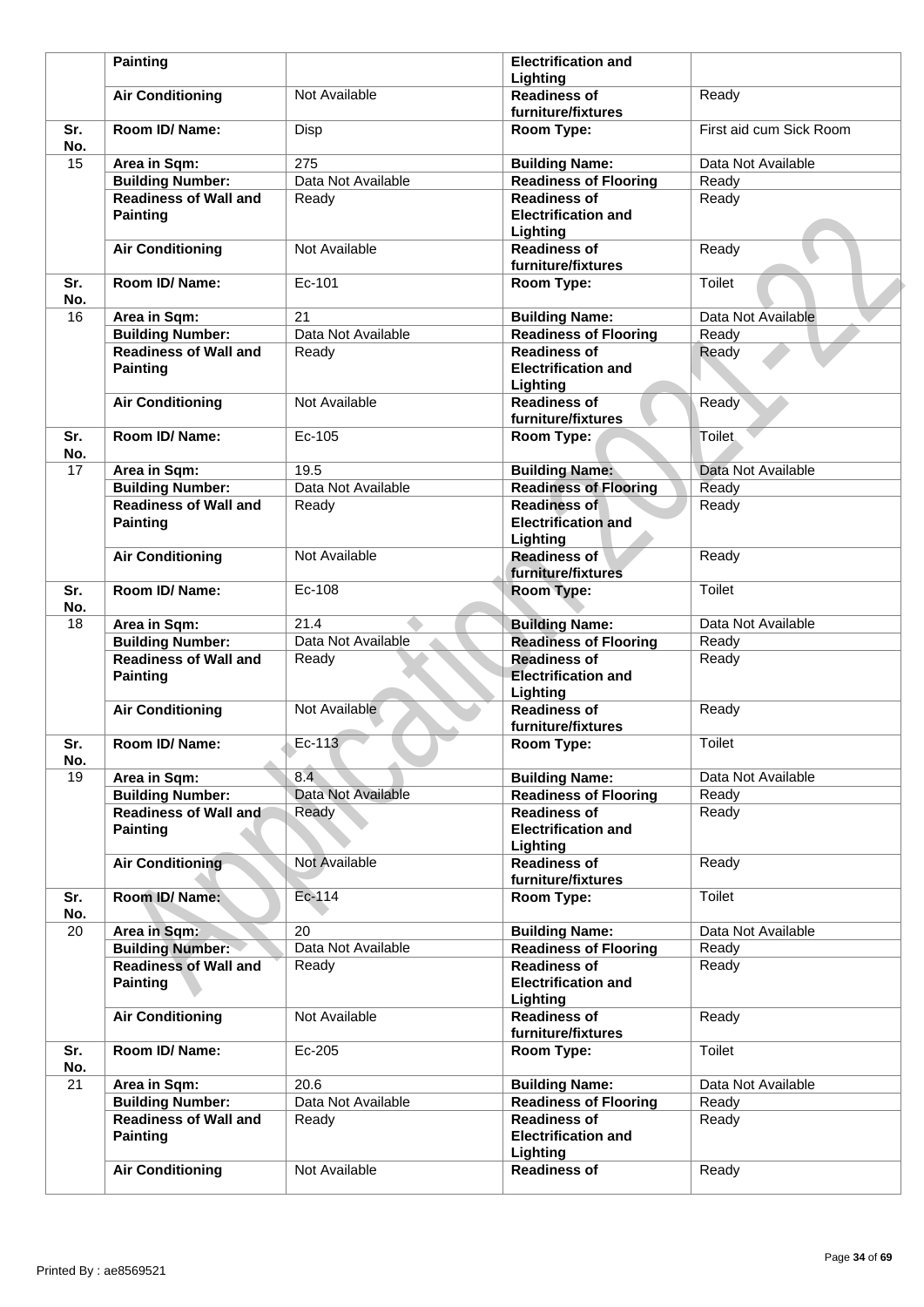|            |                                                 |                    | furniture/fixtures                                            |                         |
|------------|-------------------------------------------------|--------------------|---------------------------------------------------------------|-------------------------|
| Sr.<br>No. | Room ID/ Name:                                  | Ec-206             | Room Type:                                                    | Toilet                  |
| 22         | Area in Sqm:                                    | 20.8               | <b>Building Name:</b>                                         | Data Not Available      |
|            | <b>Building Number:</b>                         | Data Not Available | <b>Readiness of Flooring</b>                                  | Ready                   |
|            | <b>Readiness of Wall and</b><br><b>Painting</b> | Ready              | <b>Readiness of</b><br><b>Electrification and</b><br>Lighting | Ready                   |
|            | <b>Air Conditioning</b>                         | Not Available      | <b>Readiness of</b><br>furniture/fixtures                     | Ready                   |
| Sr.<br>No. | Room ID/ Name:                                  | Ec-213             | Room Type:                                                    | Toilet                  |
| 23         | Area in Sqm:                                    | 20                 | <b>Building Name:</b>                                         | Data Not Available      |
|            | <b>Building Number:</b>                         | Data Not Available | <b>Readiness of Flooring</b>                                  | Ready                   |
|            | <b>Readiness of Wall and</b><br><b>Painting</b> | Ready              | <b>Readiness of</b><br><b>Electrification and</b><br>Lighting | Ready                   |
|            | <b>Air Conditioning</b>                         | Not Available      | <b>Readiness of</b><br>furniture/fixtures                     | Ready                   |
| Sr.<br>No. | Room ID/Name:                                   | Ec-214             | Room Type:                                                    | <b>Toilet</b>           |
| 24         | Area in Sqm:                                    | 20                 | <b>Building Name:</b>                                         | Data Not Available      |
|            | <b>Building Number:</b>                         | Data Not Available | <b>Readiness of Flooring</b>                                  | Ready                   |
|            | <b>Readiness of Wall and</b><br><b>Painting</b> | Ready              | <b>Readiness of</b><br><b>Electrification and</b><br>Lighting | Ready                   |
|            | <b>Air Conditioning</b>                         | Not Available      | <b>Readiness of</b><br>furniture/fixtures                     | Ready                   |
| Sr.<br>No. | Room ID/ Name:                                  | Ee-108             | Room Type:                                                    | Toilet                  |
| 25         | Area in Sqm:                                    | 6.7                | <b>Building Name:</b>                                         | Data Not Available      |
|            | <b>Building Number:</b>                         | Data Not Available | <b>Readiness of Flooring</b>                                  | Ready                   |
|            | <b>Readiness of Wall and</b><br><b>Painting</b> | Ready              | <b>Readiness of</b><br><b>Electrification and</b><br>Lighting | Ready                   |
|            | <b>Air Conditioning</b>                         | Not Available      | <b>Readiness of</b><br>furniture/fixtures                     | Ready                   |
| Sr.<br>No. | Room ID/Name:                                   | Ee-109             | Room Type:                                                    | Toilet                  |
| 26         | Area in Sqm:                                    | 9.8                | <b>Building Name:</b>                                         | Data Not Available      |
|            | <b>Building Number:</b>                         | Data Not Available | <b>Readiness of Flooring</b>                                  | Ready                   |
|            | <b>Readiness of Wall and</b><br><b>Painting</b> | Ready              | <b>Readiness of</b><br><b>Electrification and</b><br>Lighting | Ready                   |
|            | <b>Air Conditioning</b>                         | Not Available      | <b>Readiness of</b><br>furniture/fixtures                     | Ready                   |
| Sr.<br>No. | Room ID/Name:                                   | Ee-116             | Room Type:                                                    | Toilet                  |
| 27         | Area in Sqm:                                    | 21                 | <b>Building Name:</b>                                         | Data Not Available      |
|            | <b>Building Number:</b>                         | Data Not Available | <b>Readiness of Flooring</b>                                  | Ready                   |
|            | <b>Readiness of Wall and</b><br><b>Painting</b> | Ready              | <b>Readiness of</b><br><b>Electrification and</b><br>Lighting | Ready                   |
|            | <b>Air Conditioning</b>                         | Not Available      | <b>Readiness of</b><br>furniture/fixtures                     | Ready                   |
| Sr.<br>No. | Room ID/ Name:                                  | Ee-117             | Room Type:                                                    | <b>Toilet</b>           |
| 28         | Area in Sqm:                                    | 15                 | <b>Building Name:</b>                                         | Data Not Available      |
|            | <b>Building Number:</b>                         | Data Not Available | <b>Readiness of Flooring</b>                                  | Ready                   |
|            | <b>Readiness of Wall and</b><br><b>Painting</b> | Ready              | <b>Readiness of</b><br><b>Electrification and</b><br>Lighting | Ready                   |
|            | <b>Air Conditioning</b>                         | Not Available      | <b>Readiness of</b><br>furniture/fixtures                     | Ready                   |
| Sr.        | Room ID/ Name:                                  | Ee-202             | Room Type:                                                    | <b>Stationery Store</b> |
|            |                                                 |                    |                                                               |                         |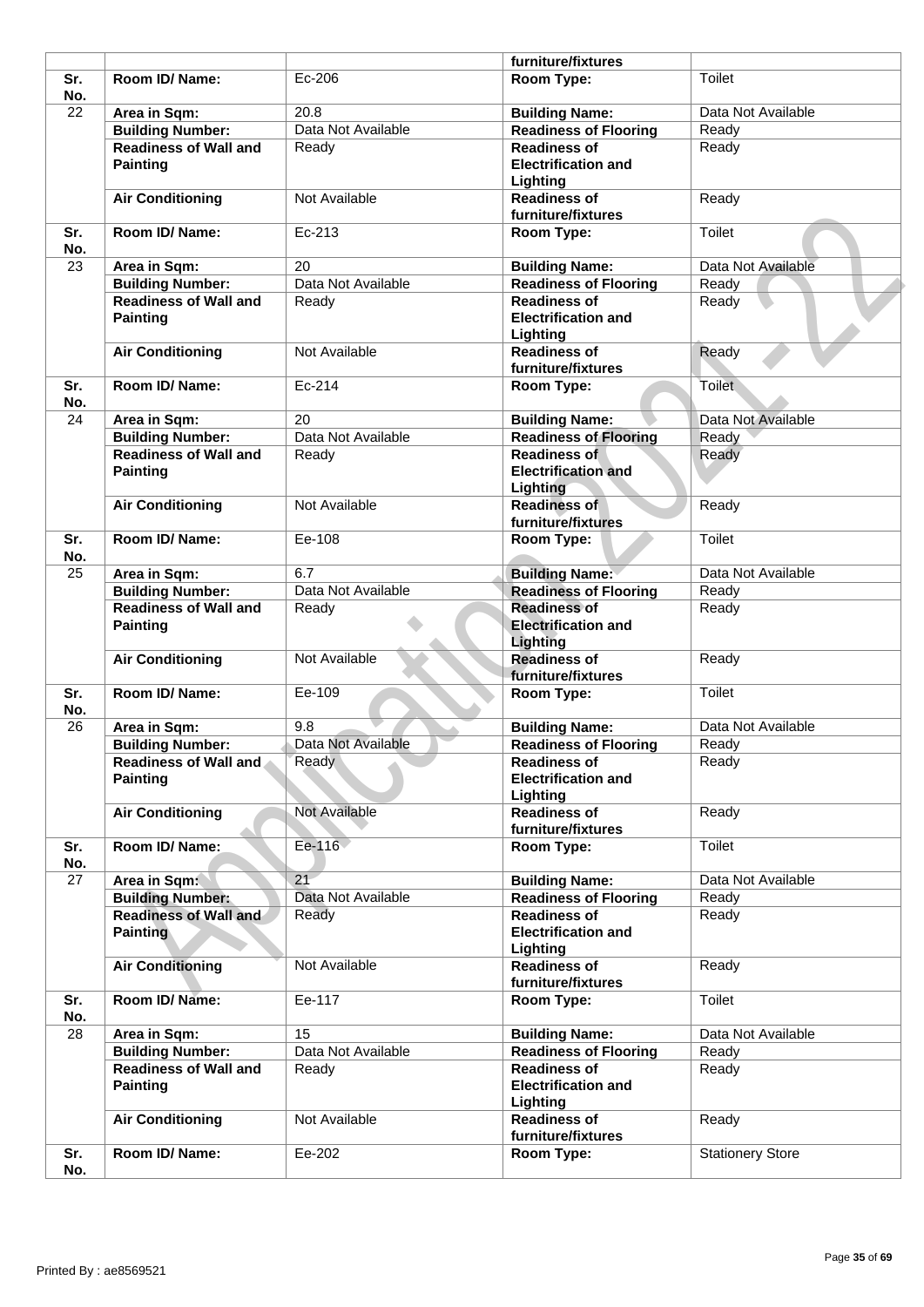| 29         | Area in Sqm:                                    | 44                 | <b>Building Name:</b>                                                | Data Not Available |
|------------|-------------------------------------------------|--------------------|----------------------------------------------------------------------|--------------------|
|            | <b>Building Number:</b>                         | Data Not Available | <b>Readiness of Flooring</b>                                         | Ready              |
|            | <b>Readiness of Wall and</b><br><b>Painting</b> | Ready              | <b>Readiness of</b><br><b>Electrification and</b>                    | Ready              |
|            | <b>Air Conditioning</b>                         | Not Available      | Lighting<br><b>Readiness of</b>                                      | Ready              |
| Sr.        | Room ID/ Name:                                  | Ee-207             | furniture/fixtures<br>Room Type:                                     | Toilet             |
| No.<br>30  | Area in Sqm:                                    | 9.8                | <b>Building Name:</b>                                                | Data Not Available |
|            | <b>Building Number:</b>                         | Data Not Available | <b>Readiness of Flooring</b>                                         | Ready              |
|            | <b>Readiness of Wall and</b><br><b>Painting</b> | Ready              | <b>Readiness of</b><br><b>Electrification and</b><br>Lighting        | Ready              |
|            | <b>Air Conditioning</b>                         | Not Available      | <b>Readiness of</b><br>furniture/fixtures                            | Ready              |
| Sr.<br>No. | Room ID/ Name:                                  | Ee-208             | Room Type:                                                           | <b>Others</b>      |
| 31         | Area in Sqm:                                    | 9.27               | <b>Building Name:</b>                                                | Data Not Available |
|            | <b>Building Number:</b>                         | Data Not Available | <b>Readiness of Flooring</b>                                         | Ready              |
|            | <b>Readiness of Wall and</b><br><b>Painting</b> | Ready              | <b>Readiness of</b><br><b>Electrification and</b><br>Lighting        | Ready              |
|            | <b>Air Conditioning</b>                         | Not Available      | <b>Readiness of</b><br>furniture/fixtures                            | Ready              |
| Sr.<br>No. | Room ID/ Name:                                  | Ee-217             | Room Type:                                                           | Toilet             |
| 32         | Area in Sqm:                                    | 12                 | <b>Building Name:</b>                                                | Data Not Available |
|            | <b>Building Number:</b>                         | Data Not Available | <b>Readiness of Flooring</b>                                         | Ready              |
|            | <b>Readiness of Wall and</b><br><b>Painting</b> | Ready              | <b>Readiness of</b><br><b>Electrification and</b><br><b>Lighting</b> | Ready              |
|            | <b>Air Conditioning</b>                         | Not Available      | <b>Readiness of</b><br>furniture/fixtures                            | Ready              |
| Sr.<br>No. | Room ID/Name:                                   | Ee-218             | Room Type:                                                           | Toilet             |
| 33         | Area in Sqm:                                    | 12                 | <b>Building Name:</b>                                                | Data Not Available |
|            | <b>Building Number:</b>                         | Data Not Available | <b>Readiness of Flooring</b>                                         | Ready              |
|            | <b>Readiness of Wall and</b><br><b>Painting</b> | Ready              | <b>Readiness of</b><br><b>Electrification and</b><br>Lighting        | Ready              |
|            | <b>Air Conditioning</b>                         | Not Available      | <b>Readiness of</b><br>furniture/fixtures                            | Ready              |
| Sr.<br>No. | Room ID/ Name:                                  | $Ei-109$           | Room Type:                                                           | <b>Toilet</b>      |
| 34         | Area in Sqm:                                    | 12                 | <b>Building Name:</b>                                                | Data Not Available |
|            | <b>Building Number:</b>                         | Data Not Available | <b>Readiness of Flooring</b>                                         | Ready              |
|            | <b>Readiness of Wall and</b><br><b>Painting</b> | Ready              | <b>Readiness of</b><br><b>Electrification and</b><br>Lighting        | Ready              |
|            | <b>Air Conditioning</b>                         | Not Available      | <b>Readiness of</b><br>furniture/fixtures                            | Ready              |
| Sr.<br>No. | Room ID/Name:                                   | Ei-110             | Room Type:                                                           | Toilet             |
| 35         | Area in Sqm:                                    | 12                 | <b>Building Name:</b>                                                | Data Not Available |
|            | <b>Building Number:</b>                         | Data Not Available | <b>Readiness of Flooring</b>                                         | Ready              |
|            | <b>Readiness of Wall and</b><br><b>Painting</b> | Ready              | <b>Readiness of</b><br><b>Electrification and</b><br>Lighting        | Ready              |
|            | <b>Air Conditioning</b>                         | Not Available      | <b>Readiness of</b><br>furniture/fixtures                            | Ready              |
| Sr.<br>No. | Room ID/ Name:                                  | Ei-111             | Room Type:                                                           | Toilet             |
| 36         | Area in Sqm:                                    | 12                 | <b>Building Name:</b>                                                | Data Not Available |
|            | <b>Building Number:</b>                         | Data Not Available | <b>Readiness of Flooring</b>                                         | Ready              |
|            | <b>Readiness of Wall and</b>                    | Ready              | <b>Readiness of</b>                                                  | Ready              |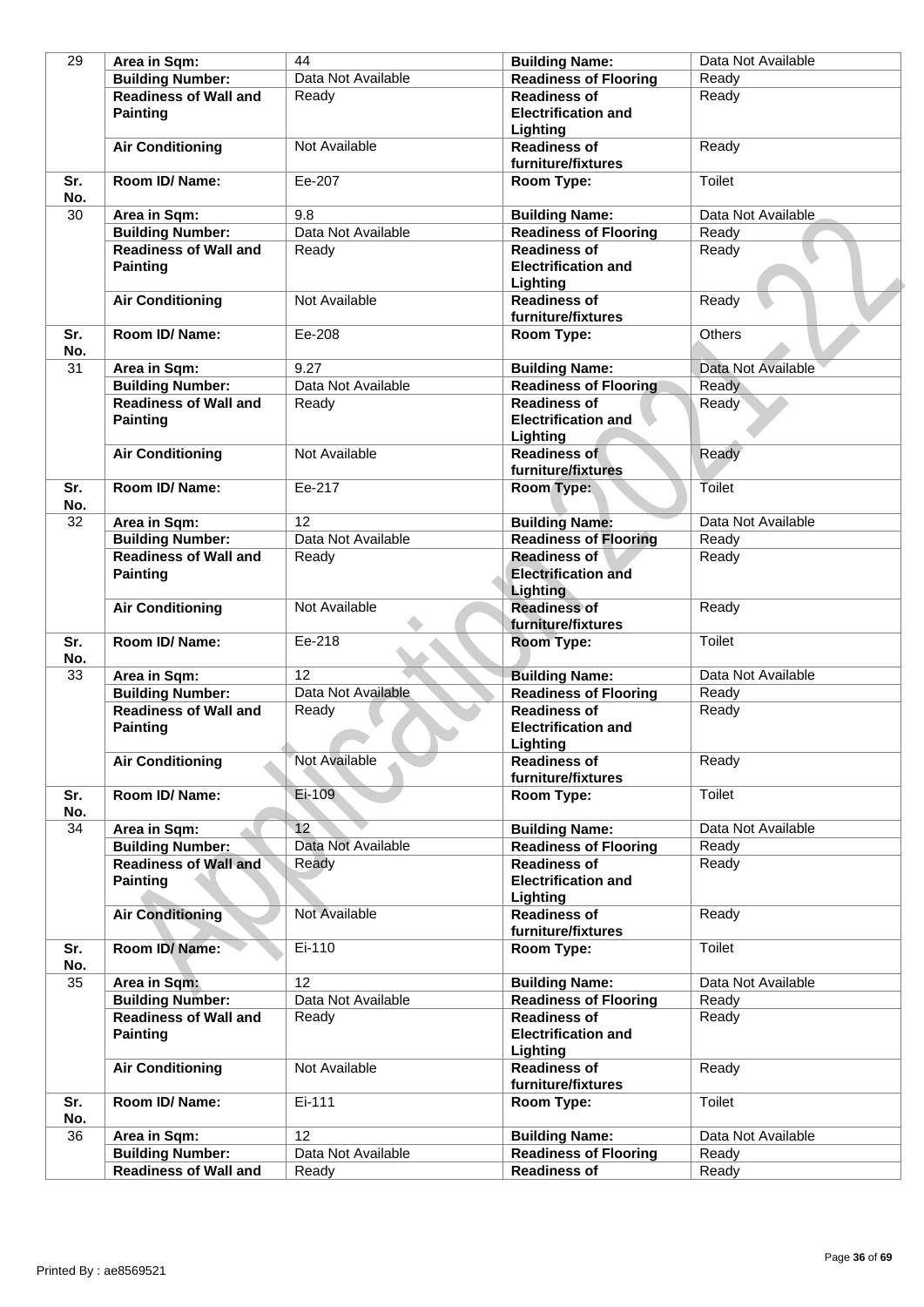|            | <b>Painting</b>                                 |                    | <b>Electrification and</b>                                    |                    |
|------------|-------------------------------------------------|--------------------|---------------------------------------------------------------|--------------------|
|            |                                                 |                    | Lighting                                                      |                    |
|            | <b>Air Conditioning</b>                         | Not Available      | <b>Readiness of</b><br>furniture/fixtures                     | Ready              |
| Sr.<br>No. | Room ID/Name:                                   | Ei-112             | Room Type:                                                    | <b>Toilet</b>      |
| 37         | Area in Sqm:                                    | 12                 | <b>Building Name:</b>                                         | Data Not Available |
|            | <b>Building Number:</b>                         | Data Not Available | <b>Readiness of Flooring</b>                                  | Ready              |
|            | <b>Readiness of Wall and</b><br><b>Painting</b> | Ready              | <b>Readiness of</b><br><b>Electrification and</b><br>Lighting | Ready              |
|            | <b>Air Conditioning</b>                         | Not Available      | <b>Readiness of</b><br>furniture/fixtures                     | Ready              |
| Sr.<br>No. | Room ID/ Name:                                  | Ei-211             | Room Type:                                                    | <b>Toilet</b>      |
| 38         | Area in Sqm:                                    | 12                 | <b>Building Name:</b>                                         | Data Not Available |
|            | <b>Building Number:</b>                         | Data Not Available | <b>Readiness of Flooring</b>                                  | Ready              |
|            | <b>Readiness of Wall and</b><br><b>Painting</b> | Ready              | <b>Readiness of</b><br><b>Electrification and</b><br>Lighting | Ready              |
|            | <b>Air Conditioning</b>                         | Not Available      | <b>Readiness of</b><br>furniture/fixtures                     | Ready              |
| Sr.<br>No. | Room ID/Name:                                   | Ei-212             | Room Type:                                                    | <b>Toilet</b>      |
| 39         | Area in Sqm:                                    | 12                 | <b>Building Name:</b>                                         | Data Not Available |
|            | <b>Building Number:</b>                         | Data Not Available | <b>Readiness of Flooring</b>                                  | Ready              |
|            | <b>Readiness of Wall and</b><br><b>Painting</b> | Ready              | <b>Readiness of</b><br><b>Electrification and</b><br>Lighting | Ready              |
|            | <b>Air Conditioning</b>                         | Not Available      | <b>Readiness of</b><br>furniture/fixtures                     | Ready              |
| Sr.<br>No. | Room ID/ Name:                                  | Ei-213             | Room Type:                                                    | <b>Toilet</b>      |
| 40         | Area in Sqm:                                    | 12                 | <b>Building Name:</b>                                         | Data Not Available |
|            | <b>Building Number:</b>                         | Data Not Available | <b>Readiness of Flooring</b>                                  | Ready              |
|            | <b>Readiness of Wall and</b><br><b>Painting</b> | Ready              | <b>Readiness of</b><br><b>Electrification and</b><br>Lighting | Ready              |
|            | <b>Air Conditioning</b>                         | Not Available      | <b>Readiness of</b><br>furniture/fixtures                     | Ready              |
| Sr.<br>No. | Room ID/ Name:                                  | Ei-214             | Room Type:                                                    | Toilet             |
| 41         | Area in Sqm:                                    | 12 <sup>7</sup>    | <b>Building Name:</b>                                         | Data Not Available |
|            | <b>Building Number:</b>                         | Data Not Available | <b>Readiness of Flooring</b>                                  | Ready              |
|            | Readiness of Wall and<br><b>Painting</b>        | Ready              | <b>Readiness of</b><br><b>Electrification and</b><br>Lighting | Ready              |
|            | <b>Air Conditioning</b>                         | Not Available      | <b>Readiness of</b><br>furniture/fixtures                     | Ready              |
| Sr.<br>No. | Room ID/Name:                                   | <b>Gcr</b>         | Room Type:                                                    | Girls Common Room  |
| 42         | Area in Sqm:                                    | 125                | <b>Building Name:</b>                                         | Data Not Available |
|            | <b>Building Number:</b>                         | Data Not Available | <b>Readiness of Flooring</b>                                  | Ready              |
|            | <b>Readiness of Wall and</b><br><b>Painting</b> | Ready              | <b>Readiness of</b><br><b>Electrification and</b><br>Lighting | Ready              |
|            | <b>Air Conditioning</b>                         | Not Available      | <b>Readiness of</b><br>furniture/fixtures                     | Ready              |
| Sr.<br>No. | Room ID/ Name:                                  | Gh                 | Room Type:                                                    | Girls' Hostel      |
| 43         | Area in Sqm:                                    | 2400               | <b>Building Name:</b>                                         | Data Not Available |
|            | <b>Building Number:</b>                         | Data Not Available | <b>Readiness of Flooring</b>                                  | Ready              |
|            | <b>Readiness of Wall and</b><br><b>Painting</b> | Ready              | <b>Readiness of</b><br><b>Electrification and</b><br>Lighting | Ready              |
|            | <b>Air Conditioning</b>                         | Not Available      | <b>Readiness of</b>                                           | Ready              |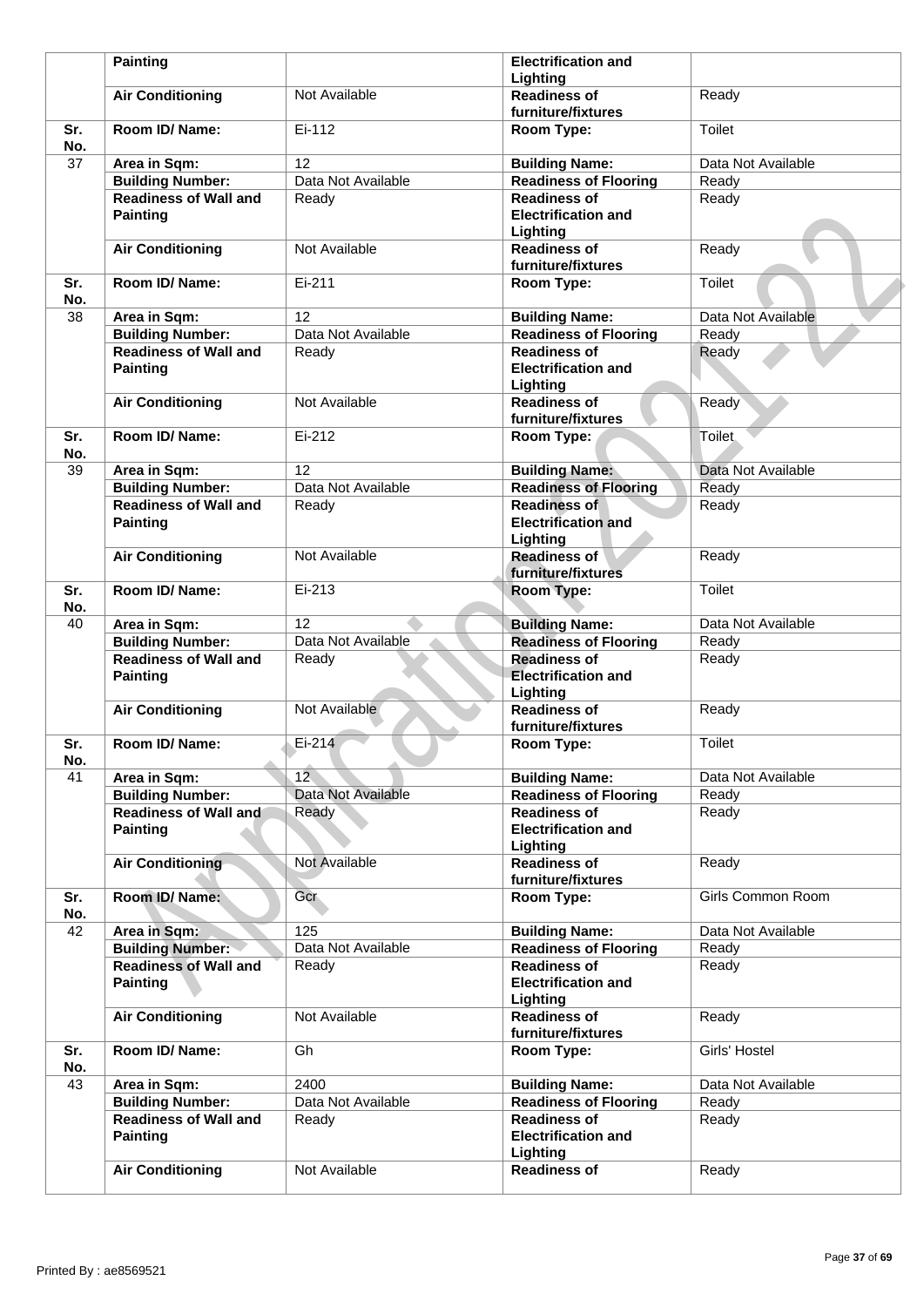|            |                                                 |                    | furniture/fixtures                                            |                        |
|------------|-------------------------------------------------|--------------------|---------------------------------------------------------------|------------------------|
| Sr.<br>No. | Room ID/ Name:                                  | Gh <sub>1</sub>    | Room Type:                                                    | Girls' Hostel          |
| 44         | Area in Sqm:                                    | 1200               | <b>Building Name:</b>                                         | Data Not Available     |
|            | <b>Building Number:</b>                         | Data Not Available | <b>Readiness of Flooring</b>                                  | Not Ready              |
|            | <b>Readiness of Wall and</b><br><b>Painting</b> | Not Ready          | <b>Readiness of</b><br><b>Electrification and</b><br>Lighting | Not Ready              |
|            | <b>Air Conditioning</b>                         | Not Available      | <b>Readiness of</b><br>furniture/fixtures                     | Not Ready              |
| Sr.<br>No. | Room ID/ Name:                                  | Ghouse             | Room Type:                                                    | <b>Guest House</b>     |
| 45         | Area in Sqm:                                    | 800                | <b>Building Name:</b>                                         | Data Not Available     |
|            | <b>Building Number:</b>                         | Data Not Available | <b>Readiness of Flooring</b>                                  | Ready                  |
|            | <b>Readiness of Wall and</b><br><b>Painting</b> | Ready              | <b>Readiness of</b><br><b>Electrification and</b><br>Lighting | Ready                  |
|            | <b>Air Conditioning</b>                         | Available          | <b>Readiness of</b><br>furniture/fixtures                     | Ready                  |
| Sr.<br>No. | Room ID/ Name:                                  | Gym                | Room Type:                                                    | Student activity / GCR |
| 46         | Area in Sqm:                                    | 600                | <b>Building Name:</b>                                         | Data Not Available     |
|            | <b>Building Number:</b>                         | Data Not Available | <b>Readiness of Flooring</b>                                  | Ready                  |
|            | <b>Readiness of Wall and</b>                    | Ready              | <b>Readiness of</b>                                           | Ready                  |
|            | <b>Painting</b>                                 |                    | <b>Electrification and</b><br>Lighting                        |                        |
|            | <b>Air Conditioning</b>                         | Not Available      | <b>Readiness of</b><br>furniture/fixtures                     | Ready                  |
| Sr.<br>No. | Room ID/ Name:                                  | Mains              | Room Type:                                                    | Boys' Hostel           |
| 47         | Area in Sqm:                                    | 2000               | <b>Building Name:</b>                                         | Data Not Available     |
|            | <b>Building Number:</b>                         | Data Not Available | <b>Readiness of Flooring</b>                                  | Ready                  |
|            | <b>Readiness of Wall and</b>                    | Ready              | <b>Readiness of</b>                                           | Ready                  |
|            | <b>Painting</b>                                 |                    | <b>Electrification and</b><br>Lighting                        |                        |
|            | <b>Air Conditioning</b>                         | Not Available      | <b>Readiness of</b><br>furniture/fixtures                     | Ready                  |
| Sr.<br>No. | Room ID/Name:                                   | Me-008             | Room Type:                                                    | Toilet                 |
| 48         | Area in Sqm:                                    | 15.9               | <b>Building Name:</b>                                         | Data Not Available     |
|            | <b>Building Number:</b>                         | Data Not Available | <b>Readiness of Flooring</b>                                  | Ready                  |
|            | <b>Readiness of Wall and</b><br><b>Painting</b> | Ready              | <b>Readiness of</b><br><b>Electrification and</b><br>Lighting | Ready                  |
|            | <b>Air Conditioning</b>                         | Not Available      | <b>Readiness of</b><br>furniture/fixtures                     | Ready                  |
| Sr.<br>No. | Room ID/ Name:                                  | Me-009             | Room Type:                                                    | Toilet                 |
| 49         | Area in Sqm:                                    | 15.9               | <b>Building Name:</b>                                         | Data Not Available     |
|            | <b>Building Number:</b>                         | Data Not Available | <b>Readiness of Flooring</b>                                  | Ready                  |
|            | <b>Readiness of Wall and</b><br><b>Painting</b> | Ready              | <b>Readiness of</b><br><b>Electrification and</b><br>Lighting | Ready                  |
|            | <b>Air Conditioning</b>                         | Not Available      | <b>Readiness of</b><br>furniture/fixtures                     | Ready                  |
| Sr.<br>No. | Room ID/Name:                                   | Me-010             | Room Type:                                                    | Toilet                 |
| 50         | Area in Sqm:                                    | 15.75              | <b>Building Name:</b>                                         | Data Not Available     |
|            | <b>Building Number:</b>                         | Data Not Available | <b>Readiness of Flooring</b>                                  | Ready                  |
|            | <b>Readiness of Wall and</b><br><b>Painting</b> | Ready              | <b>Readiness of</b><br><b>Electrification and</b><br>Lighting | Ready                  |
|            | <b>Air Conditioning</b>                         | Not Available      | <b>Readiness of</b><br>furniture/fixtures                     | Ready                  |
|            |                                                 |                    |                                                               |                        |
| Sr.        | Room ID/Name:                                   | Me-118             | Room Type:                                                    | Toilet                 |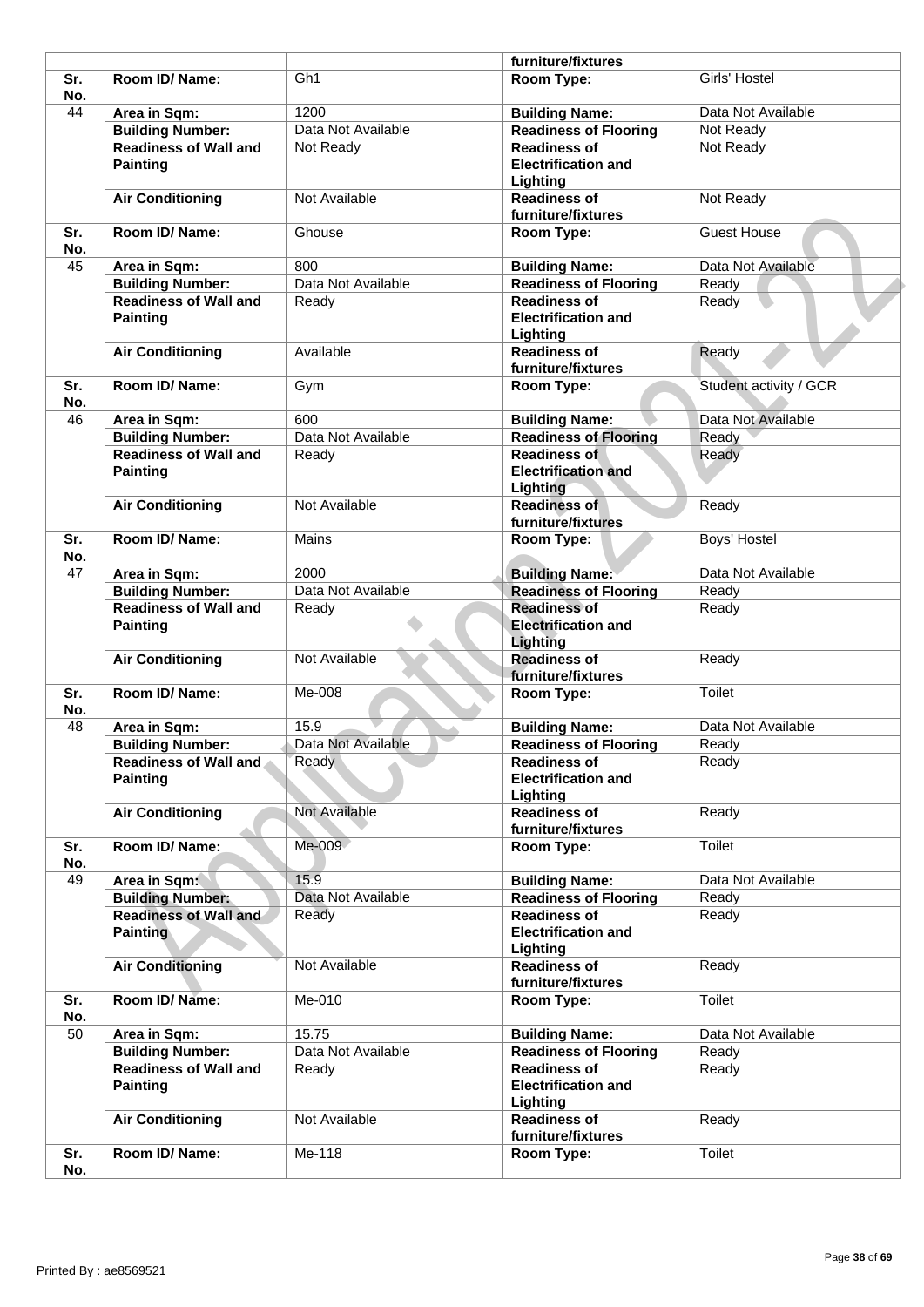| 51         | Area in Sqm:                 | 9.57               | <b>Building Name:</b>                         | Data Not Available |
|------------|------------------------------|--------------------|-----------------------------------------------|--------------------|
|            | <b>Building Number:</b>      | Data Not Available | <b>Readiness of Flooring</b>                  | Ready              |
|            | <b>Readiness of Wall and</b> | Ready              | <b>Readiness of</b>                           | Ready              |
|            | <b>Painting</b>              |                    | <b>Electrification and</b>                    |                    |
|            |                              |                    | Lighting                                      |                    |
|            | <b>Air Conditioning</b>      | Not Available      | <b>Readiness of</b>                           | Ready              |
|            |                              |                    | furniture/fixtures                            |                    |
| Sr.<br>No. | Room ID/Name:                | Me-119             | Room Type:                                    | Toilet             |
| 52         | Area in Sqm:                 | 9.57               | <b>Building Name:</b>                         | Data Not Available |
|            | <b>Building Number:</b>      | Data Not Available | <b>Readiness of Flooring</b>                  | Ready              |
|            | <b>Readiness of Wall and</b> | Ready              | <b>Readiness of</b>                           | Ready              |
|            | <b>Painting</b>              |                    | <b>Electrification and</b><br>Lighting        |                    |
|            | <b>Air Conditioning</b>      | Not Available      | <b>Readiness of</b>                           | Ready              |
|            |                              |                    | furniture/fixtures                            |                    |
| Sr.<br>No. | Room ID/Name:                | Me-120             | Room Type:                                    | Toilet             |
| 53         | Area in Sqm:                 | 9.57               | <b>Building Name:</b>                         | Data Not Available |
|            | <b>Building Number:</b>      | Data Not Available | <b>Readiness of Flooring</b>                  | Ready              |
|            | <b>Readiness of Wall and</b> | Ready              | <b>Readiness of</b>                           | Ready              |
|            | <b>Painting</b>              |                    | <b>Electrification and</b><br>Lighting        |                    |
|            | <b>Air Conditioning</b>      | Not Available      | <b>Readiness of</b>                           | Ready              |
|            |                              |                    | furniture/fixtures                            |                    |
| Sr.<br>No. | Room ID/Name:                | Me-219             | Room Type:                                    | Toilet             |
| 54         | Area in Sqm:                 | 9.57               | <b>Building Name:</b>                         | Data Not Available |
|            | <b>Building Number:</b>      | Data Not Available | <b>Readiness of Flooring</b>                  | Ready              |
|            | <b>Readiness of Wall and</b> | Ready              | <b>Readiness of</b>                           | Ready              |
|            | <b>Painting</b>              |                    | <b>Electrification and</b><br><b>Lighting</b> |                    |
|            | <b>Air Conditioning</b>      | Not Available      | <b>Readiness of</b>                           | Ready              |
|            |                              |                    | furniture/fixtures                            |                    |
| Sr.<br>No. | Room ID/Name:                | Me-220             | Room Type:                                    | Toilet             |
| 55         | Area in Sqm:                 | 9.57               | <b>Building Name:</b>                         | Data Not Available |
|            | <b>Building Number:</b>      | Data Not Available | <b>Readiness of Flooring</b>                  | Ready              |
|            | <b>Readiness of Wall and</b> | Ready              | <b>Readiness of</b>                           | Ready              |
|            | <b>Painting</b>              |                    | <b>Electrification and</b>                    |                    |
|            |                              |                    | Lighting                                      |                    |
|            | <b>Air Conditioning</b>      | Not Available      | <b>Readiness of</b>                           | Ready              |
|            |                              |                    | furniture/fixtures                            |                    |
| Sr.<br>No. | Room ID/Name:                | Me-221             | Room Type:                                    | <b>Others</b>      |
| 56         | Area in Sqm:                 | 15.9               | <b>Building Name:</b>                         | Data Not Available |
|            | <b>Building Number:</b>      | Data Not Available | <b>Readiness of Flooring</b>                  | Ready              |
|            | <b>Readiness of Wall and</b> | Ready              | <b>Readiness of</b>                           | Ready              |
|            | <b>Painting</b>              |                    | <b>Electrification and</b>                    |                    |
|            |                              |                    | Lighting                                      |                    |
|            | <b>Air Conditioning</b>      | Not Available      | <b>Readiness of</b><br>furniture/fixtures     | Ready              |
| Sr.<br>No. | Room ID/Name:                | Me-222             | Room Type:                                    | Toilet             |
| 57         | Area in Sqm:                 | 15.9               | <b>Building Name:</b>                         | Data Not Available |
|            | <b>Building Number:</b>      | Data Not Available | <b>Readiness of Flooring</b>                  | Ready              |
|            | <b>Readiness of Wall and</b> | Ready              | <b>Readiness of</b>                           | Ready              |
|            | <b>Painting</b>              |                    | <b>Electrification and</b>                    |                    |
|            |                              |                    | Lighting                                      |                    |
|            | <b>Air Conditioning</b>      | Not Available      | <b>Readiness of</b><br>furniture/fixtures     | Ready              |
| Sr.        | Room ID/Name:                | Mph                | Room Type:                                    | Auditorium         |
| No.        |                              |                    |                                               |                    |
| 58         | Area in Sqm:                 | 1200               | <b>Building Name:</b>                         | Data Not Available |
|            | <b>Building Number:</b>      | Data Not Available | <b>Readiness of Flooring</b>                  | Ready              |
|            | <b>Readiness of Wall and</b> | Ready              | <b>Readiness of</b>                           | Ready              |
|            |                              |                    |                                               |                    |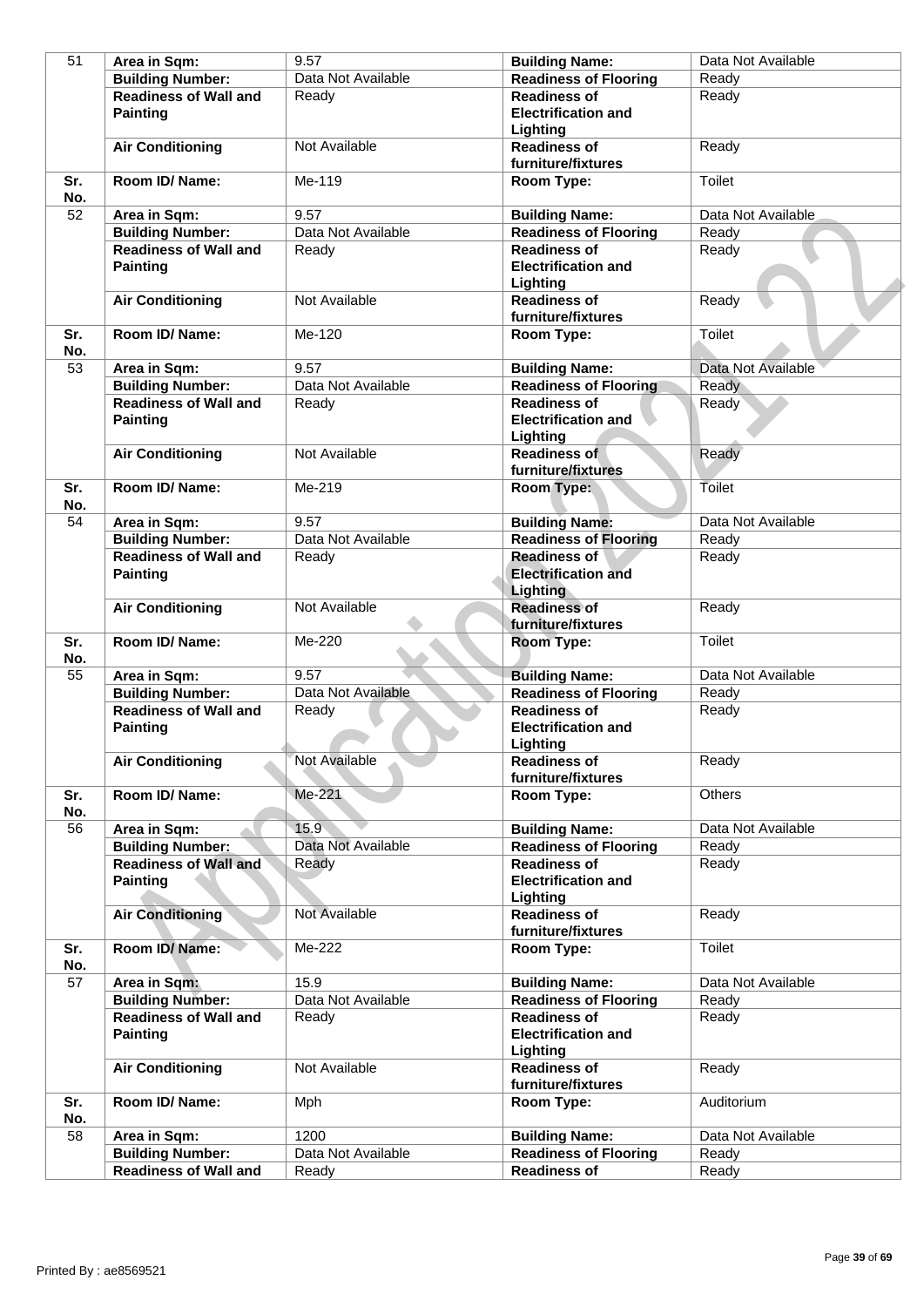|            | <b>Painting</b>                                 |                    | <b>Electrification and</b>                                    |                    |
|------------|-------------------------------------------------|--------------------|---------------------------------------------------------------|--------------------|
|            |                                                 |                    | Lighting                                                      |                    |
|            | <b>Air Conditioning</b>                         | Not Available      | <b>Readiness of</b><br>furniture/fixtures                     | Ready              |
| Sr.<br>No. | Room ID/Name:                                   | Newb1              | Room Type:                                                    | Boys' Hostel       |
| 59         | Area in Sqm:                                    | 1500               | <b>Building Name:</b>                                         | Data Not Available |
|            | <b>Building Number:</b>                         | Data Not Available | <b>Readiness of Flooring</b>                                  | Ready              |
|            | <b>Readiness of Wall and</b><br><b>Painting</b> | Ready              | <b>Readiness of</b><br><b>Electrification and</b>             | Ready              |
|            | <b>Air Conditioning</b>                         | Not Available      | Lighting<br><b>Readiness of</b><br>furniture/fixtures         | Ready              |
| Sr.<br>No. | Room ID/Name:                                   | Newboy             | Room Type:                                                    | Boys' Hostel       |
| 60         | Area in Sqm:                                    | 2400               | <b>Building Name:</b>                                         | Data Not Available |
|            | <b>Building Number:</b>                         | Data Not Available | <b>Readiness of Flooring</b>                                  | Ready              |
|            | <b>Readiness of Wall and</b><br><b>Painting</b> | Ready              | <b>Readiness of</b><br><b>Electrification and</b><br>Lighting | Ready              |
|            | <b>Air Conditioning</b>                         | Not Available      | <b>Readiness of</b><br>furniture/fixtures                     | Ready              |
| Sr.<br>No. | Room ID/Name:                                   | <b>Nk-105</b>      | Room Type:                                                    | <b>Toilet</b>      |
| 61         | Area in Sqm:                                    | 14                 | <b>Building Name:</b>                                         | Data Not Available |
|            | <b>Building Number:</b>                         | Data Not Available | <b>Readiness of Flooring</b>                                  | Ready              |
|            | <b>Readiness of Wall and</b><br><b>Painting</b> | Ready              | <b>Readiness of</b><br><b>Electrification and</b><br>Lighting | Ready              |
|            | <b>Air Conditioning</b>                         | Not Available      | <b>Readiness of</b><br>furniture/fixtures                     | Ready              |
| Sr.<br>No. | Room ID/Name:                                   | <b>Nk-107</b>      | Room Type:                                                    | Toilet             |
| 62         | Area in Sqm:                                    | 14                 | <b>Building Name:</b>                                         | Data Not Available |
|            | <b>Building Number:</b>                         | Data Not Available | <b>Readiness of Flooring</b>                                  | Ready              |
|            | <b>Readiness of Wall and</b><br><b>Painting</b> | Ready              | <b>Readiness of</b><br><b>Electrification and</b><br>Lighting | Ready              |
|            | <b>Air Conditioning</b>                         | Not Available      | <b>Readiness of</b><br>furniture/fixtures                     | Ready              |
| Sr.<br>No. | Room ID/ Name:                                  | Nk-205             | Room Type:                                                    | Toilet             |
| 63         | Area in Sqm:                                    | 14                 | <b>Building Name:</b>                                         | Data Not Available |
|            | <b>Building Number:</b>                         | Data Not Available | <b>Readiness of Flooring</b>                                  | Ready              |
|            | <b>Readiness of Wall and</b><br><b>Painting</b> | Ready              | <b>Readiness of</b><br><b>Electrification and</b><br>Lighting | Ready              |
|            | <b>Air Conditioning</b>                         | Not Available      | <b>Readiness of</b><br>furniture/fixtures                     | Ready              |
| Sr.<br>No. | Room ID/Name:                                   | <b>Nk-207</b>      | Room Type:                                                    | Toilet             |
| 64         | Area in Sqm:                                    | 14                 | <b>Building Name:</b>                                         | Data Not Available |
|            | <b>Building Number:</b>                         | Data Not Available | <b>Readiness of Flooring</b>                                  | Ready              |
|            | <b>Readiness of Wall and</b><br><b>Painting</b> | Ready              | <b>Readiness of</b><br><b>Electrification and</b><br>Lighting | Ready              |
|            | <b>Air Conditioning</b>                         | Not Available      | <b>Readiness of</b><br>furniture/fixtures                     | Ready              |
| Sr.<br>No. | Room ID/ Name:                                  | <b>Nk-220</b>      | Room Type:                                                    | Toilet             |
| 65         | Area in Sqm:                                    | 14                 | <b>Building Name:</b>                                         | Data Not Available |
|            | <b>Building Number:</b>                         | Data Not Available | <b>Readiness of Flooring</b>                                  | Ready              |
|            | <b>Readiness of Wall and</b><br><b>Painting</b> | Ready              | <b>Readiness of</b><br><b>Electrification and</b><br>Lighting | Ready              |
|            | <b>Air Conditioning</b>                         | Not Available      | <b>Readiness of</b>                                           | Ready              |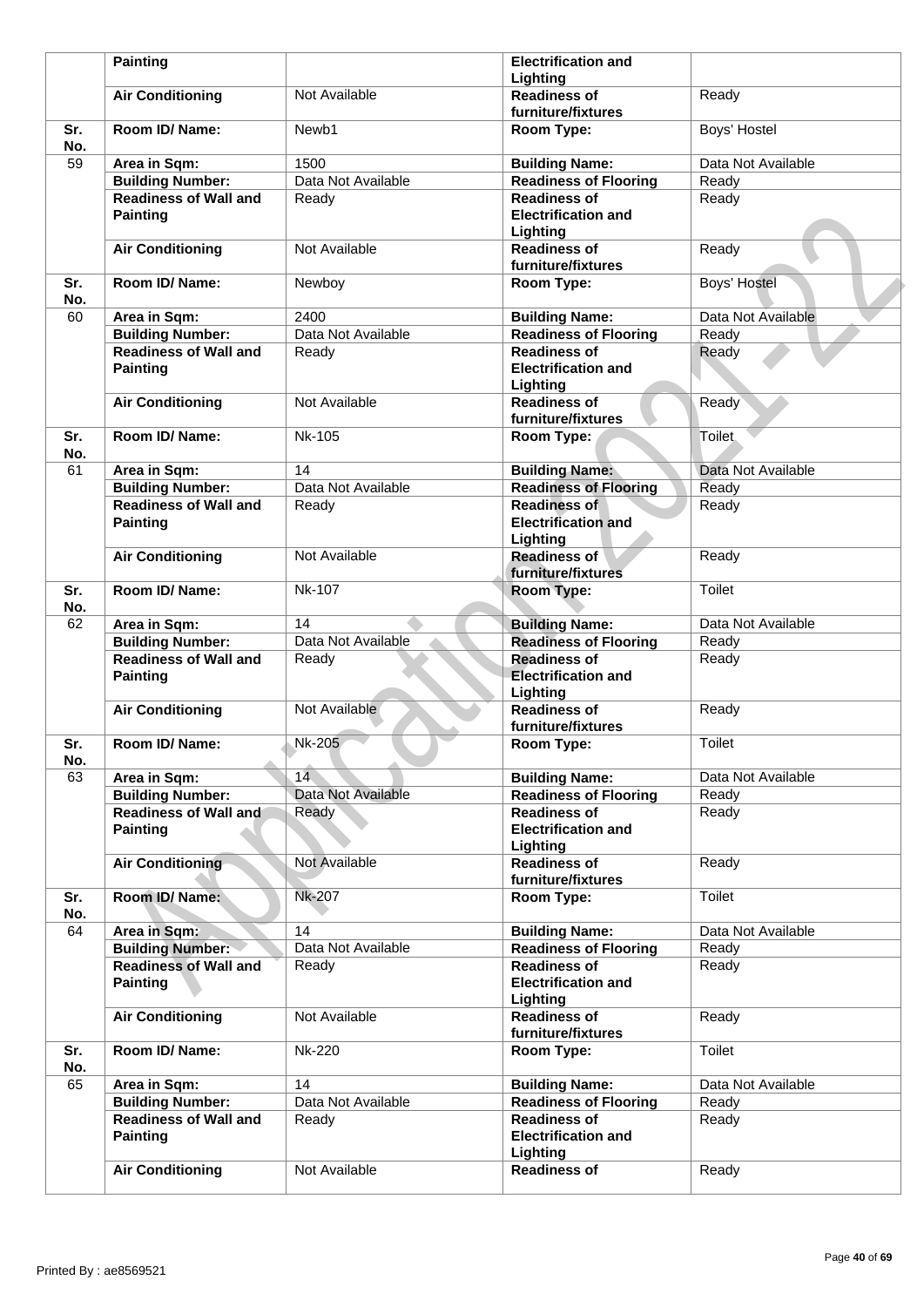|            |                                                 |                    | furniture/fixtures                                            |                         |
|------------|-------------------------------------------------|--------------------|---------------------------------------------------------------|-------------------------|
| Sr.<br>No. | Room ID/ Name:                                  | Nkgf1              | Room Type:                                                    | <b>Stationery Store</b> |
| 66         | Area in Sqm:                                    | 100                | <b>Building Name:</b>                                         | Data Not Available      |
|            | <b>Building Number:</b>                         | Data Not Available | <b>Readiness of Flooring</b>                                  | Ready                   |
|            | <b>Readiness of Wall and</b><br><b>Painting</b> | Ready              | <b>Readiness of</b><br><b>Electrification and</b><br>Lighting | Ready                   |
|            | <b>Air Conditioning</b>                         | Not Available      | <b>Readiness of</b><br>furniture/fixtures                     | Ready                   |
| Sr.<br>No. | Room ID/ Name:                                  | Pq                 | Room Type:                                                    | Principal's Quarter     |
| 67         | Area in Sqm:                                    | 400                | <b>Building Name:</b>                                         | Data Not Available      |
|            | <b>Building Number:</b>                         | Data Not Available | <b>Readiness of Flooring</b>                                  | Ready                   |
|            | <b>Readiness of Wall and</b><br><b>Painting</b> | Ready              | <b>Readiness of</b><br><b>Electrification and</b><br>Lighting | Ready                   |
|            | <b>Air Conditioning</b>                         | Not Available      | <b>Readiness of</b><br>furniture/fixtures                     | Ready                   |
| Sr.<br>No. | Room ID/Name:                                   | Sclub              | Room Type:                                                    | Sports Club             |
| 68         | Area in Sqm:                                    | 1500               | <b>Building Name:</b>                                         | Data Not Available      |
|            | <b>Building Number:</b>                         | Data Not Available | <b>Readiness of Flooring</b>                                  | Ready                   |
|            | <b>Readiness of Wall and</b>                    | Ready              | <b>Readiness of</b>                                           | Ready                   |
|            | <b>Painting</b>                                 |                    | <b>Electrification and</b><br><b>Lighting</b>                 |                         |
|            | <b>Air Conditioning</b>                         | Not Available      | <b>Readiness of</b><br>furniture/fixtures                     | Ready                   |
| Sr.<br>No. | Room ID/Name:                                   | Staff              | Room Type:                                                    | Toilet                  |
| 69         | Area in Sqm:                                    | 21                 | <b>Building Name:</b>                                         | Data Not Available      |
|            | <b>Building Number:</b>                         | Data Not Available | <b>Readiness of Flooring</b>                                  | Ready                   |
|            | <b>Readiness of Wall and</b>                    | Ready              | <b>Readiness of</b>                                           | Ready                   |
|            | <b>Painting</b>                                 |                    | <b>Electrification and</b><br>Lighting                        |                         |
|            | <b>Air Conditioning</b>                         | Not Available      | <b>Readiness of</b><br>furniture/fixtures                     | Ready                   |
| Sr.<br>No. | Room ID/Name:                                   | Stdnt              | Room Type:                                                    | <b>Toilet</b>           |
| 70         | Area in Sqm:                                    | 21.4               | <b>Building Name:</b>                                         | Data Not Available      |
|            | <b>Building Number:</b>                         | Data Not Available | <b>Readiness of Flooring</b>                                  | Ready                   |
|            | <b>Readiness of Wall and</b><br><b>Painting</b> | Ready              | <b>Readiness of</b><br><b>Electrification and</b><br>Lighting | Ready                   |
|            | <b>Air Conditioning</b>                         | Not Available      | <b>Readiness of</b><br>furniture/fixtures                     | Ready                   |
| Sr.<br>No. | Room ID/Name:                                   | Ws-107             | Room Type:                                                    | Toilet                  |
| 71         | Area in Sqm:                                    | 16                 | <b>Building Name:</b>                                         | Data Not Available      |
|            | <b>Building Number:</b>                         | Data Not Available | <b>Readiness of Flooring</b>                                  | Ready                   |
|            | <b>Readiness of Wall and</b><br><b>Painting</b> | Ready              | <b>Readiness of</b><br><b>Electrification and</b><br>Lighting | Ready                   |
|            | <b>Air Conditioning</b>                         | Not Available      | <b>Readiness of</b><br>furniture/fixtures                     | Ready                   |
| Sr.<br>No. | Room ID/Name:                                   | <b>Ws-108</b>      | Room Type:                                                    | Toilet                  |
| 72         | Area in Sqm:                                    | 16                 | <b>Building Name:</b>                                         | Data Not Available      |
|            | <b>Building Number:</b>                         | Data Not Available | <b>Readiness of Flooring</b>                                  | Ready                   |
|            | <b>Readiness of Wall and</b><br><b>Painting</b> | Ready              | <b>Readiness of</b><br><b>Electrification and</b><br>Lighting | Ready                   |
|            | <b>Air Conditioning</b>                         | Not Available      | <b>Readiness of</b><br>furniture/fixtures                     | Ready                   |
|            |                                                 |                    |                                                               |                         |
| Sr.        | Room ID/ Name:                                  | Ws-209             | Room Type:                                                    | Toilet                  |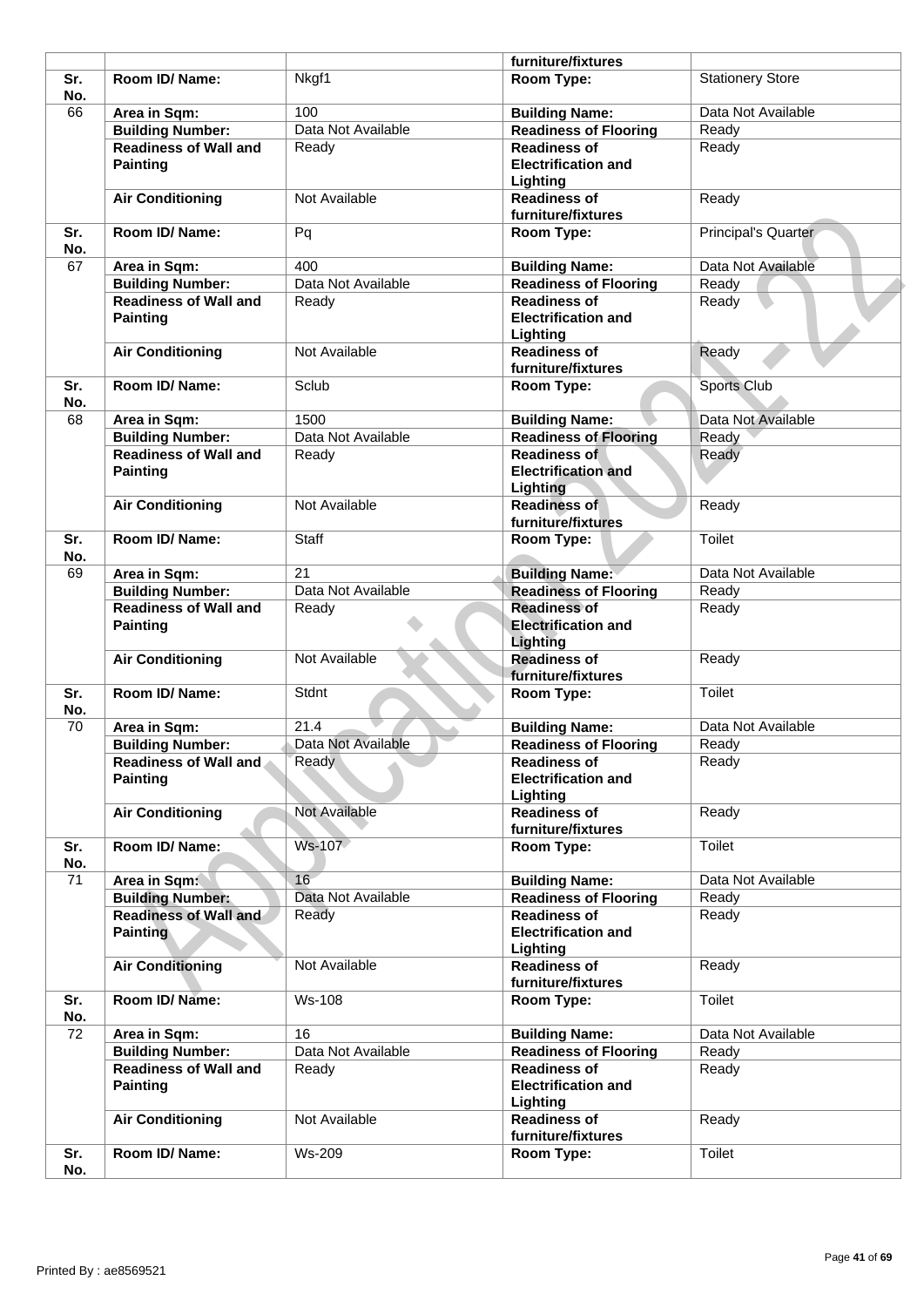| 73         | Area in Sqm:                 | 16                 | <b>Building Name:</b>        | Data Not Available |
|------------|------------------------------|--------------------|------------------------------|--------------------|
|            | <b>Building Number:</b>      | Data Not Available | <b>Readiness of Flooring</b> | Ready              |
|            | <b>Readiness of Wall and</b> | Ready              | <b>Readiness of</b>          | Ready              |
|            | <b>Painting</b>              |                    | <b>Electrification and</b>   |                    |
|            |                              |                    | Lighting                     |                    |
|            | <b>Air Conditioning</b>      | Not Available      | <b>Readiness of</b>          | Ready              |
|            |                              |                    | furniture/fixtures           |                    |
| Sr.<br>No. | Room ID/ Name:               | $Ws-210$           | Room Type:                   | Toilet             |
| 74         | Area in Sqm:                 | 16                 | <b>Building Name:</b>        | Data Not Available |
|            | <b>Building Number:</b>      | Data Not Available | <b>Readiness of Flooring</b> | Ready              |
|            | <b>Readiness of Wall and</b> | Ready              | <b>Readiness of</b>          | Ready              |
|            | <b>Painting</b>              |                    | <b>Electrification and</b>   |                    |
|            |                              |                    | Lighting                     |                    |
|            | <b>Air Conditioning</b>      | Not Available      | <b>Readiness of</b>          | Ready              |
|            |                              |                    | furniture/fixtures           |                    |
|            |                              |                    |                              |                    |

### **CIRCULATION AREA**

| 74             | Area in Sqm:                                    | 16                                          | <b>Building Name:</b>                                         | Data Not Available    |
|----------------|-------------------------------------------------|---------------------------------------------|---------------------------------------------------------------|-----------------------|
|                | <b>Building Number:</b>                         | Data Not Available                          | <b>Readiness of Flooring</b>                                  | Ready                 |
|                | <b>Readiness of Wall and</b>                    | Ready                                       | <b>Readiness of</b>                                           | Ready                 |
|                | <b>Painting</b>                                 |                                             | <b>Electrification and</b>                                    |                       |
|                |                                                 |                                             | Lighting                                                      |                       |
|                | <b>Air Conditioning</b>                         | Not Available                               | <b>Readiness of</b>                                           | Ready                 |
|                |                                                 |                                             | furniture/fixtures                                            |                       |
|                |                                                 | <b>CIRCULATION AREA</b>                     |                                                               |                       |
|                |                                                 |                                             |                                                               |                       |
| Sr.<br>No.     | <b>Area Type</b>                                | Corridors                                   | <b>Average Carpet Area:</b>                                   | 5124                  |
| $\overline{1}$ | <b>Flooring</b>                                 | Yes                                         | <b>Painting Done</b>                                          | Ready                 |
|                | <b>Electrification and</b><br>Lighting          | Ready                                       | <b>Building Name:</b>                                         | Data Not Available    |
|                | <b>Building Number:</b>                         | Data Not Available                          |                                                               |                       |
| Sr.<br>No.     | <b>Area Type</b>                                | Other Areas (in Sq m)                       | <b>Average Carpet Area:</b>                                   | 355                   |
| $\overline{2}$ | <b>Flooring</b>                                 | Yes                                         | <b>Painting Done</b>                                          | Ready                 |
|                | <b>Electrification and</b><br>Lighting          | Ready                                       | <b>Building Name:</b>                                         | Data Not Available    |
|                | <b>Building Number:</b>                         | Data Not Available                          |                                                               |                       |
| Sr.<br>No.     | <b>Area Type</b>                                | Other Common Area (in Sq m)                 | <b>Average Carpet Area:</b>                                   | 550                   |
| 3              | <b>Flooring</b>                                 | Yes                                         | <b>Painting Done</b>                                          | Ready                 |
|                | <b>Electrification and</b><br>Lighting          | Ready                                       | <b>Building Name:</b>                                         | Data Not Available    |
|                | <b>Building Number:</b>                         | Data Not Available                          |                                                               |                       |
|                |                                                 |                                             |                                                               |                       |
|                |                                                 | <b>INSTRUCTIONAL AREA</b>                   |                                                               |                       |
| Sr.<br>No.     | Programme                                       | <b>ENGINEERING AND</b><br><b>TECHNOLOGY</b> | Level                                                         | <b>Under Graduate</b> |
| $\mathbf{1}$   | Room Type                                       | Laboratory                                  | <b>Room ID/ Name</b>                                          | CE-110                |
|                | Area of Room in Sqm                             | 94                                          | <b>Building Name</b>                                          | Data Not Available    |
|                | <b>Building Number</b>                          | Data Not Available                          | <b>Readiness of Flooring</b>                                  | Ready                 |
|                | <b>Readiness of Wall and</b><br><b>Painting</b> | Ready                                       | <b>Readiness of</b><br><b>Electrification and</b><br>Lighting | Ready                 |
|                | <b>Readiness of</b><br>furniture/fixtures       | Ready                                       | <b>Air Conditioning</b>                                       | Not Available         |
| Sr.<br>No.     | Programme                                       | <b>ENGINEERING AND</b><br>TECHNOLOGY        | Level                                                         | <b>Under Graduate</b> |
| 2              | Room Type                                       | Classroom                                   | Room ID/Name                                                  | CE-112                |
|                | Area of Room in Sqm                             | 78                                          | <b>Building Name</b>                                          | Data Not Available    |

# **INSTRUCTIONAL AREA**

| Sr.<br>No. | Programme                                 | <b>ENGINEERING AND</b><br><b>TECHNOLOGY</b> | Level                        | <b>Under Graduate</b> |
|------------|-------------------------------------------|---------------------------------------------|------------------------------|-----------------------|
| 1          | Room Type                                 | Laboratory                                  | Room ID/Name                 | CE-110                |
|            | Area of Room in Sqm.                      | 94                                          | <b>Building Name</b>         | Data Not Available    |
|            | <b>Building Number</b>                    | Data Not Available                          | <b>Readiness of Flooring</b> | Ready                 |
|            | <b>Readiness of Wall and</b>              | Ready                                       | <b>Readiness of</b>          | Ready                 |
|            | <b>Painting</b>                           |                                             | <b>Electrification and</b>   |                       |
|            |                                           |                                             | Lighting                     |                       |
|            | <b>Readiness of</b><br>furniture/fixtures | Ready                                       | <b>Air Conditioning</b>      | Not Available         |
| Sr.<br>No. | <b>Programme</b>                          | <b>ENGINEERING AND</b><br><b>TECHNOLOGY</b> | Level                        | <b>Under Graduate</b> |
| 2          | <b>Room Type</b>                          | Classroom                                   | Room ID/Name                 | CF-112                |
|            | Area of Room in Sqm                       | 78                                          | <b>Building Name</b>         | Data Not Available    |
|            | <b>Building Number</b>                    | Data Not Available                          | <b>Readiness of Flooring</b> | Ready                 |
|            | <b>Readiness of Wall and</b>              | Ready                                       | <b>Readiness of</b>          | Ready                 |
|            | <b>Painting</b>                           |                                             | <b>Electrification and</b>   |                       |
|            |                                           |                                             | Lighting                     |                       |
|            | <b>Readiness of</b>                       | Ready                                       | <b>Air Conditioning</b>      | Not Available         |
|            | furniture/fixtures                        |                                             |                              |                       |
| Sr.        | Programme                                 | <b>ENGINEERING AND</b>                      | Level                        | <b>Under Graduate</b> |
| No.        |                                           | <b>TECHNOLOGY</b>                           |                              |                       |
| 3          | Room Type                                 | Workshop                                    | Room ID/ Name                | CE-115                |
|            | Area of Room in Sqm                       | 205                                         | <b>Building Name</b>         | Data Not Available    |
|            | <b>Building Number</b>                    | Data Not Available                          | <b>Readiness of Flooring</b> | Ready                 |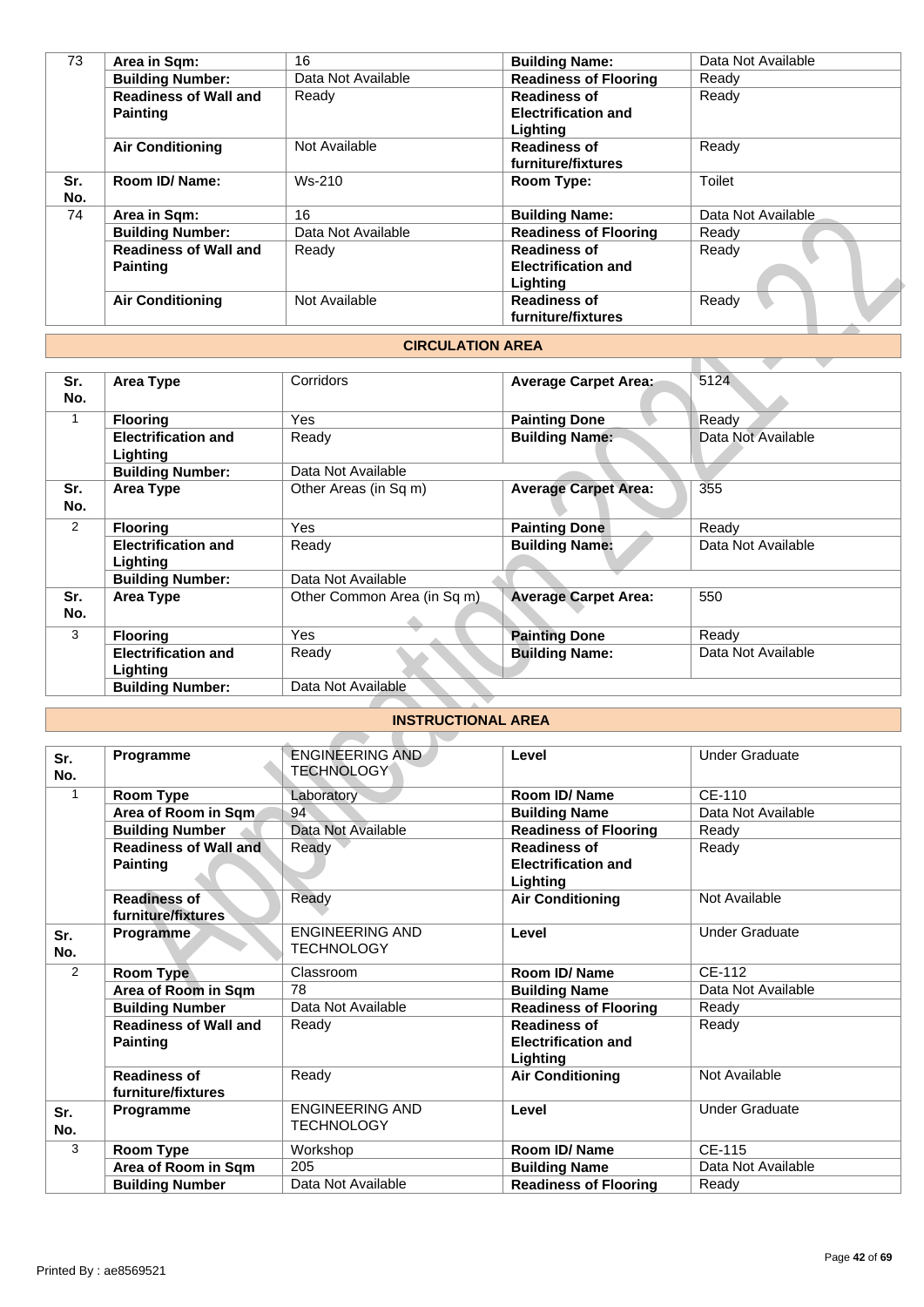|                | <b>Readiness of Wall and</b>                    | Ready                                       | <b>Readiness of</b>                                           | Ready                 |
|----------------|-------------------------------------------------|---------------------------------------------|---------------------------------------------------------------|-----------------------|
|                | <b>Painting</b>                                 |                                             | <b>Electrification and</b>                                    |                       |
|                | <b>Readiness of</b>                             | Ready                                       | Lighting<br><b>Air Conditioning</b>                           | Not Available         |
|                | furniture/fixtures                              |                                             |                                                               |                       |
| Sr.<br>No.     | Programme                                       | <b>ENGINEERING AND</b><br><b>TECHNOLOGY</b> | Level                                                         | <b>Under Graduate</b> |
| 4              | Room Type                                       | Laboratory                                  | Room ID/Name                                                  | CE-125                |
|                | Area of Room in Sqm                             | 74                                          | <b>Building Name</b>                                          | Data Not Available    |
|                | <b>Building Number</b>                          | Data Not Available                          | <b>Readiness of Flooring</b>                                  | Ready                 |
|                | <b>Readiness of Wall and</b><br><b>Painting</b> | Ready                                       | <b>Readiness of</b><br><b>Electrification and</b><br>Lighting | Ready                 |
|                | <b>Readiness of</b><br>furniture/fixtures       | Ready                                       | <b>Air Conditioning</b>                                       | Not Available         |
| Sr.<br>No.     | Programme                                       | <b>ENGINEERING AND</b><br><b>TECHNOLOGY</b> | Level                                                         | <b>Under Graduate</b> |
| 5              | Room Type                                       | Laboratory                                  | Room ID/Name                                                  | <b>CE-201</b>         |
|                | Area of Room in Sqm                             | 117                                         | <b>Building Name</b>                                          | Data Not Available    |
|                | <b>Building Number</b>                          | Data Not Available                          | <b>Readiness of Flooring</b>                                  | Ready                 |
|                | <b>Readiness of Wall and</b>                    | Ready                                       | <b>Readiness of</b>                                           | Ready                 |
|                | <b>Painting</b>                                 |                                             | <b>Electrification and</b><br>Lighting                        |                       |
|                | <b>Readiness of</b><br>furniture/fixtures       | Ready                                       | <b>Air Conditioning</b>                                       | Not Available         |
| Sr.<br>No.     | Programme                                       | <b>ENGINEERING AND</b><br><b>TECHNOLOGY</b> | Level                                                         | <b>Under Graduate</b> |
| 6              | Room Type                                       | Laboratory                                  | Room ID/ Name                                                 | CE-202                |
|                | Area of Room in Sqm                             | 102                                         | <b>Building Name</b>                                          | Data Not Available    |
|                | <b>Building Number</b>                          | Data Not Available                          | <b>Readiness of Flooring</b>                                  | Ready                 |
|                | <b>Readiness of Wall and</b><br><b>Painting</b> | Ready                                       | <b>Readiness of</b><br><b>Electrification and</b><br>Lighting | Ready                 |
|                | <b>Readiness of</b><br>furniture/fixtures       | Ready                                       | <b>Air Conditioning</b>                                       | Not Available         |
| Sr.<br>No.     | Programme                                       | <b>ENGINEERING AND</b><br><b>TECHNOLOGY</b> | Level                                                         | <b>Under Graduate</b> |
| $\overline{7}$ | <b>Room Type</b>                                | Classroom                                   | Room ID/Name                                                  | CE-206                |
|                | Area of Room in Sqm                             | 104                                         | <b>Building Name</b>                                          | Data Not Available    |
|                | <b>Building Number</b>                          | Data Not Available                          | <b>Readiness of Flooring</b>                                  | Ready                 |
|                | <b>Readiness of Wall and</b><br><b>Painting</b> | Ready                                       | <b>Readiness of</b><br><b>Electrification and</b>             | Ready                 |
|                | <b>Readiness of</b><br>furniture/fixtures       | Ready                                       | Lighting<br><b>Air Conditioning</b>                           | Not Available         |
| Sr.<br>No.     | Programme                                       | <b>ENGINEERING AND</b><br>TECHNOLOGY        | Level                                                         | <b>Under Graduate</b> |
| 8              | <b>Room Type</b>                                | Classroom                                   | Room ID/Name                                                  | CE-207                |
|                | Area of Room in Sqm                             | 77                                          | <b>Building Name</b>                                          | Data Not Available    |
|                | <b>Building Number</b>                          | Data Not Available                          | <b>Readiness of Flooring</b>                                  | Ready                 |
|                | <b>Readiness of Wall and</b><br><b>Painting</b> | Ready                                       | <b>Readiness of</b><br><b>Electrification and</b>             | Ready                 |
|                | <b>Readiness of</b><br>furniture/fixtures       | Ready                                       | Lighting<br><b>Air Conditioning</b>                           | Not Available         |
| Sr.<br>No.     | Programme                                       | <b>ENGINEERING AND</b><br><b>TECHNOLOGY</b> | Level                                                         | <b>Under Graduate</b> |
| 9              | Room Type                                       | Laboratory                                  | Room ID/Name                                                  | <b>CE-208</b>         |
|                | Area of Room in Sqm                             | 70                                          | <b>Building Name</b>                                          | Data Not Available    |
|                | <b>Building Number</b>                          | Data Not Available                          | <b>Readiness of Flooring</b>                                  | Ready                 |
|                | <b>Readiness of Wall and</b><br><b>Painting</b> | Ready                                       | <b>Readiness of</b><br><b>Electrification and</b><br>Lighting | Ready                 |
|                | <b>Readiness of</b>                             | Ready                                       | <b>Air Conditioning</b>                                       | Not Available         |
|                |                                                 |                                             |                                                               |                       |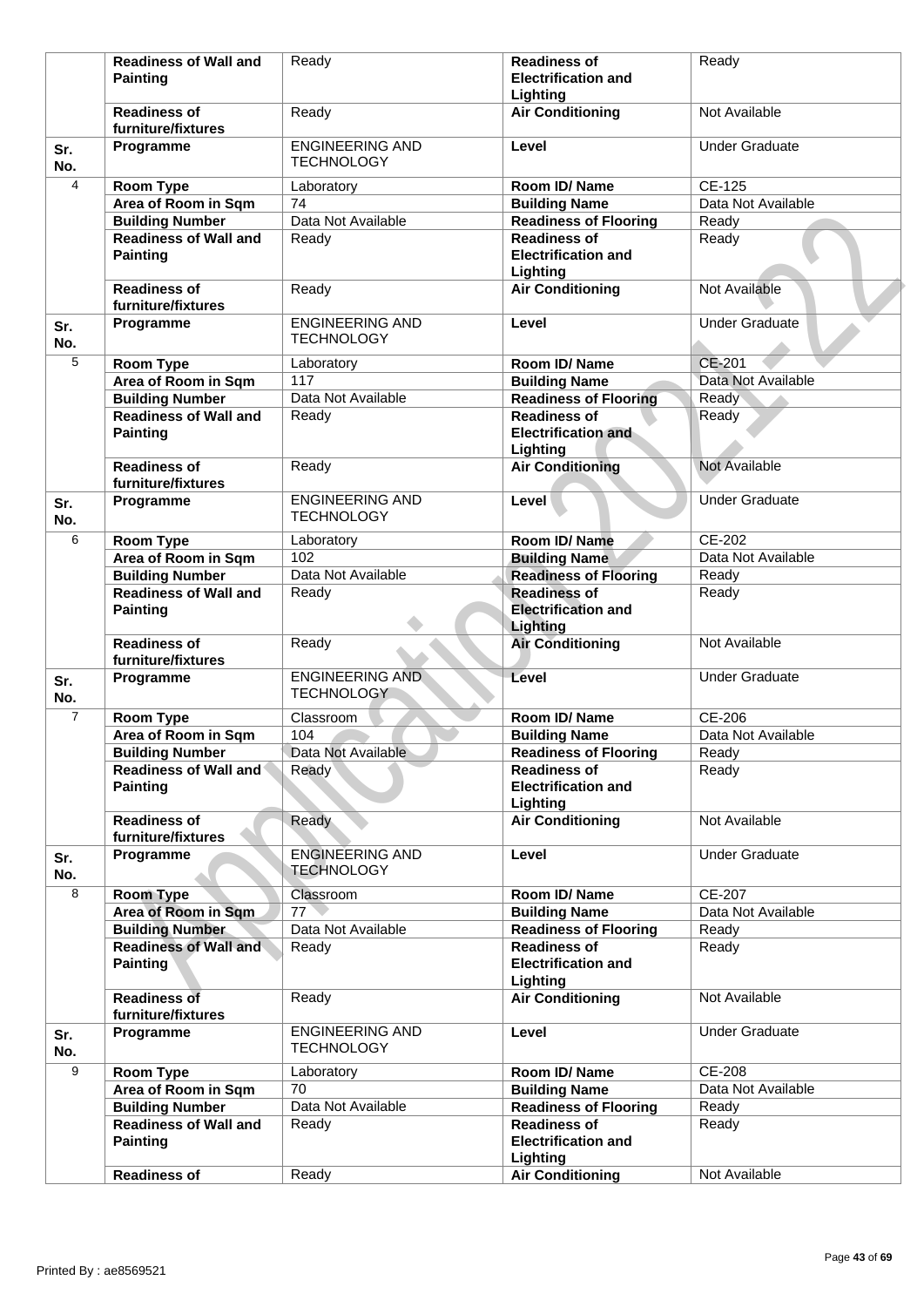|            | furniture/fixtures                              |                                             |                                                               |                       |
|------------|-------------------------------------------------|---------------------------------------------|---------------------------------------------------------------|-----------------------|
| Sr.<br>No. | Programme                                       | <b>ENGINEERING AND</b><br><b>TECHNOLOGY</b> | Level                                                         | <b>Under Graduate</b> |
| 10         | <b>Room Type</b>                                | Classroom                                   | Room ID/Name                                                  | CE-209                |
|            | Area of Room in Sqm                             | 78                                          | <b>Building Name</b>                                          | Data Not Available    |
|            | <b>Building Number</b>                          | Data Not Available                          | <b>Readiness of Flooring</b>                                  | Ready                 |
|            | <b>Readiness of Wall and</b>                    | Ready                                       | <b>Readiness of</b>                                           | Ready                 |
|            | <b>Painting</b>                                 |                                             | <b>Electrification and</b><br>Lighting                        |                       |
|            | <b>Readiness of</b><br>furniture/fixtures       | Ready                                       | <b>Air Conditioning</b>                                       | Not Available         |
| Sr.<br>No. | Programme                                       | <b>ENGINEERING AND</b><br><b>TECHNOLOGY</b> | Level                                                         | Under Graduate        |
| 11         | <b>Room Type</b>                                | Laboratory                                  | Room ID/Name                                                  | CE-212                |
|            | Area of Room in Sqm                             | 104                                         | <b>Building Name</b>                                          | Data Not Available    |
|            | <b>Building Number</b>                          | Data Not Available                          | <b>Readiness of Flooring</b>                                  | Ready                 |
|            | <b>Readiness of Wall and</b>                    | Ready                                       | <b>Readiness of</b>                                           | Ready                 |
|            | <b>Painting</b>                                 |                                             | <b>Electrification and</b><br>Lighting                        |                       |
|            | <b>Readiness of</b><br>furniture/fixtures       | Ready                                       | <b>Air Conditioning</b>                                       | Not Available         |
| Sr.<br>No. | Programme                                       | <b>ENGINEERING AND</b><br><b>TECHNOLOGY</b> | Level                                                         | <b>Under Graduate</b> |
| 12         | <b>Room Type</b>                                | <b>Tutorial Room</b>                        | Room ID/Name                                                  | CE-213                |
|            | Area of Room in Sqm                             | 77                                          | <b>Building Name</b>                                          | Data Not Available    |
|            | <b>Building Number</b>                          | Data Not Available                          | <b>Readiness of Flooring</b>                                  | Ready                 |
|            | <b>Readiness of Wall and</b>                    | Ready                                       | <b>Readiness of</b>                                           | Ready                 |
|            | <b>Painting</b>                                 |                                             | <b>Electrification and</b><br>Lighting                        |                       |
|            | <b>Readiness of</b><br>furniture/fixtures       | Ready                                       | <b>Air Conditioning</b>                                       | Not Available         |
| Sr.<br>No. | Programme                                       | <b>ENGINEERING AND</b><br><b>TECHNOLOGY</b> | Level                                                         | <b>Under Graduate</b> |
| 13         | <b>Room Type</b>                                | <b>Guest Room</b>                           | Room ID/Name                                                  | CE-214                |
|            | Area of Room in Sqm                             | 16                                          | <b>Building Name</b>                                          | Data Not Available    |
|            | <b>Building Number</b>                          | Data Not Available                          | <b>Readiness of Flooring</b>                                  | Ready                 |
|            | <b>Readiness of Wall and</b>                    | Ready                                       | <b>Readiness of</b>                                           | Ready                 |
|            | <b>Painting</b>                                 |                                             | <b>Electrification and</b><br>Lighting                        |                       |
|            | <b>Readiness of</b>                             | Ready                                       | <b>Air Conditioning</b>                                       | Not Available         |
|            | furniture/fixtures                              |                                             |                                                               |                       |
| Sr.<br>No. | Programme                                       | <b>ENGINEERING AND</b><br><b>TECHNOLOGY</b> | Level                                                         | <b>Under Graduate</b> |
| 14         | <b>Room Type</b>                                | <b>Guest Room</b>                           | Room ID/Name                                                  | CE-215                |
|            | Area of Room in Sqm                             | 16                                          | <b>Building Name</b>                                          | Data Not Available    |
|            | <b>Building Number</b>                          | Data Not Available                          | <b>Readiness of Flooring</b>                                  | Ready                 |
|            | <b>Readiness of Wall and</b>                    | Ready                                       | <b>Readiness of</b>                                           | Ready                 |
|            | <b>Painting</b>                                 |                                             | <b>Electrification and</b><br>Lighting                        |                       |
|            | <b>Readiness of</b><br>furniture/fixtures       | Ready                                       | <b>Air Conditioning</b>                                       | Not Available         |
| Sr.<br>No. | Programme                                       | <b>ENGINEERING AND</b><br><b>TECHNOLOGY</b> | Level                                                         | <b>Under Graduate</b> |
| 15         | <b>Room Type</b>                                | <b>Guest Room</b>                           | Room ID/Name                                                  | CE-216                |
|            | Area of Room in Sqm                             | 16                                          | <b>Building Name</b>                                          | Data Not Available    |
|            | <b>Building Number</b>                          | Data Not Available                          | Readiness of Flooring                                         | Ready                 |
|            | <b>Readiness of Wall and</b><br><b>Painting</b> | Ready                                       | <b>Readiness of</b><br><b>Electrification and</b><br>Lighting | Ready                 |
|            | <b>Readiness of</b><br>furniture/fixtures       | Ready                                       | <b>Air Conditioning</b>                                       | Not Available         |
| Sr.<br>No. | Programme                                       | <b>ENGINEERING AND</b><br><b>TECHNOLOGY</b> | Level                                                         | <b>Under Graduate</b> |
| 16         | <b>Room Type</b>                                | Guest Room                                  | Room ID/Name                                                  | CE-217                |
|            |                                                 |                                             |                                                               |                       |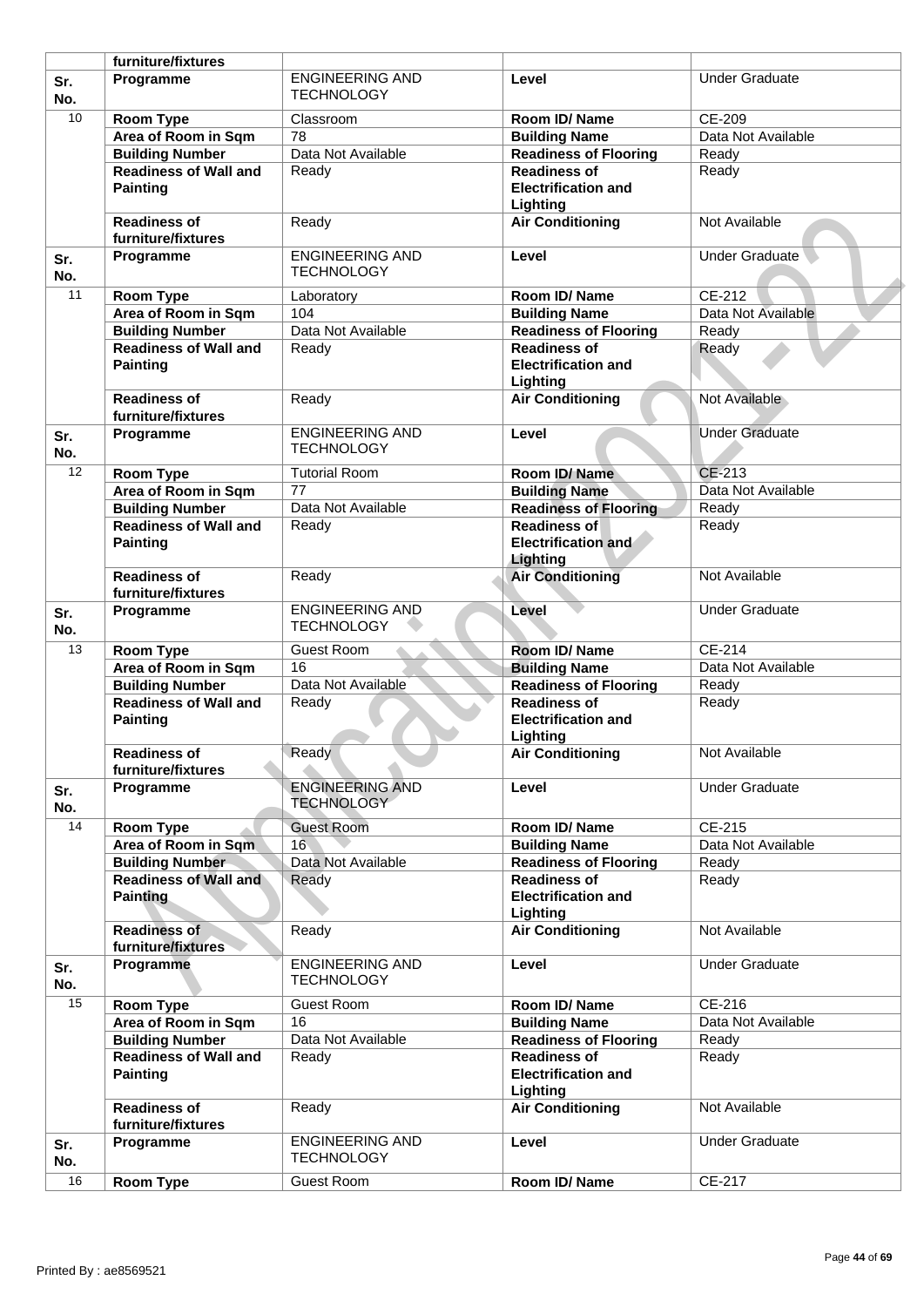| Area of Room in Sqm                             | 16                                          | <b>Building Name</b>                                          | Data Not Available    |
|-------------------------------------------------|---------------------------------------------|---------------------------------------------------------------|-----------------------|
| <b>Building Number</b>                          | Data Not Available                          | <b>Readiness of Flooring</b>                                  | Ready                 |
| <b>Readiness of Wall and</b><br><b>Painting</b> | Readv                                       | <b>Readiness of</b><br><b>Electrification and</b><br>Lighting | Ready                 |
| <b>Readiness of</b><br>furniture/fixtures       | Ready                                       | <b>Air Conditioning</b>                                       | Not Available         |
| Programme<br>Sr.<br>No.                         | <b>ENGINEERING AND</b><br><b>TECHNOLOGY</b> | Level                                                         | <b>Under Graduate</b> |
| 17<br><b>Room Type</b>                          | <b>Guest Room</b>                           | Room ID/Name                                                  | CE-218                |
| Area of Room in Sqm                             | 16                                          | <b>Building Name</b>                                          | Data Not Available    |
| <b>Building Number</b>                          | Data Not Available                          | <b>Readiness of Flooring</b>                                  | Ready                 |
| <b>Readiness of Wall and</b><br><b>Painting</b> | Ready                                       | <b>Readiness of</b><br><b>Electrification and</b><br>Lighting | Ready                 |
| <b>Readiness of</b><br>furniture/fixtures       | Ready                                       | <b>Air Conditioning</b>                                       | Not Available         |
| Programme<br>Sr.<br>No.                         | <b>ENGINEERING AND</b><br><b>TECHNOLOGY</b> | Level                                                         | <b>Under Graduate</b> |
| 18<br>Room Type                                 | <b>Guest Room</b>                           | Room ID/Name                                                  | CE-219                |
| Area of Room in Sqm                             | 16                                          | <b>Building Name</b>                                          | Data Not Available    |
| <b>Building Number</b>                          | Data Not Available                          | <b>Readiness of Flooring</b>                                  | Ready                 |
| <b>Readiness of Wall and</b><br><b>Painting</b> | Ready                                       | <b>Readiness of</b><br><b>Electrification and</b><br>Lighting | Ready                 |
| <b>Readiness of</b><br>furniture/fixtures       | Ready                                       | <b>Air Conditioning</b>                                       | Not Available         |
| Programme<br>Sr.<br>No.                         | <b>ENGINEERING AND</b><br><b>TECHNOLOGY</b> | Level                                                         | <b>Under Graduate</b> |
| 19<br>Room Type                                 | Laboratory                                  | Room ID/Name                                                  | <b>CE-220</b>         |
| Area of Room in Sqm                             | 68                                          | <b>Building Name</b>                                          | Data Not Available    |
| <b>Building Number</b>                          | Data Not Available                          | <b>Readiness of Flooring</b>                                  | Ready                 |
| <b>Readiness of Wall and</b><br><b>Painting</b> | Ready                                       | <b>Readiness of</b><br><b>Electrification and</b><br>Lighting | Ready                 |
| <b>Readiness of</b><br>furniture/fixtures       | Ready                                       | <b>Air Conditioning</b>                                       | Not Available         |
| Programme<br>Sr.<br>No.                         | <b>ENGINEERING AND</b><br><b>TECHNOLOGY</b> | Level                                                         | <b>Under Graduate</b> |
| 20<br>Room Type                                 | Laboratory                                  | Room ID/ Name                                                 | $CS-103$              |
| Area of Room in Sqm                             | 81                                          | <b>Building Name</b>                                          | Data Not Available    |
| <b>Building Number</b>                          | Data Not Available                          | <b>Readiness of Flooring</b>                                  | Ready                 |
| <b>Readiness of Wall and</b><br><b>Painting</b> | Ready                                       | <b>Readiness of</b><br><b>Electrification and</b><br>Lighting | Ready                 |
| Readiness of<br>furniture/fixtures              | Ready                                       | <b>Air Conditioning</b>                                       | Not Available         |
| Programme<br>Sr.<br>No.                         | <b>ENGINEERING AND</b><br><b>TECHNOLOGY</b> | Level                                                         | <b>Under Graduate</b> |
| $\overline{21}$<br>Room Type                    | Seminar Hall                                | Room ID/Name                                                  | CS-104                |
| Area of Room in Sqm                             | 80                                          | <b>Building Name</b>                                          | Data Not Available    |
| <b>Building Number</b>                          | Data Not Available                          | <b>Readiness of Flooring</b>                                  | Ready                 |
| <b>Readiness of Wall and</b><br><b>Painting</b> | Ready                                       | <b>Readiness of</b><br><b>Electrification and</b><br>Lighting | Ready                 |
| <b>Readiness of</b><br>furniture/fixtures       | Ready                                       | <b>Air Conditioning</b>                                       | Not Available         |
| Programme<br>Sr.<br>No.                         | <b>ENGINEERING AND</b><br><b>TECHNOLOGY</b> | Level                                                         | <b>Under Graduate</b> |
| 22<br>Room Type                                 | Laboratory                                  | <b>Room ID/ Name</b>                                          | CS-105                |
|                                                 |                                             |                                                               |                       |
| Area of Room in Sqm                             | 79                                          | <b>Building Name</b>                                          | Data Not Available    |
| <b>Building Number</b>                          | Data Not Available                          | <b>Readiness of Flooring</b>                                  | Ready                 |
| <b>Readiness of Wall and</b><br><b>Painting</b> | Ready                                       | <b>Readiness of</b>                                           | Ready                 |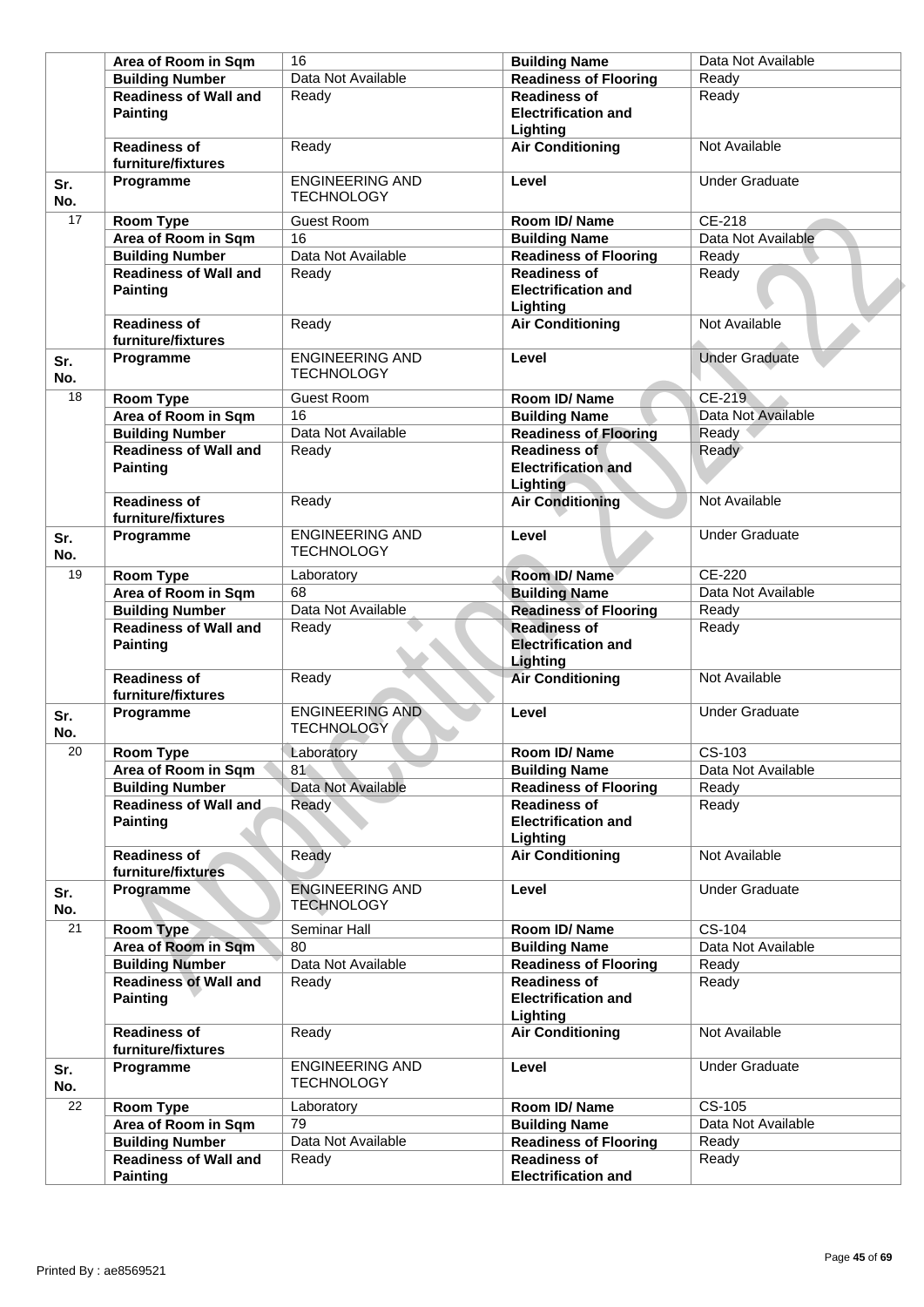|            |                                                 |                                             | Lighting                                                             |                       |
|------------|-------------------------------------------------|---------------------------------------------|----------------------------------------------------------------------|-----------------------|
|            | <b>Readiness of</b><br>furniture/fixtures       | Readv                                       | <b>Air Conditioning</b>                                              | Not Available         |
| Sr.<br>No. | Programme                                       | <b>ENGINEERING AND</b><br><b>TECHNOLOGY</b> | Level                                                                | <b>Under Graduate</b> |
| 23         | <b>Room Type</b>                                | Laboratory                                  | Room ID/Name                                                         | CS-110                |
|            | Area of Room in Sqm                             | 79                                          | <b>Building Name</b>                                                 | Data Not Available    |
|            | <b>Building Number</b>                          | Data Not Available                          | <b>Readiness of Flooring</b>                                         | Ready                 |
|            | <b>Readiness of Wall and</b>                    | Ready                                       | <b>Readiness of</b>                                                  | Ready                 |
|            | <b>Painting</b>                                 |                                             | <b>Electrification and</b><br>Lighting                               |                       |
|            | <b>Readiness of</b><br>furniture/fixtures       | Ready                                       | <b>Air Conditioning</b>                                              | Not Available         |
| Sr.<br>No. | Programme                                       | <b>ENGINEERING AND</b><br><b>TECHNOLOGY</b> | Level                                                                | <b>Under Graduate</b> |
| 24         | <b>Room Type</b>                                | Laboratory                                  | Room ID/Name                                                         | CS-111                |
|            | Area of Room in Sqm                             | 79                                          | <b>Building Name</b>                                                 | Data Not Available    |
|            | <b>Building Number</b>                          | Data Not Available                          | <b>Readiness of Flooring</b>                                         | Ready                 |
|            | <b>Readiness of Wall and</b><br><b>Painting</b> | Ready                                       | <b>Readiness of</b><br><b>Electrification and</b><br>Lighting        | Ready                 |
|            | <b>Readiness of</b><br>furniture/fixtures       | Ready                                       | <b>Air Conditioning</b>                                              | Not Available         |
| Sr.<br>No. | Programme                                       | <b>ENGINEERING AND</b><br><b>TECHNOLOGY</b> | Level                                                                | <b>Under Graduate</b> |
| 25         | <b>Room Type</b>                                | Classroom                                   | Room ID/Name                                                         | CS-201                |
|            | Area of Room in Sqm                             | 67                                          | <b>Building Name</b>                                                 | Data Not Available    |
|            | <b>Building Number</b>                          | Data Not Available                          | <b>Readiness of Flooring</b>                                         | Ready                 |
|            | <b>Readiness of Wall and</b><br><b>Painting</b> | Ready                                       | <b>Readiness of</b><br><b>Electrification and</b><br><b>Lighting</b> | Ready                 |
|            | <b>Readiness of</b><br>furniture/fixtures       | Ready                                       | <b>Air Conditioning</b>                                              | Not Available         |
| Sr.<br>No. | Programme                                       | <b>ENGINEERING AND</b><br><b>TECHNOLOGY</b> | Level                                                                | <b>Under Graduate</b> |
| 26         | <b>Room Type</b>                                | Classroom                                   | Room ID/Name                                                         | CS-203                |
|            | Area of Room in Sqm                             | $\overline{81}$                             | <b>Building Name</b>                                                 | Data Not Available    |
|            | <b>Building Number</b>                          | Data Not Available                          | <b>Readiness of Flooring</b>                                         | Ready                 |
|            | <b>Readiness of Wall and</b><br>Painting        | Ready                                       | <b>Readiness of</b><br><b>Electrification and</b><br>Lighting        | Ready                 |
|            | <b>Readiness of</b><br>furniture/fixtures       | Ready                                       | <b>Air Conditioning</b>                                              | Not Available         |
| Sr.<br>No. | Programme                                       | <b>ENGINEERING AND</b><br><b>TECHNOLOGY</b> | Level                                                                | <b>Under Graduate</b> |
| 27         | Room Type                                       | Laboratory                                  | Room ID/Name                                                         | CS-204                |
|            | Area of Room in Sqm                             | 79                                          | <b>Building Name</b>                                                 | Data Not Available    |
|            | <b>Building Number</b>                          | Data Not Available                          | <b>Readiness of Flooring</b>                                         | Ready                 |
|            | <b>Readiness of Wall and</b><br><b>Painting</b> | Ready                                       | <b>Readiness of</b><br><b>Electrification and</b><br>Lighting        | Ready                 |
|            | <b>Readiness of</b><br>furniture/fixtures       | Ready                                       | <b>Air Conditioning</b>                                              | Not Available         |
| Sr.<br>No. | Programme                                       | <b>ENGINEERING AND</b><br><b>TECHNOLOGY</b> | Level                                                                | <b>Under Graduate</b> |
| 28         | Room Type                                       | Classroom                                   | Room ID/Name                                                         | $CS-211$              |
|            | Area of Room in Sqm                             | 80                                          | <b>Building Name</b>                                                 | Data Not Available    |
|            | <b>Building Number</b>                          | Data Not Available                          | Readiness of Flooring                                                | Ready                 |
|            | <b>Readiness of Wall and</b><br><b>Painting</b> | Ready                                       | <b>Readiness of</b><br><b>Electrification and</b><br>Lighting        | Ready                 |
|            | <b>Readiness of</b><br>furniture/fixtures       | Ready                                       | <b>Air Conditioning</b>                                              | Not Available         |
| Sr.        | Programme                                       | <b>ENGINEERING AND</b>                      | Level                                                                | <b>Under Graduate</b> |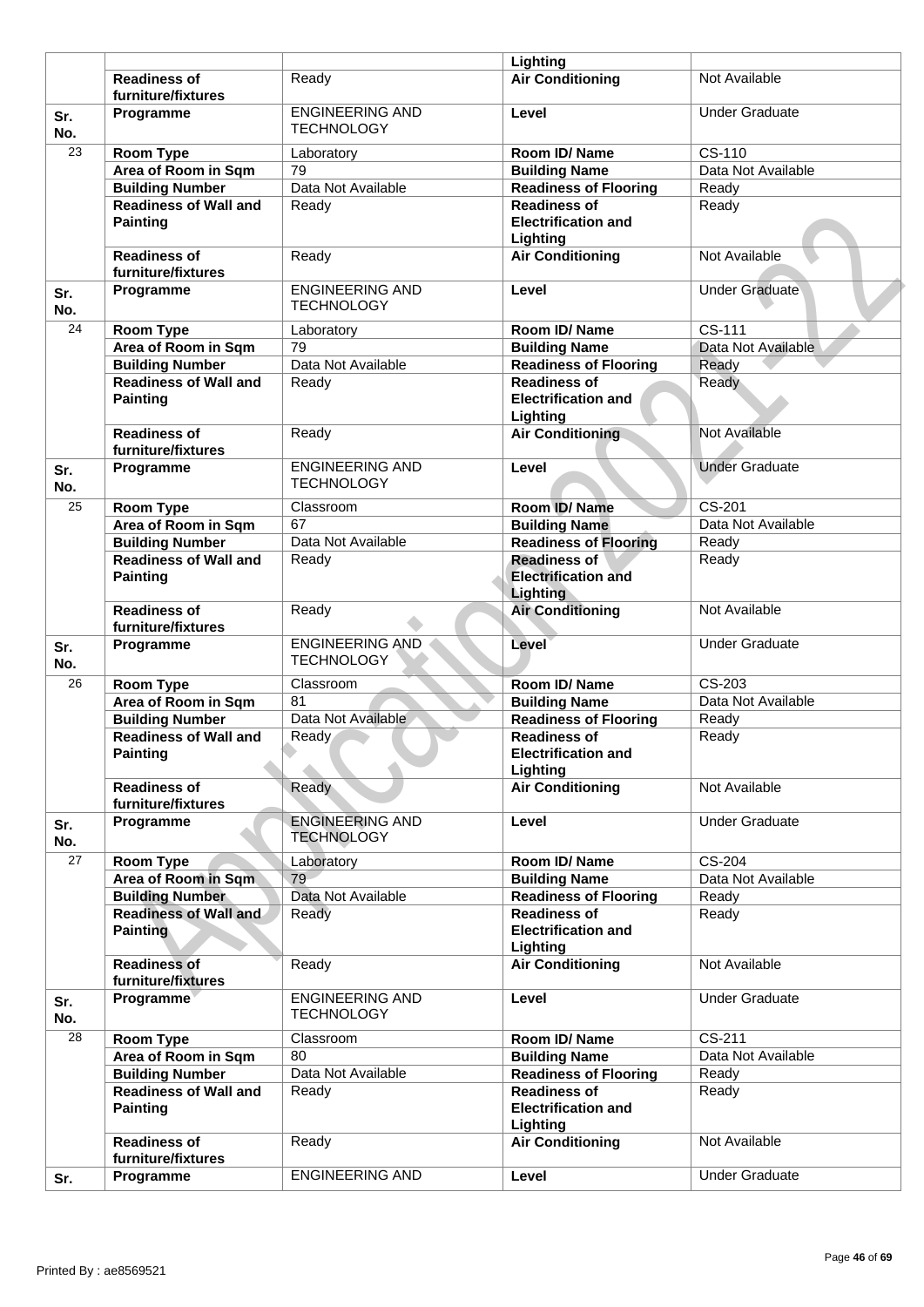| No.        |                                                 | <b>TECHNOLOGY</b>                           |                                                               |                       |
|------------|-------------------------------------------------|---------------------------------------------|---------------------------------------------------------------|-----------------------|
| 29         | Room Type                                       | Classroom                                   | Room ID/Name                                                  | $CS-212$              |
|            | Area of Room in Sqm                             | 80                                          | <b>Building Name</b>                                          | Data Not Available    |
|            | <b>Building Number</b>                          | Data Not Available                          | <b>Readiness of Flooring</b>                                  | Ready                 |
|            | <b>Readiness of Wall and</b>                    | Ready                                       | <b>Readiness of</b>                                           | Ready                 |
|            | <b>Painting</b>                                 |                                             | <b>Electrification and</b><br>Lighting                        |                       |
|            | <b>Readiness of</b><br>furniture/fixtures       | Ready                                       | <b>Air Conditioning</b>                                       | Not Available         |
| Sr.<br>No. | Programme                                       | <b>ENGINEERING AND</b><br><b>TECHNOLOGY</b> | Level                                                         | <b>Under Graduate</b> |
| 30         | Room Type                                       | Classroom                                   | Room ID/Name                                                  | CS-213                |
|            | Area of Room in Sqm                             | 45                                          | <b>Building Name</b>                                          | Data Not Available    |
|            | <b>Building Number</b>                          | Data Not Available                          | <b>Readiness of Flooring</b>                                  | Ready                 |
|            | <b>Readiness of Wall and</b><br><b>Painting</b> | Ready                                       | <b>Readiness of</b><br><b>Electrification and</b><br>Lighting | Ready                 |
|            | <b>Readiness of</b><br>furniture/fixtures       | Ready                                       | <b>Air Conditioning</b>                                       | <b>Not Available</b>  |
| Sr.<br>No. | Programme                                       | <b>ENGINEERING AND</b><br><b>TECHNOLOGY</b> | Level                                                         | <b>Under Graduate</b> |
| 31         | Room Type                                       | Classroom                                   | Room ID/Name                                                  | CS-214                |
|            | Area of Room in Sqm                             | $\overline{81}$                             | <b>Building Name</b>                                          | Data Not Available    |
|            | <b>Building Number</b>                          | Data Not Available                          | <b>Readiness of Flooring</b>                                  | Ready                 |
|            | <b>Readiness of Wall and</b><br><b>Painting</b> | Ready                                       | <b>Readiness of</b><br><b>Electrification and</b><br>Lighting | Ready                 |
|            | <b>Readiness of</b><br>furniture/fixtures       | Ready                                       | <b>Air Conditioning</b>                                       | Not Available         |
| Sr.<br>No. | Programme                                       | <b>ENGINEERING AND</b><br><b>TECHNOLOGY</b> | Level                                                         | <b>Under Graduate</b> |
| 32         | <b>Room Type</b>                                | Classroom                                   | Room ID/Name                                                  | EC-101                |
|            | Area of Room in Sqm                             | 121                                         | <b>Building Name</b>                                          | Data Not Available    |
|            | <b>Building Number</b>                          | Data Not Available                          | <b>Readiness of Flooring</b>                                  | Ready                 |
|            | <b>Readiness of Wall and</b><br><b>Painting</b> | Ready                                       | <b>Readiness of</b><br><b>Electrification and</b><br>Lighting | Ready                 |
|            | <b>Readiness of</b><br>furniture/fixtures       | Ready                                       | <b>Air Conditioning</b>                                       | Not Available         |
| Sr.<br>No. | Programme                                       | <b>ENGINEERING AND</b><br><b>TECHNOLOGY</b> | Level                                                         | <b>Under Graduate</b> |
| 33         | Room Type                                       | Laboratory                                  | Room ID/Name                                                  | EC-102                |
|            | Area of Room in Sqm                             | 55                                          | <b>Building Name</b>                                          | Data Not Available    |
|            | <b>Building Number</b>                          | Data Not Available                          | <b>Readiness of Flooring</b>                                  | Ready                 |
|            | <b>Readiness of Wall and</b><br><b>Painting</b> | Not Ready                                   | <b>Readiness of</b><br><b>Electrification and</b><br>Lighting | Ready                 |
|            | <b>Readiness of</b><br>furniture/fixtures       | Ready                                       | <b>Air Conditioning</b>                                       | Not Available         |
| Sr.<br>No. | Programme                                       | <b>ENGINEERING AND</b><br><b>TECHNOLOGY</b> | Level                                                         | <b>Under Graduate</b> |
| 34         | <b>Room Type</b>                                | Classroom                                   | Room ID/Name                                                  | EC-104                |
|            | Area of Room in Sqm                             | 118                                         | <b>Building Name</b>                                          | Data Not Available    |
|            | <b>Building Number</b>                          | Data Not Available                          | <b>Readiness of Flooring</b>                                  | Ready                 |
|            | <b>Readiness of Wall and</b><br><b>Painting</b> | Ready                                       | <b>Readiness of</b><br><b>Electrification and</b><br>Lighting | Not Ready             |
|            | <b>Readiness of</b><br>furniture/fixtures       | Ready                                       | <b>Air Conditioning</b>                                       | Not Available         |
| Sr.<br>No. | Programme                                       | <b>ENGINEERING AND</b><br><b>TECHNOLOGY</b> | Level                                                         | <b>Under Graduate</b> |
| 35         | Room Type                                       | Laboratory                                  | Room ID/Name                                                  | EC-105                |
|            | Area of Room in Sqm                             | 64                                          | <b>Building Name</b>                                          | Data Not Available    |
|            | <b>Building Number</b>                          | Data Not Available                          | <b>Readiness of Flooring</b>                                  | Ready                 |
|            |                                                 |                                             |                                                               |                       |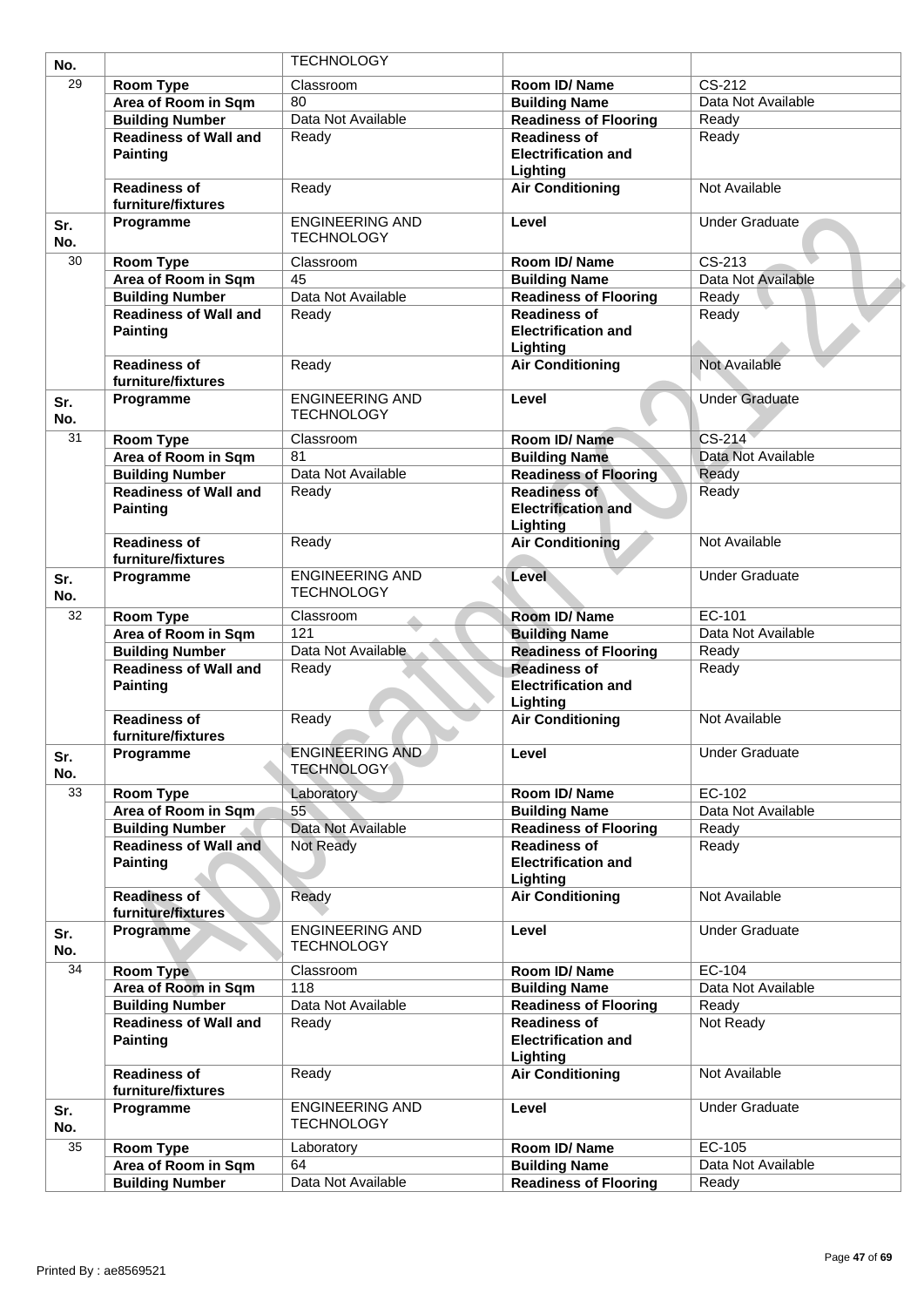|                 | <b>Readiness of Wall and</b>                    | Ready                                       | <b>Readiness of</b>                                           | Ready                 |
|-----------------|-------------------------------------------------|---------------------------------------------|---------------------------------------------------------------|-----------------------|
|                 | <b>Painting</b>                                 |                                             | <b>Electrification and</b>                                    |                       |
|                 |                                                 |                                             | Lighting                                                      |                       |
|                 | <b>Readiness of</b><br>furniture/fixtures       | Ready                                       | <b>Air Conditioning</b>                                       | Not Available         |
| Sr.<br>No.      | Programme                                       | <b>ENGINEERING AND</b><br><b>TECHNOLOGY</b> | Level                                                         | <b>Under Graduate</b> |
| 36              | Room Type                                       | Laboratory                                  | Room ID/Name                                                  | EC-108                |
|                 | Area of Room in Sqm                             | 119                                         | <b>Building Name</b>                                          | Data Not Available    |
|                 | <b>Building Number</b>                          | Data Not Available                          | <b>Readiness of Flooring</b>                                  | Ready                 |
|                 | <b>Readiness of Wall and</b><br><b>Painting</b> | Ready                                       | <b>Readiness of</b><br><b>Electrification and</b><br>Lighting | Ready                 |
|                 | <b>Readiness of</b><br>furniture/fixtures       | Ready                                       | <b>Air Conditioning</b>                                       | Not Available         |
| Sr.<br>No.      | Programme                                       | <b>ENGINEERING AND</b><br><b>TECHNOLOGY</b> | Level                                                         | <b>Under Graduate</b> |
| $\overline{37}$ | Room Type                                       | Laboratory                                  | Room ID/Name                                                  | <b>EC-109</b>         |
|                 | Area of Room in Sqm                             | 59                                          | <b>Building Name</b>                                          | Data Not Available    |
|                 | <b>Building Number</b>                          | Data Not Available                          | <b>Readiness of Flooring</b>                                  | Ready                 |
|                 | <b>Readiness of Wall and</b>                    | Ready                                       | <b>Readiness of</b>                                           | Ready                 |
|                 | <b>Painting</b>                                 |                                             | <b>Electrification and</b><br>Lighting                        |                       |
|                 | <b>Readiness of</b><br>furniture/fixtures       | Ready                                       | <b>Air Conditioning</b>                                       | Not Available         |
| Sr.<br>No.      | Programme                                       | <b>ENGINEERING AND</b><br><b>TECHNOLOGY</b> | Level                                                         | <b>Under Graduate</b> |
| 38              | Room Type                                       | Laboratory                                  | Room ID/Name                                                  | EC-120                |
|                 | Area of Room in Sqm                             | 50                                          | <b>Building Name</b>                                          | Data Not Available    |
|                 | <b>Building Number</b>                          | Data Not Available                          | <b>Readiness of Flooring</b>                                  | Ready                 |
|                 | <b>Readiness of Wall and</b><br><b>Painting</b> | Ready                                       | <b>Readiness of</b><br><b>Electrification and</b><br>Lighting | Ready                 |
|                 | <b>Readiness of</b><br>furniture/fixtures       | Ready                                       | <b>Air Conditioning</b>                                       | Not Available         |
| Sr.<br>No.      | Programme                                       | <b>ENGINEERING AND</b><br><b>TECHNOLOGY</b> | Level                                                         | <b>Under Graduate</b> |
| 39              | <b>Room Type</b>                                | Laboratory                                  | Room ID/Name                                                  | EC-122                |
|                 | Area of Room in Sqm                             | 60                                          | <b>Building Name</b>                                          | Data Not Available    |
|                 | <b>Building Number</b>                          | Data Not Available                          | <b>Readiness of Flooring</b>                                  | Ready                 |
|                 | Readiness of Wall and<br><b>Painting</b>        | Ready                                       | <b>Readiness of</b><br><b>Electrification and</b>             | Ready                 |
|                 |                                                 |                                             | Lighting                                                      |                       |
|                 | <b>Readiness of</b><br>furniture/fixtures       | Ready                                       | <b>Air Conditioning</b>                                       | Not Available         |
| Sr.<br>No.      | Programme                                       | <b>ENGINEERING AND</b><br><b>TECHNOLOGY</b> | Level                                                         | <b>Under Graduate</b> |
| 40              | <b>Room Type</b>                                | Classroom                                   | Room ID/ Name                                                 | EC-201                |
|                 | Area of Room in Sqm                             | 117                                         | <b>Building Name</b>                                          | Data Not Available    |
|                 | <b>Building Number</b>                          | Data Not Available                          | <b>Readiness of Flooring</b>                                  | Ready                 |
|                 | <b>Readiness of Wall and</b><br><b>Painting</b> | Ready                                       | <b>Readiness of</b><br><b>Electrification and</b>             | Ready                 |
|                 | <b>Readiness of</b><br>furniture/fixtures       | Ready                                       | Lighting<br><b>Air Conditioning</b>                           | Not Available         |
| Sr.<br>No.      | Programme                                       | <b>ENGINEERING AND</b><br><b>TECHNOLOGY</b> | Level                                                         | <b>Under Graduate</b> |
| 41              | <b>Room Type</b>                                | Classroom                                   | Room ID/ Name                                                 | EC-202                |
|                 | Area of Room in Sqm                             | 119                                         | <b>Building Name</b>                                          | Data Not Available    |
|                 | <b>Building Number</b>                          | Data Not Available                          | <b>Readiness of Flooring</b>                                  | Ready                 |
|                 | <b>Readiness of Wall and</b><br><b>Painting</b> | Ready                                       | <b>Readiness of</b><br><b>Electrification and</b>             | Ready                 |
|                 |                                                 |                                             | Lighting                                                      |                       |
|                 | <b>Readiness of</b>                             | Ready                                       | <b>Air Conditioning</b>                                       | Not Available         |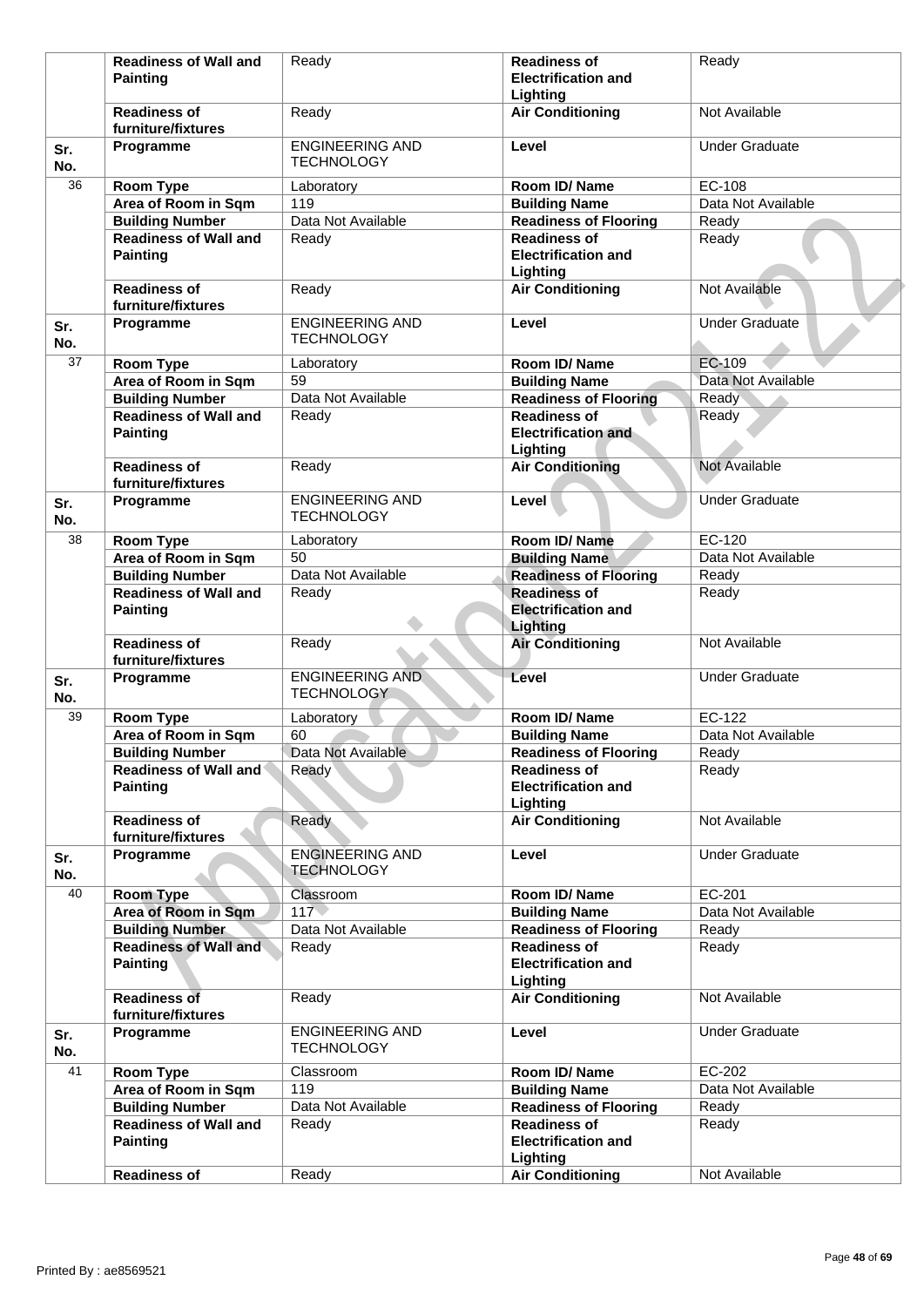|                 | furniture/fixtures                              |                                             |                                                               |                       |
|-----------------|-------------------------------------------------|---------------------------------------------|---------------------------------------------------------------|-----------------------|
| Sr.<br>No.      | Programme                                       | <b>ENGINEERING AND</b><br><b>TECHNOLOGY</b> | Level                                                         | <b>Under Graduate</b> |
| $\overline{42}$ | Room Type                                       | Laboratory                                  | Room ID/Name                                                  | EC-205                |
|                 | Area of Room in Sqm                             | 116                                         | <b>Building Name</b>                                          | Data Not Available    |
|                 | <b>Building Number</b>                          | Data Not Available                          | <b>Readiness of Flooring</b>                                  | Ready                 |
|                 | <b>Readiness of Wall and</b>                    | Ready                                       | <b>Readiness of</b>                                           | Ready                 |
|                 | <b>Painting</b>                                 |                                             | <b>Electrification and</b><br>Lighting                        |                       |
|                 | <b>Readiness of</b><br>furniture/fixtures       | Ready                                       | <b>Air Conditioning</b>                                       | Not Available         |
| Sr.<br>No.      | Programme                                       | <b>ENGINEERING AND</b><br><b>TECHNOLOGY</b> | Level                                                         | Under Graduate        |
| 43              | Room Type                                       | Laboratory                                  | Room ID/Name                                                  | EC-207                |
|                 | Area of Room in Sqm                             | 115                                         | <b>Building Name</b>                                          | Data Not Available    |
|                 | <b>Building Number</b>                          | Data Not Available                          | <b>Readiness of Flooring</b>                                  | Ready                 |
|                 | <b>Readiness of Wall and</b><br><b>Painting</b> | Ready                                       | <b>Readiness of</b><br><b>Electrification and</b>             | Ready                 |
|                 |                                                 |                                             | Lighting                                                      |                       |
|                 | <b>Readiness of</b><br>furniture/fixtures       | Ready                                       | <b>Air Conditioning</b>                                       | Not Available         |
| Sr.<br>No.      | Programme                                       | <b>ENGINEERING AND</b><br><b>TECHNOLOGY</b> | Level                                                         | <b>Under Graduate</b> |
| 44              | Room Type                                       | Laboratory                                  | Room ID/Name                                                  | EC-208                |
|                 | Area of Room in Sqm                             | 118                                         | <b>Building Name</b>                                          | Data Not Available    |
|                 | <b>Building Number</b>                          | Data Not Available                          | <b>Readiness of Flooring</b>                                  | Ready                 |
|                 | <b>Readiness of Wall and</b>                    | Ready                                       | <b>Readiness of</b>                                           | Ready                 |
|                 | <b>Painting</b>                                 |                                             | <b>Electrification and</b><br>Lighting                        |                       |
|                 | <b>Readiness of</b><br>furniture/fixtures       | Ready                                       | <b>Air Conditioning</b>                                       | Not Available         |
| Sr.<br>No.      | Programme                                       | <b>ENGINEERING AND</b><br><b>TECHNOLOGY</b> | Level                                                         | <b>Under Graduate</b> |
| 45              | Room Type                                       | Classroom                                   | Room ID/Name                                                  | EE-101                |
|                 | Area of Room in Sqm                             | 161.2                                       | <b>Building Name</b>                                          | Data Not Available    |
|                 | <b>Building Number</b>                          | Data Not Available                          | <b>Readiness of Flooring</b>                                  | Ready                 |
|                 | <b>Readiness of Wall and</b>                    | Ready                                       | <b>Readiness of</b>                                           | Ready                 |
|                 | <b>Painting</b>                                 |                                             | <b>Electrification and</b><br>Lighting                        |                       |
|                 | <b>Readiness of</b><br>furniture/fixtures       | Ready                                       | <b>Air Conditioning</b>                                       | Not Available         |
| Sr.<br>No.      | Programme                                       | <b>ENGINEERING AND</b><br><b>TECHNOLOGY</b> | Level                                                         | <b>Under Graduate</b> |
| 46              | <b>Room Type</b>                                | Laboratory                                  | Room ID/ Name                                                 | EE-107                |
|                 | Area of Room in Sqm                             | 110                                         | <b>Building Name</b>                                          | Data Not Available    |
|                 | <b>Building Number</b>                          | Data Not Available                          | <b>Readiness of Flooring</b>                                  | Ready                 |
|                 | <b>Readiness of Wall and</b><br><b>Painting</b> | Ready                                       | <b>Readiness of</b><br><b>Electrification and</b>             | Ready                 |
|                 | <b>Readiness of</b><br>furniture/fixtures       | Ready                                       | Lighting<br><b>Air Conditioning</b>                           | Not Available         |
| Sr.<br>No.      | Programme                                       | <b>ENGINEERING AND</b><br><b>TECHNOLOGY</b> | Level                                                         | <b>Under Graduate</b> |
| 47              | Room Type                                       | Laboratory                                  | Room ID/Name                                                  | EE-108                |
|                 | Area of Room in Sqm                             | 110                                         | <b>Building Name</b>                                          | Data Not Available    |
|                 | <b>Building Number</b>                          | Data Not Available                          | Readiness of Flooring                                         | Ready                 |
|                 | <b>Readiness of Wall and</b><br><b>Painting</b> | Ready                                       | <b>Readiness of</b><br><b>Electrification and</b><br>Lighting | Ready                 |
|                 | <b>Readiness of</b><br>furniture/fixtures       | Ready                                       | <b>Air Conditioning</b>                                       | Not Available         |
| Sr.<br>No.      | Programme                                       | <b>ENGINEERING AND</b><br><b>TECHNOLOGY</b> | Level                                                         | <b>Under Graduate</b> |
| 48              | Room Type                                       | Classroom                                   | Room ID/Name                                                  | EE-113                |
|                 |                                                 |                                             |                                                               |                       |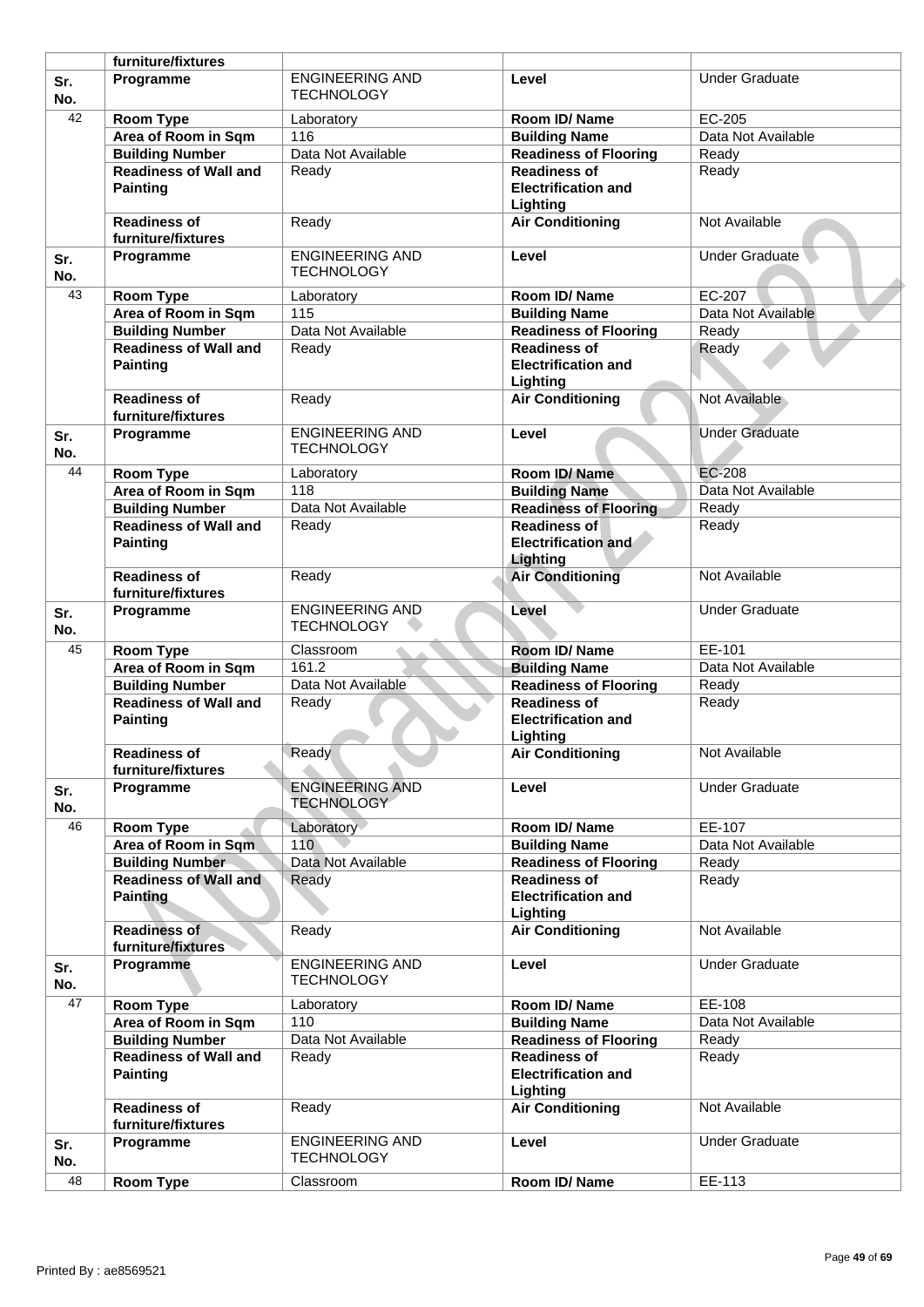| <b>Building Number</b><br>Ready<br><b>Readiness of Wall and</b><br>Ready<br><b>Readiness of</b><br>Ready<br><b>Painting</b><br><b>Electrification and</b><br>Lighting<br><b>Readiness of</b><br><b>Air Conditioning</b><br>Ready<br>Not Available<br>furniture/fixtures<br><b>ENGINEERING AND</b><br>Level<br><b>Under Graduate</b><br>Programme<br><b>TECHNOLOGY</b><br>49<br>EE-201<br>Room Type<br>Classroom<br>Room ID/Name<br>Area of Room in Sqm<br>161.2<br>Data Not Available<br><b>Building Name</b><br><b>Building Number</b><br>Data Not Available<br><b>Readiness of Flooring</b><br>Ready<br><b>Readiness of Wall and</b><br><b>Readiness of</b><br>Ready<br>Ready<br><b>Electrification and</b><br><b>Painting</b><br>Lighting<br><b>Air Conditioning</b><br>Not Available<br><b>Readiness of</b><br>Ready<br>furniture/fixtures<br><b>ENGINEERING AND</b><br><b>Under Graduate</b><br>Programme<br>Level<br><b>TECHNOLOGY</b><br>50<br>Room Type<br>Room ID/Name<br>EE-203<br>Seminar Hall<br>Area of Room in Sqm<br>78<br>Data Not Available<br><b>Building Name</b><br>Data Not Available<br><b>Building Number</b><br><b>Readiness of Flooring</b><br>Ready<br><b>Readiness of Wall and</b><br><b>Readiness of</b><br>Ready<br>Ready<br><b>Painting</b><br><b>Electrification and</b><br>Lighting<br><b>Readiness of</b><br><b>Air Conditioning</b><br>Ready<br>Not Available<br>furniture/fixtures<br><b>ENGINEERING AND</b><br>Level<br><b>Under Graduate</b><br>Programme<br><b>TECHNOLOGY</b><br>$\overline{51}$<br>EE-204<br><b>Tutorial Room</b><br>Room ID/Name<br><b>Room Type</b><br>78<br>Data Not Available<br>Area of Room in Sqm<br><b>Building Name</b><br>Data Not Available<br><b>Building Number</b><br>Ready<br><b>Readiness of Flooring</b><br><b>Readiness of</b><br><b>Readiness of Wall and</b><br>Ready<br>Ready<br><b>Painting</b><br><b>Electrification and</b><br>Lighting<br><b>Readiness of</b><br>Ready<br><b>Air Conditioning</b><br>Not Available<br>furniture/fixtures<br><b>ENGINEERING AND</b><br>Level<br><b>Under Graduate</b><br>Programme<br><b>TECHNOLOGY</b><br>Laboratory<br>52<br>Room Type<br>EE-206<br>Room ID/Name<br>105<br>Data Not Available<br>Area of Room in Sqm<br><b>Building Name</b><br>Data Not Available<br><b>Building Number</b><br><b>Readiness of Flooring</b><br>Ready<br><b>Readiness of Wall and</b><br><b>Readiness of</b><br>Ready<br>Ready<br><b>Painting</b><br><b>Electrification and</b><br>Lighting<br><b>Air Conditioning</b><br>Not Available<br><b>Readiness of</b><br>Ready<br>furniture/fixtures<br><b>ENGINEERING AND</b><br>Level<br><b>Under Graduate</b><br>Programme<br><b>TECHNOLOGY</b><br>53<br>EE-207<br>Room Type<br>Laboratory<br>Room ID/Name<br>Area of Room in Sqm<br>110<br><b>Building Name</b><br>Data Not Available<br><b>Building Number</b><br>Data Not Available<br><b>Readiness of Flooring</b><br>Ready<br><b>Readiness of Wall and</b><br><b>Readiness of</b><br>Ready<br>Ready<br><b>Painting</b><br><b>Electrification and</b><br>Lighting<br><b>Readiness of</b><br><b>Air Conditioning</b><br>Not Available<br>Ready<br>furniture/fixtures<br><b>ENGINEERING AND</b><br><b>Under Graduate</b><br>Programme<br>Level<br><b>TECHNOLOGY</b><br>54<br>EE-214<br>Classroom<br>Room ID/Name<br>Room Type<br>162<br>Area of Room in Sqm<br>Data Not Available<br><b>Building Name</b><br><b>Building Number</b><br>Data Not Available<br><b>Readiness of Flooring</b><br>Ready<br><b>Readiness of Wall and</b><br><b>Readiness of</b><br>Ready<br>Ready<br><b>Painting</b><br><b>Electrification and</b> |            | Area of Room in Sqm | 161.2              | <b>Building Name</b>         | Data Not Available |
|-----------------------------------------------------------------------------------------------------------------------------------------------------------------------------------------------------------------------------------------------------------------------------------------------------------------------------------------------------------------------------------------------------------------------------------------------------------------------------------------------------------------------------------------------------------------------------------------------------------------------------------------------------------------------------------------------------------------------------------------------------------------------------------------------------------------------------------------------------------------------------------------------------------------------------------------------------------------------------------------------------------------------------------------------------------------------------------------------------------------------------------------------------------------------------------------------------------------------------------------------------------------------------------------------------------------------------------------------------------------------------------------------------------------------------------------------------------------------------------------------------------------------------------------------------------------------------------------------------------------------------------------------------------------------------------------------------------------------------------------------------------------------------------------------------------------------------------------------------------------------------------------------------------------------------------------------------------------------------------------------------------------------------------------------------------------------------------------------------------------------------------------------------------------------------------------------------------------------------------------------------------------------------------------------------------------------------------------------------------------------------------------------------------------------------------------------------------------------------------------------------------------------------------------------------------------------------------------------------------------------------------------------------------------------------------------------------------------------------------------------------------------------------------------------------------------------------------------------------------------------------------------------------------------------------------------------------------------------------------------------------------------------------------------------------------------------------------------------------------------------------------------------------------------------------------------------------------------------------------------------------------------------------------------------------------------------------------------------------------------------------------------------------------------------------------------------------------------------------------------------------------------------------------------------------------------------------------------------------------------------------|------------|---------------------|--------------------|------------------------------|--------------------|
|                                                                                                                                                                                                                                                                                                                                                                                                                                                                                                                                                                                                                                                                                                                                                                                                                                                                                                                                                                                                                                                                                                                                                                                                                                                                                                                                                                                                                                                                                                                                                                                                                                                                                                                                                                                                                                                                                                                                                                                                                                                                                                                                                                                                                                                                                                                                                                                                                                                                                                                                                                                                                                                                                                                                                                                                                                                                                                                                                                                                                                                                                                                                                                                                                                                                                                                                                                                                                                                                                                                                                                                                                             |            |                     | Data Not Available | <b>Readiness of Flooring</b> |                    |
|                                                                                                                                                                                                                                                                                                                                                                                                                                                                                                                                                                                                                                                                                                                                                                                                                                                                                                                                                                                                                                                                                                                                                                                                                                                                                                                                                                                                                                                                                                                                                                                                                                                                                                                                                                                                                                                                                                                                                                                                                                                                                                                                                                                                                                                                                                                                                                                                                                                                                                                                                                                                                                                                                                                                                                                                                                                                                                                                                                                                                                                                                                                                                                                                                                                                                                                                                                                                                                                                                                                                                                                                                             |            |                     |                    |                              |                    |
|                                                                                                                                                                                                                                                                                                                                                                                                                                                                                                                                                                                                                                                                                                                                                                                                                                                                                                                                                                                                                                                                                                                                                                                                                                                                                                                                                                                                                                                                                                                                                                                                                                                                                                                                                                                                                                                                                                                                                                                                                                                                                                                                                                                                                                                                                                                                                                                                                                                                                                                                                                                                                                                                                                                                                                                                                                                                                                                                                                                                                                                                                                                                                                                                                                                                                                                                                                                                                                                                                                                                                                                                                             |            |                     |                    |                              |                    |
|                                                                                                                                                                                                                                                                                                                                                                                                                                                                                                                                                                                                                                                                                                                                                                                                                                                                                                                                                                                                                                                                                                                                                                                                                                                                                                                                                                                                                                                                                                                                                                                                                                                                                                                                                                                                                                                                                                                                                                                                                                                                                                                                                                                                                                                                                                                                                                                                                                                                                                                                                                                                                                                                                                                                                                                                                                                                                                                                                                                                                                                                                                                                                                                                                                                                                                                                                                                                                                                                                                                                                                                                                             |            |                     |                    |                              |                    |
|                                                                                                                                                                                                                                                                                                                                                                                                                                                                                                                                                                                                                                                                                                                                                                                                                                                                                                                                                                                                                                                                                                                                                                                                                                                                                                                                                                                                                                                                                                                                                                                                                                                                                                                                                                                                                                                                                                                                                                                                                                                                                                                                                                                                                                                                                                                                                                                                                                                                                                                                                                                                                                                                                                                                                                                                                                                                                                                                                                                                                                                                                                                                                                                                                                                                                                                                                                                                                                                                                                                                                                                                                             |            |                     |                    |                              |                    |
|                                                                                                                                                                                                                                                                                                                                                                                                                                                                                                                                                                                                                                                                                                                                                                                                                                                                                                                                                                                                                                                                                                                                                                                                                                                                                                                                                                                                                                                                                                                                                                                                                                                                                                                                                                                                                                                                                                                                                                                                                                                                                                                                                                                                                                                                                                                                                                                                                                                                                                                                                                                                                                                                                                                                                                                                                                                                                                                                                                                                                                                                                                                                                                                                                                                                                                                                                                                                                                                                                                                                                                                                                             | Sr.<br>No. |                     |                    |                              |                    |
|                                                                                                                                                                                                                                                                                                                                                                                                                                                                                                                                                                                                                                                                                                                                                                                                                                                                                                                                                                                                                                                                                                                                                                                                                                                                                                                                                                                                                                                                                                                                                                                                                                                                                                                                                                                                                                                                                                                                                                                                                                                                                                                                                                                                                                                                                                                                                                                                                                                                                                                                                                                                                                                                                                                                                                                                                                                                                                                                                                                                                                                                                                                                                                                                                                                                                                                                                                                                                                                                                                                                                                                                                             |            |                     |                    |                              |                    |
|                                                                                                                                                                                                                                                                                                                                                                                                                                                                                                                                                                                                                                                                                                                                                                                                                                                                                                                                                                                                                                                                                                                                                                                                                                                                                                                                                                                                                                                                                                                                                                                                                                                                                                                                                                                                                                                                                                                                                                                                                                                                                                                                                                                                                                                                                                                                                                                                                                                                                                                                                                                                                                                                                                                                                                                                                                                                                                                                                                                                                                                                                                                                                                                                                                                                                                                                                                                                                                                                                                                                                                                                                             |            |                     |                    |                              |                    |
|                                                                                                                                                                                                                                                                                                                                                                                                                                                                                                                                                                                                                                                                                                                                                                                                                                                                                                                                                                                                                                                                                                                                                                                                                                                                                                                                                                                                                                                                                                                                                                                                                                                                                                                                                                                                                                                                                                                                                                                                                                                                                                                                                                                                                                                                                                                                                                                                                                                                                                                                                                                                                                                                                                                                                                                                                                                                                                                                                                                                                                                                                                                                                                                                                                                                                                                                                                                                                                                                                                                                                                                                                             |            |                     |                    |                              |                    |
|                                                                                                                                                                                                                                                                                                                                                                                                                                                                                                                                                                                                                                                                                                                                                                                                                                                                                                                                                                                                                                                                                                                                                                                                                                                                                                                                                                                                                                                                                                                                                                                                                                                                                                                                                                                                                                                                                                                                                                                                                                                                                                                                                                                                                                                                                                                                                                                                                                                                                                                                                                                                                                                                                                                                                                                                                                                                                                                                                                                                                                                                                                                                                                                                                                                                                                                                                                                                                                                                                                                                                                                                                             |            |                     |                    |                              |                    |
|                                                                                                                                                                                                                                                                                                                                                                                                                                                                                                                                                                                                                                                                                                                                                                                                                                                                                                                                                                                                                                                                                                                                                                                                                                                                                                                                                                                                                                                                                                                                                                                                                                                                                                                                                                                                                                                                                                                                                                                                                                                                                                                                                                                                                                                                                                                                                                                                                                                                                                                                                                                                                                                                                                                                                                                                                                                                                                                                                                                                                                                                                                                                                                                                                                                                                                                                                                                                                                                                                                                                                                                                                             |            |                     |                    |                              |                    |
|                                                                                                                                                                                                                                                                                                                                                                                                                                                                                                                                                                                                                                                                                                                                                                                                                                                                                                                                                                                                                                                                                                                                                                                                                                                                                                                                                                                                                                                                                                                                                                                                                                                                                                                                                                                                                                                                                                                                                                                                                                                                                                                                                                                                                                                                                                                                                                                                                                                                                                                                                                                                                                                                                                                                                                                                                                                                                                                                                                                                                                                                                                                                                                                                                                                                                                                                                                                                                                                                                                                                                                                                                             | Sr.<br>No. |                     |                    |                              |                    |
|                                                                                                                                                                                                                                                                                                                                                                                                                                                                                                                                                                                                                                                                                                                                                                                                                                                                                                                                                                                                                                                                                                                                                                                                                                                                                                                                                                                                                                                                                                                                                                                                                                                                                                                                                                                                                                                                                                                                                                                                                                                                                                                                                                                                                                                                                                                                                                                                                                                                                                                                                                                                                                                                                                                                                                                                                                                                                                                                                                                                                                                                                                                                                                                                                                                                                                                                                                                                                                                                                                                                                                                                                             |            |                     |                    |                              |                    |
|                                                                                                                                                                                                                                                                                                                                                                                                                                                                                                                                                                                                                                                                                                                                                                                                                                                                                                                                                                                                                                                                                                                                                                                                                                                                                                                                                                                                                                                                                                                                                                                                                                                                                                                                                                                                                                                                                                                                                                                                                                                                                                                                                                                                                                                                                                                                                                                                                                                                                                                                                                                                                                                                                                                                                                                                                                                                                                                                                                                                                                                                                                                                                                                                                                                                                                                                                                                                                                                                                                                                                                                                                             |            |                     |                    |                              |                    |
|                                                                                                                                                                                                                                                                                                                                                                                                                                                                                                                                                                                                                                                                                                                                                                                                                                                                                                                                                                                                                                                                                                                                                                                                                                                                                                                                                                                                                                                                                                                                                                                                                                                                                                                                                                                                                                                                                                                                                                                                                                                                                                                                                                                                                                                                                                                                                                                                                                                                                                                                                                                                                                                                                                                                                                                                                                                                                                                                                                                                                                                                                                                                                                                                                                                                                                                                                                                                                                                                                                                                                                                                                             |            |                     |                    |                              |                    |
|                                                                                                                                                                                                                                                                                                                                                                                                                                                                                                                                                                                                                                                                                                                                                                                                                                                                                                                                                                                                                                                                                                                                                                                                                                                                                                                                                                                                                                                                                                                                                                                                                                                                                                                                                                                                                                                                                                                                                                                                                                                                                                                                                                                                                                                                                                                                                                                                                                                                                                                                                                                                                                                                                                                                                                                                                                                                                                                                                                                                                                                                                                                                                                                                                                                                                                                                                                                                                                                                                                                                                                                                                             |            |                     |                    |                              |                    |
|                                                                                                                                                                                                                                                                                                                                                                                                                                                                                                                                                                                                                                                                                                                                                                                                                                                                                                                                                                                                                                                                                                                                                                                                                                                                                                                                                                                                                                                                                                                                                                                                                                                                                                                                                                                                                                                                                                                                                                                                                                                                                                                                                                                                                                                                                                                                                                                                                                                                                                                                                                                                                                                                                                                                                                                                                                                                                                                                                                                                                                                                                                                                                                                                                                                                                                                                                                                                                                                                                                                                                                                                                             |            |                     |                    |                              |                    |
|                                                                                                                                                                                                                                                                                                                                                                                                                                                                                                                                                                                                                                                                                                                                                                                                                                                                                                                                                                                                                                                                                                                                                                                                                                                                                                                                                                                                                                                                                                                                                                                                                                                                                                                                                                                                                                                                                                                                                                                                                                                                                                                                                                                                                                                                                                                                                                                                                                                                                                                                                                                                                                                                                                                                                                                                                                                                                                                                                                                                                                                                                                                                                                                                                                                                                                                                                                                                                                                                                                                                                                                                                             | Sr.<br>No. |                     |                    |                              |                    |
|                                                                                                                                                                                                                                                                                                                                                                                                                                                                                                                                                                                                                                                                                                                                                                                                                                                                                                                                                                                                                                                                                                                                                                                                                                                                                                                                                                                                                                                                                                                                                                                                                                                                                                                                                                                                                                                                                                                                                                                                                                                                                                                                                                                                                                                                                                                                                                                                                                                                                                                                                                                                                                                                                                                                                                                                                                                                                                                                                                                                                                                                                                                                                                                                                                                                                                                                                                                                                                                                                                                                                                                                                             |            |                     |                    |                              |                    |
|                                                                                                                                                                                                                                                                                                                                                                                                                                                                                                                                                                                                                                                                                                                                                                                                                                                                                                                                                                                                                                                                                                                                                                                                                                                                                                                                                                                                                                                                                                                                                                                                                                                                                                                                                                                                                                                                                                                                                                                                                                                                                                                                                                                                                                                                                                                                                                                                                                                                                                                                                                                                                                                                                                                                                                                                                                                                                                                                                                                                                                                                                                                                                                                                                                                                                                                                                                                                                                                                                                                                                                                                                             |            |                     |                    |                              |                    |
|                                                                                                                                                                                                                                                                                                                                                                                                                                                                                                                                                                                                                                                                                                                                                                                                                                                                                                                                                                                                                                                                                                                                                                                                                                                                                                                                                                                                                                                                                                                                                                                                                                                                                                                                                                                                                                                                                                                                                                                                                                                                                                                                                                                                                                                                                                                                                                                                                                                                                                                                                                                                                                                                                                                                                                                                                                                                                                                                                                                                                                                                                                                                                                                                                                                                                                                                                                                                                                                                                                                                                                                                                             |            |                     |                    |                              |                    |
|                                                                                                                                                                                                                                                                                                                                                                                                                                                                                                                                                                                                                                                                                                                                                                                                                                                                                                                                                                                                                                                                                                                                                                                                                                                                                                                                                                                                                                                                                                                                                                                                                                                                                                                                                                                                                                                                                                                                                                                                                                                                                                                                                                                                                                                                                                                                                                                                                                                                                                                                                                                                                                                                                                                                                                                                                                                                                                                                                                                                                                                                                                                                                                                                                                                                                                                                                                                                                                                                                                                                                                                                                             |            |                     |                    |                              |                    |
|                                                                                                                                                                                                                                                                                                                                                                                                                                                                                                                                                                                                                                                                                                                                                                                                                                                                                                                                                                                                                                                                                                                                                                                                                                                                                                                                                                                                                                                                                                                                                                                                                                                                                                                                                                                                                                                                                                                                                                                                                                                                                                                                                                                                                                                                                                                                                                                                                                                                                                                                                                                                                                                                                                                                                                                                                                                                                                                                                                                                                                                                                                                                                                                                                                                                                                                                                                                                                                                                                                                                                                                                                             |            |                     |                    |                              |                    |
|                                                                                                                                                                                                                                                                                                                                                                                                                                                                                                                                                                                                                                                                                                                                                                                                                                                                                                                                                                                                                                                                                                                                                                                                                                                                                                                                                                                                                                                                                                                                                                                                                                                                                                                                                                                                                                                                                                                                                                                                                                                                                                                                                                                                                                                                                                                                                                                                                                                                                                                                                                                                                                                                                                                                                                                                                                                                                                                                                                                                                                                                                                                                                                                                                                                                                                                                                                                                                                                                                                                                                                                                                             | Sr.<br>No. |                     |                    |                              |                    |
|                                                                                                                                                                                                                                                                                                                                                                                                                                                                                                                                                                                                                                                                                                                                                                                                                                                                                                                                                                                                                                                                                                                                                                                                                                                                                                                                                                                                                                                                                                                                                                                                                                                                                                                                                                                                                                                                                                                                                                                                                                                                                                                                                                                                                                                                                                                                                                                                                                                                                                                                                                                                                                                                                                                                                                                                                                                                                                                                                                                                                                                                                                                                                                                                                                                                                                                                                                                                                                                                                                                                                                                                                             |            |                     |                    |                              |                    |
|                                                                                                                                                                                                                                                                                                                                                                                                                                                                                                                                                                                                                                                                                                                                                                                                                                                                                                                                                                                                                                                                                                                                                                                                                                                                                                                                                                                                                                                                                                                                                                                                                                                                                                                                                                                                                                                                                                                                                                                                                                                                                                                                                                                                                                                                                                                                                                                                                                                                                                                                                                                                                                                                                                                                                                                                                                                                                                                                                                                                                                                                                                                                                                                                                                                                                                                                                                                                                                                                                                                                                                                                                             |            |                     |                    |                              |                    |
|                                                                                                                                                                                                                                                                                                                                                                                                                                                                                                                                                                                                                                                                                                                                                                                                                                                                                                                                                                                                                                                                                                                                                                                                                                                                                                                                                                                                                                                                                                                                                                                                                                                                                                                                                                                                                                                                                                                                                                                                                                                                                                                                                                                                                                                                                                                                                                                                                                                                                                                                                                                                                                                                                                                                                                                                                                                                                                                                                                                                                                                                                                                                                                                                                                                                                                                                                                                                                                                                                                                                                                                                                             |            |                     |                    |                              |                    |
|                                                                                                                                                                                                                                                                                                                                                                                                                                                                                                                                                                                                                                                                                                                                                                                                                                                                                                                                                                                                                                                                                                                                                                                                                                                                                                                                                                                                                                                                                                                                                                                                                                                                                                                                                                                                                                                                                                                                                                                                                                                                                                                                                                                                                                                                                                                                                                                                                                                                                                                                                                                                                                                                                                                                                                                                                                                                                                                                                                                                                                                                                                                                                                                                                                                                                                                                                                                                                                                                                                                                                                                                                             |            |                     |                    |                              |                    |
|                                                                                                                                                                                                                                                                                                                                                                                                                                                                                                                                                                                                                                                                                                                                                                                                                                                                                                                                                                                                                                                                                                                                                                                                                                                                                                                                                                                                                                                                                                                                                                                                                                                                                                                                                                                                                                                                                                                                                                                                                                                                                                                                                                                                                                                                                                                                                                                                                                                                                                                                                                                                                                                                                                                                                                                                                                                                                                                                                                                                                                                                                                                                                                                                                                                                                                                                                                                                                                                                                                                                                                                                                             |            |                     |                    |                              |                    |
|                                                                                                                                                                                                                                                                                                                                                                                                                                                                                                                                                                                                                                                                                                                                                                                                                                                                                                                                                                                                                                                                                                                                                                                                                                                                                                                                                                                                                                                                                                                                                                                                                                                                                                                                                                                                                                                                                                                                                                                                                                                                                                                                                                                                                                                                                                                                                                                                                                                                                                                                                                                                                                                                                                                                                                                                                                                                                                                                                                                                                                                                                                                                                                                                                                                                                                                                                                                                                                                                                                                                                                                                                             | Sr.<br>No. |                     |                    |                              |                    |
|                                                                                                                                                                                                                                                                                                                                                                                                                                                                                                                                                                                                                                                                                                                                                                                                                                                                                                                                                                                                                                                                                                                                                                                                                                                                                                                                                                                                                                                                                                                                                                                                                                                                                                                                                                                                                                                                                                                                                                                                                                                                                                                                                                                                                                                                                                                                                                                                                                                                                                                                                                                                                                                                                                                                                                                                                                                                                                                                                                                                                                                                                                                                                                                                                                                                                                                                                                                                                                                                                                                                                                                                                             |            |                     |                    |                              |                    |
|                                                                                                                                                                                                                                                                                                                                                                                                                                                                                                                                                                                                                                                                                                                                                                                                                                                                                                                                                                                                                                                                                                                                                                                                                                                                                                                                                                                                                                                                                                                                                                                                                                                                                                                                                                                                                                                                                                                                                                                                                                                                                                                                                                                                                                                                                                                                                                                                                                                                                                                                                                                                                                                                                                                                                                                                                                                                                                                                                                                                                                                                                                                                                                                                                                                                                                                                                                                                                                                                                                                                                                                                                             |            |                     |                    |                              |                    |
|                                                                                                                                                                                                                                                                                                                                                                                                                                                                                                                                                                                                                                                                                                                                                                                                                                                                                                                                                                                                                                                                                                                                                                                                                                                                                                                                                                                                                                                                                                                                                                                                                                                                                                                                                                                                                                                                                                                                                                                                                                                                                                                                                                                                                                                                                                                                                                                                                                                                                                                                                                                                                                                                                                                                                                                                                                                                                                                                                                                                                                                                                                                                                                                                                                                                                                                                                                                                                                                                                                                                                                                                                             |            |                     |                    |                              |                    |
|                                                                                                                                                                                                                                                                                                                                                                                                                                                                                                                                                                                                                                                                                                                                                                                                                                                                                                                                                                                                                                                                                                                                                                                                                                                                                                                                                                                                                                                                                                                                                                                                                                                                                                                                                                                                                                                                                                                                                                                                                                                                                                                                                                                                                                                                                                                                                                                                                                                                                                                                                                                                                                                                                                                                                                                                                                                                                                                                                                                                                                                                                                                                                                                                                                                                                                                                                                                                                                                                                                                                                                                                                             |            |                     |                    |                              |                    |
|                                                                                                                                                                                                                                                                                                                                                                                                                                                                                                                                                                                                                                                                                                                                                                                                                                                                                                                                                                                                                                                                                                                                                                                                                                                                                                                                                                                                                                                                                                                                                                                                                                                                                                                                                                                                                                                                                                                                                                                                                                                                                                                                                                                                                                                                                                                                                                                                                                                                                                                                                                                                                                                                                                                                                                                                                                                                                                                                                                                                                                                                                                                                                                                                                                                                                                                                                                                                                                                                                                                                                                                                                             |            |                     |                    |                              |                    |
|                                                                                                                                                                                                                                                                                                                                                                                                                                                                                                                                                                                                                                                                                                                                                                                                                                                                                                                                                                                                                                                                                                                                                                                                                                                                                                                                                                                                                                                                                                                                                                                                                                                                                                                                                                                                                                                                                                                                                                                                                                                                                                                                                                                                                                                                                                                                                                                                                                                                                                                                                                                                                                                                                                                                                                                                                                                                                                                                                                                                                                                                                                                                                                                                                                                                                                                                                                                                                                                                                                                                                                                                                             | Sr.<br>No. |                     |                    |                              |                    |
|                                                                                                                                                                                                                                                                                                                                                                                                                                                                                                                                                                                                                                                                                                                                                                                                                                                                                                                                                                                                                                                                                                                                                                                                                                                                                                                                                                                                                                                                                                                                                                                                                                                                                                                                                                                                                                                                                                                                                                                                                                                                                                                                                                                                                                                                                                                                                                                                                                                                                                                                                                                                                                                                                                                                                                                                                                                                                                                                                                                                                                                                                                                                                                                                                                                                                                                                                                                                                                                                                                                                                                                                                             |            |                     |                    |                              |                    |
|                                                                                                                                                                                                                                                                                                                                                                                                                                                                                                                                                                                                                                                                                                                                                                                                                                                                                                                                                                                                                                                                                                                                                                                                                                                                                                                                                                                                                                                                                                                                                                                                                                                                                                                                                                                                                                                                                                                                                                                                                                                                                                                                                                                                                                                                                                                                                                                                                                                                                                                                                                                                                                                                                                                                                                                                                                                                                                                                                                                                                                                                                                                                                                                                                                                                                                                                                                                                                                                                                                                                                                                                                             |            |                     |                    |                              |                    |
|                                                                                                                                                                                                                                                                                                                                                                                                                                                                                                                                                                                                                                                                                                                                                                                                                                                                                                                                                                                                                                                                                                                                                                                                                                                                                                                                                                                                                                                                                                                                                                                                                                                                                                                                                                                                                                                                                                                                                                                                                                                                                                                                                                                                                                                                                                                                                                                                                                                                                                                                                                                                                                                                                                                                                                                                                                                                                                                                                                                                                                                                                                                                                                                                                                                                                                                                                                                                                                                                                                                                                                                                                             |            |                     |                    |                              |                    |
|                                                                                                                                                                                                                                                                                                                                                                                                                                                                                                                                                                                                                                                                                                                                                                                                                                                                                                                                                                                                                                                                                                                                                                                                                                                                                                                                                                                                                                                                                                                                                                                                                                                                                                                                                                                                                                                                                                                                                                                                                                                                                                                                                                                                                                                                                                                                                                                                                                                                                                                                                                                                                                                                                                                                                                                                                                                                                                                                                                                                                                                                                                                                                                                                                                                                                                                                                                                                                                                                                                                                                                                                                             |            |                     |                    |                              |                    |
|                                                                                                                                                                                                                                                                                                                                                                                                                                                                                                                                                                                                                                                                                                                                                                                                                                                                                                                                                                                                                                                                                                                                                                                                                                                                                                                                                                                                                                                                                                                                                                                                                                                                                                                                                                                                                                                                                                                                                                                                                                                                                                                                                                                                                                                                                                                                                                                                                                                                                                                                                                                                                                                                                                                                                                                                                                                                                                                                                                                                                                                                                                                                                                                                                                                                                                                                                                                                                                                                                                                                                                                                                             |            |                     |                    |                              |                    |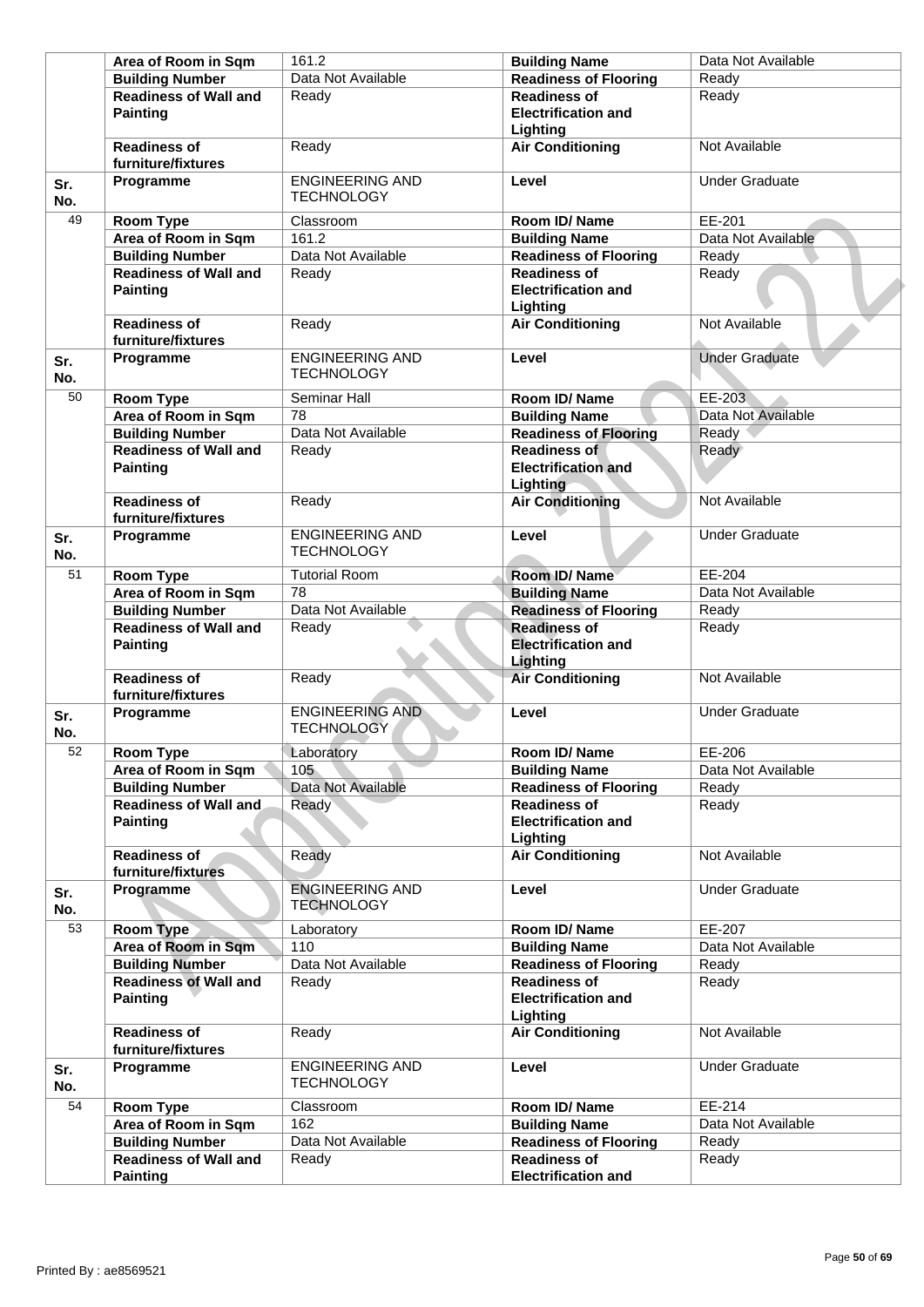|            |                                                 |                                             | Lighting                                                             |                       |
|------------|-------------------------------------------------|---------------------------------------------|----------------------------------------------------------------------|-----------------------|
|            | <b>Readiness of</b><br>furniture/fixtures       | Readv                                       | <b>Air Conditioning</b>                                              | Not Available         |
| Sr.<br>No. | Programme                                       | <b>ENGINEERING AND</b><br><b>TECHNOLOGY</b> | Level                                                                | <b>Under Graduate</b> |
| 55         | <b>Room Type</b>                                | Kitchen                                     | Room ID/Name                                                         | EE-220                |
|            | Area of Room in Sqm                             | 12                                          | <b>Building Name</b>                                                 | Data Not Available    |
|            | <b>Building Number</b>                          | Data Not Available                          | <b>Readiness of Flooring</b>                                         | Ready                 |
|            | <b>Readiness of Wall and</b>                    | Ready                                       | <b>Readiness of</b>                                                  | Ready                 |
|            | <b>Painting</b>                                 |                                             | <b>Electrification and</b><br>Lighting                               |                       |
|            | <b>Readiness of</b><br>furniture/fixtures       | Ready                                       | <b>Air Conditioning</b>                                              | Not Available         |
| Sr.<br>No. | Programme                                       | <b>ENGINEERING AND</b><br><b>TECHNOLOGY</b> | Level                                                                | <b>Under Graduate</b> |
| 56         | <b>Room Type</b>                                | Laboratory                                  | Room ID/Name                                                         | EI-113                |
|            | Area of Room in Sqm                             | 65                                          | <b>Building Name</b>                                                 | Data Not Available    |
|            | <b>Building Number</b>                          | Data Not Available                          | <b>Readiness of Flooring</b>                                         | Ready                 |
|            | <b>Readiness of Wall and</b><br><b>Painting</b> | Ready                                       | <b>Readiness of</b><br><b>Electrification and</b><br>Lighting        | Ready                 |
|            | <b>Readiness of</b><br>furniture/fixtures       | Ready                                       | <b>Air Conditioning</b>                                              | Not Available         |
| Sr.<br>No. | Programme                                       | <b>ENGINEERING AND</b><br><b>TECHNOLOGY</b> | Level                                                                | <b>Under Graduate</b> |
| 57         | <b>Room Type</b>                                | Laboratory                                  | Room ID/Name                                                         | EI-114                |
|            | Area of Room in Sqm                             | 65                                          | <b>Building Name</b>                                                 | Data Not Available    |
|            | <b>Building Number</b>                          | Data Not Available                          | <b>Readiness of Flooring</b>                                         | Ready                 |
|            | <b>Readiness of Wall and</b><br><b>Painting</b> | Ready                                       | <b>Readiness of</b><br><b>Electrification and</b><br><b>Lighting</b> | Ready                 |
|            | <b>Readiness of</b><br>furniture/fixtures       | Ready                                       | <b>Air Conditioning</b>                                              | Not Available         |
| Sr.<br>No. | Programme                                       | <b>ENGINEERING AND</b><br><b>TECHNOLOGY</b> | Level                                                                | <b>Under Graduate</b> |
| 58         | <b>Room Type</b>                                | <b>Tutorial Room</b>                        | Room ID/Name                                                         | EI-115                |
|            | Area of Room in Sqm                             | 27                                          | <b>Building Name</b>                                                 | Data Not Available    |
|            | <b>Building Number</b>                          | Data Not Available                          | <b>Readiness of Flooring</b>                                         | Ready                 |
|            | <b>Readiness of Wall and</b><br>Painting        | Ready                                       | <b>Readiness of</b><br><b>Electrification and</b><br>Lighting        | Ready                 |
|            | <b>Readiness of</b><br>furniture/fixtures       | Ready                                       | <b>Air Conditioning</b>                                              | Not Available         |
| Sr.<br>No. | Programme                                       | <b>ENGINEERING AND</b><br><b>TECHNOLOGY</b> | Level                                                                | <b>Under Graduate</b> |
| 59         | Room Type                                       | <b>Tutorial Room</b>                        | Room ID/Name                                                         | EI-116                |
|            | Area of Room in Sqm                             | 27                                          | <b>Building Name</b>                                                 | Data Not Available    |
|            | <b>Building Number</b>                          | Data Not Available                          | <b>Readiness of Flooring</b>                                         | Ready                 |
|            | <b>Readiness of Wall and</b><br><b>Painting</b> | Ready                                       | <b>Readiness of</b><br><b>Electrification and</b><br>Lighting        | Ready                 |
|            | <b>Readiness of</b><br>furniture/fixtures       | Ready                                       | <b>Air Conditioning</b>                                              | Not Available         |
| Sr.<br>No. | Programme                                       | <b>ENGINEERING AND</b><br><b>TECHNOLOGY</b> | Level                                                                | <b>Under Graduate</b> |
| 60         | Room Type                                       | Classroom                                   | Room ID/Name                                                         | EI-117                |
|            | Area of Room in Sqm                             | 86.4                                        | <b>Building Name</b>                                                 | Data Not Available    |
|            | <b>Building Number</b>                          | Data Not Available                          | Readiness of Flooring                                                | Ready                 |
|            | <b>Readiness of Wall and</b><br><b>Painting</b> | Ready                                       | <b>Readiness of</b><br><b>Electrification and</b><br>Lighting        | Ready                 |
|            | <b>Readiness of</b><br>furniture/fixtures       | Ready                                       | <b>Air Conditioning</b>                                              | Not Available         |
| Sr.        | Programme                                       | <b>ENGINEERING AND</b>                      | Level                                                                | <b>Under Graduate</b> |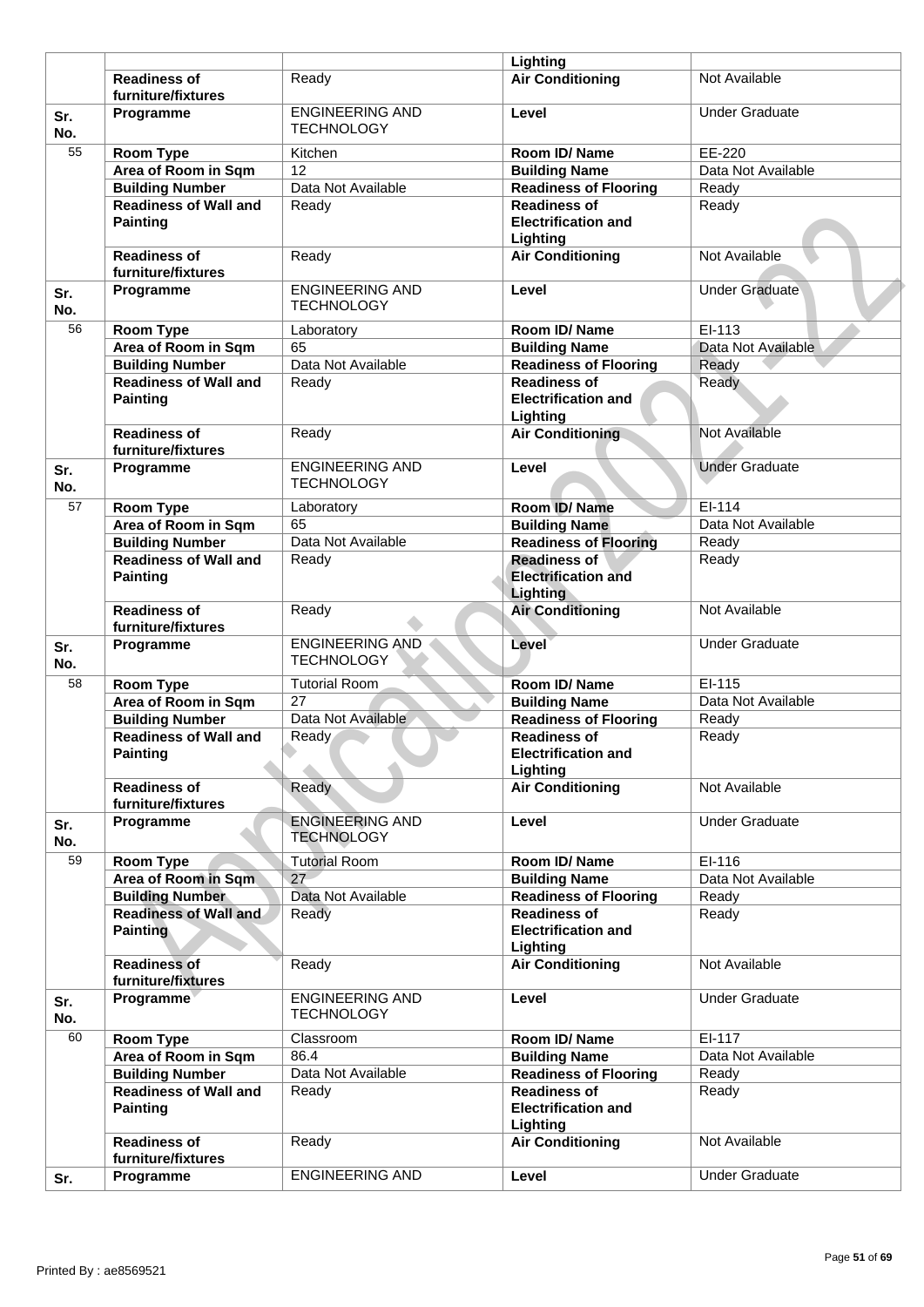| No.        |                                                 | <b>TECHNOLOGY</b>                           |                                                               |                       |
|------------|-------------------------------------------------|---------------------------------------------|---------------------------------------------------------------|-----------------------|
| 61         | <b>Room Type</b>                                | Classroom                                   | Room ID/Name                                                  | EI-118                |
|            | Area of Room in Sqm                             | 86.4                                        | <b>Building Name</b>                                          | Data Not Available    |
|            | <b>Building Number</b>                          | Data Not Available                          | <b>Readiness of Flooring</b>                                  | Ready                 |
|            | <b>Readiness of Wall and</b>                    | Ready                                       | <b>Readiness of</b>                                           | Ready                 |
|            | <b>Painting</b>                                 |                                             | <b>Electrification and</b><br>Lighting                        |                       |
|            | <b>Readiness of</b><br>furniture/fixtures       | Ready                                       | <b>Air Conditioning</b>                                       | Not Available         |
| Sr.<br>No. | Programme                                       | <b>ENGINEERING AND</b><br><b>TECHNOLOGY</b> | Level                                                         | <b>Under Graduate</b> |
| 62         | <b>Room Type</b>                                | Classroom                                   | Room ID/Name                                                  | EI-119                |
|            | Area of Room in Sqm                             | 86.4                                        | <b>Building Name</b>                                          | Data Not Available    |
|            | <b>Building Number</b>                          | Data Not Available                          | <b>Readiness of Flooring</b>                                  | Ready                 |
|            | <b>Readiness of Wall and</b><br><b>Painting</b> | Ready                                       | <b>Readiness of</b><br><b>Electrification and</b><br>Lighting | Ready                 |
|            | <b>Readiness of</b><br>furniture/fixtures       | Ready                                       | <b>Air Conditioning</b>                                       | <b>Not Available</b>  |
| Sr.<br>No. | Programme                                       | <b>ENGINEERING AND</b><br><b>TECHNOLOGY</b> | Level                                                         | <b>Under Graduate</b> |
| 63         | <b>Room Type</b>                                | Classroom                                   | Room ID/Name                                                  | EI-120                |
|            | Area of Room in Sqm                             | 86.4                                        | <b>Building Name</b>                                          | Data Not Available    |
|            | <b>Building Number</b>                          | Data Not Available                          | <b>Readiness of Flooring</b>                                  | Ready                 |
|            | <b>Readiness of Wall and</b><br><b>Painting</b> | Ready                                       | <b>Readiness of</b><br><b>Electrification and</b><br>Lighting | Ready                 |
|            | <b>Readiness of</b><br>furniture/fixtures       | Ready                                       | <b>Air Conditioning</b>                                       | Not Available         |
| Sr.<br>No. | Programme                                       | <b>ENGINEERING AND</b><br><b>TECHNOLOGY</b> | <b>Level</b>                                                  | <b>Under Graduate</b> |
| 64         | <b>Room Type</b>                                | Laboratory                                  | Room ID/Name                                                  | $EI-215$              |
|            | Area of Room in Sqm                             | 65                                          | <b>Building Name</b>                                          | Data Not Available    |
|            | <b>Building Number</b>                          | Data Not Available                          | <b>Readiness of Flooring</b>                                  | Ready                 |
|            | <b>Readiness of Wall and</b><br><b>Painting</b> | Ready                                       | <b>Readiness of</b><br><b>Electrification and</b><br>Lighting | Ready                 |
|            | <b>Readiness of</b><br>furniture/fixtures       | Ready                                       | <b>Air Conditioning</b>                                       | Not Available         |
| Sr.<br>No. | Programme                                       | <b>ENGINEERING AND</b><br><b>TECHNOLOGY</b> | Level                                                         | <b>Under Graduate</b> |
| 65         | Room Type                                       | Laboratory                                  | Room ID/Name                                                  | EI-216                |
|            | Area of Room in Sqm                             | 65                                          | <b>Building Name</b>                                          | Data Not Available    |
|            | <b>Building Number</b>                          | Data Not Available                          | <b>Readiness of Flooring</b>                                  | Ready                 |
|            | <b>Readiness of Wall and</b><br><b>Painting</b> | Ready                                       | <b>Readiness of</b><br><b>Electrification and</b><br>Lighting | Ready                 |
|            | <b>Readiness of</b><br>furniture/fixtures       | Ready                                       | <b>Air Conditioning</b>                                       | Not Available         |
| Sr.<br>No. | Programme                                       | <b>ENGINEERING AND</b><br><b>TECHNOLOGY</b> | Level                                                         | <b>Under Graduate</b> |
| 66         | <b>Room Type</b>                                | Laboratory                                  | Room ID/Name                                                  | EI-217                |
|            | Area of Room in Sqm                             | 65                                          | <b>Building Name</b>                                          | Data Not Available    |
|            | <b>Building Number</b>                          | Data Not Available                          | <b>Readiness of Flooring</b>                                  | Ready                 |
|            | <b>Readiness of Wall and</b><br><b>Painting</b> | Ready                                       | <b>Readiness of</b><br><b>Electrification and</b><br>Lighting | Ready                 |
|            | <b>Readiness of</b><br>furniture/fixtures       | Ready                                       | <b>Air Conditioning</b>                                       | Not Available         |
| Sr.<br>No. | Programme                                       | <b>ENGINEERING AND</b><br><b>TECHNOLOGY</b> | Level                                                         | <b>Under Graduate</b> |
| 67         | Room Type                                       | Laboratory                                  | Room ID/Name                                                  | EI-218                |
|            | Area of Room in Sqm                             | 65                                          | <b>Building Name</b>                                          | Data Not Available    |
|            | <b>Building Number</b>                          | Data Not Available                          | <b>Readiness of Flooring</b>                                  | Ready                 |
|            |                                                 |                                             |                                                               |                       |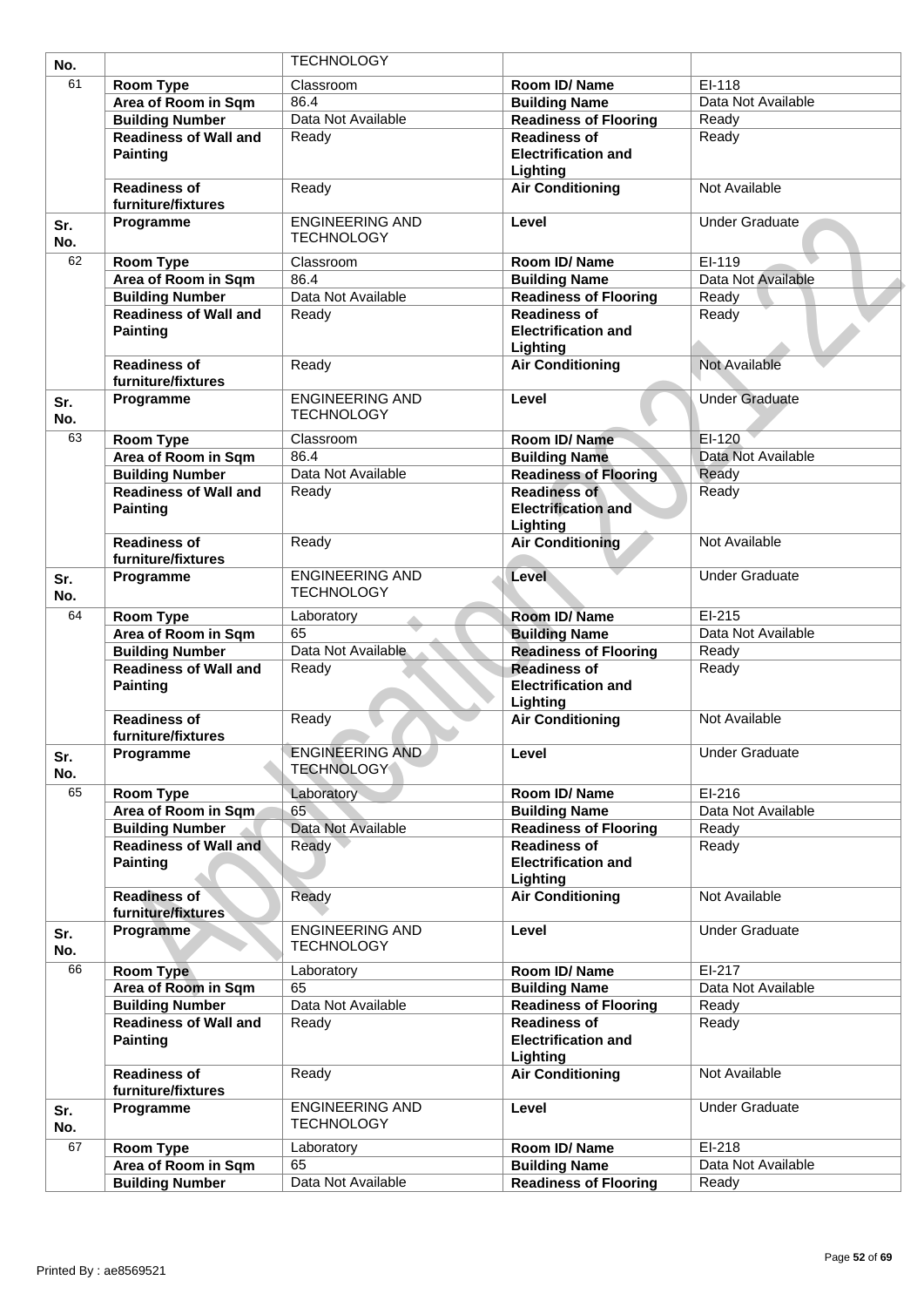|            | <b>Readiness of Wall and</b>                    | Ready                                       | <b>Readiness of</b>                                           | Ready                 |
|------------|-------------------------------------------------|---------------------------------------------|---------------------------------------------------------------|-----------------------|
|            | <b>Painting</b>                                 |                                             | <b>Electrification and</b>                                    |                       |
|            |                                                 |                                             | Lighting                                                      |                       |
|            | <b>Readiness of</b><br>furniture/fixtures       | Ready                                       | <b>Air Conditioning</b>                                       | Not Available         |
| Sr.<br>No. | Programme                                       | <b>ENGINEERING AND</b><br><b>TECHNOLOGY</b> | Level                                                         | <b>Under Graduate</b> |
| 68         | <b>Room Type</b>                                | Laboratory                                  | Room ID/Name                                                  | EI-219                |
|            | Area of Room in Sqm                             | 65                                          | <b>Building Name</b>                                          | Data Not Available    |
|            | <b>Building Number</b>                          | Data Not Available                          | <b>Readiness of Flooring</b>                                  | Ready                 |
|            | <b>Readiness of Wall and</b><br><b>Painting</b> | Ready                                       | <b>Readiness of</b><br><b>Electrification and</b><br>Lighting | Ready                 |
|            | <b>Readiness of</b><br>furniture/fixtures       | Ready                                       | <b>Air Conditioning</b>                                       | Not Available         |
| Sr.<br>No. | Programme                                       | <b>ENGINEERING AND</b><br><b>TECHNOLOGY</b> | Level                                                         | <b>Under Graduate</b> |
| 69         | <b>Room Type</b>                                | Classroom                                   | Room ID/Name                                                  | $EI-220$              |
|            | Area of Room in Sqm                             | 65                                          | <b>Building Name</b>                                          | Data Not Available    |
|            | <b>Building Number</b>                          | Data Not Available                          | <b>Readiness of Flooring</b>                                  | Ready                 |
|            | <b>Readiness of Wall and</b>                    | Ready                                       | <b>Readiness of</b>                                           | Ready                 |
|            | <b>Painting</b>                                 |                                             | <b>Electrification and</b><br>Lighting                        |                       |
|            | <b>Readiness of</b><br>furniture/fixtures       | Ready                                       | <b>Air Conditioning</b>                                       | Not Available         |
| Sr.<br>No. | Programme                                       | <b>ENGINEERING AND</b><br><b>TECHNOLOGY</b> | Level                                                         | <b>Under Graduate</b> |
| 70         | Room Type                                       | Laboratory                                  | Room ID/Name                                                  | $EI-221$              |
|            | Area of Room in Sqm                             | 65                                          | <b>Building Name</b>                                          | Data Not Available    |
|            | <b>Building Number</b>                          | Data Not Available                          | <b>Readiness of Flooring</b>                                  | Ready                 |
|            | <b>Readiness of Wall and</b><br><b>Painting</b> | Ready                                       | <b>Readiness of</b><br><b>Electrification and</b><br>Lighting | Ready                 |
|            | <b>Readiness of</b><br>furniture/fixtures       | Ready                                       | <b>Air Conditioning</b>                                       | Not Available         |
| Sr.<br>No. | Programme                                       | <b>ENGINEERING AND</b><br><b>TECHNOLOGY</b> | Level                                                         | <b>Under Graduate</b> |
| 71         | <b>Room Type</b>                                | Laboratory                                  | Room ID/Name                                                  | EI-222                |
|            | Area of Room in Sqm                             | 65                                          | <b>Building Name</b>                                          | Data Not Available    |
|            | <b>Building Number</b>                          | Data Not Available                          | <b>Readiness of Flooring</b>                                  | Ready                 |
|            | Readiness of Wall and<br><b>Painting</b>        | Ready                                       | <b>Readiness of</b><br><b>Electrification and</b>             | Ready                 |
|            | <b>Readiness of</b>                             | Ready                                       | Lighting<br><b>Air Conditioning</b>                           | Not Available         |
|            | furniture/fixtures                              | <b>ENGINEERING AND</b>                      | Level                                                         | <b>Under Graduate</b> |
| Sr.<br>No. | Programme                                       | <b>TECHNOLOGY</b>                           |                                                               |                       |
| 72         | <b>Room Type</b>                                | <b>Seminar Hall</b>                         | Room ID/ Name                                                 | <b>IASESH</b>         |
|            | Area of Room in Sqm                             | 200<                                        | <b>Building Name</b>                                          | Data Not Available    |
|            | <b>Building Number</b>                          | Data Not Available                          | <b>Readiness of Flooring</b>                                  | Ready                 |
|            | <b>Readiness of Wall and</b><br><b>Painting</b> | Ready                                       | <b>Readiness of</b><br><b>Electrification and</b>             | Ready                 |
|            | <b>Readiness of</b><br>furniture/fixtures       | Ready                                       | Lighting<br><b>Air Conditioning</b>                           | Not Available         |
|            |                                                 | <b>ENGINEERING AND</b>                      |                                                               | <b>Under Graduate</b> |
| Sr.<br>No. | Programme                                       | <b>TECHNOLOGY</b>                           | Level                                                         |                       |
| 73         | <b>Room Type</b>                                | Laboratory                                  | Room ID/Name                                                  | LT-201                |
|            | Area of Room in Sqm                             | 79                                          | <b>Building Name</b>                                          | Data Not Available    |
|            | <b>Building Number</b>                          | Data Not Available                          | <b>Readiness of Flooring</b>                                  | Ready                 |
|            | <b>Readiness of Wall and</b><br><b>Painting</b> | Ready                                       | <b>Readiness of</b><br><b>Electrification and</b><br>Lighting | Ready                 |
|            | <b>Readiness of</b>                             | Ready                                       | <b>Air Conditioning</b>                                       | Not Available         |
|            |                                                 |                                             |                                                               |                       |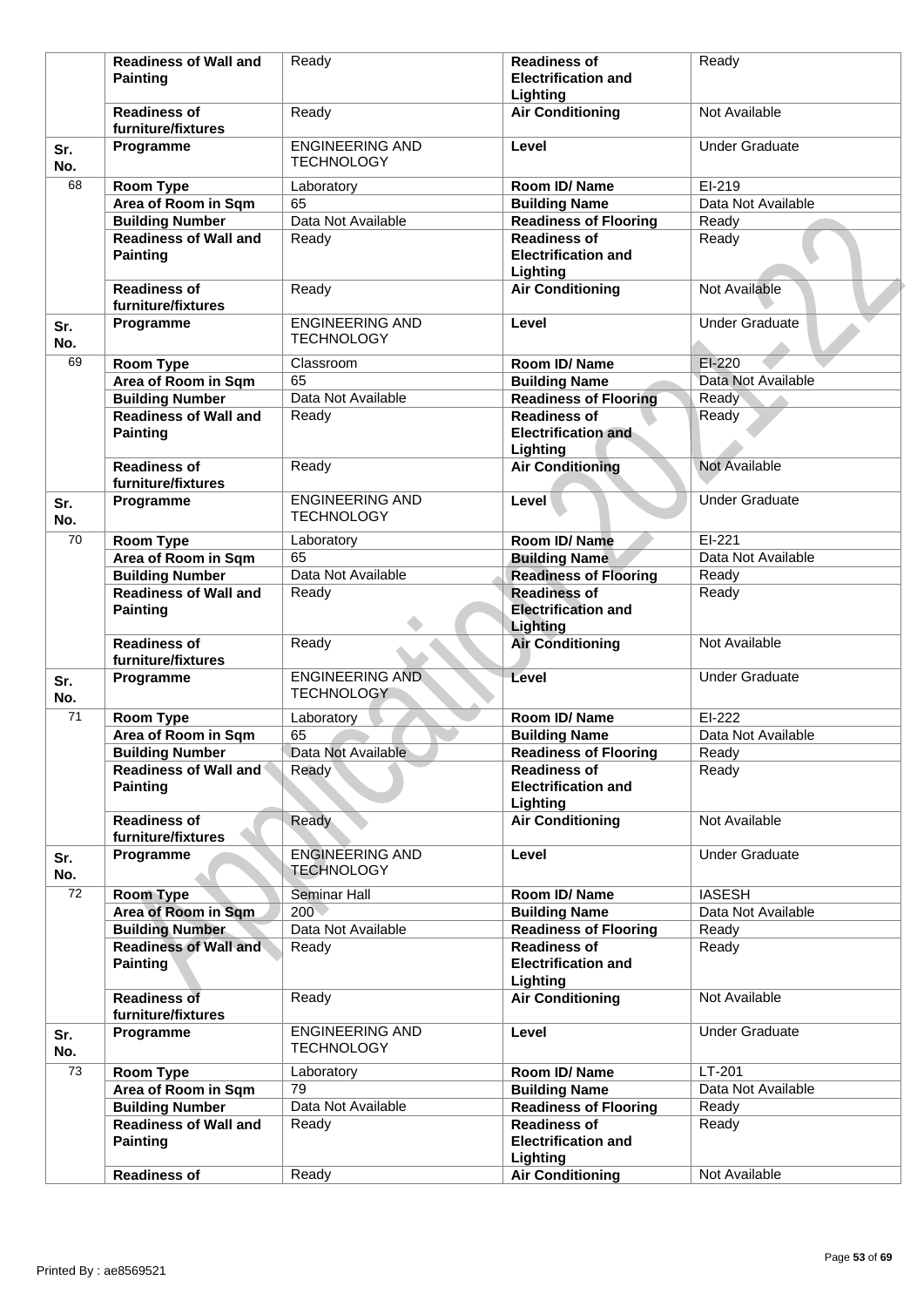|                 | furniture/fixtures                                     |                                             |                                                               |                       |
|-----------------|--------------------------------------------------------|---------------------------------------------|---------------------------------------------------------------|-----------------------|
| Sr.<br>No.      | Programme                                              | <b>ENGINEERING AND</b><br><b>TECHNOLOGY</b> | Level                                                         | <b>Under Graduate</b> |
| $\overline{74}$ | Room Type                                              | Laboratory                                  | Room ID/Name                                                  | ME-101                |
|                 | Area of Room in Sqm                                    | 78                                          | <b>Building Name</b>                                          | Data Not Available    |
|                 | <b>Building Number</b>                                 | Data Not Available                          | <b>Readiness of Flooring</b>                                  | Ready                 |
|                 | <b>Readiness of Wall and</b>                           | Ready                                       | <b>Readiness of</b>                                           | Ready                 |
|                 | <b>Painting</b>                                        |                                             | <b>Electrification and</b><br>Lighting                        |                       |
|                 | <b>Readiness of</b>                                    | Ready                                       | <b>Air Conditioning</b>                                       | Not Available         |
|                 | furniture/fixtures                                     |                                             |                                                               |                       |
| Sr.<br>No.      | Programme                                              | <b>ENGINEERING AND</b><br><b>TECHNOLOGY</b> | Level                                                         | Under Graduate        |
| 75              | <b>Room Type</b>                                       | Laboratory                                  | Room ID/Name                                                  | ME-102                |
|                 | Area of Room in Sqm                                    | 78                                          | <b>Building Name</b>                                          | Data Not Available    |
|                 | <b>Building Number</b>                                 | Data Not Available                          | <b>Readiness of Flooring</b>                                  | Ready                 |
|                 | <b>Readiness of Wall and</b>                           |                                             | <b>Readiness of</b>                                           |                       |
|                 | <b>Painting</b>                                        | Ready                                       | <b>Electrification and</b><br>Lighting                        | Ready                 |
|                 | <b>Readiness of</b><br>furniture/fixtures              | Ready                                       | <b>Air Conditioning</b>                                       | Not Available         |
| Sr.<br>No.      | Programme                                              | <b>ENGINEERING AND</b><br><b>TECHNOLOGY</b> | Level                                                         | <b>Under Graduate</b> |
| 76              | Room Type                                              | Classroom                                   | Room ID/Name                                                  | ME-106                |
|                 | Area of Room in Sqm                                    | 78                                          | <b>Building Name</b>                                          | Data Not Available    |
|                 | <b>Building Number</b>                                 | Data Not Available                          | <b>Readiness of Flooring</b>                                  | Ready                 |
|                 | <b>Readiness of Wall and</b>                           | Ready                                       | <b>Readiness of</b>                                           | Ready                 |
|                 | <b>Painting</b>                                        |                                             | <b>Electrification and</b><br>Lighting                        |                       |
|                 | <b>Readiness of</b><br>furniture/fixtures              | Ready                                       | <b>Air Conditioning</b>                                       | Not Available         |
| Sr.<br>No.      | Programme                                              | <b>ENGINEERING AND</b><br><b>TECHNOLOGY</b> | Level                                                         | <b>Under Graduate</b> |
| 77              | <b>Room Type</b>                                       | Laboratory                                  | Room ID/ Name                                                 | ME-107                |
|                 | Area of Room in Sqm                                    | 78                                          | <b>Building Name</b>                                          | Data Not Available    |
|                 | <b>Building Number</b>                                 | Data Not Available                          | <b>Readiness of Flooring</b>                                  | Ready                 |
|                 | <b>Readiness of Wall and</b><br><b>Painting</b>        | Ready                                       | <b>Readiness of</b><br><b>Electrification and</b><br>Lighting | Ready                 |
|                 | <b>Readiness of</b>                                    | Ready                                       |                                                               | Not Available         |
|                 | furniture/fixtures                                     |                                             | <b>Air Conditioning</b>                                       |                       |
| Sr.<br>No.      | Programme                                              | <b>ENGINEERING AND</b><br><b>TECHNOLOGY</b> | Level                                                         | <b>Under Graduate</b> |
| 78              | <b>Room Type</b>                                       | Laboratory                                  | Room ID/Name                                                  | ME-110                |
|                 | Area of Room in Sqm                                    | 116                                         | <b>Building Name</b>                                          | Data Not Available    |
|                 |                                                        | Data Not Available                          |                                                               |                       |
|                 | <b>Building Number</b><br><b>Readiness of Wall and</b> |                                             | <b>Readiness of Flooring</b>                                  | Ready                 |
|                 | <b>Painting</b>                                        | Ready                                       | <b>Readiness of</b><br><b>Electrification and</b><br>Lighting | Ready                 |
|                 | <b>Readiness of</b><br>furniture/fixtures              | Ready                                       | <b>Air Conditioning</b>                                       | Not Available         |
| Sr.<br>No.      | Programme                                              | <b>ENGINEERING AND</b><br><b>TECHNOLOGY</b> | Level                                                         | <b>Under Graduate</b> |
| 79              | Room Type                                              | Laboratory                                  | Room ID/Name                                                  | ME-112                |
|                 | Area of Room in Sqm                                    | 76                                          | <b>Building Name</b>                                          | Data Not Available    |
|                 | <b>Building Number</b>                                 | Data Not Available                          | Readiness of Flooring                                         | Ready                 |
|                 | <b>Readiness of Wall and</b><br><b>Painting</b>        | Ready                                       | <b>Readiness of</b><br><b>Electrification and</b><br>Lighting | Ready                 |
|                 | <b>Readiness of</b><br>furniture/fixtures              | Ready                                       | <b>Air Conditioning</b>                                       | Not Available         |
| Sr.<br>No.      | Programme                                              | <b>ENGINEERING AND</b><br><b>TECHNOLOGY</b> | Level                                                         | <b>Under Graduate</b> |
| 80              | <b>Room Type</b>                                       | Laboratory                                  | Room ID/Name                                                  | ME-114                |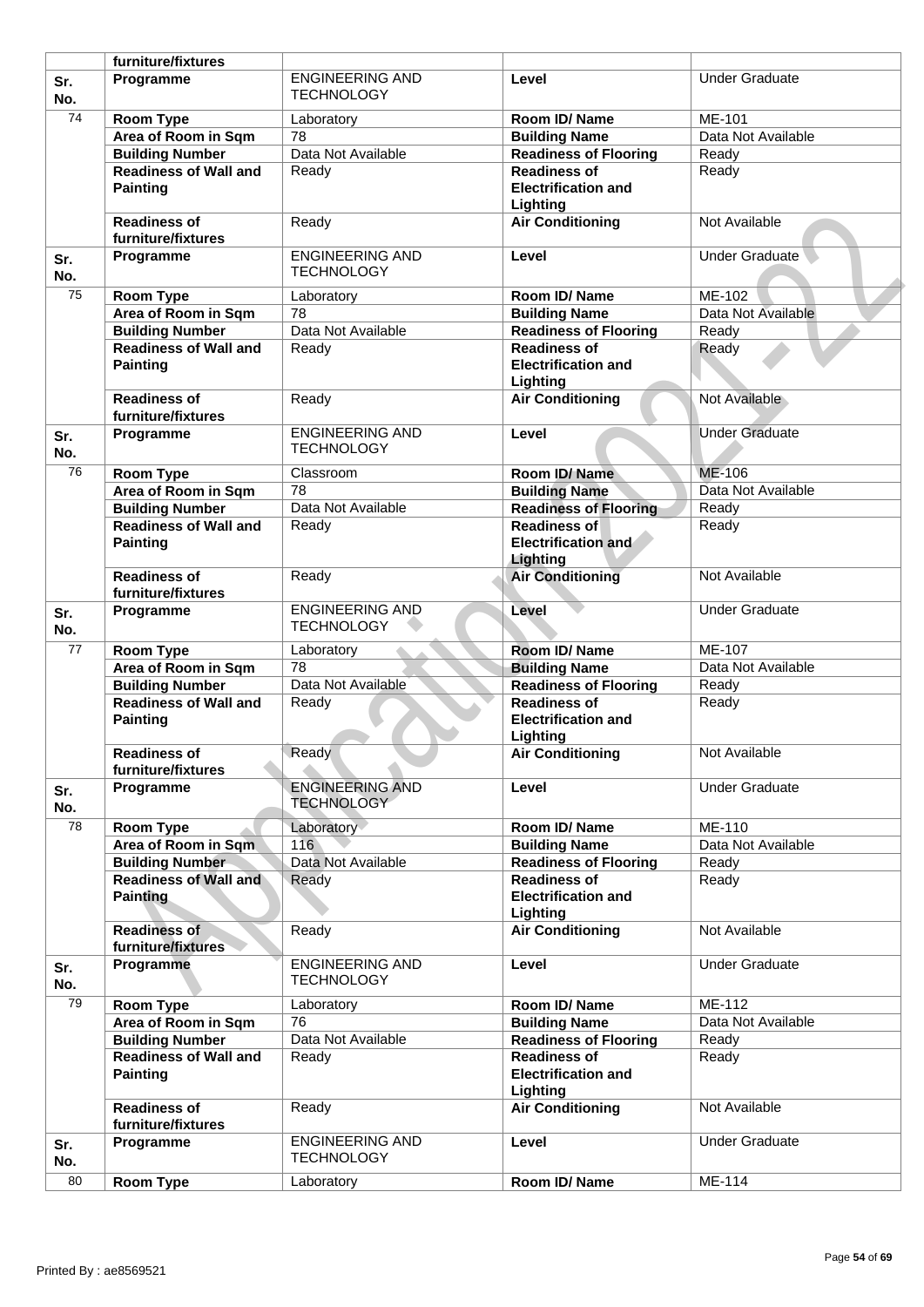| Area of Room in Sqm<br>88                   | <b>Building Name</b>                                                                      | Data Not Available                                                                                                      |
|---------------------------------------------|-------------------------------------------------------------------------------------------|-------------------------------------------------------------------------------------------------------------------------|
| Data Not Available                          | <b>Readiness of Flooring</b>                                                              | Ready                                                                                                                   |
| <b>Readiness of Wall and</b><br>Readv       | <b>Readiness of</b><br><b>Electrification and</b><br>Lighting                             | Ready                                                                                                                   |
| Ready                                       | <b>Air Conditioning</b>                                                                   | Not Available                                                                                                           |
| <b>ENGINEERING AND</b><br><b>TECHNOLOGY</b> | Level                                                                                     | <b>Under Graduate</b>                                                                                                   |
| Laboratory                                  | Room ID/Name                                                                              | ME-116                                                                                                                  |
| 103<br>Area of Room in Sqm                  | <b>Building Name</b>                                                                      | Data Not Available                                                                                                      |
| Data Not Available                          | <b>Readiness of Flooring</b>                                                              | Ready                                                                                                                   |
| <b>Readiness of Wall and</b><br>Ready       | <b>Readiness of</b><br><b>Electrification and</b><br>Lighting                             | Ready                                                                                                                   |
|                                             |                                                                                           | Not Available                                                                                                           |
| <b>TECHNOLOGY</b>                           |                                                                                           | <b>Under Graduate</b>                                                                                                   |
| Classroom                                   | Room ID/Name                                                                              | <b>ME-201</b>                                                                                                           |
| Area of Room in Sqm<br>76                   | <b>Building Name</b>                                                                      | Data Not Available                                                                                                      |
| Data Not Available                          | <b>Readiness of Flooring</b>                                                              | Ready                                                                                                                   |
| Ready                                       | <b>Readiness of</b><br><b>Electrification and</b><br>Lighting                             | Ready                                                                                                                   |
| Ready                                       | <b>Air Conditioning</b>                                                                   | Not Available                                                                                                           |
| <b>TECHNOLOGY</b>                           |                                                                                           | <b>Under Graduate</b>                                                                                                   |
| Laboratory                                  | Room ID/Name                                                                              | ME-202                                                                                                                  |
| Area of Room in Sqm<br>103.32               | <b>Building Name</b>                                                                      | Data Not Available                                                                                                      |
| Data Not Available                          | <b>Readiness of Flooring</b>                                                              | Ready                                                                                                                   |
| <b>Readiness of Wall and</b><br>Ready       | <b>Readiness of</b><br><b>Electrification and</b>                                         | Ready                                                                                                                   |
| Ready                                       | <b>Air Conditioning</b>                                                                   | Not Available                                                                                                           |
| <b>ENGINEERING AND</b><br><b>TECHNOLOGY</b> | Level                                                                                     | <b>Under Graduate</b>                                                                                                   |
| Classroom                                   | Room ID/ Name                                                                             | <b>ME-205</b>                                                                                                           |
| Area of Room in Sqm<br>76                   |                                                                                           | Data Not Available                                                                                                      |
| Data Not Available                          | <b>Readiness of Flooring</b>                                                              | Ready                                                                                                                   |
| <b>Readiness of Wall and</b><br>Ready       | <b>Readiness of</b><br><b>Electrification and</b>                                         | Ready                                                                                                                   |
| Ready                                       | <b>Air Conditioning</b>                                                                   | Not Available                                                                                                           |
| <b>ENGINEERING AND</b><br><b>TECHNOLOGY</b> | Level                                                                                     | <b>Under Graduate</b>                                                                                                   |
| Laboratory                                  | Room ID/Name                                                                              | ME-206                                                                                                                  |
| Area of Room in Sqm<br>35                   | <b>Building Name</b>                                                                      | Data Not Available                                                                                                      |
| Data Not Available                          | <b>Readiness of Flooring</b>                                                              | Ready                                                                                                                   |
| <b>Readiness of Wall and</b><br>Ready       | <b>Readiness of</b>                                                                       | Ready                                                                                                                   |
|                                             |                                                                                           |                                                                                                                         |
| Ready                                       | Lighting<br><b>Air Conditioning</b>                                                       | Not Available                                                                                                           |
| <b>ENGINEERING AND</b><br><b>TECHNOLOGY</b> | Level                                                                                     | <b>Under Graduate</b>                                                                                                   |
| Seminar Hall                                | <b>Room ID/ Name</b>                                                                      | ME-207                                                                                                                  |
| 87<br>Area of Room in Sqm                   | <b>Building Name</b>                                                                      | Data Not Available                                                                                                      |
| Data Not Available                          | <b>Readiness of Flooring</b>                                                              | Ready                                                                                                                   |
| <b>Readiness of Wall and</b><br>Ready       | <b>Readiness of</b>                                                                       | Ready                                                                                                                   |
|                                             | Ready<br><b>ENGINEERING AND</b><br><b>Readiness of Wall and</b><br><b>ENGINEERING AND</b> | <b>Air Conditioning</b><br>Level<br>Level<br>Lighting<br><b>Building Name</b><br>Lighting<br><b>Electrification and</b> |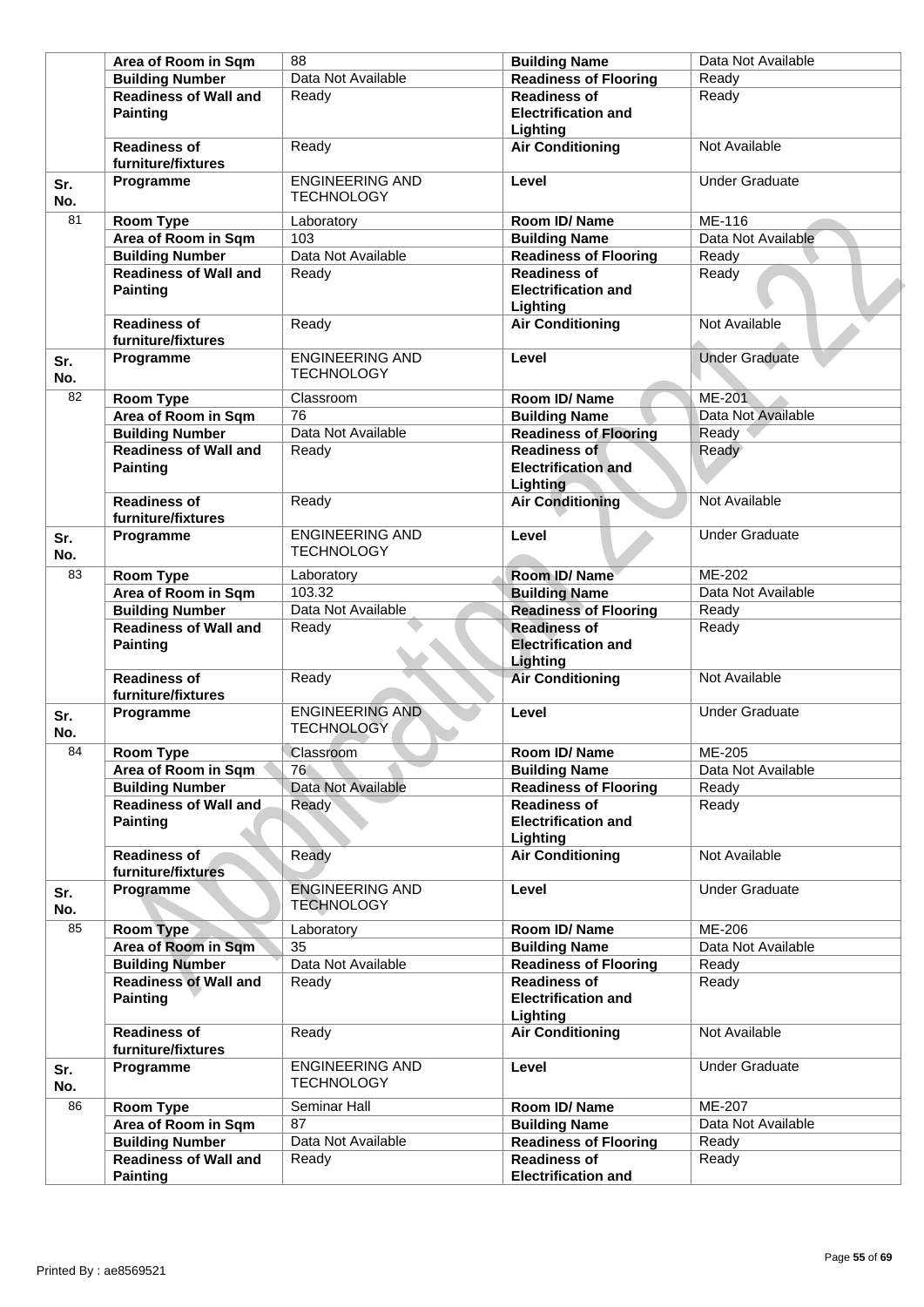|            |                                                 |                                             | Lighting                                                             |                       |
|------------|-------------------------------------------------|---------------------------------------------|----------------------------------------------------------------------|-----------------------|
|            | <b>Readiness of</b><br>furniture/fixtures       | Readv                                       | <b>Air Conditioning</b>                                              | Not Available         |
| Sr.<br>No. | Programme                                       | <b>ENGINEERING AND</b><br><b>TECHNOLOGY</b> | Level                                                                | <b>Under Graduate</b> |
| 87         | <b>Room Type</b>                                | Seminar Hall                                | Room ID/Name                                                         | ME-208                |
|            | Area of Room in Sqm                             | 87                                          | <b>Building Name</b>                                                 | Data Not Available    |
|            | <b>Building Number</b>                          | Data Not Available                          | <b>Readiness of Flooring</b>                                         | Ready                 |
|            | <b>Readiness of Wall and</b>                    | Ready                                       | <b>Readiness of</b>                                                  | Ready                 |
|            | <b>Painting</b>                                 |                                             | <b>Electrification and</b><br>Lighting                               |                       |
|            | <b>Readiness of</b><br>furniture/fixtures       | Ready                                       | <b>Air Conditioning</b>                                              | Not Available         |
| Sr.<br>No. | Programme                                       | <b>ENGINEERING AND</b><br><b>TECHNOLOGY</b> | Level                                                                | <b>Under Graduate</b> |
| 88         | <b>Room Type</b>                                | Classroom                                   | Room ID/Name                                                         | ME-213                |
|            | Area of Room in Sqm                             | 76                                          | <b>Building Name</b>                                                 | Data Not Available    |
|            | <b>Building Number</b>                          | Data Not Available                          | <b>Readiness of Flooring</b>                                         | Ready                 |
|            | <b>Readiness of Wall and</b><br><b>Painting</b> | Ready                                       | <b>Readiness of</b><br><b>Electrification and</b><br>Lighting        | Ready                 |
|            | <b>Readiness of</b><br>furniture/fixtures       | Ready                                       | <b>Air Conditioning</b>                                              | Not Available         |
| Sr.<br>No. | Programme                                       | <b>ENGINEERING AND</b><br><b>TECHNOLOGY</b> | Level                                                                | <b>Under Graduate</b> |
| 89         | <b>Room Type</b>                                | Classroom                                   | Room ID/Name                                                         | ME-214                |
|            | Area of Room in Sqm                             | 98                                          | <b>Building Name</b>                                                 | Data Not Available    |
|            | <b>Building Number</b>                          | Data Not Available                          | <b>Readiness of Flooring</b>                                         | Ready                 |
|            | <b>Readiness of Wall and</b><br><b>Painting</b> | Ready                                       | <b>Readiness of</b><br><b>Electrification and</b><br><b>Lighting</b> | Ready                 |
|            | <b>Readiness of</b><br>furniture/fixtures       | Ready                                       | <b>Air Conditioning</b>                                              | Not Available         |
| Sr.<br>No. | Programme                                       | <b>ENGINEERING AND</b><br><b>TECHNOLOGY</b> | Level                                                                | <b>Under Graduate</b> |
| 90         | <b>Room Type</b>                                | <b>Tutorial Room</b>                        | Room ID/Name                                                         | ME-215                |
|            | Area of Room in Sqm                             | 41                                          | <b>Building Name</b>                                                 | Data Not Available    |
|            | <b>Building Number</b>                          | Data Not Available                          | <b>Readiness of Flooring</b>                                         | Ready                 |
|            | <b>Readiness of Wall and</b><br>Painting        | Ready                                       | <b>Readiness of</b><br><b>Electrification and</b><br>Lighting        | Ready                 |
|            | <b>Readiness of</b><br>furniture/fixtures       | Ready                                       | <b>Air Conditioning</b>                                              | Not Available         |
| Sr.<br>No. | Programme                                       | <b>ENGINEERING AND</b><br><b>TECHNOLOGY</b> | Level                                                                | <b>Under Graduate</b> |
| 91         | Room Type                                       | Laboratory                                  | Room ID/Name                                                         | ME-216                |
|            | Area of Room in Sqm                             | 78                                          | <b>Building Name</b>                                                 | Data Not Available    |
|            | <b>Building Number</b>                          | Data Not Available                          | <b>Readiness of Flooring</b>                                         | Ready                 |
|            | <b>Readiness of Wall and</b><br><b>Painting</b> | Ready                                       | <b>Readiness of</b><br><b>Electrification and</b><br>Lighting        | Ready                 |
|            | <b>Readiness of</b><br>furniture/fixtures       | Ready                                       | <b>Air Conditioning</b>                                              | Not Available         |
| Sr.<br>No. | Programme                                       | <b>ENGINEERING AND</b><br><b>TECHNOLOGY</b> | Level                                                                | <b>Under Graduate</b> |
| 92         | Room Type                                       | Seminar Hall                                | Room ID/Name                                                         | <b>MPH</b>            |
|            | Area of Room in Sqm                             | 1200                                        | <b>Building Name</b>                                                 | Data Not Available    |
|            | <b>Building Number</b>                          | Data Not Available                          | Readiness of Flooring                                                | Ready                 |
|            | <b>Readiness of Wall and</b><br><b>Painting</b> | Ready                                       | <b>Readiness of</b><br><b>Electrification and</b><br>Lighting        | Ready                 |
|            | <b>Readiness of</b><br>furniture/fixtures       | Ready                                       | <b>Air Conditioning</b>                                              | Not Available         |
| Sr.        | Programme                                       | <b>ENGINEERING AND</b>                      | Level                                                                | <b>Under Graduate</b> |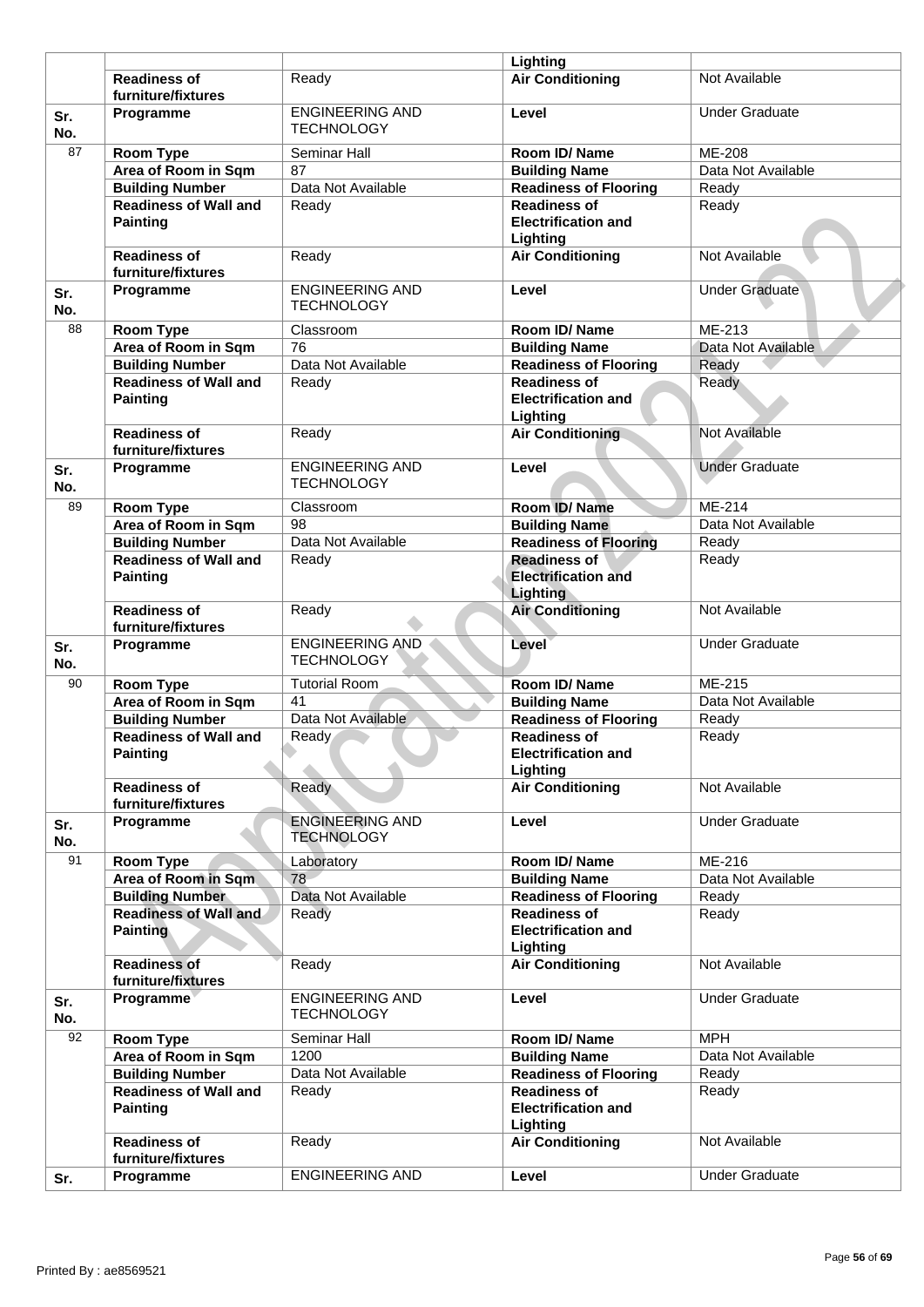| No.        |                                                 | <b>TECHNOLOGY</b>                           |                                                               |                       |
|------------|-------------------------------------------------|---------------------------------------------|---------------------------------------------------------------|-----------------------|
| 93         | <b>Room Type</b>                                | <b>Tutorial Room</b>                        | Room ID/Name                                                  | <b>NK-102</b>         |
|            | Area of Room in Sqm                             | 55                                          | <b>Building Name</b>                                          | Data Not Available    |
|            | <b>Building Number</b>                          | Data Not Available                          | <b>Readiness of Flooring</b>                                  | Ready                 |
|            | <b>Readiness of Wall and</b>                    | Ready                                       | <b>Readiness of</b>                                           | Ready                 |
|            | <b>Painting</b>                                 |                                             | <b>Electrification and</b><br>Lighting                        |                       |
|            | <b>Readiness of</b><br>furniture/fixtures       | Ready                                       | <b>Air Conditioning</b>                                       | Not Available         |
| Sr.<br>No. | Programme                                       | <b>ENGINEERING AND</b><br><b>TECHNOLOGY</b> | Level                                                         | <b>Under Graduate</b> |
| 94         | <b>Room Type</b>                                | <b>Tutorial Room</b>                        | Room ID/Name                                                  | <b>NK-106</b>         |
|            | Area of Room in Sqm                             | 112                                         | <b>Building Name</b>                                          | Data Not Available    |
|            | <b>Building Number</b>                          | Data Not Available                          | <b>Readiness of Flooring</b>                                  | Ready                 |
|            | <b>Readiness of Wall and</b><br><b>Painting</b> | Ready                                       | <b>Readiness of</b><br><b>Electrification and</b><br>Lighting | Ready                 |
|            | <b>Readiness of</b><br>furniture/fixtures       | Ready                                       | <b>Air Conditioning</b>                                       | <b>Not Available</b>  |
| Sr.<br>No. | Programme                                       | <b>ENGINEERING AND</b><br><b>TECHNOLOGY</b> | Level                                                         | <b>Under Graduate</b> |
| 95         | <b>Room Type</b>                                | Laboratory                                  | Room ID/Name                                                  | <b>NK-109</b>         |
|            | Area of Room in Sqm                             | 62                                          | <b>Building Name</b>                                          | Data Not Available    |
|            | <b>Building Number</b>                          | Data Not Available                          | <b>Readiness of Flooring</b>                                  | Ready                 |
|            | <b>Readiness of Wall and</b><br><b>Painting</b> | Ready                                       | <b>Readiness of</b><br><b>Electrification and</b><br>Lighting | Ready                 |
|            | <b>Readiness of</b><br>furniture/fixtures       | Ready                                       | <b>Air Conditioning</b>                                       | Not Available         |
| Sr.<br>No. | Programme                                       | <b>ENGINEERING AND</b><br><b>TECHNOLOGY</b> | Level                                                         | <b>Under Graduate</b> |
| 96         | <b>Room Type</b>                                | Laboratory                                  | Room ID/Name                                                  | <b>NK-110</b>         |
|            | Area of Room in Sqm                             | 55                                          | <b>Building Name</b>                                          | Data Not Available    |
|            | <b>Building Number</b>                          | Data Not Available                          | <b>Readiness of Flooring</b>                                  | Ready                 |
|            | <b>Readiness of Wall and</b><br><b>Painting</b> | Ready                                       | <b>Readiness of</b><br><b>Electrification and</b><br>Lighting | Ready                 |
|            | <b>Readiness of</b><br>furniture/fixtures       | Ready                                       | <b>Air Conditioning</b>                                       | Not Available         |
| Sr.<br>No. | Programme                                       | <b>ENGINEERING AND</b><br><b>TECHNOLOGY</b> | Level                                                         | <b>Under Graduate</b> |
| 97         | <b>Room Type</b>                                | Laboratory                                  | Room ID/Name                                                  | <b>NK-116</b>         |
|            | Area of Room in Sqm                             | 114                                         | <b>Building Name</b>                                          | Data Not Available    |
|            | <b>Building Number</b>                          | Data Not Available                          | <b>Readiness of Flooring</b>                                  | Ready                 |
|            | <b>Readiness of Wall and</b><br><b>Painting</b> | Ready                                       | <b>Readiness of</b><br><b>Electrification and</b><br>Lighting | Ready                 |
|            | <b>Readiness of</b><br>furniture/fixtures       | Ready                                       | <b>Air Conditioning</b>                                       | Not Available         |
| Sr.<br>No. | Programme                                       | <b>ENGINEERING AND</b><br><b>TECHNOLOGY</b> | Level                                                         | <b>Under Graduate</b> |
| 98         | <b>Room Type</b>                                | Laboratory                                  | Room ID/Name                                                  | <b>NK-118</b>         |
|            | Area of Room in Sqm                             | 114                                         | <b>Building Name</b>                                          | Data Not Available    |
|            | <b>Building Number</b>                          | Data Not Available                          | <b>Readiness of Flooring</b>                                  | Ready                 |
|            | <b>Readiness of Wall and</b><br><b>Painting</b> | Ready                                       | <b>Readiness of</b><br><b>Electrification and</b><br>Lighting | Ready                 |
|            | <b>Readiness of</b><br>furniture/fixtures       | Ready                                       | <b>Air Conditioning</b>                                       | Not Available         |
| Sr.<br>No. | Programme                                       | <b>ENGINEERING AND</b><br><b>TECHNOLOGY</b> | Level                                                         | <b>Under Graduate</b> |
| 99         | <b>Room Type</b>                                | Laboratory                                  | Room ID/Name                                                  | <b>NK-119</b>         |
|            | Area of Room in Sqm                             | 114                                         | <b>Building Name</b>                                          | Data Not Available    |
|            | <b>Building Number</b>                          | Data Not Available                          | <b>Readiness of Flooring</b>                                  | Ready                 |
|            |                                                 |                                             |                                                               |                       |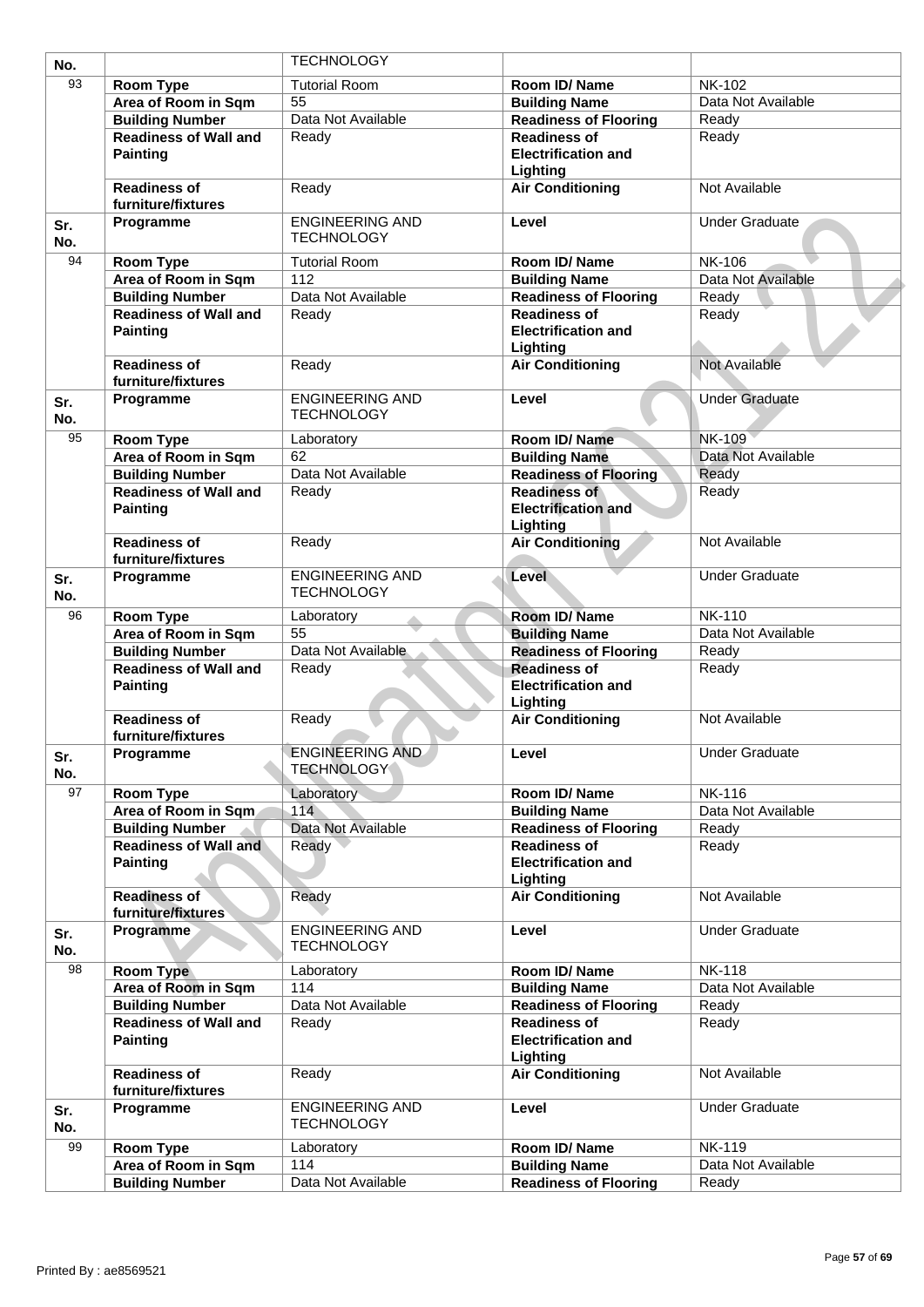|            | <b>Readiness of Wall and</b>                                              | Ready                                       | <b>Readiness of</b>                                           | Ready                 |
|------------|---------------------------------------------------------------------------|---------------------------------------------|---------------------------------------------------------------|-----------------------|
|            | Painting                                                                  |                                             | <b>Electrification and</b><br>Lighting                        |                       |
|            | <b>Readiness of</b><br>furniture/fixtures                                 | Ready                                       | <b>Air Conditioning</b>                                       | Not Available         |
| Sr.<br>No. | Programme                                                                 | <b>ENGINEERING AND</b><br><b>TECHNOLOGY</b> | Level                                                         | <b>Under Graduate</b> |
| 100        | <b>Room Type</b>                                                          | <b>Tutorial Room</b>                        | Room ID/Name                                                  | <b>NK-203</b>         |
|            | Area of Room in Sqm                                                       | $\overline{55}$                             | <b>Building Name</b>                                          | Data Not Available    |
|            | <b>Building Number</b>                                                    | Data Not Available                          | <b>Readiness of Flooring</b>                                  | Ready                 |
|            | <b>Readiness of Wall and</b><br><b>Painting</b>                           | Ready                                       | <b>Readiness of</b><br><b>Electrification and</b><br>Lighting | Ready                 |
|            | <b>Readiness of</b><br>furniture/fixtures                                 | Ready                                       | <b>Air Conditioning</b>                                       | Not Available         |
| Sr.<br>No. | Programme                                                                 | <b>ENGINEERING AND</b><br><b>TECHNOLOGY</b> | Level                                                         | <b>Under Graduate</b> |
| 101        | <b>Room Type</b>                                                          | Laboratory                                  | Room ID/Name                                                  | <b>NK-204</b>         |
|            | Area of Room in Sqm                                                       | 85                                          | <b>Building Name</b>                                          | Data Not Available    |
|            | <b>Building Number</b>                                                    | Data Not Available                          | <b>Readiness of Flooring</b>                                  | Ready                 |
|            | <b>Readiness of Wall and</b>                                              | Ready                                       | <b>Readiness of</b>                                           | Ready                 |
|            | <b>Painting</b>                                                           |                                             | <b>Electrification and</b><br>Lighting                        |                       |
|            | <b>Readiness of</b><br>furniture/fixtures                                 | Ready                                       | <b>Air Conditioning</b>                                       | Not Available         |
| Sr.<br>No. | Programme                                                                 | <b>ENGINEERING AND</b><br><b>TECHNOLOGY</b> | Level                                                         | <b>Under Graduate</b> |
| 102        | <b>Room Type</b>                                                          | Laboratory                                  | Room ID/ Name                                                 | <b>NK-209</b>         |
|            | Area of Room in Sqm                                                       | 55                                          | <b>Building Name</b>                                          | Data Not Available    |
|            | <b>Building Number</b>                                                    | Data Not Available                          | <b>Readiness of Flooring</b>                                  | Ready                 |
|            | <b>Readiness of Wall and</b><br><b>Painting</b>                           | Ready                                       | <b>Readiness of</b><br><b>Electrification and</b><br>Lighting | Ready                 |
|            | <b>Readiness of</b><br>furniture/fixtures                                 | Ready                                       | <b>Air Conditioning</b>                                       | Not Available         |
| Sr.<br>No. | Programme                                                                 | <b>ENGINEERING AND</b><br><b>TECHNOLOGY</b> | Level                                                         | <b>Under Graduate</b> |
| 103        | <b>Room Type</b>                                                          | Laboratory                                  | Room ID/Name                                                  | <b>NK-216</b>         |
|            | Area of Room in Sqm                                                       | 55                                          | <b>Building Name</b>                                          | Data Not Available    |
|            | <b>Building Number</b>                                                    | Data Not Available                          | <b>Readiness of Flooring</b>                                  | Ready                 |
|            | <b>Readiness of Wall and</b><br><b>Painting</b>                           | Ready                                       | <b>Readiness of</b><br><b>Electrification and</b><br>Lighting | Ready                 |
|            | <b>Readiness of</b><br>furniture/fixtures                                 | Ready                                       | <b>Air Conditioning</b>                                       | Not Available         |
| Sr.<br>No. | Programme                                                                 | <b>ENGINEERING AND</b><br><b>TECHNOLOGY</b> | Level                                                         | <b>Under Graduate</b> |
| 104        | <b>Room Type</b>                                                          | Laboratory                                  | Room ID/Name                                                  | <b>NK-217</b>         |
|            | Area of Room in Sqm                                                       | 75                                          | <b>Building Name</b>                                          | Data Not Available    |
|            | <b>Building Number</b>                                                    | Data Not Available                          | <b>Readiness of Flooring</b>                                  | Ready                 |
|            | <b>Readiness of Wall and</b><br><b>Painting</b>                           | Ready                                       | <b>Readiness of</b><br><b>Electrification and</b>             | Ready                 |
|            | <b>Readiness of</b>                                                       | Ready                                       | Lighting<br><b>Air Conditioning</b>                           | Not Available         |
| Sr.<br>No. | furniture/fixtures<br>Programme                                           | <b>ENGINEERING AND</b><br><b>TECHNOLOGY</b> | Level                                                         | <b>Under Graduate</b> |
| 105        |                                                                           |                                             | Room ID/Name                                                  | <b>NK-219</b>         |
|            | <b>Room Type</b>                                                          | Laboratory<br>112                           |                                                               | Data Not Available    |
|            | Area of Room in Sqm                                                       | Data Not Available                          | <b>Building Name</b><br><b>Readiness of Flooring</b>          | Ready                 |
|            | <b>Building Number</b><br><b>Readiness of Wall and</b><br><b>Painting</b> | Ready                                       | <b>Readiness of</b><br><b>Electrification and</b>             | Ready                 |
|            |                                                                           |                                             | Lighting                                                      |                       |
|            | <b>Readiness of</b>                                                       | Ready                                       | <b>Air Conditioning</b>                                       | Not Available         |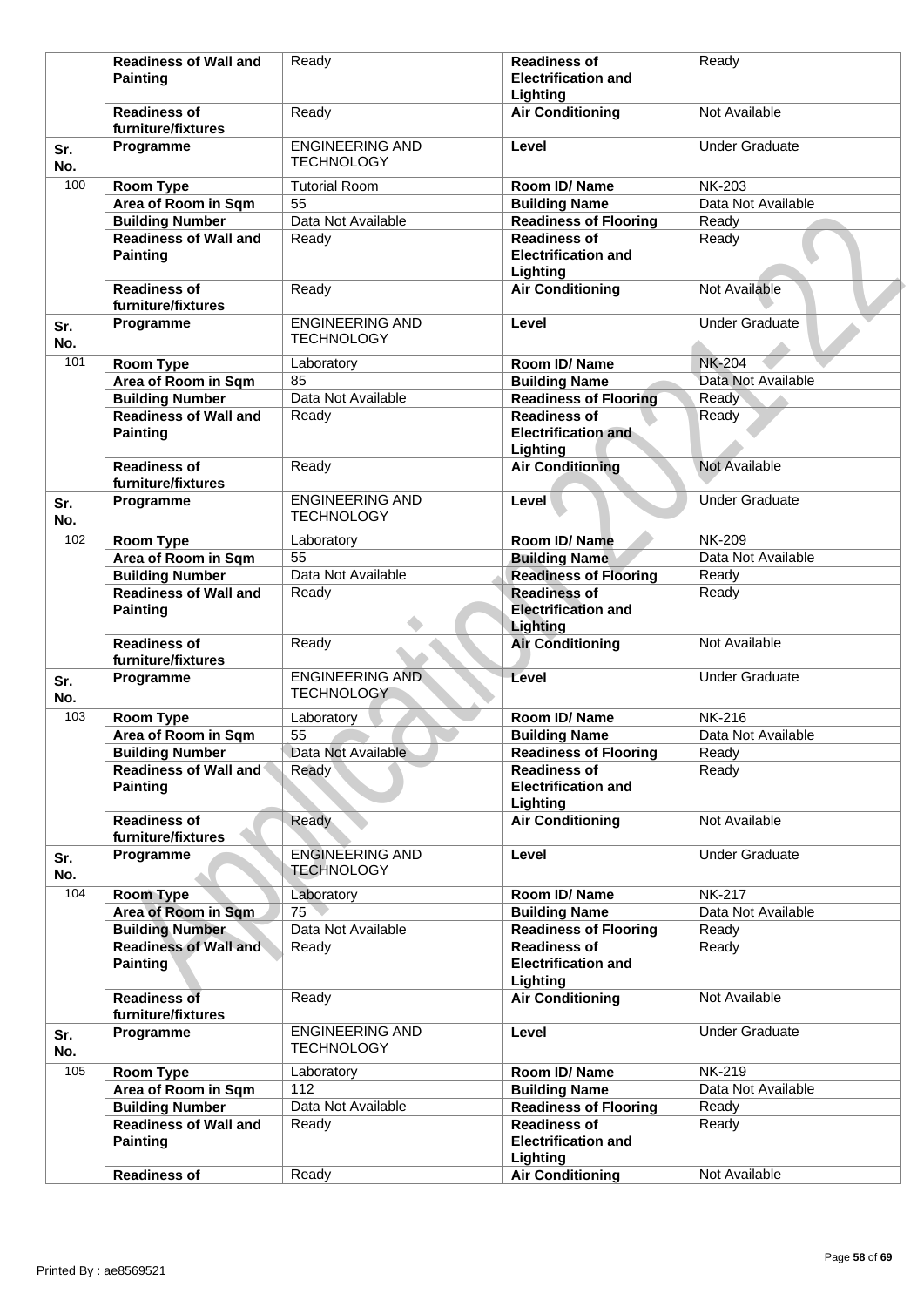|              | furniture/fixtures                              |                                               |                                                               |                       |
|--------------|-------------------------------------------------|-----------------------------------------------|---------------------------------------------------------------|-----------------------|
| Sr.<br>No.   | Programme                                       | <b>ENGINEERING AND</b><br><b>TECHNOLOGY</b>   | Level                                                         | <b>Under Graduate</b> |
| 106          | Room Type                                       | Laboratory                                    | <b>Room ID/ Name</b>                                          | <b>NK-221</b>         |
|              | Area of Room in Sqm                             | 75                                            | <b>Building Name</b>                                          | Data Not Available    |
|              | <b>Building Number</b>                          | Data Not Available                            | <b>Readiness of Flooring</b>                                  | Ready                 |
|              | <b>Readiness of Wall and</b>                    | Ready                                         | <b>Readiness of</b>                                           | Ready                 |
|              | <b>Painting</b>                                 |                                               | <b>Electrification and</b><br>Lighting                        |                       |
|              | <b>Readiness of</b><br>furniture/fixtures       | Ready                                         | <b>Air Conditioning</b>                                       | Not Available         |
| Sr.<br>No.   | Programme                                       | <b>ENGINEERING AND</b><br><b>TECHNOLOGY</b>   | Level                                                         | Under Graduate        |
| 107          | Room Type                                       | <b>Additional Workshop</b>                    | Room ID/Name                                                  | <b>WS-100</b>         |
|              | Area of Room in Sqm                             | 837                                           | <b>Building Name</b>                                          | <b>MECH</b>           |
|              | <b>Building Number</b>                          | $\overline{\text{WS}}$                        | <b>Readiness of Flooring</b>                                  | Ready                 |
|              | <b>Readiness of Wall and</b><br><b>Painting</b> | Ready                                         | <b>Readiness of</b><br><b>Electrification and</b><br>Lighting | Ready                 |
|              | <b>Readiness of</b><br>furniture/fixtures       | Ready                                         | <b>Air Conditioning</b>                                       | Not Available         |
| Sr.<br>No.   | Programme                                       | <b>ENGINEERING AND</b><br><b>TECHNOLOGY</b>   | Level                                                         | <b>Under Graduate</b> |
| 108          | Room Type                                       | Workshop                                      | Room ID/Name                                                  | <b>WS-103</b>         |
|              | Area of Room in Sqm                             | 165                                           | <b>Building Name</b>                                          | Data Not Available    |
|              | <b>Building Number</b>                          | Data Not Available                            | <b>Readiness of Flooring</b>                                  | Ready                 |
|              | <b>Readiness of Wall and</b><br><b>Painting</b> | Ready                                         | <b>Readiness of</b><br><b>Electrification and</b><br>Lighting | Ready                 |
|              | <b>Readiness of</b><br>furniture/fixtures       | Ready                                         | <b>Air Conditioning</b>                                       | Not Available         |
| Sr.<br>No.   | Programme                                       | <b>ENGINEERING AND</b><br><b>TECHNOLOGY</b>   | Level                                                         | <b>Under Graduate</b> |
| 109          | <b>Room Type</b>                                | <b>Drawing Hall</b>                           | Room ID/ Name                                                 | <b>WS-202</b>         |
|              | Area of Room in Sqm                             | 165                                           | <b>Building Name</b>                                          | Data Not Available    |
|              | <b>Building Number</b>                          | Data Not Available                            | <b>Readiness of Flooring</b>                                  | Ready                 |
|              | <b>Readiness of Wall and</b><br><b>Painting</b> | Ready                                         | <b>Readiness of</b><br><b>Electrification and</b><br>Lighting | Ready                 |
|              | <b>Readiness of</b><br>furniture/fixtures       | Ready                                         | <b>Air Conditioning</b>                                       | Not Available         |
|              |                                                 | <b>INSTRUCTIONAL AREA - COMMON FACILITIES</b> |                                                               |                       |
|              |                                                 |                                               |                                                               |                       |
| Sr.<br>No.   | Room Type:                                      | Language Laboratory                           | Room ID/ Name:                                                | CC01                  |
| $\mathbf{1}$ | Area of Room in Sqm:                            | 70                                            | <b>Readiness of Flooring:</b>                                 | Ready                 |
|              | <b>Readiness of Wall and</b><br><b>Painting</b> | Ready                                         | <b>Readiness of</b><br><b>Electrification and</b><br>Lighting | Ready                 |
|              | <b>Readiness of</b><br>furniture/fixtures       | Ready                                         | <b>Air Conditioning</b>                                       | Planned               |
|              | <b>Building Name</b>                            | <b>Computer Center</b>                        | <b>Building Number:</b>                                       | Data Not Available    |
|              | Room Tyne:                                      | Library&Reading Room                          | Room ID/ Name:                                                | $C$ FIIR              |

## **INSTRUCTIONAL AREA** – **COMMON FACILITIES**

| Sr.<br>No. | Room Type:                                      | Language Laboratory    | Room ID/ Name:                                                | CC <sub>01</sub>   |
|------------|-------------------------------------------------|------------------------|---------------------------------------------------------------|--------------------|
| 1          | Area of Room in Sqm:                            | 70                     | <b>Readiness of Flooring:</b>                                 | Ready              |
|            | <b>Readiness of Wall and</b><br><b>Painting</b> | Ready                  | <b>Readiness of</b><br><b>Electrification and</b><br>Lighting | Ready              |
|            | Readiness of<br>furniture/fixtures              | Ready                  | <b>Air Conditioning</b>                                       | Planned            |
|            | <b>Building Name</b>                            | <b>Computer Center</b> | <b>Building Number:</b>                                       | Data Not Available |
| Sr.<br>No. | Room Type:                                      | Library&Reading Room   | Room ID/Name:                                                 | CE LIB             |
| 2          | Area of Room in Sqm:                            | 1000                   | <b>Readiness of Flooring:</b>                                 | Ready              |
|            | <b>Readiness of Wall and</b><br><b>Painting</b> | Ready                  | <b>Readiness of</b><br><b>Electrification and</b><br>Lighting | Ready              |
|            | <b>Readiness of</b><br>furniture/fixtures       | Ready                  | <b>Air Conditioning</b>                                       | Not Available      |
|            | <b>Building Name</b>                            | Data Not Available     | <b>Building Number:</b>                                       | Data Not Available |
| Sr.<br>No. | Room Type:                                      | <b>Computer Center</b> | Room ID/ Name:                                                | COMP C             |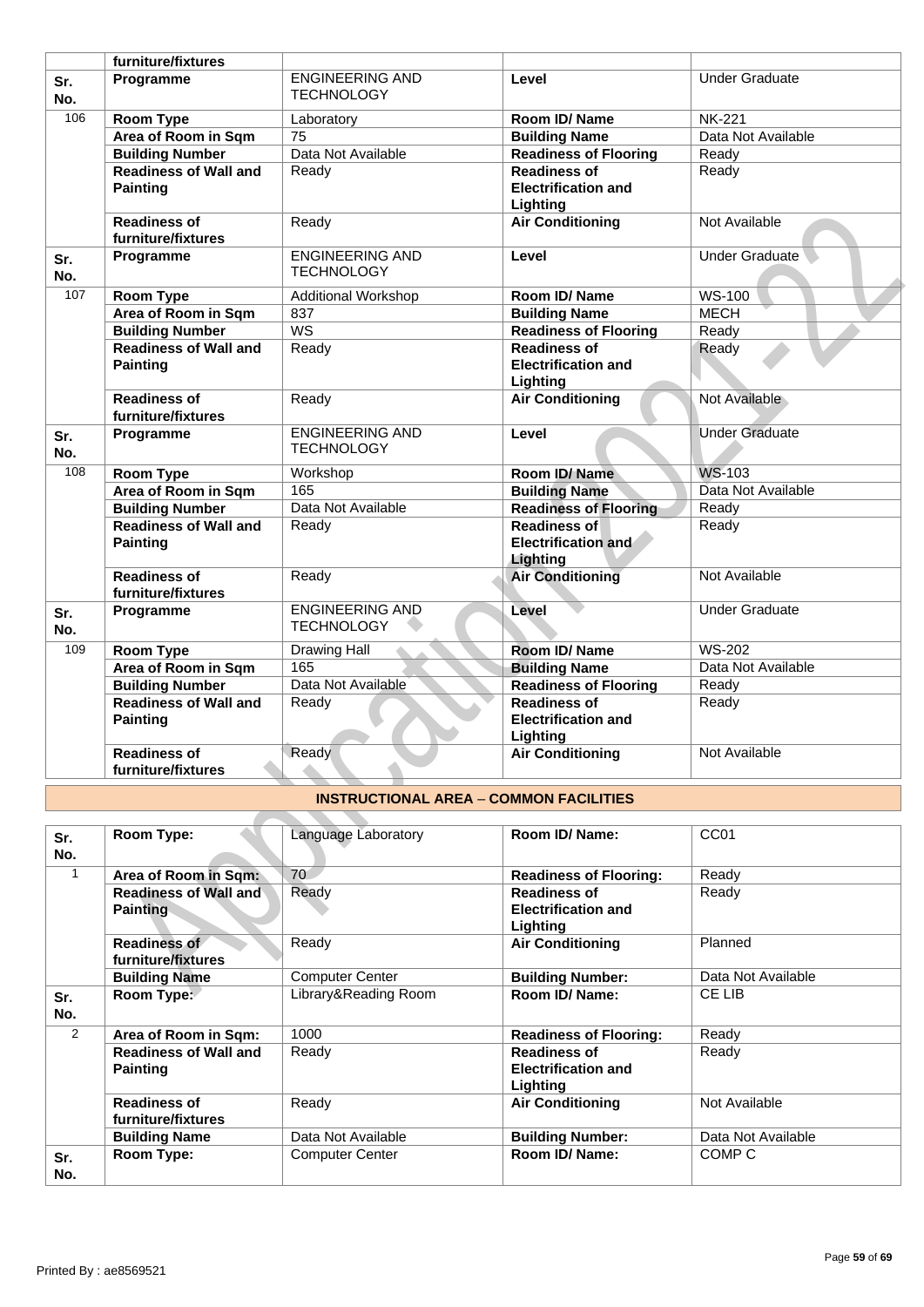| 3             | Area of Room in Sqm:                                     | 1000                            | <b>Readiness of Flooring:</b>                                        | Ready              |
|---------------|----------------------------------------------------------|---------------------------------|----------------------------------------------------------------------|--------------------|
|               | <b>Readiness of Wall and</b>                             | Ready                           | <b>Readiness of</b>                                                  | Ready              |
|               | <b>Painting</b>                                          |                                 | <b>Electrification and</b>                                           |                    |
|               |                                                          |                                 | Lighting                                                             |                    |
|               | <b>Readiness of</b><br>furniture/fixtures                | Ready                           | <b>Air Conditioning</b>                                              | Available          |
|               | <b>Building Name</b>                                     | Data Not Available              | <b>Building Number:</b>                                              | Data Not Available |
| Sr.<br>No.    | Room Type:                                               | Library&Reading Room            | Room ID/ Name:                                                       | ME-106             |
| 4             | Area of Room in Sqm:                                     | 160                             | <b>Readiness of Flooring:</b>                                        | Ready              |
|               | <b>Readiness of Wall and</b>                             | Ready                           | <b>Readiness of</b>                                                  | Ready              |
|               | <b>Painting</b>                                          |                                 | <b>Electrification and</b><br>Lighting                               |                    |
|               | <b>Readiness of</b><br>furniture/fixtures                | Ready                           | <b>Air Conditioning</b>                                              | Not Available      |
|               | <b>Building Name</b>                                     | Data Not Available              | <b>Building Number:</b>                                              | Data Not Available |
| Sr.<br>No.    | Room Type:                                               | Library&Reading Room            | Room ID/ Name:                                                       | <b>NK-206</b>      |
| 5             | Area of Room in Sqm:                                     | 115                             | <b>Readiness of Flooring:</b>                                        | Ready              |
|               | <b>Readiness of Wall and</b><br><b>Painting</b>          | Ready                           | <b>Readiness of</b><br><b>Electrification and</b><br>Lighting        | Ready              |
|               | <b>Readiness of</b><br>furniture/fixtures                | Ready                           | <b>Air Conditioning</b>                                              | Not Available      |
|               | <b>Building Name</b>                                     | Data Not Available              | <b>Building Number:</b>                                              | Data Not Available |
| Sr.<br>No.    | Room Type:                                               | Library&Reading Room            | Room ID/Name:                                                        | <b>NK-208</b>      |
| 6             | Area of Room in Sqm:                                     | 86                              | <b>Readiness of Flooring:</b>                                        | Ready              |
|               | <b>Readiness of Wall and</b><br><b>Painting</b>          | Ready                           | <b>Readiness of</b><br><b>Electrification and</b><br><b>Lighting</b> | Ready              |
|               | <b>Readiness of</b><br>furniture/fixtures                | Ready                           | <b>Air Conditioning</b>                                              | Not Available      |
|               | <b>Building Name</b>                                     | Data Not Available              | <b>Building Number:</b>                                              | Data Not Available |
|               |                                                          | <b>HOSTEL FACILITIES</b>        |                                                                      |                    |
| Sr.<br>No.    | <b>Whether Hostel facility</b><br>Available(Y/N) ?       | Yes                             | Girl's Hostel (Y/N):                                                 | Υ<br>Yes           |
| 1             | No. of Rooms:                                            | 200                             | <b>Hostel Capacity:</b>                                              | 400                |
|               | <b>Boy's Hostel:</b>                                     | $\overline{\mathsf{Y}}$         | No. of Rooms for Boys?                                               | 550                |
|               | <b>Total Capacity:</b>                                   | 808                             | <b>Apply for Site Change</b>                                         | No                 |
|               | Location                                                 | Within the Campus               | <b>Hostel Facility</b>                                               | Y                  |
|               |                                                          | <b>COMPUTATIONAL FACILITIES</b> |                                                                      |                    |
|               | PCs/Laptop exclusively available                         | 414                             | PCs/Laptop available in                                              | $\overline{4}$     |
| to students:  | PCs/Laptop available in<br><b>Administrative Office:</b> | 13 <sup>°</sup>                 | Library:<br>PCs/Laptop available to<br><b>Faculty Members:</b>       | 60                 |
| language lab: | Number of PCs/Laptop in                                  | 20                              | Internet Bandwidth in<br>Mbps:                                       | 1000               |
| software:     | <b>Number of Legal Application</b>                       | 20                              | Printers available to<br>student:                                    | 60                 |
|               |                                                          |                                 |                                                                      |                    |

## **HOSTEL FACILITIES**

| Sr.<br>No. | <b>Whether Hostel facility</b><br>Available(Y/N)? | Yes               | Girl's Hostel (Y/N):         | Yes |
|------------|---------------------------------------------------|-------------------|------------------------------|-----|
|            | No. of Rooms:                                     | 200               | <b>Hostel Capacity:</b>      | 400 |
|            | <b>Boy's Hostel:</b>                              |                   | No. of Rooms for Boys?       | 550 |
|            | <b>Total Capacity:</b>                            | 808               | <b>Apply for Site Change</b> | No  |
|            | Location                                          | Within the Campus | <b>Hostel Facility</b>       |     |

### **COMPUTATIONAL FACILITIES**

| <b>PCs/Laptop exclusively available</b> | 414                | PCs/Laptop available in       | 4                  |
|-----------------------------------------|--------------------|-------------------------------|--------------------|
| to students:                            |                    | Library:                      |                    |
| PCs/Laptop available in                 | 13                 | PCs/Laptop available to       | 60                 |
| <b>Administrative Office:</b>           |                    | <b>Faculty Members:</b>       |                    |
| Number of PCs/Laptop in                 | 20                 | Internet Bandwidth in         | 1000               |
| language lab:                           |                    | Mbps:                         |                    |
| <b>Number of Legal Application</b>      | 20                 | Printers available to         | 60                 |
| software:                               |                    | student:                      |                    |
| Number of A1 Size Color                 | 2                  | <b>Number of Legal System</b> | 4                  |
| <b>Printers:</b>                        |                    | software:                     |                    |
| <b>Number of Open Source</b>            | Data Not Available | <b>Number of Proprietary</b>  | Data Not Available |
| <b>Software</b>                         |                    |                               |                    |

| <b>SOLAR PANEL INSTALLATION DETAILS</b>                        |        |                                                                          |        |  |
|----------------------------------------------------------------|--------|--------------------------------------------------------------------------|--------|--|
| <b>Total land available</b>                                    | 833682 | No. of buildings with roof                                               | 14     |  |
| $(Sqm)$ :                                                      |        | tops:                                                                    |        |  |
| Land available for placing solar<br>photovoltaic panels (Sqm): | 415340 | <b>Annual electricity</b><br>consumption No. of units<br>during 2019-20: | 553400 |  |
| Total approximate roof- top area                               | 8000   | Average rate per unit paid                                               | 5.85   |  |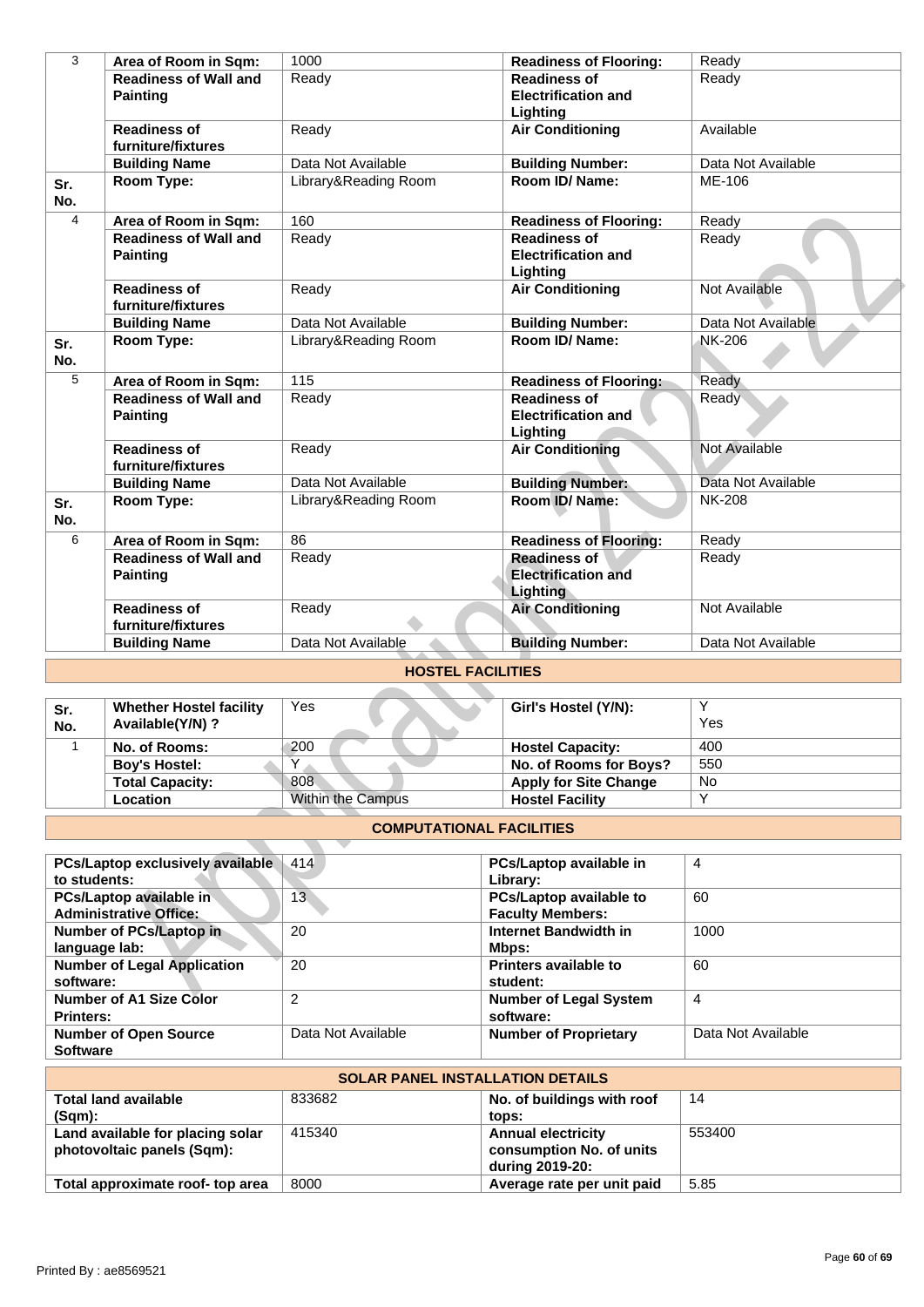| available for placing solar<br>photovoltaic panel (Sqm):    |             | during 2019-20 (Rs. / unit):                  |                                                    |
|-------------------------------------------------------------|-------------|-----------------------------------------------|----------------------------------------------------|
| <b>Renewable Energy Type</b>                                | Solar Panel | Remarks:                                      | <b>ENERGY EFFICIENT DEVICES</b><br>ARE BEING USED. |
| Whether a policy has been<br>adopted to use only LED lamps: |             | Renewable Energy used at<br>present (if any): |                                                    |

#### **ODL INFRASTRUCTURE**

Data not entered by University

#### **OL INFRASTRUCTURE**

Data not entered by University

## **OMBUDSMAN & ANTI-RAGGING**

|       | <b>OMBUDSMAN DETAILS</b>     |               |
|-------|------------------------------|---------------|
| S.No. | <b>Particulars</b>           | <b>Status</b> |
|       | <b>Grievance Committee</b>   | $\checkmark$  |
| . .   | <b>OMBUDSMAN Appointment</b> | $\checkmark$  |

#### enter and Marine Communities<br>
Conservance Communities<br>
Conservance Communities<br>
Conservance Communities<br>
Conservance Communities<br>
Conservance Communities<br>
Conservance Communities<br>
Conservance Communities<br>
Conservance of Ap **OMBUDSMAN\GRIEVANCE COMMITTEE DETAILS Sr. No. Committee Type: Committee Type: COMBUDSMAN Appointment Order Reference Number:** RU/TE/2018/20930-37 1 **Date of Appointment:** 08/03/2018 **Name of the Committee Member:** Dr. Ravindra Singh **Profession:** Teaching **Address:** Mipru Bareilly **Associated With:** University **Mobile Number:** 9412148941 **Email Address:** r.singh@mjpru.ac.in **Fax No: Designation**<br> **CSIT**<br> **Committee Type:** COMBUDSMAN Appointment Order RU/T **Sr. No. Appointment Order Reference Number:** RU/TE/2018/20930-37 2 **Date of Appointment:** 08/03/2018 **Name of the Committee Member:** Dr. Saleem Khan **Profession:** Teaching **Address:** Mipru Bareilly **Associated With:** University **Microsoft Contract Multimeter** Mobile **Number:** 9412190613 **Associated With:** University **Mobile Number:** 9412190613 **Email Address:** saleem.hepru@gmail.c om **Fax No: Designation**<br> **Committee Type:**<br> **Committee Type:**<br> **Committee Type:**<br> **Committee Type:**<br> **Committee Type:**<br> **Committee Type:**<br> **Committee Type: Sr. No. Committee Type:** Grievance Redressal **Appointment Order Reference Number:** RU/DSW/2018/5914-19 3 **Date of Appointment:** 01/20/2018 **Name of the Committee Member:** Dr. Anita Tyagi **Profession:** Teaching **Address:** Mjpru Bareilly Microsoft Microsoft Microsoft Microsoft Microsoft Microsoft Microsoft Microsoft Microsoft Microsoft Microsoft Microsoft Microsoft Microsoft Microsoft Microsoft Microsoft Mic **Associated With:** University **Mobile Number: Email Address:** dranita9211@gmail.co m<br>Assistant Professor **Fax No: Designation**<br> **Committee Type:** Committee Type: Grievance Redressal **Appointment Order** RU/TE/2018 **Sr. No. Appointment Order Reference Number:** RU/TE/2018/20504-16 4 **Date of Appointment:** 07/07/2018 **Name of the Committee Member:** Dr.Tulika Saxena **Profession:** Teaching **Address:** Mjpru Bareilly **Associated With:** University **Mobile Number:** 9415071763 **Email Address:** akg@mjpru.ac.in **Fax No:**<br> **Designation** Professor **Department Designation** Professor **Department** MBA **INTERNAL COMPLAINT COMMITTEE (ICC) DETAILS**

| Sr. No. | <b>Committee Type:</b> | Anti-Ragging Squad | <b>Appointment Order</b><br><b>Reference Number:</b> | EE-1184-21-12-2012 |
|---------|------------------------|--------------------|------------------------------------------------------|--------------------|
|         | Date of Appointment:   | 12/21/2012         | Name of the Committee                                | Dr. S.K.Tomar      |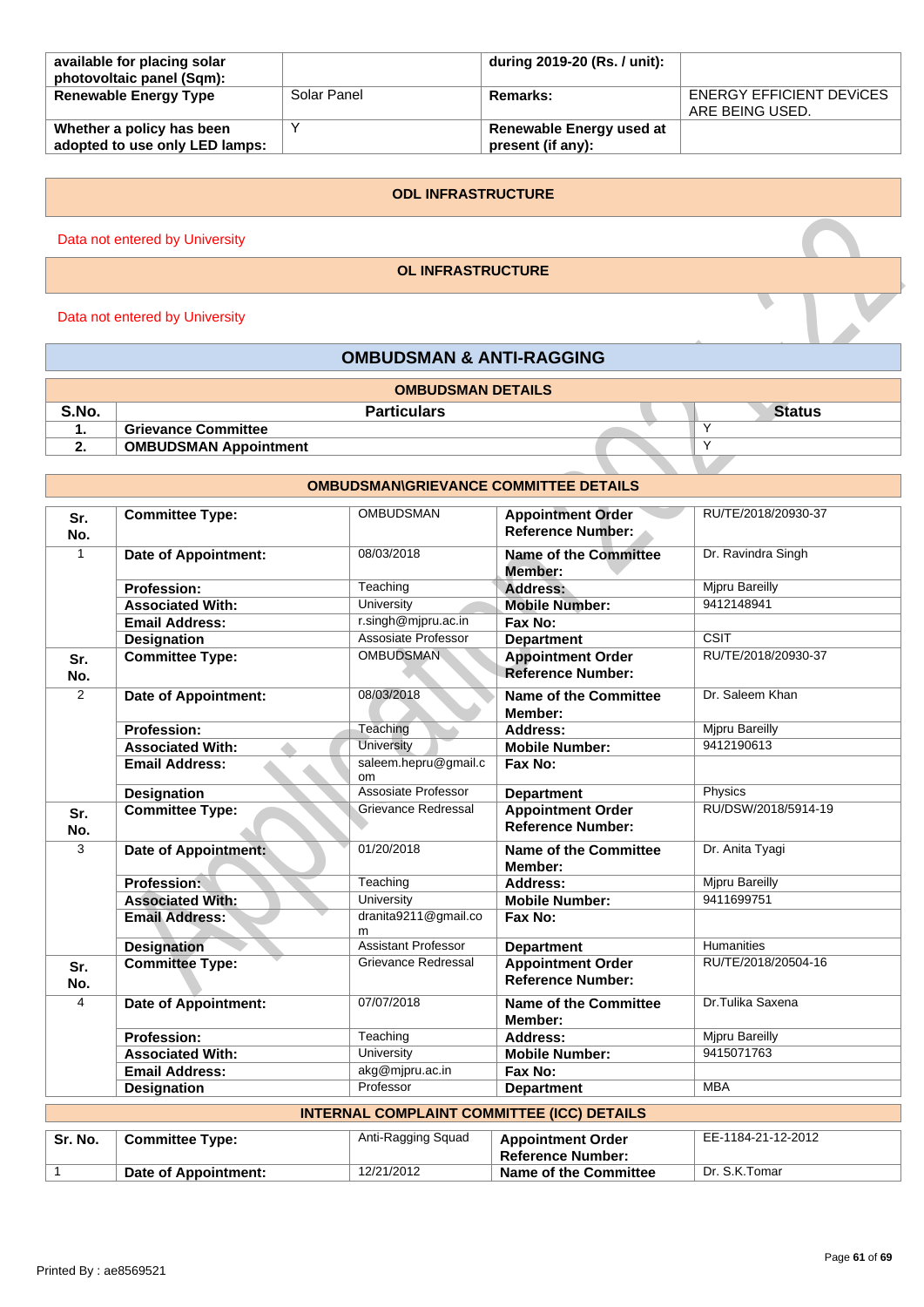|                |                                                        |                           | Member:                                                  |                                    |
|----------------|--------------------------------------------------------|---------------------------|----------------------------------------------------------|------------------------------------|
|                | <b>Profession:</b>                                     | Teaching                  | <b>Associated With:</b>                                  | <b>Mipru Bareilly</b>              |
|                | <b>Mobile Number:</b>                                  | 9412345666                | <b>Email Address:</b>                                    |                                    |
|                | <b>Committee Designation</b>                           |                           | <b>Committee Gender</b>                                  |                                    |
| Sr. No.        | <b>Committee Type:</b>                                 | Anti-Ragging Squad        | <b>Appointment Order</b><br><b>Reference Number:</b>     | EE-1184-21-12-2012                 |
| 2              | <b>Date of Appointment:</b>                            | 12/21/2012                | <b>Name of the Committee</b><br>Member:                  | Dr. Ravinder Singh                 |
|                | <b>Profession:</b>                                     | Teaching                  | <b>Associated With:</b>                                  | Mjp Rohilkhand University Bareilly |
|                | <b>Mobile Number:</b>                                  | 9412148941                | <b>Email Address:</b>                                    |                                    |
|                | <b>Committee Designation</b>                           |                           | <b>Committee Gender</b>                                  |                                    |
| Sr. No.        | <b>Committee Type:</b>                                 | Anti-Ragging Squad        | <b>Appointment Order</b><br><b>Reference Number:</b>     | EE-1184-21-12-2012                 |
| 3              | <b>Date of Appointment:</b>                            | 12/21/2012                | Name of the Committee<br>Member:                         | Sh. Sanjay Singh                   |
|                | <b>Profession:</b>                                     | Teaching                  | <b>Associated With:</b>                                  | Mjp Rohilkhand University Bareilly |
|                | <b>Mobile Number:</b>                                  | 9412566493                | <b>Email Address:</b>                                    |                                    |
|                | <b>Committee Designation</b>                           |                           | <b>Committee Gender</b>                                  |                                    |
| Sr. No.        | <b>Committee Type:</b>                                 | Anti-Ragging Squad        | <b>Appointment Order</b><br><b>Reference Number:</b>     | EE-1184-21-12-2012                 |
| 4              | <b>Date of Appointment:</b>                            | 12/21/2012                | <b>Name of the Committee</b><br>Member:                  | Sh.Sanjeev                         |
|                | <b>Profession:</b>                                     | Teaching                  | <b>Associated With:</b>                                  | Mjp Rohilkhand University Bareilly |
|                | <b>Mobile Number:</b>                                  | 9412822457                | <b>Email Address:</b>                                    |                                    |
|                | <b>Committee Designation</b>                           |                           | <b>Committee Gender</b>                                  |                                    |
| Sr. No.        | <b>Committee Type:</b>                                 | Anti-Ragging Squad        | <b>Appointment Order</b><br><b>Reference Number:</b>     | EE-1184-21-12-2012                 |
| 5              | <b>Date of Appointment:</b>                            | 12/21/2012                | <b>Name of the Committee</b><br>Member:                  | Sh.M.S.Karuna                      |
|                | <b>Profession:</b><br><b>Mobile Number:</b>            | Teaching<br>9359501112    | <b>Associated With:</b><br><b>Email Address:</b>         | Mjp Rohilkhand University Bareilly |
|                | <b>Committee Designation</b>                           |                           | <b>Committee Gender</b>                                  |                                    |
| Sr. No.        | <b>Committee Type:</b>                                 | Anti-Ragging Squad        | <b>Appointment Order</b>                                 | EE-1184-21-12-2012                 |
| 6              | <b>Date of Appointment:</b>                            | 12/21/2012                | <b>Reference Number:</b><br><b>Name of the Committee</b> | Sh. S.K.Chaurasia                  |
|                | <b>Profession:</b>                                     | Teaching                  | Member:<br><b>Associated With:</b>                       | Mjp Rohilkhand University Bareilly |
|                | <b>Mobile Number:</b>                                  | 9412489182                | <b>Email Address:</b>                                    |                                    |
|                | <b>Committee Designation</b>                           |                           | <b>Committee Gender</b>                                  |                                    |
| Sr. No.        | <b>Committee Type:</b>                                 | Anti-Ragging Squad        | <b>Appointment Order</b><br><b>Reference Number:</b>     | RU/REG OFF/2012/F-<br>519/06/09/12 |
| $\overline{7}$ | Date of Appointment:                                   | 12/21/2012                | <b>Name of the Committee</b><br>Member:                  | Sh. Yatender Kumar                 |
|                | Profession:                                            | Teaching                  | <b>Associated With:</b>                                  | Mjp Rohilkhand University Bareilly |
|                | <b>Mobile Number:</b>                                  | 9412510763                | <b>Email Address:</b>                                    |                                    |
|                | <b>Committee Designation</b>                           |                           | <b>Committee Gender</b>                                  |                                    |
| Sr. No.        | <b>Committee Type:</b>                                 | Anti-Ragging<br>Committee | <b>Appointment Order</b><br><b>Reference Number:</b>     | RU/IET/PIO/01                      |
| 8              | <b>Date of Appointment:</b>                            | 09/06/2012                | <b>Name of the Committee</b><br>Member:                  | Prof.A.K.Gupta                     |
|                | <b>Profession:</b>                                     | Teaching                  | <b>Associated With:</b>                                  | Mjp Rohilkhand University Bareilly |
|                | <b>Mobile Number:</b>                                  | 9411005891                | <b>Email Address:</b>                                    |                                    |
| Sr. No.        | <b>Committee Designation</b><br><b>Committee Type:</b> | Anti-Ragging<br>Committee | <b>Committee Gender</b><br><b>Appointment Order</b>      | RU/IET/PIO/01                      |
| 9              | <b>Date of Appointment:</b>                            | 09/06/2012                | <b>Reference Number:</b><br><b>Name of the Committee</b> | Prof.A.K.Gupta                     |
|                |                                                        | Teaching                  | Member:                                                  | Mjp Rohilkhand University Bareilly |
|                | <b>Profession:</b>                                     | 9411005891                | <b>Associated With:</b>                                  |                                    |
|                | <b>Mobile Number:</b>                                  |                           | <b>Email Address:</b>                                    |                                    |
|                | <b>Committee Designation</b>                           |                           | <b>Committee Gender</b>                                  |                                    |
| Sr. No.        | <b>Committee Type:</b>                                 | Anti-Ragging<br>Committee | <b>Appointment Order</b>                                 | RU/IET/PIO/01                      |
| 10             | <b>Date of Appointment:</b>                            | 09/06/2012                | <b>Reference Number:</b><br><b>Name of the Committee</b> | Prof.A.K.Gupta                     |
|                | Profession:                                            | Teaching                  | Member:<br><b>Associated With:</b>                       | Mjpru Bareilly                     |
|                | <b>Mobile Number:</b>                                  | 9411005891                | <b>Email Address:</b>                                    |                                    |
|                |                                                        |                           |                                                          |                                    |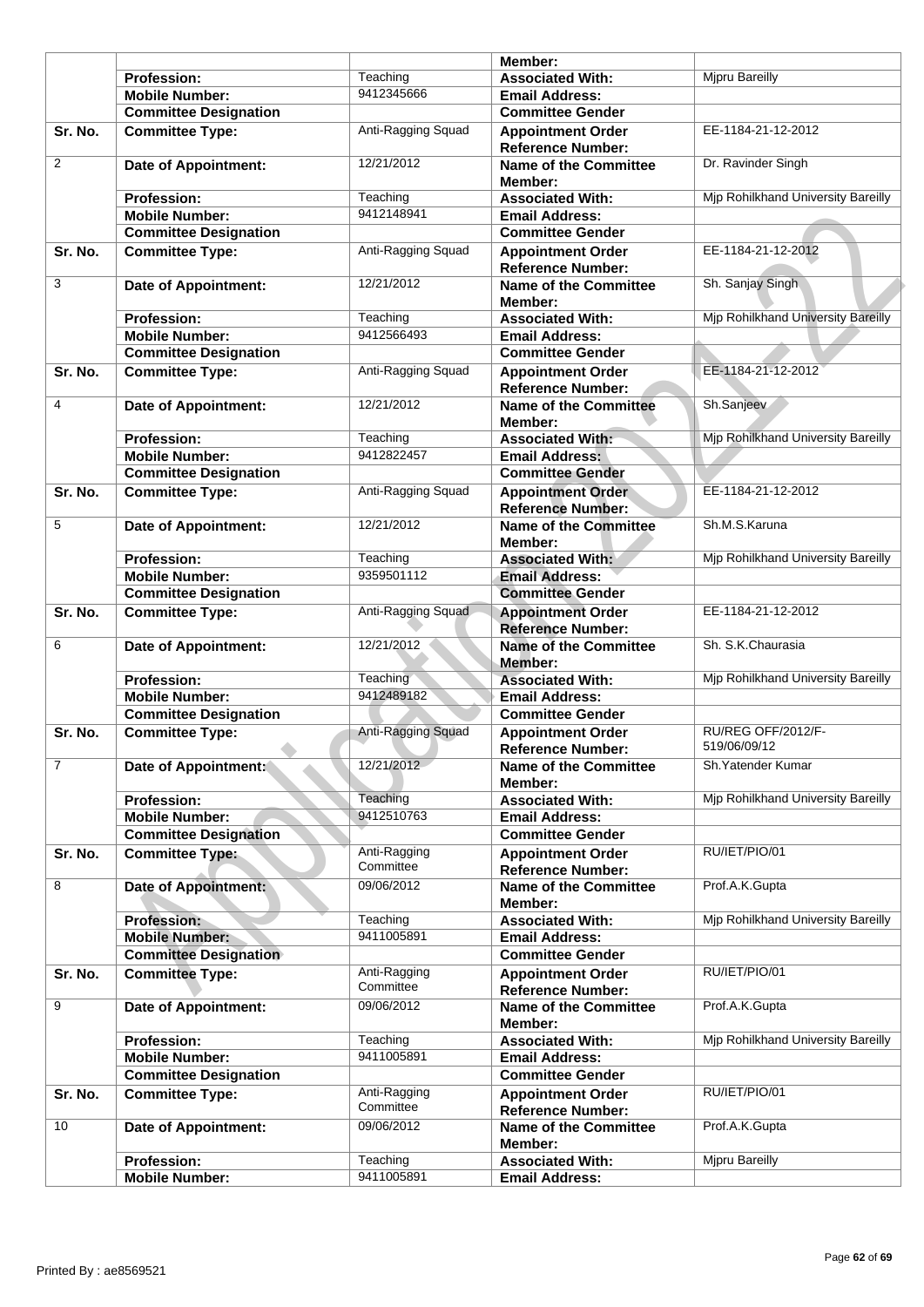|         | <b>Committee Designation</b> |                           | <b>Committee Gender</b>                              |                                    |
|---------|------------------------------|---------------------------|------------------------------------------------------|------------------------------------|
| Sr. No. | <b>Committee Type:</b>       | Anti-Ragging<br>Committee | <b>Appointment Order</b><br><b>Reference Number:</b> | RU/IET/PIO/01                      |
| 11      | Date of Appointment:         | 09/06/2012                | Name of the Committee<br>Member:                     | Prof.A.K.Gupta                     |
|         | <b>Profession:</b>           | Teaching                  | <b>Associated With:</b>                              | Mip Rohilkhand University Bareilly |
|         | <b>Mobile Number:</b>        | 9412510763                | <b>Email Address:</b>                                |                                    |
|         | <b>Committee Designation</b> |                           | <b>Committee Gender</b>                              |                                    |

# **SC/ST COMMITTEE DETAILS**

# Data not entered by University

|                | Data not entered by University                         |                        |                                                                 |                                    |
|----------------|--------------------------------------------------------|------------------------|-----------------------------------------------------------------|------------------------------------|
| Sr. No.        | <b>Committee Type:</b>                                 | Anti-Ragging Squad     | <b>Appointment Order</b>                                        | EE-1184-21-12-2012                 |
| $\mathbf{1}$   | <b>Date of Appointment:</b>                            | 12/21/2012             | <b>Reference Number:</b><br><b>Name of the Committee</b>        | Dr. S.K.Tomar                      |
|                | <b>Profession:</b>                                     | Teaching               | Member:<br><b>Associated With:</b>                              | <b>Mjpru Bareilly</b>              |
|                | <b>Mobile Number:</b>                                  | 9412345666             | <b>Email Address:</b>                                           |                                    |
|                | <b>Committee Designation:</b>                          |                        | <b>Committee Gender:</b>                                        |                                    |
|                | Caste:                                                 |                        | Gender:                                                         |                                    |
| Sr. No.        | <b>Committee Type:</b>                                 | Anti-Ragging Squad     | <b>Appointment Order</b><br><b>Reference Number:</b>            | EE-1184-21-12-2012                 |
| $\overline{2}$ | <b>Date of Appointment:</b>                            | 12/21/2012             | <b>Name of the Committee</b><br>Member:                         | Dr. Ravinder Singh                 |
|                | <b>Profession:</b>                                     | Teaching               | <b>Associated With:</b>                                         | Mjp Rohilkhand University Bareilly |
|                | <b>Mobile Number:</b>                                  | 9412148941             | <b>Email Address:</b>                                           |                                    |
|                | <b>Committee Designation:</b>                          |                        | <b>Committee Gender:</b>                                        |                                    |
|                | Caste:                                                 |                        | Gender:                                                         |                                    |
| Sr. No.        | <b>Committee Type:</b>                                 | Anti-Ragging Squad     | <b>Appointment Order</b><br><b>Reference Number:</b>            | EE-1184-21-12-2012                 |
| 3              | <b>Date of Appointment:</b>                            | 12/21/2012             | Name of the Committee<br>Member:                                | Sh. Sanjay Singh                   |
|                | <b>Profession:</b>                                     | Teaching               | <b>Associated With:</b>                                         | Mjp Rohilkhand University Bareilly |
|                | <b>Mobile Number:</b><br><b>Committee Designation:</b> | 9412566493             | <b>Email Address:</b><br><b>Committee Gender:</b>               |                                    |
|                | Caste:                                                 |                        | Gender:                                                         |                                    |
| Sr. No.        | <b>Committee Type:</b>                                 | Anti-Ragging Squad     | <b>Appointment Order</b><br><b>Reference Number:</b>            | EE-1184-21-12-2012                 |
| 4              | <b>Date of Appointment:</b>                            | 12/21/2012             | <b>Name of the Committee</b><br>Member:                         | Sh.Sanjeev                         |
|                | <b>Profession:</b><br><b>Mobile Number:</b>            | Teaching<br>9412822457 | <b>Associated With:</b><br><b>Email Address:</b>                | Mjp Rohilkhand University Bareilly |
|                | <b>Committee Designation:</b>                          |                        | <b>Committee Gender:</b>                                        |                                    |
|                | Caste:                                                 |                        | Gender:                                                         |                                    |
| Sr. No.        | <b>Committee Type:</b>                                 | Anti-Ragging Squad     | <b>Appointment Order</b><br><b>Reference Number:</b>            | EE-1184-21-12-2012                 |
| 5              | <b>Date of Appointment:</b>                            | 12/21/2012             | <b>Name of the Committee</b><br>Member:                         | Sh.M.S.Karuna                      |
|                | Profession:                                            | Teaching               | <b>Associated With:</b>                                         | Mjp Rohilkhand University Bareilly |
|                | <b>Mobile Number:</b>                                  | 9359501112             | <b>Email Address:</b>                                           |                                    |
|                | <b>Committee Designation:</b>                          |                        | <b>Committee Gender:</b>                                        |                                    |
| Sr. No.        | Caste:<br><b>Committee Type:</b>                       | Anti-Ragging Squad     | Gender:<br><b>Appointment Order</b><br><b>Reference Number:</b> | EE-1184-21-12-2012                 |
| 6              | <b>Date of Appointment:</b>                            | 12/21/2012             | <b>Name of the Committee</b><br>Member:                         | Sh. S.K.Chaurasia                  |
|                | <b>Profession:</b>                                     | Teaching               | <b>Associated With:</b>                                         | Mip Rohilkhand University Bareilly |
|                | <b>Mobile Number:</b>                                  | 9412489182             | <b>Email Address:</b>                                           |                                    |
|                | <b>Committee Designation:</b>                          |                        | <b>Committee Gender:</b>                                        |                                    |
|                | Caste:                                                 |                        | Gender:                                                         |                                    |
| Sr. No.        | <b>Committee Type:</b>                                 | Anti-Ragging Squad     | <b>Appointment Order</b><br><b>Reference Number:</b>            | RU/REG OFF/2012/F-<br>519/06/09/12 |
| $\overline{7}$ | <b>Date of Appointment:</b>                            | 12/21/2012             | <b>Name of the Committee</b><br>Member:                         | Sh. Yatender Kumar                 |
|                | <b>Profession:</b>                                     | Teaching               | <b>Associated With:</b>                                         | Mjp Rohilkhand University Bareilly |
|                | <b>Mobile Number:</b>                                  | 9412510763             | <b>Email Address:</b>                                           |                                    |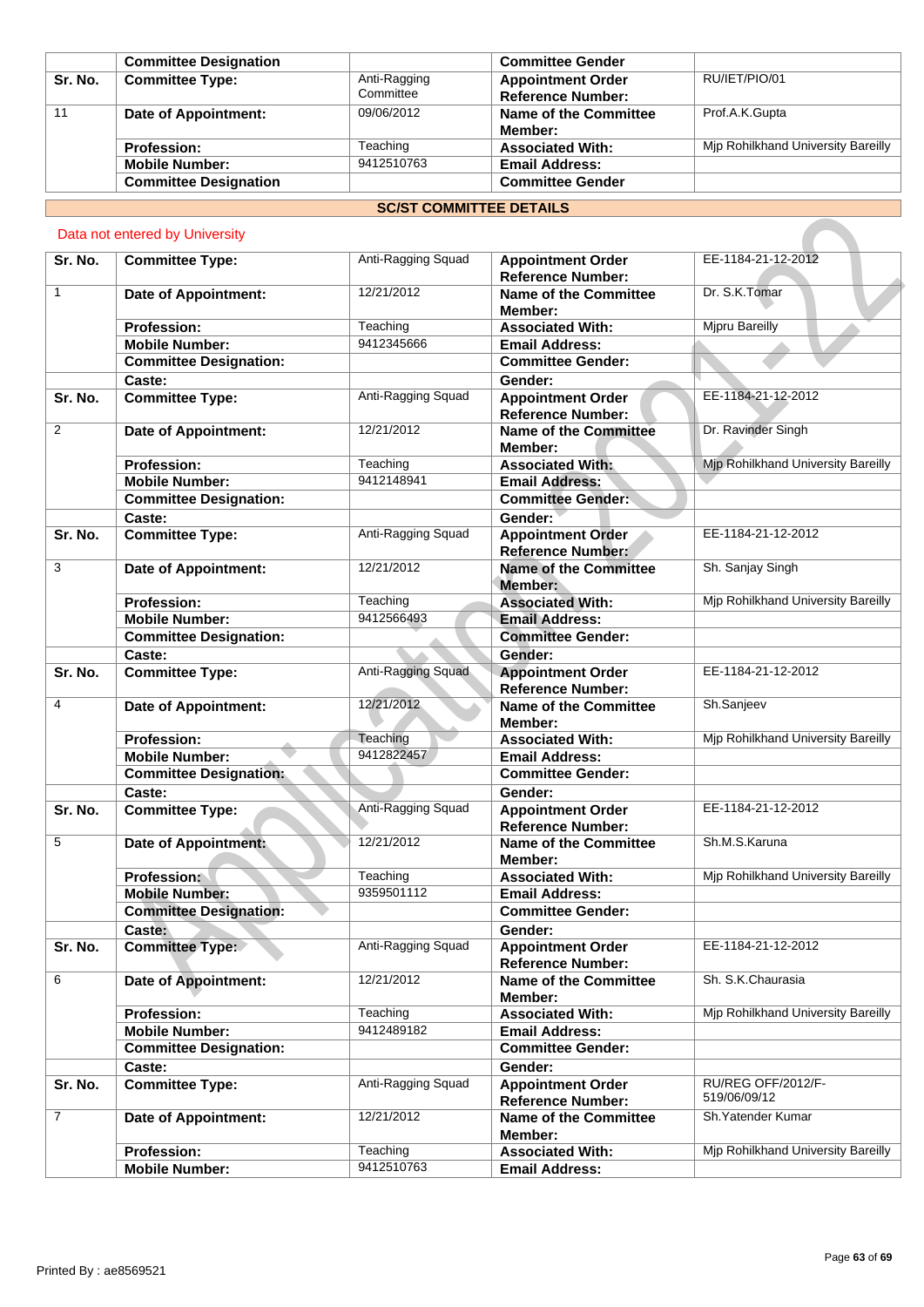|                | <b>Committee Designation:</b>                   |                                   | <b>Committee Gender:</b>                                                      |                                    |
|----------------|-------------------------------------------------|-----------------------------------|-------------------------------------------------------------------------------|------------------------------------|
|                | Caste:                                          |                                   | Gender:                                                                       |                                    |
| Sr. No.        | <b>Committee Type:</b>                          | Anti-Ragging<br>Committee         | <b>Appointment Order</b><br><b>Reference Number:</b>                          | RU/IET/PIO/01                      |
| 8              | <b>Date of Appointment:</b>                     | 09/06/2012                        | <b>Name of the Committee</b><br>Member:                                       | Prof.A.K.Gupta                     |
|                | <b>Profession:</b>                              | Teaching                          | <b>Associated With:</b>                                                       | Mjp Rohilkhand University Bareilly |
|                | <b>Mobile Number:</b>                           | 9411005891                        | <b>Email Address:</b>                                                         |                                    |
|                | <b>Committee Designation:</b>                   |                                   | <b>Committee Gender:</b>                                                      |                                    |
|                | Caste:                                          |                                   | Gender:                                                                       |                                    |
| Sr. No.        | <b>Committee Type:</b>                          | Anti-Ragging<br>Committee         | <b>Appointment Order</b><br><b>Reference Number:</b>                          | RU/IET/PIO/01                      |
| 9              | <b>Date of Appointment:</b>                     | 09/06/2012                        | <b>Name of the Committee</b><br>Member:                                       | Prof.A.K.Gupta                     |
|                | <b>Profession:</b>                              | Teaching                          | <b>Associated With:</b>                                                       | Mjp Rohilkhand University Bareilly |
|                | <b>Mobile Number:</b>                           | 9411005891                        | <b>Email Address:</b>                                                         |                                    |
|                | <b>Committee Designation:</b>                   |                                   | <b>Committee Gender:</b>                                                      |                                    |
|                | Caste:                                          |                                   | Gender:                                                                       |                                    |
| Sr. No.        | <b>Committee Type:</b>                          | Anti-Ragging<br>Committee         | <b>Appointment Order</b><br><b>Reference Number:</b>                          | RU/IET/PIO/01                      |
| 10             | <b>Date of Appointment:</b>                     | 09/06/2012                        | <b>Name of the Committee</b><br>Member:                                       | Prof.A.K.Gupta                     |
|                | <b>Profession:</b>                              | Teaching                          | <b>Associated With:</b>                                                       | <b>Mipru Bareilly</b>              |
|                | <b>Mobile Number:</b>                           | 9411005891                        | <b>Email Address:</b>                                                         |                                    |
|                | <b>Committee Designation:</b>                   |                                   | <b>Committee Gender:</b>                                                      |                                    |
|                | Caste:                                          |                                   | Gender:                                                                       |                                    |
| Sr. No.        | <b>Committee Type:</b>                          | Anti-Ragging<br>Committee         | <b>Appointment Order</b><br><b>Reference Number:</b>                          | RU/IET/PIO/01                      |
| 11             | <b>Date of Appointment:</b>                     | 09/06/2012                        | <b>Name of the Committee</b><br>Member:                                       | Prof.A.K.Gupta                     |
|                | <b>Profession:</b>                              | Teaching                          | <b>Associated With:</b>                                                       | Mjp Rohilkhand University Bareilly |
|                | <b>Mobile Number:</b>                           | 9412510763                        | <b>Email Address:</b>                                                         |                                    |
|                | <b>Committee Designation:</b>                   |                                   | <b>Committee Gender:</b>                                                      |                                    |
|                | Caste:                                          |                                   | Gender:                                                                       |                                    |
|                |                                                 | <b>STUDENT COUNSELLOR DETAILS</b> |                                                                               |                                    |
|                |                                                 |                                   |                                                                               |                                    |
| Sr. No.        | <b>Committee Type:</b>                          | Anti-Ragging Squad                | <b>Appointment Order</b><br><b>Reference Number:</b>                          | EE-1184-21-12-2012                 |
| 1              | <b>Date of Appointment:</b>                     | 12/21/2012                        | <b>Name of the Committee</b><br>Member:                                       | Dr. S.K.Tomar                      |
|                | <b>Profession:</b>                              | Teaching                          | <b>Associated With:</b>                                                       | Mjpru Bareilly                     |
| Sr. No.        | <b>Mobile Number:</b><br><b>Committee Type:</b> | 9412345666<br>Anti-Ragging Squad  | <b>Email Address:</b><br><b>Appointment Order</b><br><b>Reference Number:</b> | EE-1184-21-12-2012                 |
| $\overline{2}$ | <b>Date of Appointment:</b>                     | 12/21/2012                        | <b>Name of the Committee</b><br>Member:                                       | Dr. Ravinder Singh                 |
|                | Profession:                                     | Teaching                          | <b>Associated With:</b>                                                       | Mjp Rohilkhand University Bareilly |
|                | <b>Mobile Number:</b>                           | 9412148941                        | <b>Email Address:</b>                                                         |                                    |
| Sr. No.        | <b>Committee Type:</b>                          | Anti-Ragging Squad                | <b>Appointment Order</b><br><b>Reference Number:</b>                          | EE-1184-21-12-2012                 |
| 3              | Date of Appointment:                            | 12/21/2012                        | <b>Name of the Committee</b><br>Member:                                       | Sh. Sanjay Singh                   |
|                | <b>Profession:</b>                              | Teaching                          | <b>Associated With:</b>                                                       | Mjp Rohilkhand University Bareilly |
|                | <b>Mobile Number:</b>                           | 9412566493                        | <b>Email Address:</b>                                                         |                                    |
| Sr. No.        | <b>Committee Type:</b>                          | Anti-Ragging Squad                | <b>Appointment Order</b>                                                      | EE-1184-21-12-2012                 |

| Sr. No.        | <b>Committee Type:</b>      | Anti-Ragging Squad | <b>Appointment Order</b><br><b>Reference Number:</b> | EE-1184-21-12-2012                 |
|----------------|-----------------------------|--------------------|------------------------------------------------------|------------------------------------|
| 1              | <b>Date of Appointment:</b> | 12/21/2012         | <b>Name of the Committee</b><br>Member:              | Dr. S.K.Tomar                      |
|                | <b>Profession:</b>          | Teaching           | <b>Associated With:</b>                              | Mipru Bareilly                     |
|                | <b>Mobile Number:</b>       | 9412345666         | <b>Email Address:</b>                                |                                    |
| Sr. No.        | <b>Committee Type:</b>      | Anti-Ragging Squad | <b>Appointment Order</b><br><b>Reference Number:</b> | EE-1184-21-12-2012                 |
| $\overline{2}$ | Date of Appointment:        | 12/21/2012         | Name of the Committee<br>Member:                     | Dr. Ravinder Singh                 |
|                | <b>Profession:</b>          | Teaching           | <b>Associated With:</b>                              | Mip Rohilkhand University Bareilly |
|                | <b>Mobile Number:</b>       | 9412148941         | <b>Email Address:</b>                                |                                    |
| Sr. No.        | <b>Committee Type:</b>      | Anti-Ragging Squad | <b>Appointment Order</b><br><b>Reference Number:</b> | EE-1184-21-12-2012                 |
| 3              | <b>Date of Appointment:</b> | 12/21/2012         | Name of the Committee<br>Member:                     | Sh. Sanjay Singh                   |
|                | <b>Profession:</b>          | Teaching           | <b>Associated With:</b>                              | Mip Rohilkhand University Bareilly |
|                | <b>Mobile Number:</b>       | 9412566493         | <b>Email Address:</b>                                |                                    |
| Sr. No.        | <b>Committee Type:</b>      | Anti-Ragging Squad | <b>Appointment Order</b><br><b>Reference Number:</b> | EE-1184-21-12-2012                 |
| 4              | Date of Appointment:        | 12/21/2012         | Name of the Committee<br>Member:                     | Sh.Sanjeev                         |
|                | <b>Profession:</b>          | Teaching           | <b>Associated With:</b>                              | Mjp Rohilkhand University Bareilly |
|                | <b>Mobile Number:</b>       | 9412822457         | <b>Email Address:</b>                                |                                    |
| Sr. No.        | <b>Committee Type:</b>      | Anti-Ragging Squad | <b>Appointment Order</b><br><b>Reference Number:</b> | EE-1184-21-12-2012                 |
| 5              | Date of Appointment:        | 12/21/2012         | Name of the Committee<br>Member:                     | Sh.M.S.Karuna                      |
|                | <b>Profession:</b>          | Teaching           | <b>Associated With:</b>                              | Mip Rohilkhand University Bareilly |
|                | <b>Mobile Number:</b>       | 9359501112         | <b>Email Address:</b>                                |                                    |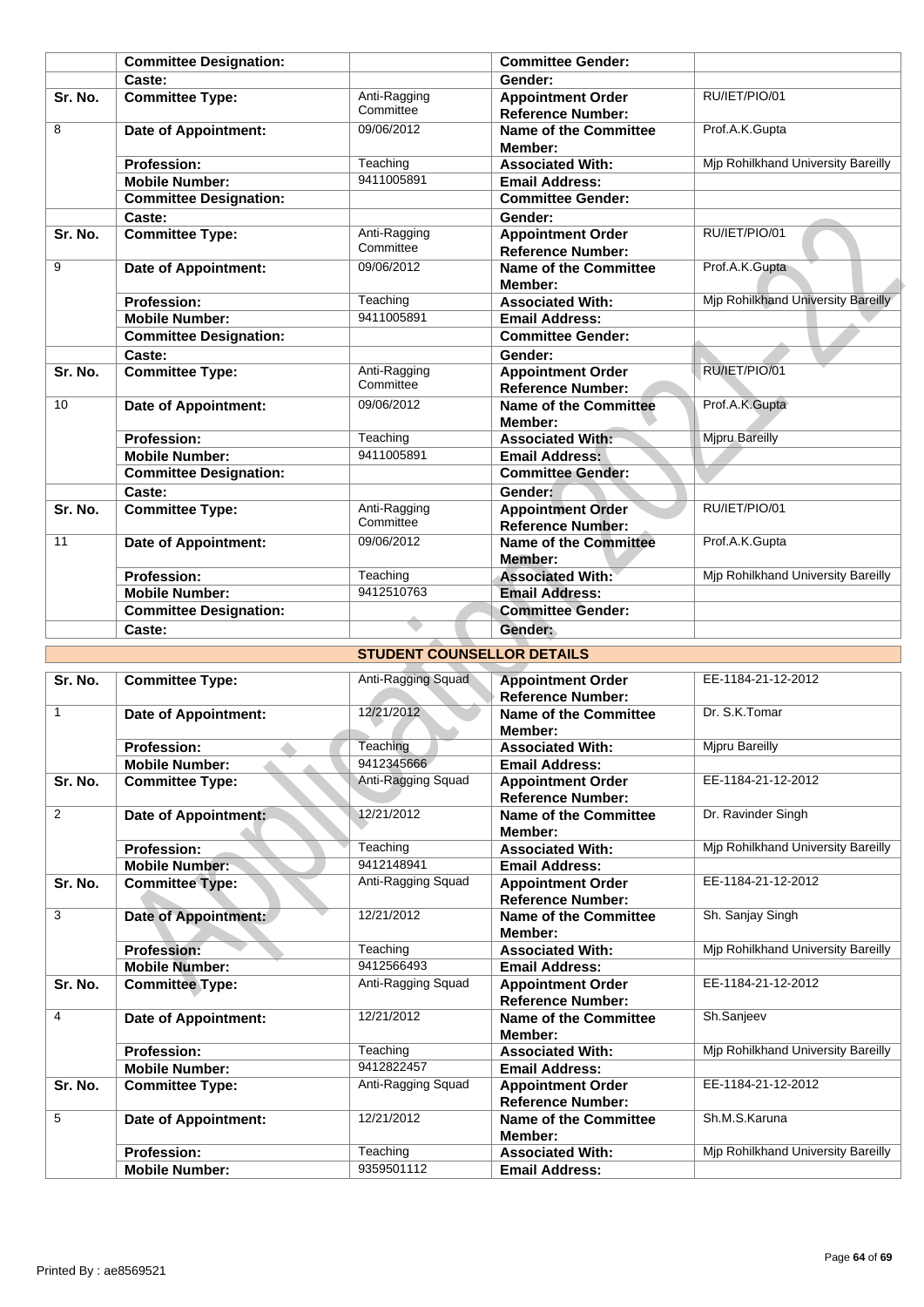| Sr. No.        | <b>Committee Type:</b>      | Anti-Ragging Squad                       | <b>Appointment Order</b><br><b>Reference Number:</b> | EE-1184-21-12-2012                 |
|----------------|-----------------------------|------------------------------------------|------------------------------------------------------|------------------------------------|
| 6              | <b>Date of Appointment:</b> | 12/21/2012                               | <b>Name of the Committee</b><br>Member:              | Sh. S.K.Chaurasia                  |
|                | <b>Profession:</b>          | Teaching                                 | <b>Associated With:</b>                              | Mjp Rohilkhand University Bareilly |
|                | <b>Mobile Number:</b>       | 9412489182                               | <b>Email Address:</b>                                |                                    |
| Sr. No.        | <b>Committee Type:</b>      | Anti-Ragging Squad                       | <b>Appointment Order</b><br><b>Reference Number:</b> | RU/REG OFF/2012/F-<br>519/06/09/12 |
| $\overline{7}$ | <b>Date of Appointment:</b> | 12/21/2012                               | <b>Name of the Committee</b><br>Member:              | Sh. Yatender Kumar                 |
|                | <b>Profession:</b>          | Teaching                                 | <b>Associated With:</b>                              | Mjp Rohilkhand University Bareilly |
|                | <b>Mobile Number:</b>       | 9412510763                               | <b>Email Address:</b>                                |                                    |
| Sr. No.        | <b>Committee Type:</b>      | Anti-Ragging<br>Committee                | <b>Appointment Order</b><br><b>Reference Number:</b> | RU/IET/PIO/01                      |
| 8              | <b>Date of Appointment:</b> | 09/06/2012                               | Name of the Committee<br>Member:                     | Prof.A.K.Gupta                     |
|                | <b>Profession:</b>          | Teaching                                 | <b>Associated With:</b>                              | Mjp Rohilkhand University Bareilly |
|                | <b>Mobile Number:</b>       | 9411005891                               | <b>Email Address:</b>                                |                                    |
| Sr. No.        | <b>Committee Type:</b>      | Anti-Ragging<br>Committee                | <b>Appointment Order</b><br><b>Reference Number:</b> | RU/IET/PIO/01                      |
| 9              | <b>Date of Appointment:</b> | 09/06/2012                               | <b>Name of the Committee</b><br>Member:              | Prof.A.K.Gupta                     |
|                | <b>Profession:</b>          | Teaching                                 | <b>Associated With:</b>                              | Mjp Rohilkhand University Bareilly |
|                | <b>Mobile Number:</b>       | 9411005891                               | <b>Email Address:</b>                                |                                    |
| Sr. No.        | <b>Committee Type:</b>      | Anti-Ragging<br>Committee                | <b>Appointment Order</b><br><b>Reference Number:</b> | RU/IET/PIO/01                      |
| 10             | <b>Date of Appointment:</b> | 09/06/2012                               | <b>Name of the Committee</b><br>Member:              | Prof.A.K.Gupta                     |
|                | <b>Profession:</b>          | Teaching                                 | <b>Associated With:</b>                              | Mjpru Bareilly                     |
|                | <b>Mobile Number:</b>       | 9411005891                               | <b>Email Address:</b>                                |                                    |
| Sr. No.        | <b>Committee Type:</b>      | Anti-Ragging<br>Committee                | <b>Appointment Order</b><br><b>Reference Number:</b> | RU/IET/PIO/01                      |
| 11             | <b>Date of Appointment:</b> | 09/06/2012                               | <b>Name of the Committee</b><br>Member:              | Prof.A.K.Gupta                     |
|                | <b>Profession:</b>          | Teaching                                 | <b>Associated With:</b>                              | Mjp Rohilkhand University Bareilly |
|                | <b>Mobile Number:</b>       | 9412510763                               | <b>Email Address:</b>                                |                                    |
|                |                             | <b>INSTITUTION-INDUSTRY CELL DETAILS</b> |                                                      |                                    |
| Sr. No.        | <b>Committee Type:</b>      | Anti-Ragging Squad                       | <b>Appointment Order</b><br><b>Reference Number:</b> | EE-1184-21-12-2012                 |
| 1              | <b>Date of Appointment:</b> | 12/21/2012                               | <b>Name of the Committee</b><br>Member:              | Dr. S.K.Tomar                      |
|                | <b>Profession:</b>          | Teaching                                 | <b>Associated With:</b>                              | <b>Mipru Bareilly</b>              |
|                | <b>Mobile Number:</b>       | 9412345666                               | <b>Email Address:</b>                                |                                    |
| Sr. No.        | <b>Committee Type:</b>      | Anti-Ragging Squad                       | <b>Appointment Order</b><br><b>Reference Number:</b> | EE-1184-21-12-2012                 |
| $\overline{2}$ | <b>Date of Appointment:</b> | 12/21/2012                               | Name of the Committee<br>Member:                     | Dr. Ravinder Singh                 |
|                | Profession:                 | Teaching                                 | <b>Associated With:</b>                              | Mjp Rohilkhand University Bareilly |
|                | <b>Mobile Number:</b>       | 9412148941                               | <b>Email Address:</b>                                |                                    |
| Sr. No.        | <b>Committee Type:</b>      | Anti-Ragging Squad                       | <b>Appointment Order</b><br><b>Reference Number:</b> | EE-1184-21-12-2012                 |
| 3              | Date of Appointment:        | 12/21/2012                               | Name of the Committee<br>Member:                     | Sh. Sanjay Singh                   |
|                | <b>Profession:</b>          | Teaching                                 | <b>Associated With:</b>                              | Mjp Rohilkhand University Bareilly |
|                | <b>Mobile Number:</b>       | 9412566493                               | <b>Email Address:</b>                                |                                    |

## **INSTITUTION-INDUSTRY CELL DETAILS**

| Sr. No.        | <b>Committee Type:</b>      | Anti-Ragging Squad | <b>Appointment Order</b><br><b>Reference Number:</b> | EE-1184-21-12-2012                 |
|----------------|-----------------------------|--------------------|------------------------------------------------------|------------------------------------|
| 1              | <b>Date of Appointment:</b> | 12/21/2012         | Name of the Committee<br>Member:                     | Dr. S.K.Tomar                      |
|                | <b>Profession:</b>          | Teaching           | <b>Associated With:</b>                              | Mipru Bareilly                     |
|                | <b>Mobile Number:</b>       | 9412345666         | <b>Email Address:</b>                                |                                    |
| Sr. No.        | <b>Committee Type:</b>      | Anti-Ragging Squad | <b>Appointment Order</b><br><b>Reference Number:</b> | EE-1184-21-12-2012                 |
| 2              | <b>Date of Appointment:</b> | 12/21/2012         | Name of the Committee<br>Member:                     | Dr. Ravinder Singh                 |
|                | <b>Profession:</b>          | Teaching           | <b>Associated With:</b>                              | Mjp Rohilkhand University Bareilly |
|                | <b>Mobile Number:</b>       | 9412148941         | <b>Email Address:</b>                                |                                    |
| Sr. No.        | <b>Committee Type:</b>      | Anti-Ragging Squad | <b>Appointment Order</b><br><b>Reference Number:</b> | EE-1184-21-12-2012                 |
| 3              | Date of Appointment:        | 12/21/2012         | <b>Name of the Committee</b><br>Member:              | Sh. Sanjay Singh                   |
|                | <b>Profession:</b>          | Teaching           | <b>Associated With:</b>                              | Mip Rohilkhand University Bareilly |
|                | <b>Mobile Number:</b>       | 9412566493         | <b>Email Address:</b>                                |                                    |
| Sr. No.        | <b>Committee Type:</b>      | Anti-Ragging Squad | <b>Appointment Order</b><br><b>Reference Number:</b> | EE-1184-21-12-2012                 |
| $\overline{4}$ | Date of Appointment:        | 12/21/2012         | <b>Name of the Committee</b><br>Member:              | Sh.Sanjeev                         |
|                | <b>Profession:</b>          | Teaching           | <b>Associated With:</b>                              | Mjp Rohilkhand University Bareilly |
|                | <b>Mobile Number:</b>       | 9412822457         | <b>Email Address:</b>                                |                                    |
| Sr. No.        | <b>Committee Type:</b>      | Anti-Ragging Squad | <b>Appointment Order</b><br><b>Reference Number:</b> | EE-1184-21-12-2012                 |
| 5              | <b>Date of Appointment:</b> | 12/21/2012         | Name of the Committee<br>Member:                     | Sh.M.S.Karuna                      |
|                | <b>Profession:</b>          | Teaching           | <b>Associated With:</b>                              | Mip Rohilkhand University Bareilly |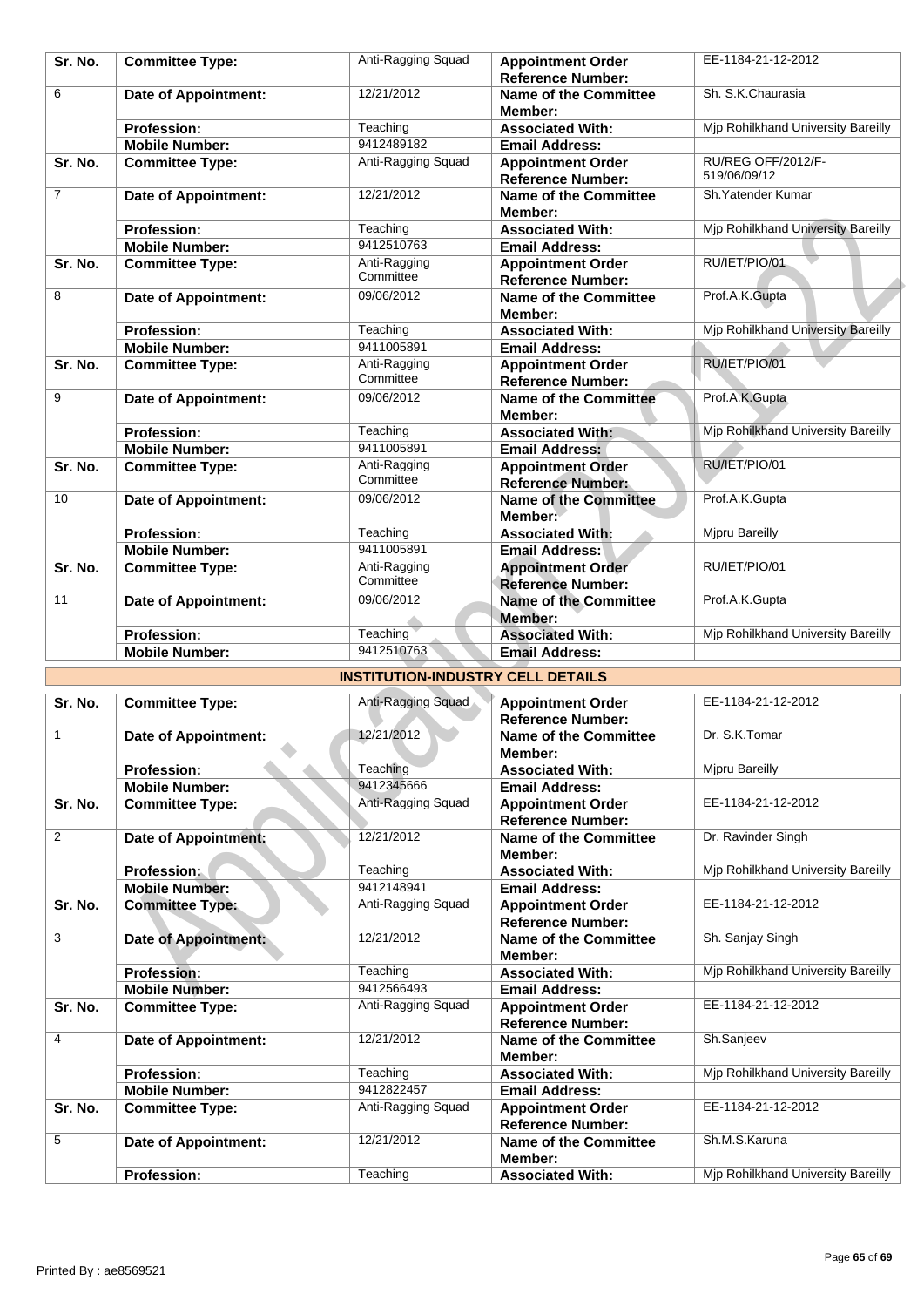|                | <b>Mobile Number:</b>                            | 9359501112                                  | <b>Email Address:</b>                                |                                           |
|----------------|--------------------------------------------------|---------------------------------------------|------------------------------------------------------|-------------------------------------------|
| Sr. No.        | <b>Committee Type:</b>                           | Anti-Ragging Squad                          | <b>Appointment Order</b><br><b>Reference Number:</b> | EE-1184-21-12-2012                        |
| 6              | <b>Date of Appointment:</b>                      | 12/21/2012                                  | Name of the Committee<br>Member:                     | Sh. S.K.Chaurasia                         |
|                | <b>Profession:</b>                               | Teaching                                    | <b>Associated With:</b>                              | Mip Rohilkhand University Bareilly        |
|                | <b>Mobile Number:</b>                            | 9412489182                                  | <b>Email Address:</b>                                |                                           |
| Sr. No.        | <b>Committee Type:</b>                           | Anti-Ragging Squad                          | <b>Appointment Order</b><br><b>Reference Number:</b> | RU/REG OFF/2012/F-<br>519/06/09/12        |
| $\overline{7}$ | <b>Date of Appointment:</b>                      | 12/21/2012                                  | <b>Name of the Committee</b><br>Member:              | Sh. Yatender Kumar                        |
|                | <b>Profession:</b>                               | Teaching                                    | <b>Associated With:</b>                              | <b>Mjp Rohilkhand University Bareilly</b> |
|                | <b>Mobile Number:</b>                            | 9412510763                                  | <b>Email Address:</b>                                |                                           |
| Sr. No.        | <b>Committee Type:</b>                           | Anti-Ragging<br>Committee                   | <b>Appointment Order</b><br><b>Reference Number:</b> | RU/IET/PIO/01                             |
| 8              | <b>Date of Appointment:</b>                      | 09/06/2012                                  | <b>Name of the Committee</b><br>Member:              | Prof.A.K.Gupta                            |
|                | <b>Profession:</b>                               | Teaching                                    | <b>Associated With:</b>                              | Mjp Rohilkhand University Bareilly        |
|                | <b>Mobile Number:</b>                            | 9411005891                                  | <b>Email Address:</b>                                |                                           |
| Sr. No.        | <b>Committee Type:</b>                           | Anti-Ragging<br>Committee                   | <b>Appointment Order</b><br><b>Reference Number:</b> | RU/IET/PIO/01                             |
| 9              | <b>Date of Appointment:</b>                      | 09/06/2012                                  | <b>Name of the Committee</b><br>Member:              | Prof.A.K.Gupta                            |
|                | <b>Profession:</b><br><b>Mobile Number:</b>      | Teaching<br>9411005891                      | <b>Associated With:</b><br><b>Email Address:</b>     | Mjp Rohilkhand University Bareilly        |
| Sr. No.        | <b>Committee Type:</b>                           | Anti-Ragging<br>Committee                   | <b>Appointment Order</b><br><b>Reference Number:</b> | RU/IET/PIO/01                             |
| 10             | <b>Date of Appointment:</b>                      | 09/06/2012                                  | <b>Name of the Committee</b><br>Member:              | Prof.A.K.Gupta                            |
|                | <b>Profession:</b><br><b>Mobile Number:</b>      | Teaching<br>9411005891                      | <b>Associated With:</b><br><b>Email Address:</b>     | Mjpru Bareilly                            |
| Sr. No.        | <b>Committee Type:</b>                           | Anti-Ragging<br>Committee                   | <b>Appointment Order</b><br><b>Reference Number:</b> | RU/IET/PIO/01                             |
| 11             | <b>Date of Appointment:</b>                      | 09/06/2012                                  | <b>Name of the Committee</b><br>Member:              | Prof.A.K.Gupta                            |
|                | <b>Profession:</b>                               | Teaching                                    | <b>Associated With:</b>                              | Mip Rohilkhand University Bareilly        |
|                | <b>Mobile Number:</b>                            | 9412510763                                  | <b>Email Address:</b>                                |                                           |
|                |                                                  | <b>LIBRARY &amp; FACILITIES</b>             |                                                      |                                           |
|                |                                                  | <b>LIBRARY BOOKS</b>                        |                                                      |                                           |
|                |                                                  |                                             |                                                      |                                           |
| Sr.<br>No.     | Programme                                        | <b>ENGINEERING AND</b><br><b>TECHNOLOGY</b> | <b>Number of Tiles</b>                               | 45703                                     |
| 1              | <b>Number of Volumes</b>                         | 84892                                       | <b>Number of Journals</b><br>published in India      | 118                                       |
|                | <b>Number of Journals published</b><br>at Abroad | 33                                          | <b>Number of eBook</b><br><b>Volumes-UG</b>          | $\mathbf 0$                               |
|                | <b>Number of eBook Volumes-PG</b>                | $\mathbf 0$                                 | <b>Number of eBook</b><br><b>Volumes-Diploma</b>     | 131                                       |
|                | <b>Number of eBook Titles-UG</b>                 | 0                                           | <b>Number of eBook Titles-</b><br><b>PG</b>          | $\mathbf 0$                               |
|                | <b>Number of eBook Titles-</b><br><b>Diploma</b> | 131                                         |                                                      |                                           |

# **LIBRARY & FACILITIES**

## **LIBRARY BOOKS**

| Sr.<br>No. | Programme                                        | <b>ENGINEERING AND</b><br><b>TECHNOLOGY</b> | <b>Number of Tiles</b>                      | 45703    |
|------------|--------------------------------------------------|---------------------------------------------|---------------------------------------------|----------|
|            | <b>Number of Volumes</b>                         | 84892                                       | Number of Journals<br>published in India    | 118      |
|            | <b>Number of Journals published</b><br>at Abroad | 33                                          | <b>Number of eBook</b><br><b>Volumes-UG</b> | $\Omega$ |
|            | <b>Number of eBook Volumes-PG</b>                | $\Omega$                                    | Number of eBook<br>Volumes-Diploma          | 131      |
|            | <b>Number of eBook Titles-UG</b>                 | $\Omega$                                    | <b>Number of eBook Titles-</b><br><b>PG</b> | 0        |
|            | <b>Number of eBook Titles-</b><br><b>Diploma</b> | 131                                         |                                             |          |

# **LIBRARY FACILITIES**

| Sr. No.                   | Working hours from to                 | 10 a.m. to 5 p.m.    | <b>Reprographic Facility</b>     | Yes  |
|---------------------------|---------------------------------------|----------------------|----------------------------------|------|
|                           | <b>Current Annual Budget Rs.</b>      | 1000000              | Bar Code or RF Tab Book          | Yes  |
|                           |                                       |                      | handling                         |      |
|                           | <b>Reading Room Seating Capacity</b>  | 160                  | <b>Library Networking</b>        |      |
|                           | <b>Name of E Journal Subscription</b> | <b>UGC INFLIBNET</b> | <b>Library Management</b>        | Yes  |
|                           | available                             |                      | <b>Software</b>                  |      |
|                           | Number of Multimedia PCs              | 20                   | <b>Total Library Area in Sqm</b> | 1361 |
|                           |                                       |                      |                                  |      |
| <b>OTHER FACILITIES I</b> |                                       |                      |                                  |      |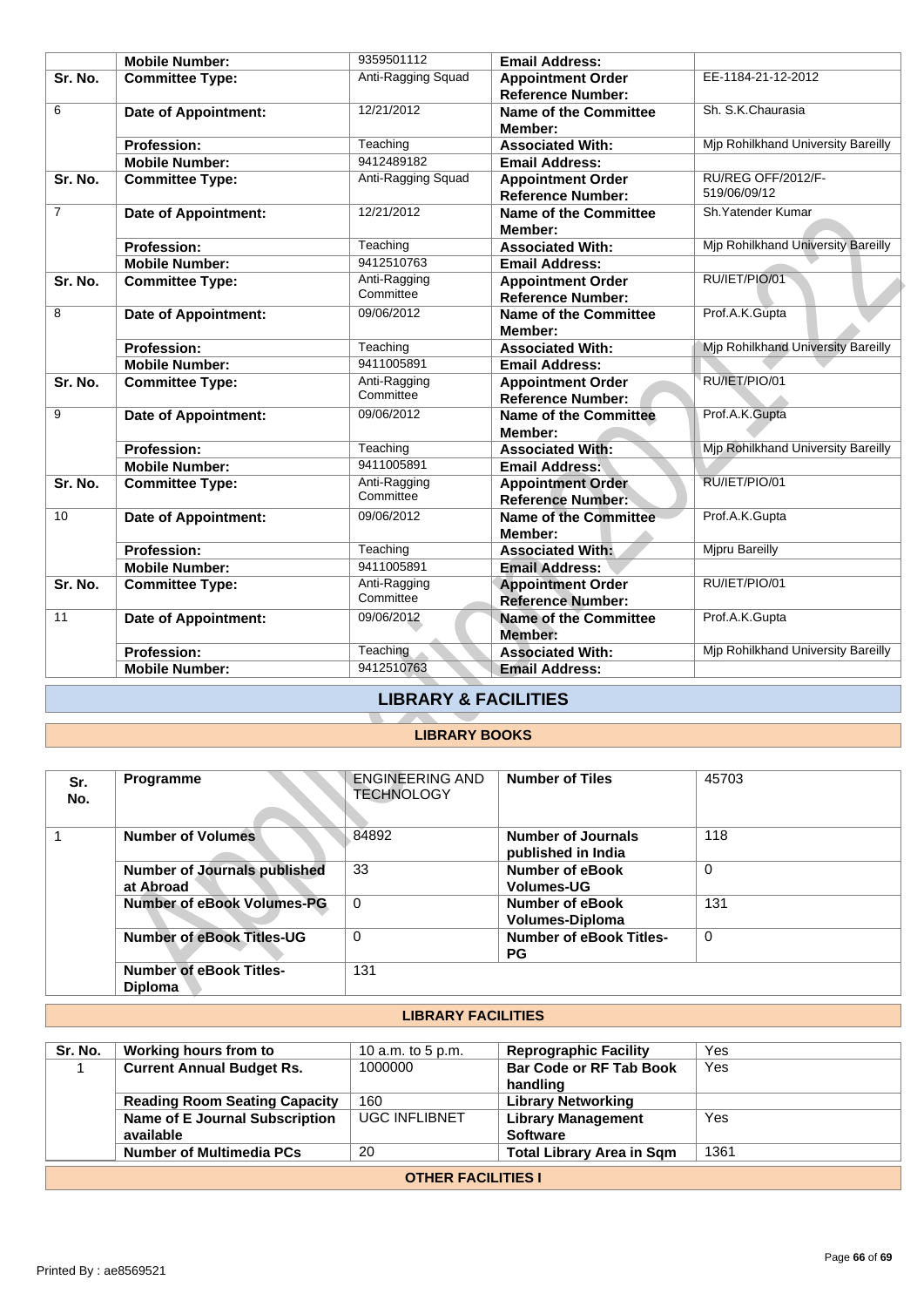| <b>Particulars</b>                                                                                                  | <b>Status</b> | <b>Particulars</b>                                                                                                                           | <b>Status</b>    | <b>Particulars</b>                                                                                                       | <b>Status</b>      |
|---------------------------------------------------------------------------------------------------------------------|---------------|----------------------------------------------------------------------------------------------------------------------------------------------|------------------|--------------------------------------------------------------------------------------------------------------------------|--------------------|
| <b>Potable Water Supply</b>                                                                                         | Yes           | <b>Backup Electric</b><br><b>Supply</b>                                                                                                      | Yes              | <b>CCTV Security</b>                                                                                                     | Yes                |
| <b>Barrier free Environment</b>                                                                                     | Yes           | <b>University Web Site</b>                                                                                                                   | Yes              | Insurance for<br><b>Students</b>                                                                                         | Yes                |
| <b>General Insurance</b>                                                                                            | Yes           | <b>All Weather</b><br>Approach<br>(Motorized Road)                                                                                           | Yes              | <b>Fire and Safety</b><br><b>Certificate</b>                                                                             | Yes                |
| Post & Banking/ATM                                                                                                  | Yes           | Projectors in<br><b>Classrooms</b>                                                                                                           | Yes              | <b>Medical &amp;</b><br><b>Counselling</b>                                                                               | Yes                |
| <b>Staff Quarters</b>                                                                                               | Yes           | <b>Public</b><br><b>Announcement</b><br><b>System</b>                                                                                        | Yes              | <b>Group Insurance</b><br>for Employees                                                                                  | Yes                |
| <b>Electrical Grid Power</b><br><b>Supply Connection</b><br><b>Rain Water Harvesting</b>                            | Yes<br>Yes    | <b>Telecom &amp; FAX</b><br><b>ERP Software</b>                                                                                              | Yes<br>Yes       | <b>Safety Provisions</b><br><b>Transport Facility</b>                                                                    | Yes<br>Yes         |
| <b>First Aid</b>                                                                                                    | Yes           | <b>Sewage Disposal</b>                                                                                                                       | Yes              | <b>Appointment of</b><br><b>Student Counselor</b>                                                                        | Yes                |
| <b>Sports Facilities</b>                                                                                            | Yes           | System<br><b>Innovation</b>                                                                                                                  | Yes              | Participation in the                                                                                                     | Yes                |
|                                                                                                                     |               | <b>Cell/Club</b>                                                                                                                             |                  | <b>National Innovation</b><br>Ranking                                                                                    |                    |
| <b>Establishment of</b><br><b>Committee For SC/ST</b>                                                               | Yes           | <b>Vehicle Parking</b>                                                                                                                       | Yes              | <b>Establishment of</b><br><b>Anti Ragging</b><br><b>Committee</b>                                                       | Yes                |
| Implementation of<br>examination reforms                                                                            | Yes           | Auditorium                                                                                                                                   | Yes              | Implementation of<br>teacher training<br>policy                                                                          | Yes                |
| <b>University -Industry Cell</b>                                                                                    | Yes           | <b>Media Cell</b>                                                                                                                            | Yes <sup>-</sup> | At least 5 MoUs<br>with Industries                                                                                       | Yes                |
| <b>Intellectual Property of</b><br><b>Right Cell</b>                                                                | Yes           | Implementation of<br><b>Startup Policy</b>                                                                                                   | Yes              | <b>Internal Quality</b><br><b>Assurance Cell</b>                                                                         | Yes                |
| <b>Implementing Food</b><br>Safety and<br>Standard Act, 2006in the<br><b>University</b>                             | Yes           | <b>Applied for</b><br><b>Membership of</b><br><b>National Digital</b><br>Library                                                             | Yes              | <b>Enter Membership</b><br><b>Number</b>                                                                                 | hod.ch@mjpru.ac.in |
| Participation in the<br><b>National Institutional</b><br><b>Ranking Framework</b><br>(NIRF)                         | Yes           | <b>Establishment of</b><br><b>Online Grievance</b><br><b>Rederssal</b><br><b>Mechanism</b>                                                   | Yes              | <b>Group Accident</b><br>Policy to be<br>provided by<br><b>Employees</b>                                                 | Yes                |
| <b>Provision to watch</b><br><b>MOOCS Courses through</b><br>Swayam                                                 | Yes           | Implementation of<br>the schemes<br>announced by<br><b>Government of</b><br>India                                                            | Yes              | <b>General Notice</b><br><b>Board and</b><br><b>Departmental</b><br><b>Notice Board</b>                                  | Yes                |
| <b>Offering of Skill</b><br><b>Development Courses</b><br><b>Approved by the Council</b>                            | Yes           | Implementation of<br>mandatory<br>internship policy<br>for Students                                                                          | Yes              | <b>Establishment of</b><br><b>Internal Complaint</b><br><b>Committee (ICC)</b><br><b>Committee</b>                       | Yes                |
| <b>Compliance of the</b><br><b>National Academic</b><br>Depository (NAD) as per<br><b>MHRD Directives</b>           | Yes           | <b>Implementation of</b><br><b>Unnat Bharat</b><br>Abhiyan/ Saansad<br><b>Adarsh Gram</b>                                                    | Yes              | Installation of<br><b>Grid Connected</b><br><b>Solar</b><br>Rooftops/Power                                               | Yes                |
| <b>Whether the University</b><br>has implemented Safety<br>and Security measures in<br>the Campus?                  | Yes           | Yojana (SAGY)<br><b>Fabrication Facility</b><br>Laboratory<br>(FABLAB)<br><b>Tinkering</b><br>Laboratory/<br><b>Innovation</b><br>Laboratory | Yes              | <b>Systems</b><br><b>Digital Payment for</b><br>all Financial<br><b>Transactions</b><br>as per MHRD<br><b>Directives</b> | Yes                |
| <b>Whether your University</b><br>has introduced online<br><b>Aadhar linked Biometric</b><br>attendance for regular | Yes           | <b>Efforts to</b><br>encourage Final<br>Year students to<br>appear for GATE                                                                  | Yes              | In the classrooms<br>available, at least<br>ONE shall be a<br>smart Classroom                                            | Yes                |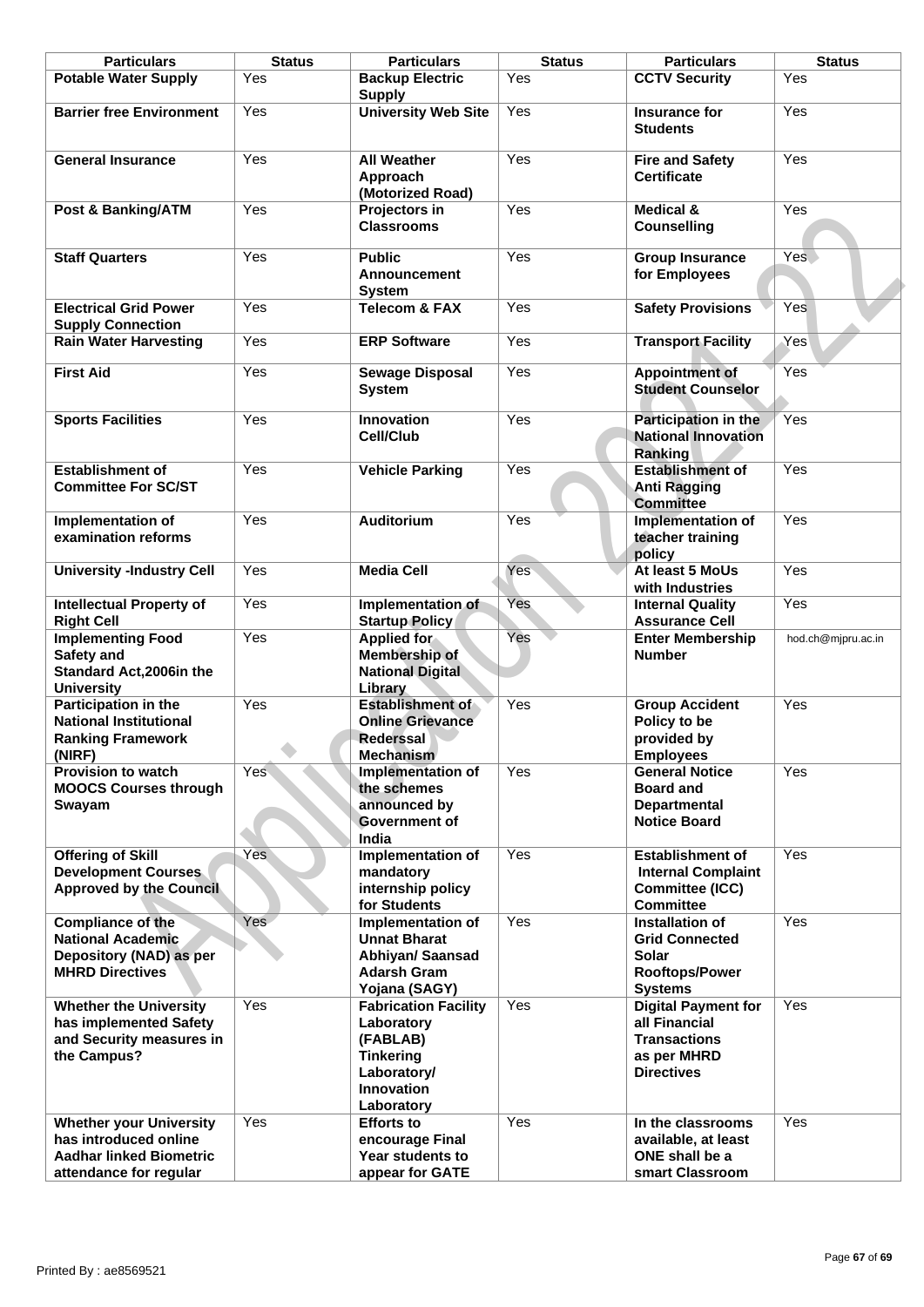Printed By : ae8569521

|         | <b>OTHER FACILITIES II</b>                                                                      |               |
|---------|-------------------------------------------------------------------------------------------------|---------------|
|         |                                                                                                 |               |
| Sr. No. | <b>Particulars</b>                                                                              | <b>Status</b> |
|         | Copies of AICTE Approvals (LOA and EOA of subsequent years) obtained since Inception of         | Yes           |
| 1.      | University till date shall be placed in the Website of the University                           |               |
| 2.      | Display Board within the premises as well as in the Website of the University Indicating the    | Yes           |
|         | Feedback Facility of Students and Faculty Members Available in the AICTE Web Portal             |               |
|         | Establishment of Grievance Redressal Committee in the University and Appointment of             | Yes.          |
| 3.      | <b>OMBUDSMAN by the University</b>                                                              |               |
|         | Display of Course(s) and "Approved Intake" in the University at the entrance of the University. | Yes           |
| 4.      | Course(s) taken through duly recognized MOOCs shall be used as Supplementary Course(s)          |               |
|         | Availability of quality sanitary napkins through sanitary napkin vending machines and ensuring  | Yes           |
| 5.      | safe and environment friendly disposal of used sanitary napkin                                  |               |
|         | Display of information submitted to AICTE (including the accreditation status and Board of      | Yes           |
| 6.      | Governors) along with mandatory disclosures in the Web site of the University                   |               |
| 7.      | Display of Course(s) and "Approved Intake" in the University at the entrance of the University  | Yes           |

|                                                                                                        | <b>OMBUDSMAN by the University</b>                                                                                              |                                                                                                                                                                                          |                                                                                                |                    |                       |  |
|--------------------------------------------------------------------------------------------------------|---------------------------------------------------------------------------------------------------------------------------------|------------------------------------------------------------------------------------------------------------------------------------------------------------------------------------------|------------------------------------------------------------------------------------------------|--------------------|-----------------------|--|
| 4.                                                                                                     |                                                                                                                                 | Display of Course(s) and "Approved Intake" in the University at the entrance of the University.                                                                                          |                                                                                                |                    |                       |  |
|                                                                                                        |                                                                                                                                 | Course(s) taken through duly recognized MOOCs shall be used as Supplementary Course(s)<br>Availability of quality sanitary napkins through sanitary napkin vending machines and ensuring |                                                                                                |                    |                       |  |
| 5.                                                                                                     |                                                                                                                                 | safe and environment friendly disposal of used sanitary napkin                                                                                                                           |                                                                                                |                    | Yes                   |  |
|                                                                                                        |                                                                                                                                 |                                                                                                                                                                                          | Display of information submitted to AICTE (including the accreditation status and Board of     |                    | Yes                   |  |
| 6.                                                                                                     | Governors) along with mandatory disclosures in the Web site of the University                                                   |                                                                                                                                                                                          |                                                                                                |                    |                       |  |
| 7.                                                                                                     |                                                                                                                                 |                                                                                                                                                                                          | Display of Course(s) and "Approved Intake" in the University at the entrance of the University |                    | Yes                   |  |
|                                                                                                        |                                                                                                                                 |                                                                                                                                                                                          | <b>OTHER FACILITIES III</b>                                                                    |                    |                       |  |
| Sr. No.                                                                                                |                                                                                                                                 |                                                                                                                                                                                          | <b>Particulars</b>                                                                             |                    | <b>Status</b>         |  |
| 1.                                                                                                     |                                                                                                                                 | Whether mandatory disclosure is uploaded in University's website?                                                                                                                        |                                                                                                |                    | Yes                   |  |
| 2.                                                                                                     | Formats?                                                                                                                        |                                                                                                                                                                                          | Whether the University following ICAI (Institute of Chartered Accountants of India) Accounting |                    | Yes                   |  |
| 3.                                                                                                     | duly approved by State Govt?                                                                                                    |                                                                                                                                                                                          | Fees to be charged, Reservation policy, Admission policy and Document retention policy are     |                    | Yes                   |  |
| 4.                                                                                                     |                                                                                                                                 | duly approved by Affiliating University?                                                                                                                                                 | Fees to be charged, Reservation policy, Admission policy and Document retention policy are     |                    | Yes                   |  |
| 5.                                                                                                     | Fees to be charged, Reservation policy, Admission policy and Document retention policy are<br>uploaded in University's Website? |                                                                                                                                                                                          | Yes                                                                                            |                    |                       |  |
| 6.                                                                                                     | Courses/Approved Intake displayed at the entrance of the University?                                                            |                                                                                                                                                                                          |                                                                                                |                    | Yes                   |  |
| 7.                                                                                                     | Is the Cafeteria shared among other University?                                                                                 |                                                                                                                                                                                          |                                                                                                |                    | No.                   |  |
| 8.                                                                                                     | Is Library and Reading Room shared among other University?                                                                      |                                                                                                                                                                                          |                                                                                                |                    | No                    |  |
| 9.                                                                                                     | Is the Computer Centre shared among other University?                                                                           |                                                                                                                                                                                          |                                                                                                |                    | No.                   |  |
| 10.                                                                                                    | Whether University is operating from Permanent Site/Temporary Site?                                                             |                                                                                                                                                                                          |                                                                                                |                    | <b>Permanent Site</b> |  |
| 11.                                                                                                    | Whether you are registered on NAD?                                                                                              |                                                                                                                                                                                          |                                                                                                |                    | Yes                   |  |
|                                                                                                        | Whether all the students documents are uploaded or not?                                                                         |                                                                                                                                                                                          |                                                                                                |                    | Yes                   |  |
| Whether your University is having approval for EWS Quota from your State?                              |                                                                                                                                 |                                                                                                                                                                                          |                                                                                                | Yes                |                       |  |
|                                                                                                        |                                                                                                                                 |                                                                                                                                                                                          | <b>BANK DETAILS, INCOME &amp; EXPENDITURE</b>                                                  |                    |                       |  |
|                                                                                                        |                                                                                                                                 |                                                                                                                                                                                          | <b>BANK DETAILS</b>                                                                            |                    |                       |  |
| <b>Bank Name:</b>                                                                                      |                                                                                                                                 | UBI                                                                                                                                                                                      | <b>Bank IFSC:</b>                                                                              | <b>UBINO550523</b> |                       |  |
| <b>Bank Account:</b>                                                                                   |                                                                                                                                 | 4094                                                                                                                                                                                     |                                                                                                |                    |                       |  |
| Do You wish to change Bank Name?:<br>No                                                                |                                                                                                                                 |                                                                                                                                                                                          |                                                                                                |                    |                       |  |
|                                                                                                        |                                                                                                                                 |                                                                                                                                                                                          | <b>INCOME &amp; EXPENDITURE DETAILS</b>                                                        |                    |                       |  |
|                                                                                                        |                                                                                                                                 |                                                                                                                                                                                          | <b>INCOME</b>                                                                                  |                    |                       |  |
| 25000000<br><b>Income from Central</b><br><b>Income from State</b><br>$\Omega$<br>Govt:<br>Government: |                                                                                                                                 |                                                                                                                                                                                          |                                                                                                |                    |                       |  |
| Fees:                                                                                                  | <b>Income from Student</b>                                                                                                      | 136512410                                                                                                                                                                                | <b>Income from Donations:</b>                                                                  | $\Omega$           |                       |  |
|                                                                                                        |                                                                                                                                 |                                                                                                                                                                                          |                                                                                                |                    |                       |  |
| Income from UGC:                                                                                       | 0                                                                                                                               |                                                                                                                                                                                          | Income from Other Bodies:                                                                      | 14598100           |                       |  |

# **BANK DETAILS, INCOME & EXPENDITURE**

| <b>BANK DETAILS</b>               |      |                   |                    |  |
|-----------------------------------|------|-------------------|--------------------|--|
| <b>Bank Name:</b>                 | UBI  | <b>Bank IFSC:</b> | <b>UBINO550523</b> |  |
| <b>Bank Account:</b>              | 4094 |                   |                    |  |
| Do You wish to change Bank Name?: | No   |                   |                    |  |

| <b>INCOME &amp; EXPENDITURE DETAILS</b> |           |                                   |             |  |
|-----------------------------------------|-----------|-----------------------------------|-------------|--|
|                                         |           | <b>INCOME</b>                     |             |  |
| <b>Income from Central</b>              | 25000000  | Income from State                 | 0           |  |
| Govt:                                   |           | Government:                       |             |  |
| <b>Income from Student</b>              | 136512410 | <b>Income from Donations:</b>     | $\mathbf 0$ |  |
| Fees:                                   |           |                                   |             |  |
| Income from UGC:                        | 0         | Income from Other Bodies:         | 14598100    |  |
| <b>Total Income:</b>                    |           |                                   |             |  |
|                                         |           | <b>EXPENDITURE</b>                |             |  |
| <b>Salary Teaching Staff:</b>           | 137828936 | <b>Salary Non-Teaching Staff:</b> | 10000000    |  |
| Library:                                | 0         | Equipment:                        | 0           |  |
| <b>Building Maintenance:</b>            | $\Omega$  | <b>Other Expenditure:</b>         | 16872       |  |
| <b>Total Expenditure:</b>               | 147845808 |                                   |             |  |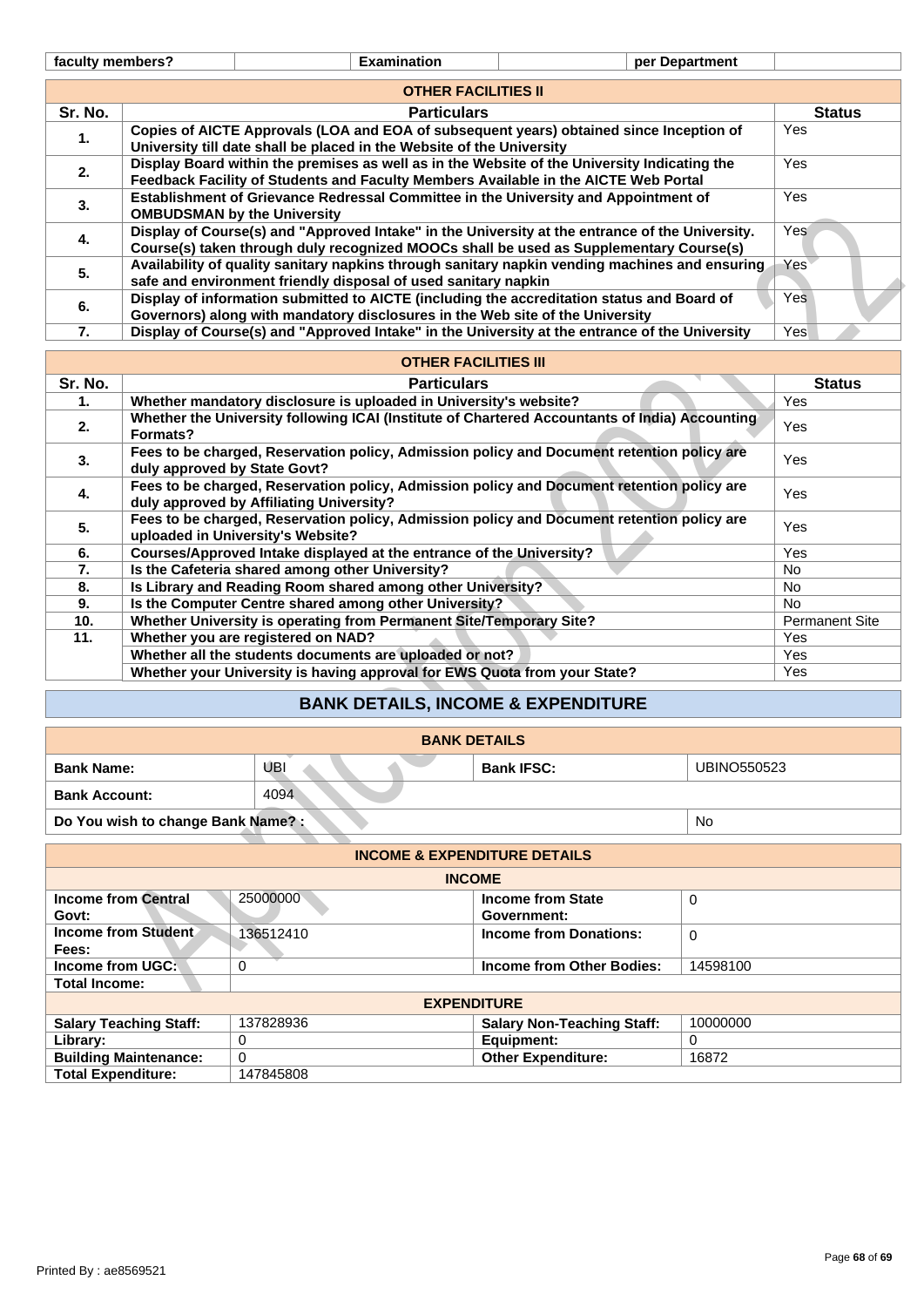#### **DECLARATION**

#### **BY THE AUTHORIZED SIGNATORY OF THE UNIVERSITY DEPARTMENT**

**I, as the Head of the Deemed to be University, hereby declare that:**

- a) I have carefully gone through the AICTE Regulations 2021, published in the Gazette of India Extraordinary Part III, Section- 4 dated 04th **February, 2021, also all provisions mentioned in the Approval Process Handbook 2021-22.**
- b) I am fully aware of the data uploaded by me in respect of my University on the web portal.
- c) I am aware that there is no provision for correction of data, alteration of data, subsequent editing and appeal etc. for the online application **once submitted on the web portal.**
- exertainty gone through the AICE Regulations 2021, published in the Gazeter of the Gazeter of the Capital Extraordinary Part III, Section-4 dated OHP<br>y aware of the data uploaded by me in nepect of my University on the web d) I am also aware that application for seeking Extension of Approval(EOA), Increase/Reduction of intake, Addition of new courses, Change of site, Closure of course, Supernumerary Seats under FN/Gulf quota Approval status/OCI, NRI, Change of name, and Conversion of women institute into Co-ed University and vice versa (as applicable), shall be processed as per relevant provisions enumerated in the Approval **Process Handbook 2021-22.**
- e) I am aware of the Deficiencies (if any) pointed out in the Report generated online, based on the factual data uploaded by my University on **the portal.**
- f) I am also aware that University is eligible for grant ofExtension of Approval to the Existing University, Extended EoA(if Applicable as per APH 2021-22), only on fulfillment of prescribed norms & requirements as mentioned in the Approval Process Handbook 2021-22.

**Signature of Director/Registrar/ Principal**

**Name :**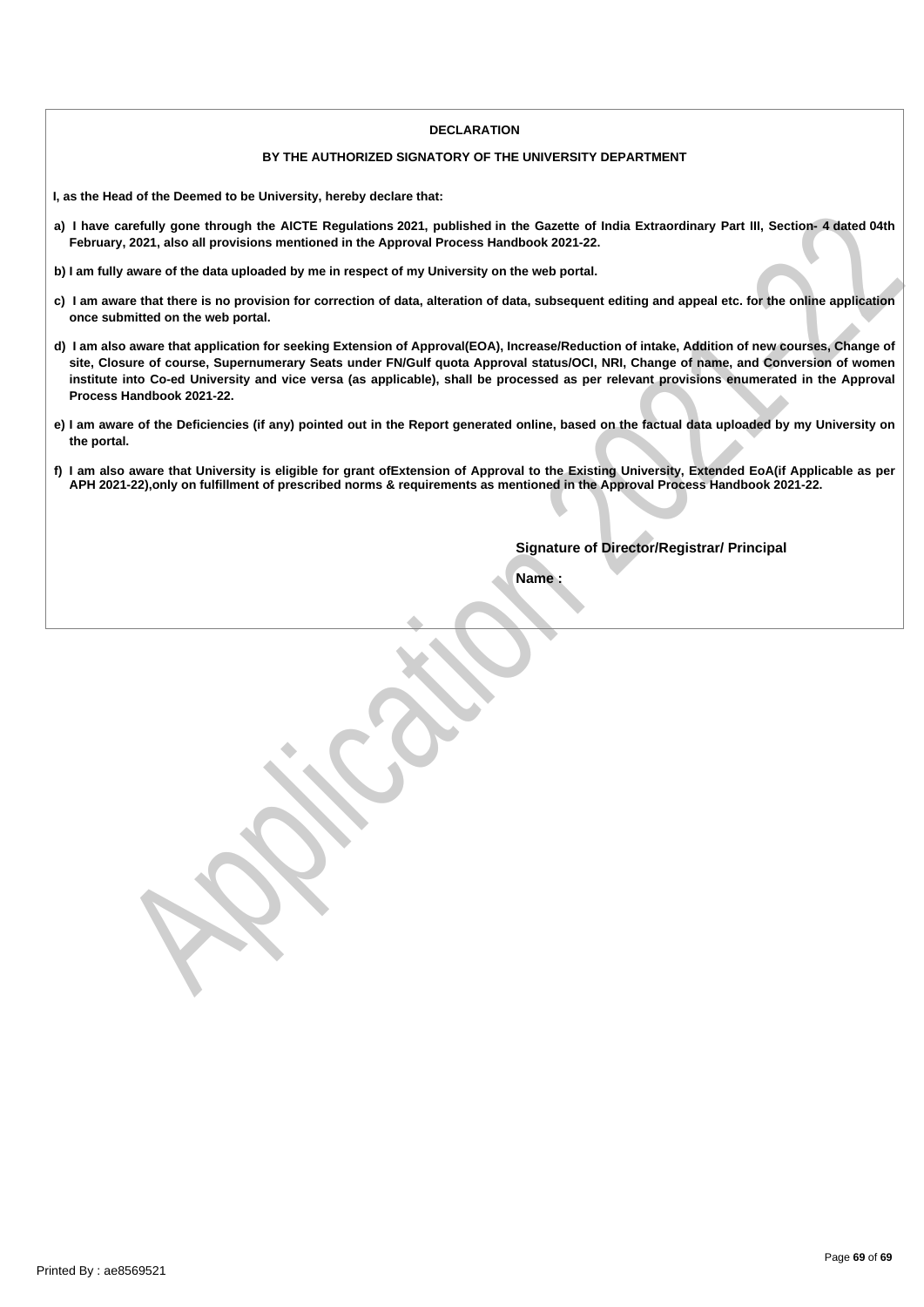Nelson Mandela Marg,Vasant Kunj, New Delhi-110070 Website: https://www.aicte-india.org



# **APPROVAL PROCESS 2021-22**

## **APPLICATION REPORT**

#### **UNIVERSITY DETAILS**

|                                                 |                    | UNIVERSITY DETAILS: BASIC DETAILS               |                             |
|-------------------------------------------------|--------------------|-------------------------------------------------|-----------------------------|
| <b>Current Application Number</b>               | 1-9318323175       | <b>Application Type</b>                         | Extension-Expansion-Closure |
| <b>Current Status</b>                           | Submitted          | <b>Sub Status</b>                               | Payment Not Applicable      |
| <b>Permanent University ID</b>                  | 1-18440821         | <b>Academic Year</b>                            | 2021-2022                   |
| <b>Approval Status of</b><br><b>Application</b> | Data Not Available | <b>Application Opened Date</b>                  | 03/17/2021                  |
| <b>Application Submitted Date</b>               | 04/01/2021         | <b>Attend Scrutiny Committee</b><br><b>Date</b> | Data Not Available          |
| <b>Appeal Requested Date</b>                    | Data Not Available | <b>Application Reopened Date</b>                | Data Not Available          |
| <b>Overall Deficiency</b>                       | <b>No</b>          |                                                 |                             |

|                                                                   |                                                                               | <b>UNIVERSITY DETAILS</b>                               |                             |
|-------------------------------------------------------------------|-------------------------------------------------------------------------------|---------------------------------------------------------|-----------------------------|
|                                                                   |                                                                               | UNIVERSITY DETAILS: BASIC DETAILS                       |                             |
| <b>Current Application Number</b>                                 | 1-9318323175                                                                  | <b>Application Type</b>                                 | Extension-Expansion-Closure |
| <b>Current Status</b>                                             | Submitted                                                                     | <b>Sub Status</b>                                       | Payment Not Applicable      |
| <b>Permanent University ID</b>                                    | 1-18440821                                                                    | <b>Academic Year</b>                                    | 2021-2022                   |
| <b>Approval Status of</b><br><b>Application</b>                   | Data Not Available                                                            | <b>Application Opened Date</b>                          | 03/17/2021                  |
| <b>Application Submitted Date</b>                                 | 04/01/2021                                                                    | <b>Attend Scrutiny Committee</b><br><b>Date</b>         | Data Not Available          |
| <b>Appeal Requested Date</b>                                      | Data Not Available                                                            | <b>Application Reopened Date</b>                        | Data Not Available          |
| <b>Overall Deficiency</b>                                         | <b>No</b>                                                                     |                                                         |                             |
|                                                                   |                                                                               |                                                         |                             |
|                                                                   |                                                                               | UNIVERSITY DETAILS: MORE INFORMATION                    |                             |
| <b>Name of University</b>                                         | Institute Of Engineering &<br>Technology, Mjp Rohilkhand<br><b>University</b> | <b>Address of University</b>                            | Pilibhit By Pass Road       |
| State/ UT                                                         | <b>Uttar Pradesh</b>                                                          | <b>District</b>                                         | <b>Bareilly</b>             |
| Town/ City/ Village                                               | <b>Bareilly</b>                                                               | <b>AICTE Region</b>                                     | Northern                    |
| <b>PIN</b>                                                        | 243006                                                                        | <b>Women's University</b>                               | No                          |
| <b>University Type</b>                                            | <b>State Government University</b>                                            | <b>Any Self- Financed Course</b>                        | <b>No</b>                   |
| <b>Percentage Grant Received</b><br>from Government               | $\mathbf 0$                                                                   | Are you a University for<br><b>PWD Students</b>         | No.                         |
| <b>Whether University is NAAC</b><br><b>Accredited?</b>           |                                                                               | <b>NAAC CGPA</b>                                        | $2.51 - 2.75$               |
| Grade                                                             | $\overline{Y}$                                                                | <b>NAAC Status</b>                                      | Accredited                  |
| <b>Minority University</b>                                        | <b>No</b>                                                                     | <b>Type of Minority</b>                                 | <b>NA</b>                   |
| <b>Minority Name, if Linguistic</b>                               | <b>NA</b>                                                                     | <b>Name of the Minority</b>                             | <b>NA</b>                   |
| <b>Minority Certificate Issued</b><br><b>Date</b>                 | Data Not Available                                                            | <b>Minority Certificate Valid Till</b>                  | Data Not Available          |
| <b>Approval Year of First</b>                                     | 1995                                                                          | <b>Mandatory Disclosure Link</b>                        | Www.Mjpru.Ac.In             |
| <b>Course</b>                                                     |                                                                               |                                                         |                             |
| <b>AISHE Prefix</b>                                               | Ù                                                                             | <b>AISHE Numeric Code</b>                               | 0525                        |
| <b>AISHE Code</b>                                                 | $U-0525$                                                                      | <b>Whether University is</b><br><b>Graded Autonomy?</b> | Data Not Available          |
| <b>NBA Accreditation Points</b>                                   | Data Not Available                                                            | <b>NBA Points Valid Till</b>                            | Data Not Available          |
| Whether your University has                                       | Data Not Available                                                            | <b>PCI Id</b>                                           | Data Not Available          |
| been recognized as an<br><b>Institute of Eminence by</b><br>MHRD? |                                                                               |                                                         |                             |
| <b>COA Id</b>                                                     | Data Not Available                                                            |                                                         |                             |

|                            | <b>HOI &amp; Faculty Members</b> |                          |                        |
|----------------------------|----------------------------------|--------------------------|------------------------|
|                            | <b>PRINCIPAL / DIRECTOR</b>      |                          |                        |
|                            | <b>PERSONAL DETAILS</b>          |                          |                        |
| <b>Surname/Family name</b> | Panday                           | <b>First Name</b>        | <b>Sharad Kumar</b>    |
| <b>Father's Name</b>       | Lt Sh Rajendra Nath Pandey       | <b>Mother's Name</b>     | Mrs Krishnawati Pandey |
| Date of Birth              | 01/01/1967                       | <b>Mobile Number</b>     | 9412485450             |
| STD code                   | 581                              | <b>Land Phone Number</b> | 2524232                |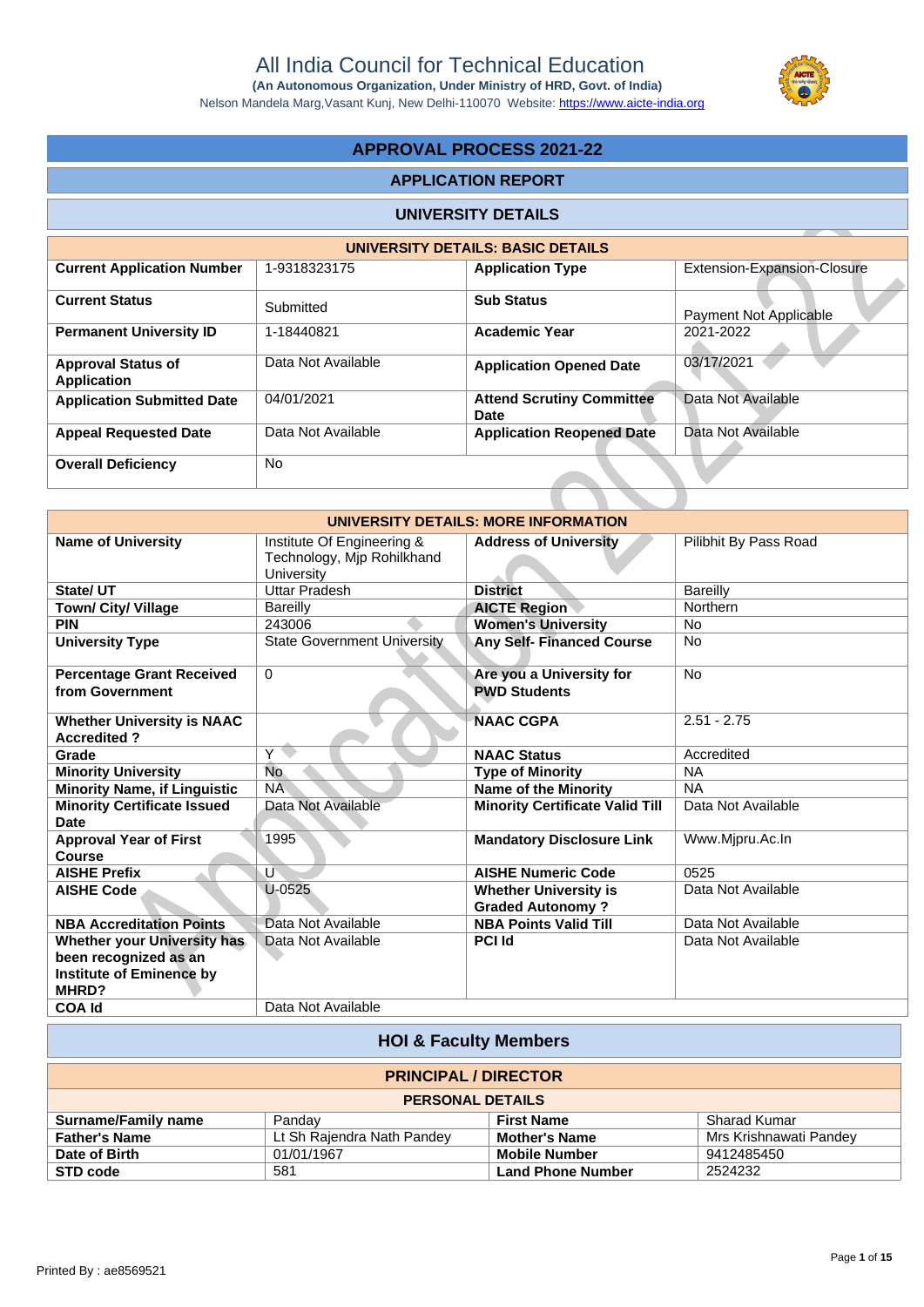| hod.ch@mjpru.ac.in<br><b>PAN</b><br><b>Email</b><br><b>EDUCATIONAL DETAILS</b><br>Yes<br><b>Doctorate Degree</b><br><b>Master's Degree</b><br>B.Sc.<br><b>Bachelor's Degree</b><br><b>Other Qualifications</b><br>Nil<br><b>International Certification (If</b><br><b>Field of Specialization</b><br>Any)<br><b>DETAILS RELATED TO PROFFESSION</b><br>02/29/1996<br>Date of joining the University<br><b>Appointment Type</b><br><b>Exact Designation</b><br>Director<br><b>WORK EXPERIENCE DETAILS</b> | M.Sc.<br><b>NIL</b><br>Regular | AEGPP3108Q<br><b>CHEMISTRY</b> |                                                          |              |
|---------------------------------------------------------------------------------------------------------------------------------------------------------------------------------------------------------------------------------------------------------------------------------------------------------------------------------------------------------------------------------------------------------------------------------------------------------------------------------------------------------|--------------------------------|--------------------------------|----------------------------------------------------------|--------------|
|                                                                                                                                                                                                                                                                                                                                                                                                                                                                                                         |                                |                                |                                                          |              |
|                                                                                                                                                                                                                                                                                                                                                                                                                                                                                                         |                                |                                |                                                          |              |
|                                                                                                                                                                                                                                                                                                                                                                                                                                                                                                         |                                |                                |                                                          |              |
|                                                                                                                                                                                                                                                                                                                                                                                                                                                                                                         |                                |                                |                                                          |              |
|                                                                                                                                                                                                                                                                                                                                                                                                                                                                                                         |                                |                                |                                                          |              |
|                                                                                                                                                                                                                                                                                                                                                                                                                                                                                                         |                                |                                |                                                          |              |
|                                                                                                                                                                                                                                                                                                                                                                                                                                                                                                         |                                |                                |                                                          |              |
|                                                                                                                                                                                                                                                                                                                                                                                                                                                                                                         |                                |                                |                                                          |              |
|                                                                                                                                                                                                                                                                                                                                                                                                                                                                                                         |                                |                                |                                                          |              |
|                                                                                                                                                                                                                                                                                                                                                                                                                                                                                                         |                                |                                |                                                          |              |
| 25<br><b>Teaching Experience (Years)</b><br><b>Research Experience (Years)</b>                                                                                                                                                                                                                                                                                                                                                                                                                          | 33                             |                                |                                                          |              |
| <b>Industry Experience (Years)</b><br>$\mathbf{1}$                                                                                                                                                                                                                                                                                                                                                                                                                                                      |                                |                                |                                                          |              |
| <b>OTHER DETAILS</b>                                                                                                                                                                                                                                                                                                                                                                                                                                                                                    |                                |                                |                                                          |              |
| <b>Research Projects Guided -</b><br>0<br>Research Projects Guided -                                                                                                                                                                                                                                                                                                                                                                                                                                    | 20                             |                                |                                                          |              |
| UG<br>PG                                                                                                                                                                                                                                                                                                                                                                                                                                                                                                |                                |                                |                                                          |              |
| $\overline{c}$<br><b>Number of Books Published</b><br><b>Research Projects Guided -</b>                                                                                                                                                                                                                                                                                                                                                                                                                 | $\overline{3}$                 |                                |                                                          |              |
| PhD                                                                                                                                                                                                                                                                                                                                                                                                                                                                                                     |                                |                                |                                                          |              |
| <b>Papers Published - National</b><br>5<br><b>Papers Published -</b>                                                                                                                                                                                                                                                                                                                                                                                                                                    | 19 <sup>°</sup>                |                                |                                                          |              |
| International                                                                                                                                                                                                                                                                                                                                                                                                                                                                                           |                                |                                |                                                          |              |
| <b>FACULTY NORMS AND PAY SCALE</b>                                                                                                                                                                                                                                                                                                                                                                                                                                                                      |                                |                                |                                                          |              |
| Are all Approved teaching Faculty Members being paid as per present AICTE pay scale?                                                                                                                                                                                                                                                                                                                                                                                                                    | Yes                            |                                |                                                          |              |
| Are all the teaching Faculty Members, as per AICTE/UGC Norms?                                                                                                                                                                                                                                                                                                                                                                                                                                           | Yes                            |                                |                                                          |              |
| List of Faculty Members and data uploaded on the University's web portal.                                                                                                                                                                                                                                                                                                                                                                                                                               | Yes                            |                                |                                                          |              |
|                                                                                                                                                                                                                                                                                                                                                                                                                                                                                                         |                                |                                |                                                          |              |
|                                                                                                                                                                                                                                                                                                                                                                                                                                                                                                         |                                |                                |                                                          |              |
| <b>FACULTY MEMBERS LIST</b>                                                                                                                                                                                                                                                                                                                                                                                                                                                                             |                                |                                |                                                          |              |
| Details available as on AICTE Web Portal                                                                                                                                                                                                                                                                                                                                                                                                                                                                |                                |                                |                                                          |              |
|                                                                                                                                                                                                                                                                                                                                                                                                                                                                                                         |                                |                                |                                                          |              |
|                                                                                                                                                                                                                                                                                                                                                                                                                                                                                                         |                                |                                |                                                          |              |
| s Degree<br>Type                                                                                                                                                                                                                                                                                                                                                                                                                                                                                        |                                |                                |                                                          |              |
|                                                                                                                                                                                                                                                                                                                                                                                                                                                                                                         |                                |                                |                                                          |              |
|                                                                                                                                                                                                                                                                                                                                                                                                                                                                                                         |                                |                                |                                                          |              |
|                                                                                                                                                                                                                                                                                                                                                                                                                                                                                                         |                                |                                |                                                          |              |
|                                                                                                                                                                                                                                                                                                                                                                                                                                                                                                         |                                |                                |                                                          |              |
|                                                                                                                                                                                                                                                                                                                                                                                                                                                                                                         |                                |                                |                                                          |              |
|                                                                                                                                                                                                                                                                                                                                                                                                                                                                                                         |                                |                                |                                                          | Pay Scale    |
| Other Qualifications<br>Date of Joining the<br>Exact Designation<br>Master's Degree<br>Appointment<br>Faculty Type<br>Programme<br>First Name<br>University<br>Faculty ID<br>Doctorate<br><b>Surname</b><br><b>Bachelor</b><br>Course<br>Sr. No.<br>FT/PT                                                                                                                                                                                                                                               | Aadhar Card                    | PAN Card                       | the Last Financial Year<br><b>Total Gross Salary for</b> |              |
|                                                                                                                                                                                                                                                                                                                                                                                                                                                                                                         |                                |                                |                                                          |              |
|                                                                                                                                                                                                                                                                                                                                                                                                                                                                                                         |                                |                                |                                                          |              |
|                                                                                                                                                                                                                                                                                                                                                                                                                                                                                                         |                                |                                |                                                          |              |
|                                                                                                                                                                                                                                                                                                                                                                                                                                                                                                         |                                |                                |                                                          |              |
|                                                                                                                                                                                                                                                                                                                                                                                                                                                                                                         |                                |                                |                                                          |              |
|                                                                                                                                                                                                                                                                                                                                                                                                                                                                                                         |                                |                                |                                                          |              |
|                                                                                                                                                                                                                                                                                                                                                                                                                                                                                                         |                                |                                |                                                          |              |
| ENGINEERING AND<br>TECHNOLOGY<br>ASST PROFESSOR<br><b>MECHANICAL</b><br>ENGINEERING<br>1-3373015591<br>08/16/2017<br>M.TECH<br>SHASHI<br>Contract<br>B.TECH<br>LATA<br>F<br>ş<br>$\circ$<br>٠                                                                                                                                                                                                                                                                                                           | 487773059357                   | ARUPL0186D                     | 189000                                                   | Consolidated |
|                                                                                                                                                                                                                                                                                                                                                                                                                                                                                                         |                                |                                |                                                          |              |
|                                                                                                                                                                                                                                                                                                                                                                                                                                                                                                         |                                |                                |                                                          |              |
|                                                                                                                                                                                                                                                                                                                                                                                                                                                                                                         |                                |                                |                                                          |              |
|                                                                                                                                                                                                                                                                                                                                                                                                                                                                                                         |                                |                                |                                                          |              |
|                                                                                                                                                                                                                                                                                                                                                                                                                                                                                                         |                                |                                |                                                          |              |
|                                                                                                                                                                                                                                                                                                                                                                                                                                                                                                         |                                |                                |                                                          |              |
|                                                                                                                                                                                                                                                                                                                                                                                                                                                                                                         |                                |                                |                                                          |              |
| ENGINEERING AND<br>TECHNOLOGY<br>ASST PROFESSOR<br>CHEMICAL<br>ENGINEERING<br>1-3565864950<br>08/16/2017<br>AKANSHA<br>PANDEY<br>M.TECH.<br>Contract<br><b>B.TECH</b><br>ş<br>ᄂ<br>$\circ$<br>$\sim$                                                                                                                                                                                                                                                                                                    | 545862814097                   | DDBPP5500H                     | 189000                                                   | Consolidated |
|                                                                                                                                                                                                                                                                                                                                                                                                                                                                                                         |                                |                                |                                                          |              |
|                                                                                                                                                                                                                                                                                                                                                                                                                                                                                                         |                                |                                |                                                          |              |
|                                                                                                                                                                                                                                                                                                                                                                                                                                                                                                         |                                |                                |                                                          |              |
|                                                                                                                                                                                                                                                                                                                                                                                                                                                                                                         |                                |                                |                                                          |              |
|                                                                                                                                                                                                                                                                                                                                                                                                                                                                                                         |                                |                                |                                                          |              |
|                                                                                                                                                                                                                                                                                                                                                                                                                                                                                                         |                                |                                |                                                          |              |
| ENGINEERING AND<br>TECHNOLOGY<br>ASST PROFESSOR<br>ELECTRICAL<br>ENGINEERING<br>1-3681155073<br>01/04/2018<br>M.TECH.<br>Contract<br>B.TECH<br>YADAV<br><b>RUCHI</b>                                                                                                                                                                                                                                                                                                                                    | 746995214087                   | AEUPY2472C                     | 189000                                                   | Consolidated |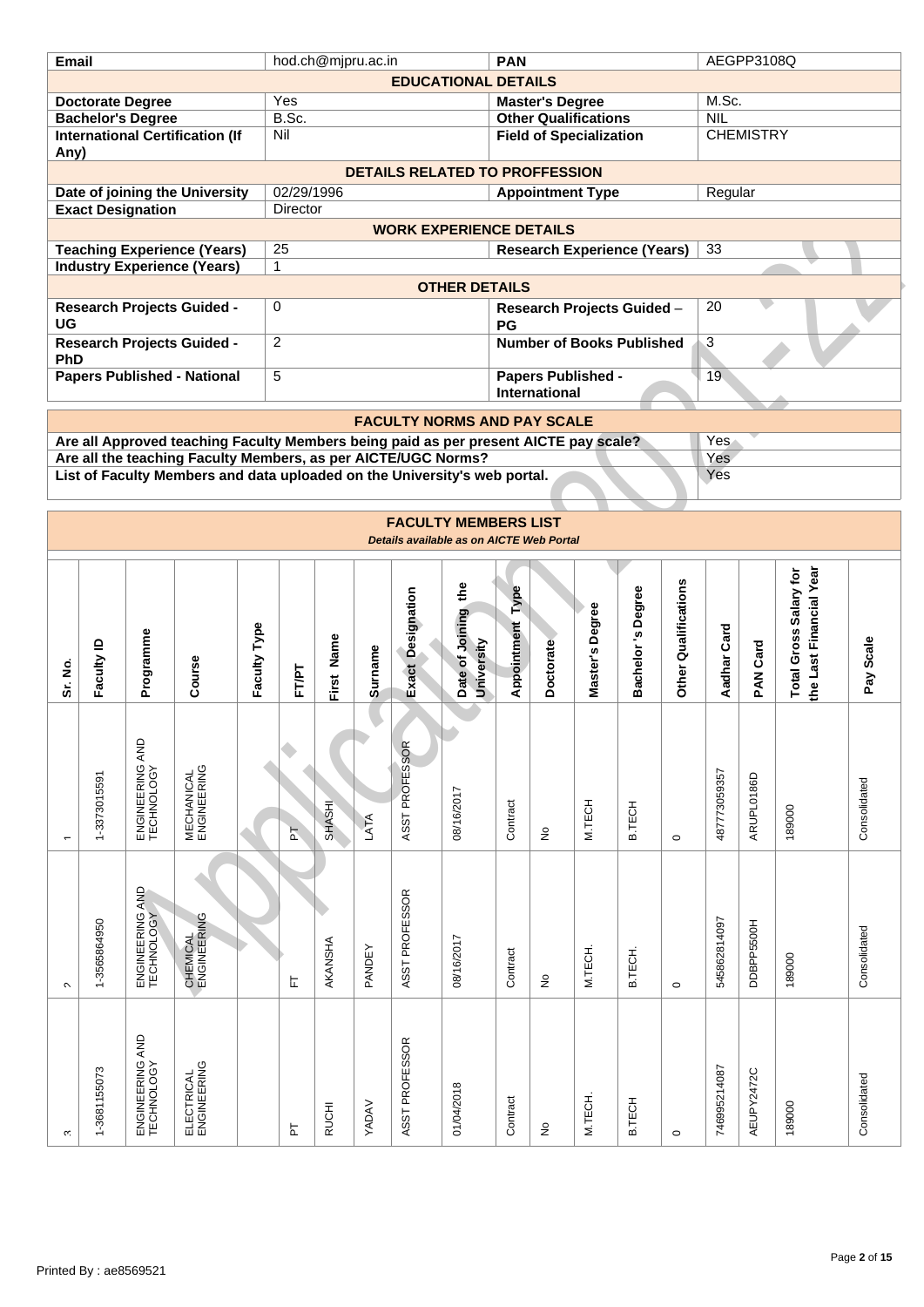| $\mathrel{\mathop{\mathsf{c}}\nolimits}$ | σ.                            | $\propto$                           | $\overline{ }$                | C                                             | LC.                                 | 4                             |
|------------------------------------------|-------------------------------|-------------------------------------|-------------------------------|-----------------------------------------------|-------------------------------------|-------------------------------|
| 1-4365185602                             | 1-4365013254                  | 1-4363132145                        | 1-4362152494                  | 1-3687306157                                  | 1-3681342134                        | 1-3681155433                  |
| ENGINEERING AND<br>TECHNOLOGY            | ENGINEERING AND<br>TECHNOLOGY | ENGINEERING AND<br>TECHNOLOGY       | ENGINEERING AND<br>TECHNOLOGY | ENGINEERING AND<br>TECHNOLOGY                 | ENGINEERING AND<br>TECHNOLOGY       | ENGINEERING AND<br>TECHNOLOGY |
| ELECTRONICS &<br>COMMUNICATION ENGG      | ELECTRICAL<br>ENGINEERING     | ELECTRONICS &<br>COMMUNICATION ENGG | ELECTRICAL<br>ENGINEERING     | ELECTRONICS &<br>COMMUNICATION<br>ENGINEERING | య<br>COMPUTER SCIENCE<br>TECHNOLOGY | ELECTRICAL<br>ENGINEERING     |
|                                          | Â                             |                                     |                               |                                               |                                     |                               |
| 눈                                        | F                             | ۰<br>$\overline{a}$                 | 눕                             | 눕                                             | 눕                                   | 눕                             |
| VIKAS                                    | ANKITA                        | NEELAM                              | PRABHU                        | ARCHANA                                       | TRIVENI                             | <b>SULABH</b>                 |
| PANDEY                                   | SHARMA                        | KUMAR                               | OMER                          | YADAV                                         | <b>RAL</b>                          | SACHAN                        |
| ASST PROFESSOR                           | ASST PROFESSOR                | ASST PROFESSOR                      | ASST PROFESSOR                | ASST PROFESSOR                                | ASST PROFESSOR                      | ASST PROFESSOR                |
| 09/28/2018                               | 09/29/2018                    | 10/15/2018                          | 09/28/2018                    | 01/12/2018                                    | 01/01/2018                          | 12/28/2017                    |
| Contract                                 | Contract                      | Contract                            | Contract                      | Contract                                      | Contract                            | Contract                      |
| ş                                        | $\stackrel{\circ}{\simeq}$    | ş                                   | $\frac{1}{2}$                 | $\frac{1}{2}$                                 | ş                                   | Yes                           |
| M.TECH                                   | M.TECH                        | M.TECH                              | M.TECH                        | <b>M.TECH</b>                                 | M.TECH.                             | M.TECH.                       |
| B.TECH                                   | <b>B.TECH</b>                 | <b>B.TECH</b>                       | <b>B.TECH</b>                 | <b>B.TECH</b>                                 | B.TECH.                             | B.TECH.                       |
| $\circ$                                  | $\circ$                       | $\circ$                             | $\circ$                       | $\circ$                                       | $\circ$                             | $\circ$                       |
| 924573766149                             | 303315570287                  | 973225005456                        | 223910058575                  | 828218196603                                  | 905931132149                        | 837142239971                  |
| BQEPP1178F                               | DHCPS2339E                    | FJLPK2946C                          | AASPO2562P                    | AGBPY5704E                                    | BULPP9236K                          | DORPS5754D                    |
| $\circ$                                  | $\circ$                       | $\circ$                             | $\circ$                       | 161000                                        | 196000                              | 205334                        |
| Consolidated                             | Consolidated                  | Consolidated                        | Consolidated                  | Consolidated                                  | Consolidated                        | Consolidated                  |
|                                          |                               |                                     |                               |                                               |                                     |                               |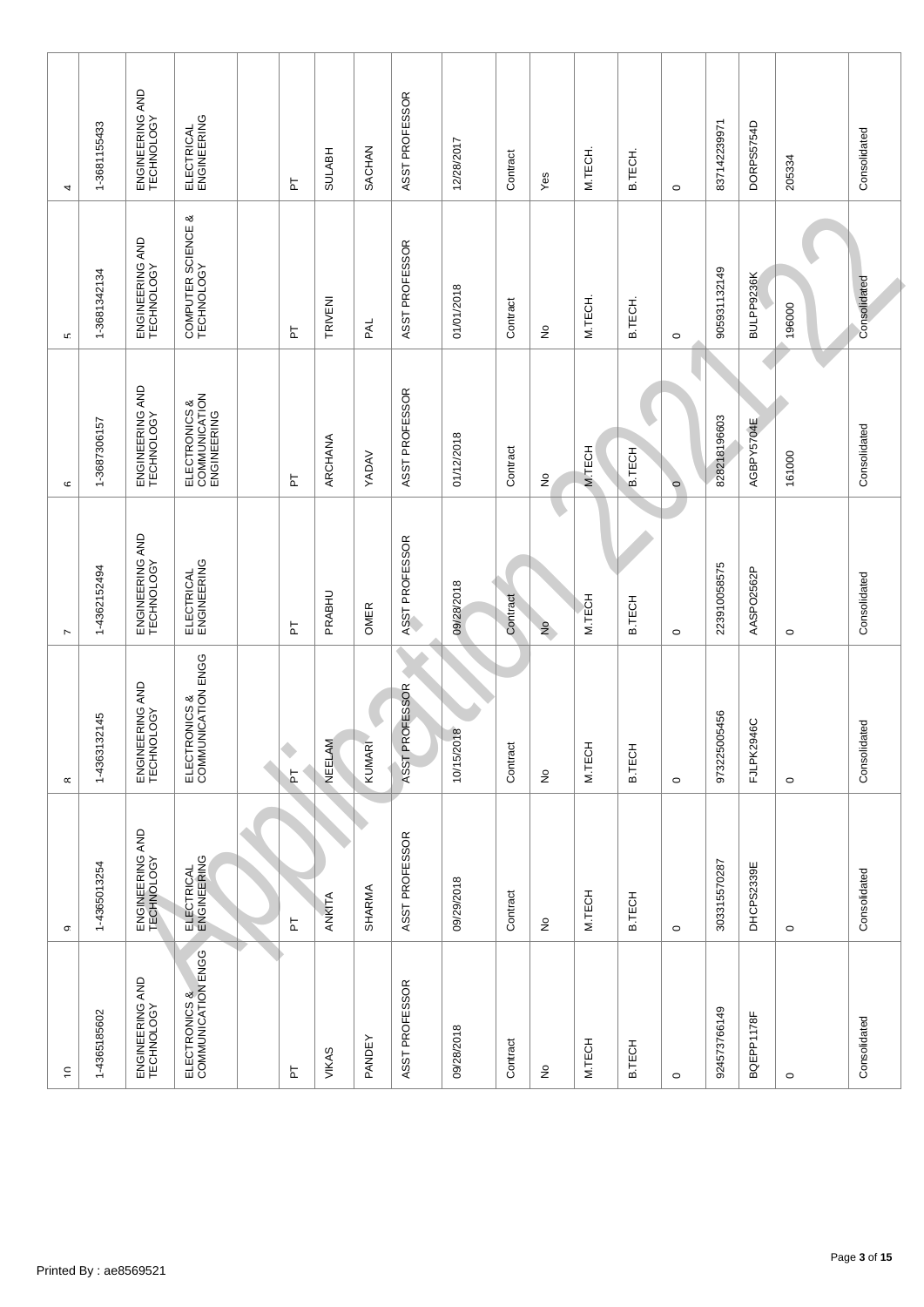| 47                            | $\frac{\varsigma}{\varsigma}$ | ίċ                            | $\overline{4}$                | $\tilde{\mathcal{L}}$                             | ć,                            | $\overline{\mathbb{L}}$       |  |
|-------------------------------|-------------------------------|-------------------------------|-------------------------------|---------------------------------------------------|-------------------------------|-------------------------------|--|
| 1-7361647013                  | 1-7361437747                  | 1-7361437741                  | 1-7361437555                  | 1-7361437213                                      | 1-7361437127                  | 1-7361437121                  |  |
| ENGINEERING AND<br>TECHNOLOGY | ENGINEERING AND<br>TECHNOLOGY | ENGINEERING AND<br>TECHNOLOGY | ENGINEERING AND<br>TECHNOLOGY | ENGINEERING AND<br>TECHNOLOGY                     | ENGINEERING AND<br>TECHNOLOGY | ENGINEERING AND<br>TECHNOLOGY |  |
| CHEMICAL<br>ENGINEERING       | CHEMICAL<br>ENGINEERING       | CHEMICAL<br>ENGINEERING       | CHEMICAL<br>ENGINEERING       | ELECTRONICS AND<br>INSTRUMENTATION<br>ENGINEERING | APPLIED PHYSICS               | APPLIED PHYSICS               |  |
|                               |                               |                               |                               |                                                   |                               |                               |  |
| h                             | $\overline{\mathsf{r}}$       | ۰<br>$\overline{a}$           | $\overline{\mathtt{h}}$       | F                                                 | 占                             | F                             |  |
| NININSA                       | SADAF                         | <b>SHAFALI</b>                | ROHIT                         | <b>DINESH</b>                                     | AMIT                          | <b>DURGESH</b>                |  |
| <b>UPADHYAY</b>               | FATIMA                        | GOEL                          | PAL                           | <b>KUMAR</b>                                      | <b>KUMAR</b>                  | SHARMA                        |  |
| ASST PROFESSOR                | ASST PROFESSOR                | ASST PROFESSOR                | ASST PROFESSOR                | ASST PROFESSOR                                    | ASST PROFESSOR                | ASST PROFESSOR                |  |
| 09/09/2019                    | 08/01/2019                    | 08/01/2019                    | 11/11/2019                    | 09/05/2019                                        | 08/19/2019                    | 08/19/2019                    |  |
| Contract                      | Contract                      | Contract                      | Contract                      | Contract                                          | Contract                      | Contract                      |  |
| $\frac{\circ}{2}$             | $\stackrel{\circ}{\simeq}$    | $\hat{\mathsf{z}}$            | $\frac{1}{2}$                 | $\frac{1}{2}$                                     | $\hat{\mathsf{z}}$            | $\stackrel{\circ}{\succeq}$   |  |
|                               |                               |                               |                               |                                                   |                               |                               |  |
|                               |                               |                               |                               |                                                   |                               |                               |  |
|                               |                               |                               |                               |                                                   |                               |                               |  |
|                               |                               |                               |                               |                                                   |                               |                               |  |
| ADYPU0213A                    | ACBPF6280A                    | BKEPG5611A                    | CXZPP6749R                    | GJIPK6083G                                        | CNAPK5052K                    | BSIPS3581F                    |  |
|                               |                               |                               |                               |                                                   |                               |                               |  |
|                               |                               |                               |                               |                                                   |                               |                               |  |
|                               |                               |                               |                               |                                                   |                               |                               |  |
|                               |                               |                               |                               |                                                   |                               |                               |  |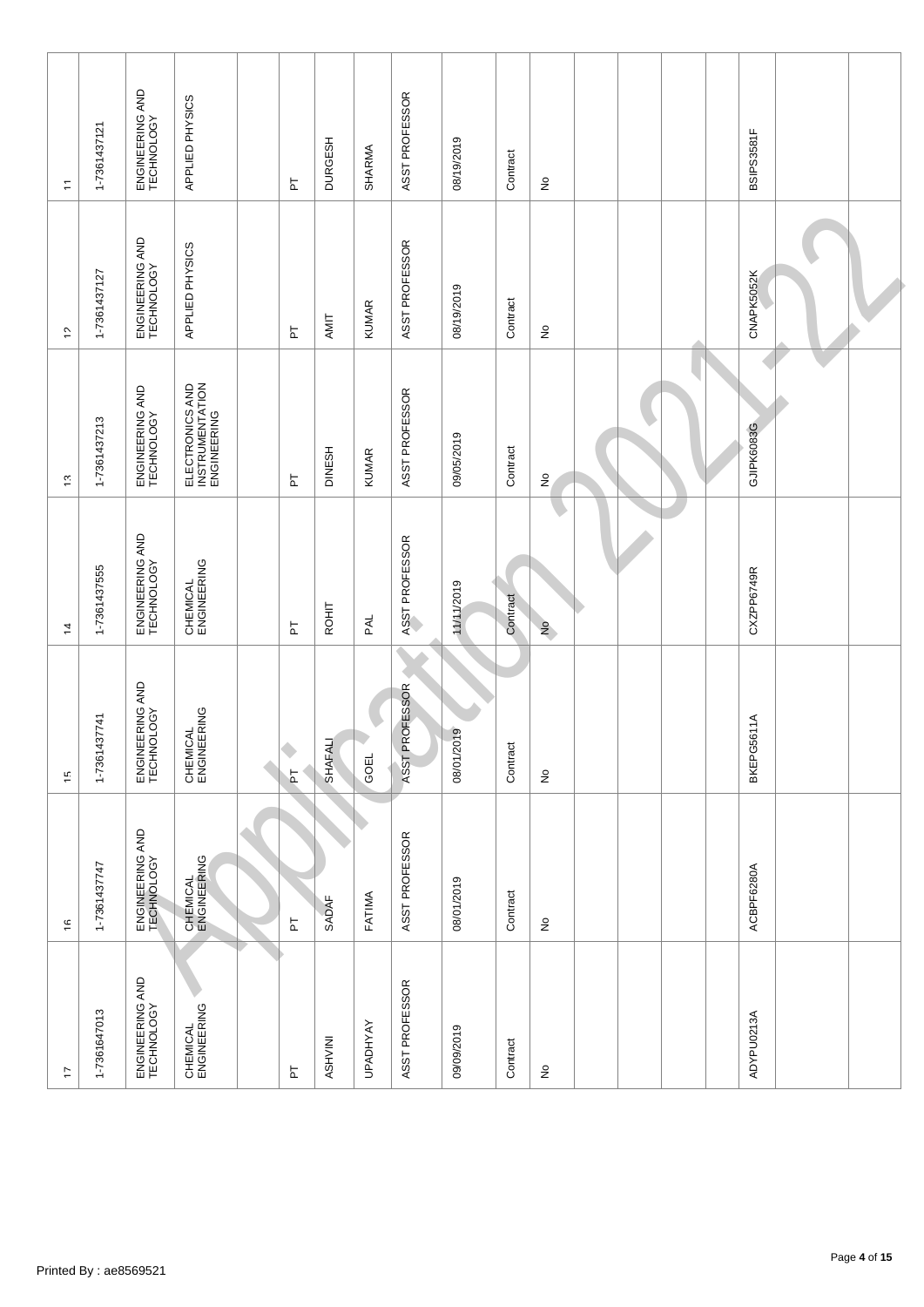| $\lambda$                     | 23                            | $\mathcal{L}$                 |                                                |                                  |                               |                                  |
|-------------------------------|-------------------------------|-------------------------------|------------------------------------------------|----------------------------------|-------------------------------|----------------------------------|
|                               |                               |                               | $\stackrel{\scriptstyle >}{\scriptstyle \sim}$ | $\sim$                           | Ć,                            | $\frac{\alpha}{\tau}$            |
| 1-9313674788                  | 1-9313674781                  | 1-9312976271                  | 1-7408863481                                   | 1-7408863322                     | 1-7374272831                  | 1-7362832425                     |
| ENGINEERING AND<br>TECHNOLOGY | ENGINEERING AND<br>TECHNOLOGY | ENGINEERING AND<br>TECHNOLOGY | ENGINEERING AND<br>TECHNOLOGY                  | ENGINEERING AND<br>TECHNOLOGY    | ENGINEERING AND<br>TECHNOLOGY | ENGINEERING AND<br>TECHNOLOGY    |
| CHEMICAL<br>ENGINEERING       | CHEMICAL<br>ENGINEERING       | ELECTRICAL<br>ENGINEERING     | <b>MECHANICAL</b><br>ENGINEERING               | <b>MECHANICAL</b><br>ENGINEERING | APPLIED CHEMISTRY             | <b>MECHANICAL</b><br>ENGINEERING |
|                               |                               |                               |                                                |                                  |                               |                                  |
|                               |                               | ٠                             | F                                              | $\overline{\mathtt{h}}$          | $\overline{a}$                | 눕                                |
| <b>NUSRAT</b>                 | KARUNA                        | <b>DESH</b>                   | NIRAJ                                          | ANKIT                            | NISHTHA                       | ADITYA                           |
| PARVEEN                       | SRIKANTIAH                    | SHARMA                        | <b>KUMAR</b>                                   | VARSHNEY                         | SAXENA                        | PRAKASH                          |
| ASST PROFESSOR                | ASST PROFESSOR                | ASSOCIATE<br>PROFESSOR        | ASST PROFESSOR                                 | ASST PROFESSOR                   | ASST PROFESSOR                | ASST PROFESSOR                   |
| 12/15/2020                    | 12/26/1997                    | 09/13/2001                    | 01/04/2018                                     | 01/02/2018                       | 08/19/2019                    | 08/22/2019                       |
| Contract                      | Regular                       | Regular                       | Contract                                       | Contract                         | Contract                      | Contract                         |
| $\hat{\mathsf{z}}$            | $\stackrel{\circ}{\simeq}$    | Yes                           | $\frac{1}{2}$                                  | $\stackrel{\circ}{z}$            | $\hat{\mathsf{z}}$            | $\stackrel{\circ}{\succeq}$      |
|                               |                               |                               |                                                |                                  |                               |                                  |
|                               |                               |                               |                                                |                                  |                               |                                  |
|                               |                               |                               |                                                |                                  |                               |                                  |
|                               |                               |                               |                                                |                                  |                               |                                  |
| BLQPP6106E                    | ADNPK0100D                    | AULPS8213N                    | BWZPK5840G                                     | AJAPV0626J                       | JZAPS3722P                    | DRPPP1979G                       |
|                               |                               |                               |                                                |                                  |                               |                                  |
|                               |                               |                               |                                                |                                  |                               |                                  |
|                               |                               |                               |                                                |                                  |                               |                                  |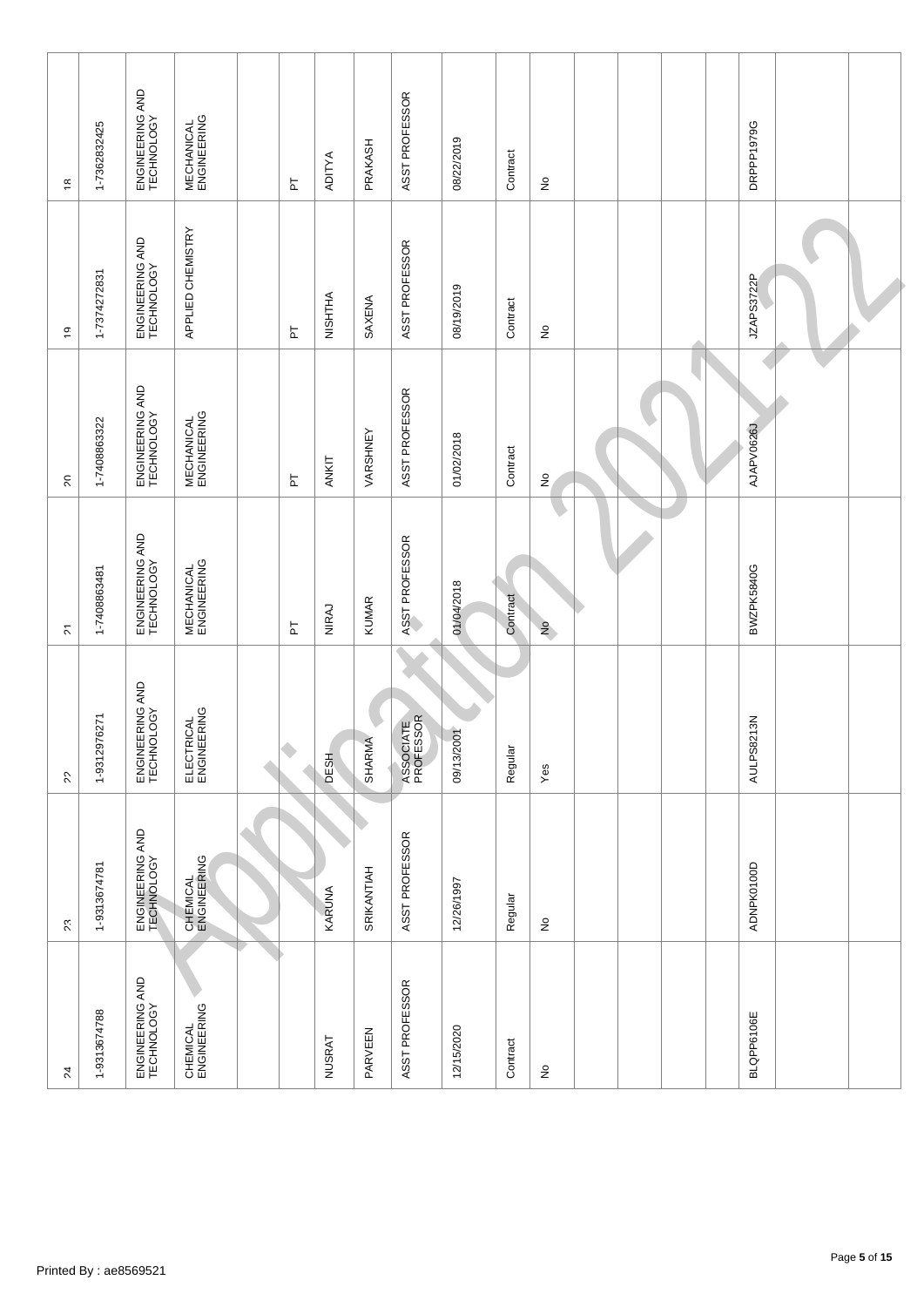| $\overline{\mathfrak{S}}$     | $30^{\circ}$                                     | $\delta$                                         | $\approx$                                        | 77                                               | $\%$                          | 25                            |  |
|-------------------------------|--------------------------------------------------|--------------------------------------------------|--------------------------------------------------|--------------------------------------------------|-------------------------------|-------------------------------|--|
| 1-9314785046                  | 1-9314784866                                     | 1-9314475463                                     | 1-9314475310                                     | 1-9314475167                                     | 1-9314475024                  | 1-9314474941                  |  |
| ENGINEERING AND<br>TECHNOLOGY | ENGINEERING AND<br>TECHNOLOGY                    | ENGINEERING AND<br>TECHNOLOGY                    | ENGINEERING AND<br>TECHNOLOGY                    | ENGINEERING AND<br>TECHNOLOGY                    | ENGINEERING AND<br>TECHNOLOGY | ENGINEERING AND<br>TECHNOLOGY |  |
| APPLIED CHEMISTRY             | ELECTRONICS AND<br>COMMUNICATIONS<br>ENGINEERING | ELECTRONICS AND<br>COMMUNICATIONS<br>ENGINEERING | ELECTRONICS AND<br>COMMUNICATIONS<br>ENGINEERING | ELECTRONICS AND<br>COMMUNICATIONS<br>ENGINEERING | CHEMICAL<br>ENGINEERING       | CHEMICAL<br>ENGINEERING       |  |
|                               |                                                  |                                                  |                                                  |                                                  |                               |                               |  |
|                               |                                                  | ۰                                                |                                                  |                                                  |                               |                               |  |
| PRAMENDRA                     | ASHUTOSH                                         | VARAHA SANTHOSH<br>DEEPAK                        | HARI                                             | <b>INDERPREET</b>                                | <b>KHUSHBOO</b>               | <b>SATYA</b>                  |  |
| <b>KUMAR</b>                  | SINGH                                            | <b>ADIRAJU</b>                                   | <b>SINGH</b>                                     | KAUR                                             | <b>SINGH</b>                  | VERMA                         |  |
| ASSOCIATE<br>PROFESSOR        | ASST PROFESSOR                                   | ASST PROFESSOR                                   | ASST PROFESSOR                                   | ASST PROFESSOR                                   | ASST PROFESSOR                | ASST PROFESSOR                |  |
| 10/05/2002                    | 09/29/2018                                       | 01/03/2018                                       | 08/28/2008                                       | 08/28/2008                                       | 12/02/2020                    | 12/04/2020                    |  |
| Regular                       | Contract                                         | Contrac                                          | Regular                                          | Regular                                          | Contract                      | Contract                      |  |
| ş                             | ş                                                | ş                                                | $\frac{1}{2}$                                    | $\frac{1}{2}$                                    | ş                             | ş                             |  |
|                               |                                                  |                                                  |                                                  |                                                  |                               |                               |  |
|                               |                                                  |                                                  |                                                  |                                                  |                               |                               |  |
|                               |                                                  |                                                  |                                                  |                                                  |                               |                               |  |
|                               |                                                  |                                                  |                                                  |                                                  |                               |                               |  |
| AKMPK5627M                    | EDFPS9220E                                       | CIAPA4805K                                       | AUPPS1890P                                       | BMWPK0392Q                                       | ECYPS3668J                    | ANOPV4727G                    |  |
|                               |                                                  |                                                  |                                                  |                                                  |                               |                               |  |
|                               |                                                  |                                                  |                                                  |                                                  |                               |                               |  |
|                               |                                                  |                                                  |                                                  |                                                  |                               |                               |  |
|                               |                                                  |                                                  |                                                  |                                                  |                               |                               |  |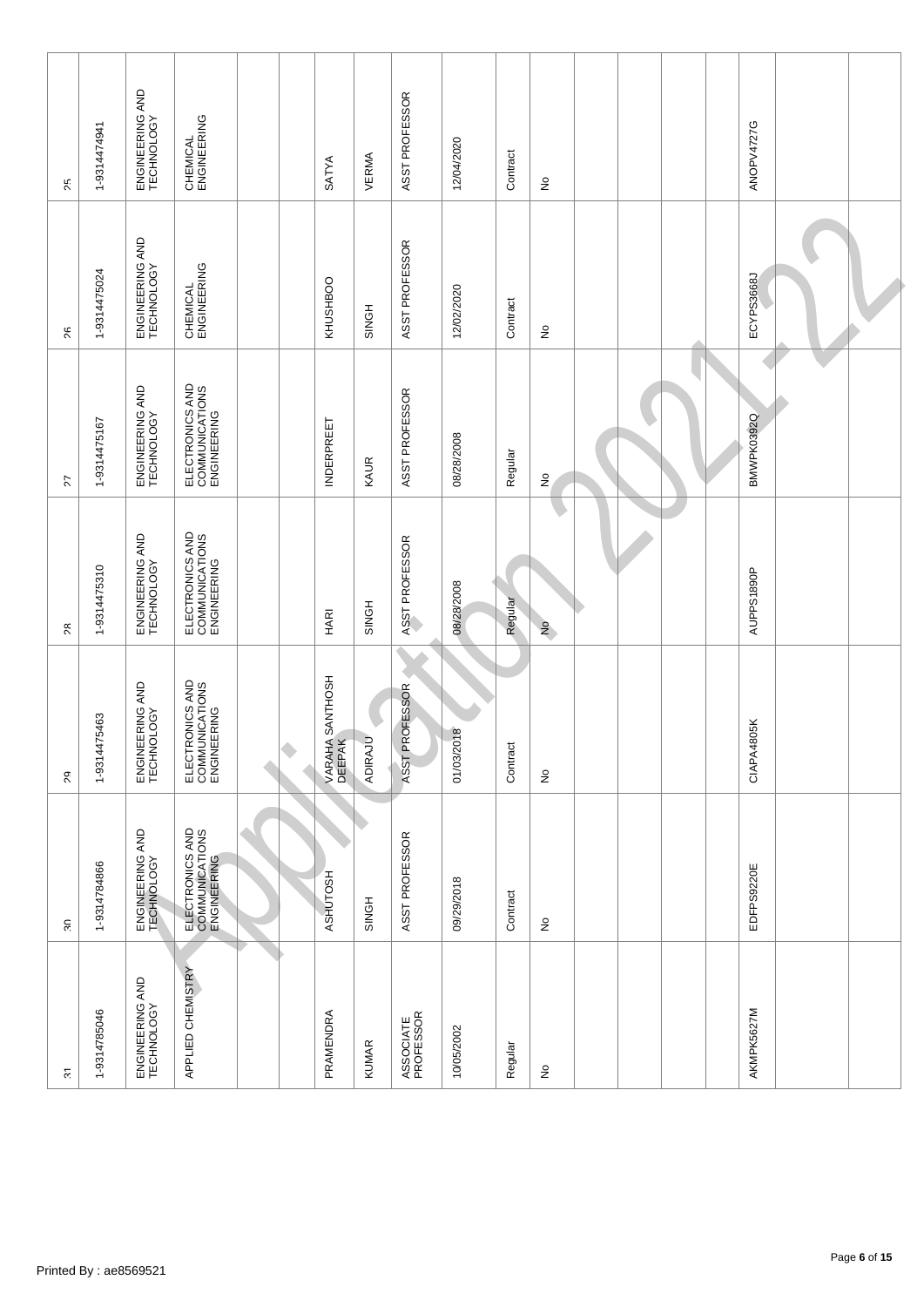| CNBPM7529Q<br>1-9314785169<br>01/03/2018<br><b>MISHRA</b><br>Contract<br>HSHISH<br>$\frac{1}{2}$<br>GS.<br>APPLIED CHEMISTRY<br>ENGINEERING AND<br>TECHNOLOGY<br>ASST PROFESSOR<br>1-9314785282<br>AKMPL8973B<br>12/04/2020<br>Contract<br><b>SNEH</b><br>LATA<br>£<br>s.<br>APPLIED CHEMISTRY<br>ENGINEERING AND<br>TECHNOLOGY<br>ASST PROFESSOR<br>FRGPK3415M<br>1-9314785335<br>PRAVENDRA<br>12/03/2020<br>Contract<br><b>KUMAR</b><br>$\stackrel{\circ}{z}$<br>54<br>APPLIED CHEMISTRY<br>ENGINEERING AND<br>TECHNOLOGY<br>ASST PROFESSOR<br>1-9314785438<br>DGPPS7499P<br>12/07/2020<br>ARCHANA<br>Contract<br><b>SINGH</b><br>$\frac{1}{2}$<br>Ś.<br>ELECTRONICS AND<br>INSTRUMENTATION<br>ENGINEERING<br>ENGINEERING AND<br>TECHNOLOGY<br>ASST PROFESSOR<br>1-9314785444<br>DETPM4589C<br>12/29/2017<br>PRAKASH<br><b>MISHRA</b><br>٠<br>Contract<br>$\hat{\mathsf{z}}$<br>\$<br>ELECTRONICS AND<br>INSTRUMENTATION<br>ENGINEERING<br>ENGINEERING AND<br>TECHNOLOGY<br>1-9314785507<br>AJAPM9295Q<br>ASSOCIATE<br>PROFESSOR<br>11/22/2002<br>MAURYA<br>RAKESH<br>Regular<br>$\stackrel{\circ}{\simeq}$<br>72<br>ENGINEERING AND<br>TECHNOLOGY<br>ASST PROFESSOR<br>APPLIED PHYSICS<br>GPMPS2926N<br>1-9314785730<br>12/03/2020<br>SIDDIQUE<br>Contract<br><b>MOHD</b><br>$\hat{\mathsf{z}}$<br>άč |  |  |  |                                                   |
|----------------------------------------------------------------------------------------------------------------------------------------------------------------------------------------------------------------------------------------------------------------------------------------------------------------------------------------------------------------------------------------------------------------------------------------------------------------------------------------------------------------------------------------------------------------------------------------------------------------------------------------------------------------------------------------------------------------------------------------------------------------------------------------------------------------------------------------------------------------------------------------------------------------------------------------------------------------------------------------------------------------------------------------------------------------------------------------------------------------------------------------------------------------------------------------------------------------------------------------------------------------------------------------------------------|--|--|--|---------------------------------------------------|
|                                                                                                                                                                                                                                                                                                                                                                                                                                                                                                                                                                                                                                                                                                                                                                                                                                                                                                                                                                                                                                                                                                                                                                                                                                                                                                          |  |  |  |                                                   |
|                                                                                                                                                                                                                                                                                                                                                                                                                                                                                                                                                                                                                                                                                                                                                                                                                                                                                                                                                                                                                                                                                                                                                                                                                                                                                                          |  |  |  |                                                   |
|                                                                                                                                                                                                                                                                                                                                                                                                                                                                                                                                                                                                                                                                                                                                                                                                                                                                                                                                                                                                                                                                                                                                                                                                                                                                                                          |  |  |  | ENGINEERING AND<br>TECHNOLOGY                     |
|                                                                                                                                                                                                                                                                                                                                                                                                                                                                                                                                                                                                                                                                                                                                                                                                                                                                                                                                                                                                                                                                                                                                                                                                                                                                                                          |  |  |  | ELECTRONICS AND<br>INSTRUMENTATION<br>ENGINEERING |
|                                                                                                                                                                                                                                                                                                                                                                                                                                                                                                                                                                                                                                                                                                                                                                                                                                                                                                                                                                                                                                                                                                                                                                                                                                                                                                          |  |  |  |                                                   |
|                                                                                                                                                                                                                                                                                                                                                                                                                                                                                                                                                                                                                                                                                                                                                                                                                                                                                                                                                                                                                                                                                                                                                                                                                                                                                                          |  |  |  |                                                   |
|                                                                                                                                                                                                                                                                                                                                                                                                                                                                                                                                                                                                                                                                                                                                                                                                                                                                                                                                                                                                                                                                                                                                                                                                                                                                                                          |  |  |  |                                                   |
|                                                                                                                                                                                                                                                                                                                                                                                                                                                                                                                                                                                                                                                                                                                                                                                                                                                                                                                                                                                                                                                                                                                                                                                                                                                                                                          |  |  |  | ASST PROFESSOR                                    |
|                                                                                                                                                                                                                                                                                                                                                                                                                                                                                                                                                                                                                                                                                                                                                                                                                                                                                                                                                                                                                                                                                                                                                                                                                                                                                                          |  |  |  |                                                   |
|                                                                                                                                                                                                                                                                                                                                                                                                                                                                                                                                                                                                                                                                                                                                                                                                                                                                                                                                                                                                                                                                                                                                                                                                                                                                                                          |  |  |  |                                                   |
|                                                                                                                                                                                                                                                                                                                                                                                                                                                                                                                                                                                                                                                                                                                                                                                                                                                                                                                                                                                                                                                                                                                                                                                                                                                                                                          |  |  |  |                                                   |
|                                                                                                                                                                                                                                                                                                                                                                                                                                                                                                                                                                                                                                                                                                                                                                                                                                                                                                                                                                                                                                                                                                                                                                                                                                                                                                          |  |  |  |                                                   |
|                                                                                                                                                                                                                                                                                                                                                                                                                                                                                                                                                                                                                                                                                                                                                                                                                                                                                                                                                                                                                                                                                                                                                                                                                                                                                                          |  |  |  |                                                   |
|                                                                                                                                                                                                                                                                                                                                                                                                                                                                                                                                                                                                                                                                                                                                                                                                                                                                                                                                                                                                                                                                                                                                                                                                                                                                                                          |  |  |  |                                                   |
|                                                                                                                                                                                                                                                                                                                                                                                                                                                                                                                                                                                                                                                                                                                                                                                                                                                                                                                                                                                                                                                                                                                                                                                                                                                                                                          |  |  |  |                                                   |
|                                                                                                                                                                                                                                                                                                                                                                                                                                                                                                                                                                                                                                                                                                                                                                                                                                                                                                                                                                                                                                                                                                                                                                                                                                                                                                          |  |  |  |                                                   |
|                                                                                                                                                                                                                                                                                                                                                                                                                                                                                                                                                                                                                                                                                                                                                                                                                                                                                                                                                                                                                                                                                                                                                                                                                                                                                                          |  |  |  |                                                   |
|                                                                                                                                                                                                                                                                                                                                                                                                                                                                                                                                                                                                                                                                                                                                                                                                                                                                                                                                                                                                                                                                                                                                                                                                                                                                                                          |  |  |  |                                                   |
|                                                                                                                                                                                                                                                                                                                                                                                                                                                                                                                                                                                                                                                                                                                                                                                                                                                                                                                                                                                                                                                                                                                                                                                                                                                                                                          |  |  |  |                                                   |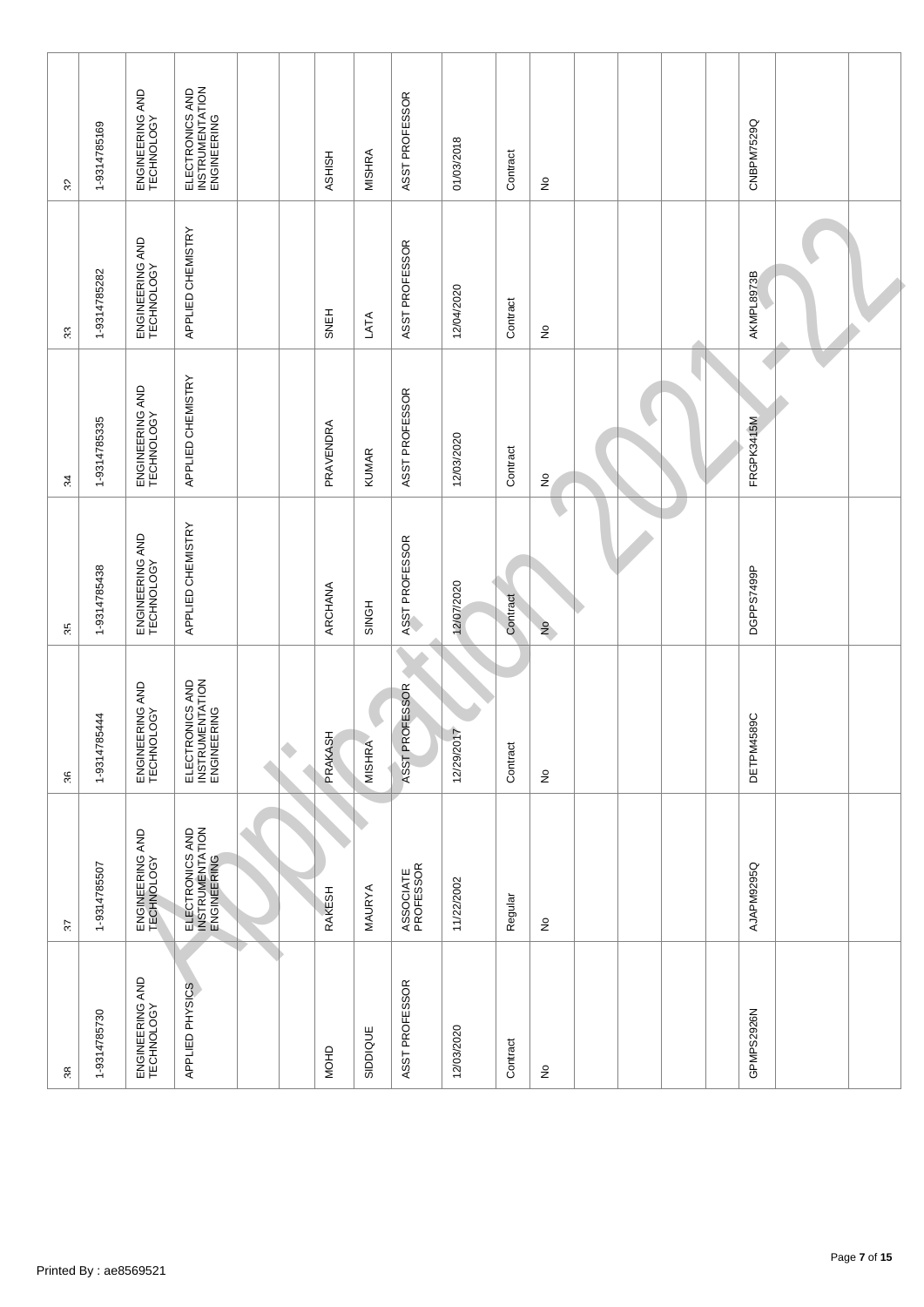| 45                                                | 44                                                | $43\,$                        | 42                            | $\frac{4}{1}$                    | $\sqrt{4}$                    | 39                            |  |
|---------------------------------------------------|---------------------------------------------------|-------------------------------|-------------------------------|----------------------------------|-------------------------------|-------------------------------|--|
| 1-9315035729                                      | 1-9315035486                                      | 1-9315035401                  | 1-9315035328                  | 1-9315035265                     | 1-9315035202                  | 1-9315034819                  |  |
| ENGINEERING AND<br>TECHNOLOGY                     | ENGINEERING AND<br>TECHNOLOGY                     | ENGINEERING AND<br>TECHNOLOGY | ENGINEERING AND<br>TECHNOLOGY | ENGINEERING AND<br>TECHNOLOGY    | ENGINEERING AND<br>TECHNOLOGY | ENGINEERING AND<br>TECHNOLOGY |  |
| COMPUTER SCIENCE<br>AND INFORMATION<br>TECHNOLOGY | COMPUTER SCIENCE<br>AND INFORMATION<br>TECHNOLOGY | HUMANITIES                    | APPLIED MATHEMATICS           | <b>MECHANICAL</b><br>ENGINEERING | APPLIED PHYSICS               | APPLIED PHYSICS               |  |
|                                                   |                                                   |                               |                               |                                  |                               |                               |  |
|                                                   |                                                   | ۰                             |                               |                                  |                               |                               |  |
| SARABJEET                                         | <b>IRAM</b>                                       | ANITA                         | <b>PARUL</b>                  | <b>VISHAL</b>                    | <b>SUDHIR</b>                 | MOHAMMAD                      |  |
| BEDI                                              | <b>NAIM</b>                                       | TYAGI                         | AGARWAL                       | SAXENA                           | <b>KUMAR</b>                  | KHAN                          |  |
| PROFESSOR                                         | ASST PROFESSOR                                    | ASSOCIATE<br>PROFESSOR        | ASST PROFESSOR                | ASST PROFESSOR                   | PROFESSOR                     | PROFESSOR                     |  |
| 12/26/1997                                        | 12/01/2008                                        | 09/28/2002                    | 12/01/2020                    | 05/19/2004                       | 02/20/1996                    | 09/30/2002                    |  |
| Regular                                           | Regular                                           | Regular                       | Contract                      | Regular                          | Regular                       | Regular                       |  |
| $\frac{\circ}{2}$                                 | $\stackrel{\circ}{\succeq}$                       | $\hat{\mathsf{z}}$            | $\frac{1}{2}$                 | $\frac{1}{2}$                    | Yes                           | $\stackrel{\mathtt{o}}{z}$    |  |
|                                                   |                                                   |                               |                               |                                  |                               |                               |  |
|                                                   |                                                   |                               |                               |                                  |                               |                               |  |
|                                                   |                                                   |                               |                               |                                  |                               |                               |  |
|                                                   |                                                   |                               |                               |                                  |                               |                               |  |
| AEYPB1825L                                        | AIRPN1842N                                        | <b>7480Q</b><br><b>THNOY</b>  | AMUPA5845P                    | AXNPS6330F                       | ADYPK3248D                    | AIQPK8971L                    |  |
|                                                   |                                                   |                               |                               |                                  |                               |                               |  |
|                                                   |                                                   |                               |                               |                                  |                               |                               |  |
|                                                   |                                                   |                               |                               |                                  |                               |                               |  |
|                                                   |                                                   |                               |                               |                                  |                               |                               |  |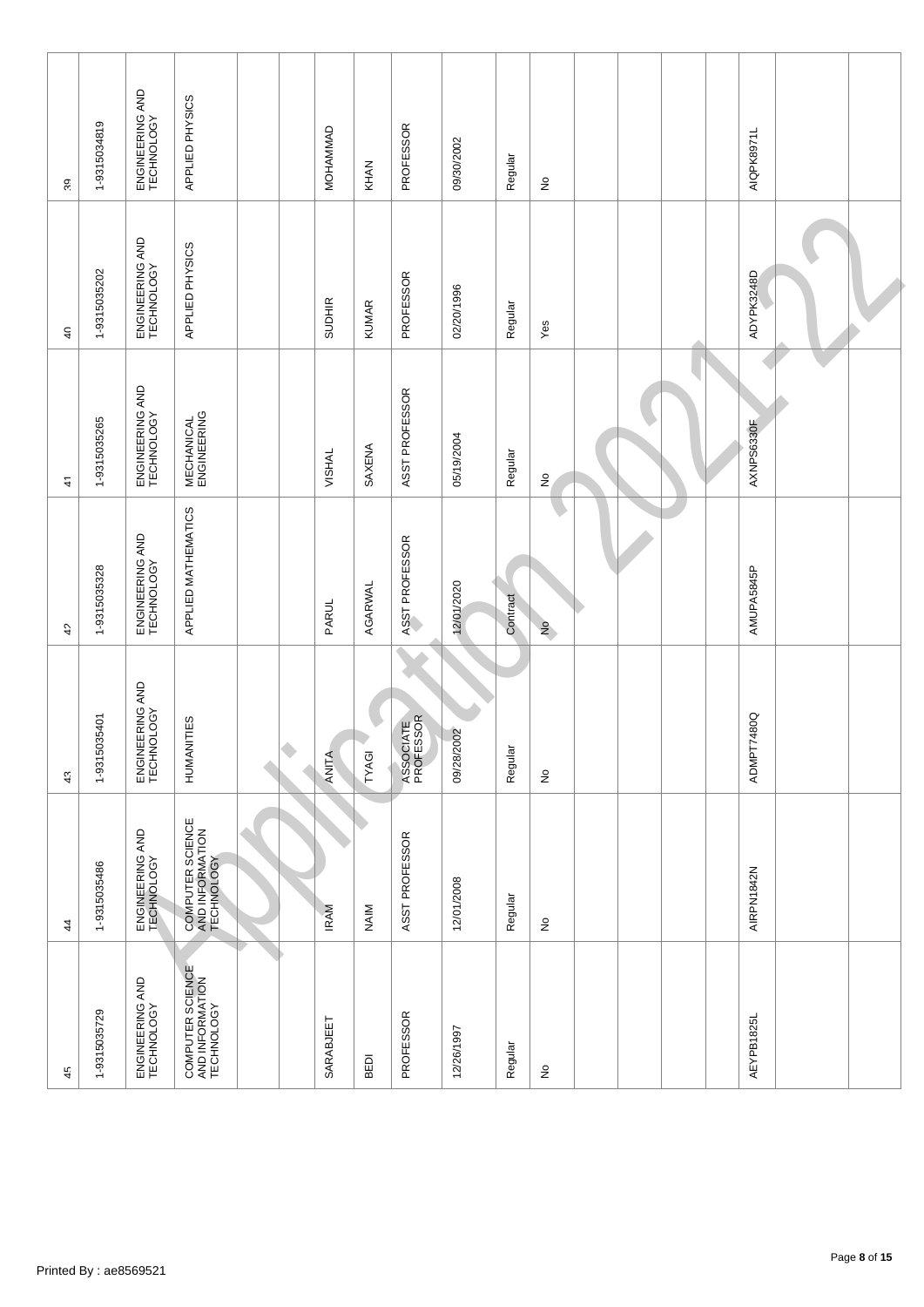| ŗ,                            | $\overline{\mathfrak{c}}$     | £.                               | $\overline{4}$                   | $48$                             | $47$                          | 46                            |  |
|-------------------------------|-------------------------------|----------------------------------|----------------------------------|----------------------------------|-------------------------------|-------------------------------|--|
| 1-9315263592                  | 1-9315263489                  | 1-9315263376                     | 1-9315263173                     | 1-9315263084                     | 1-9315262818                  | 1-9315218958                  |  |
| ENGINEERING AND<br>TECHNOLOGY | ENGINEERING AND<br>TECHNOLOGY | ENGINEERING AND<br>TECHNOLOGY    | ENGINEERING AND<br>TECHNOLOGY    | ENGINEERING AND<br>TECHNOLOGY    | ENGINEERING AND<br>TECHNOLOGY | ENGINEERING AND<br>TECHNOLOGY |  |
| ELECTRICAL<br>ENGINEERING     | APPLIED CHEMISTRY             | <b>MECHANICAL</b><br>ENGINEERING | <b>MECHANICAL</b><br>ENGINEERING | <b>MECHANICAL</b><br>ENGINEERING | ELECTRICAL<br>ENGINEERING     | APPLIED MATHEMATICS           |  |
|                               |                               | ۰                                |                                  |                                  |                               |                               |  |
| MOHD                          | <b>SHARAD</b>                 | ANURAG                           | MUNENDRA                         | VINEET                           | PRANJAL                       | SHIKHA                        |  |
| ANSARI                        | PANDAY                        | <b>MAHESWARI</b>                 | <b>SINGH</b>                     | <b>SINGH</b>                     | SAXENA                        | BHARDWAJ                      |  |
| ASST PROFESSOR                | PROFESSOR                     | ASST PROFESSOR                   | ASST PROFESSOR                   | ASST PROFESSOR                   | ASST PROFESSOR                | ASST PROFESSOR                |  |
| 10/11/2001                    | 02/29/1996                    | 01/04/2018                       | 12/04/2020                       | 12/29/2017                       | 09/29/2018                    | 12/17/2020                    |  |
| Regular                       | Regular                       | Contract                         | Contract                         | Contract                         | Contract                      | Contract                      |  |
| ş                             | ş                             | $\hat{z}$                        | $\frac{1}{2}$                    | $\frac{1}{2}$                    | ş                             | ş                             |  |
|                               |                               |                                  |                                  |                                  |                               |                               |  |
|                               |                               |                                  |                                  |                                  |                               |                               |  |
|                               |                               |                                  |                                  |                                  |                               |                               |  |
|                               |                               |                                  |                                  |                                  |                               |                               |  |
| ADVPA9041P                    | AEGPP3108Q                    | CTAPM7953B                       | CMZPS5792J                       | CFKPS0629J                       | EKJPS8807J                    | ECGPB0718A                    |  |
|                               |                               |                                  |                                  |                                  |                               |                               |  |
|                               |                               |                                  |                                  |                                  |                               |                               |  |
|                               |                               |                                  |                                  |                                  |                               |                               |  |
|                               |                               |                                  |                                  |                                  |                               |                               |  |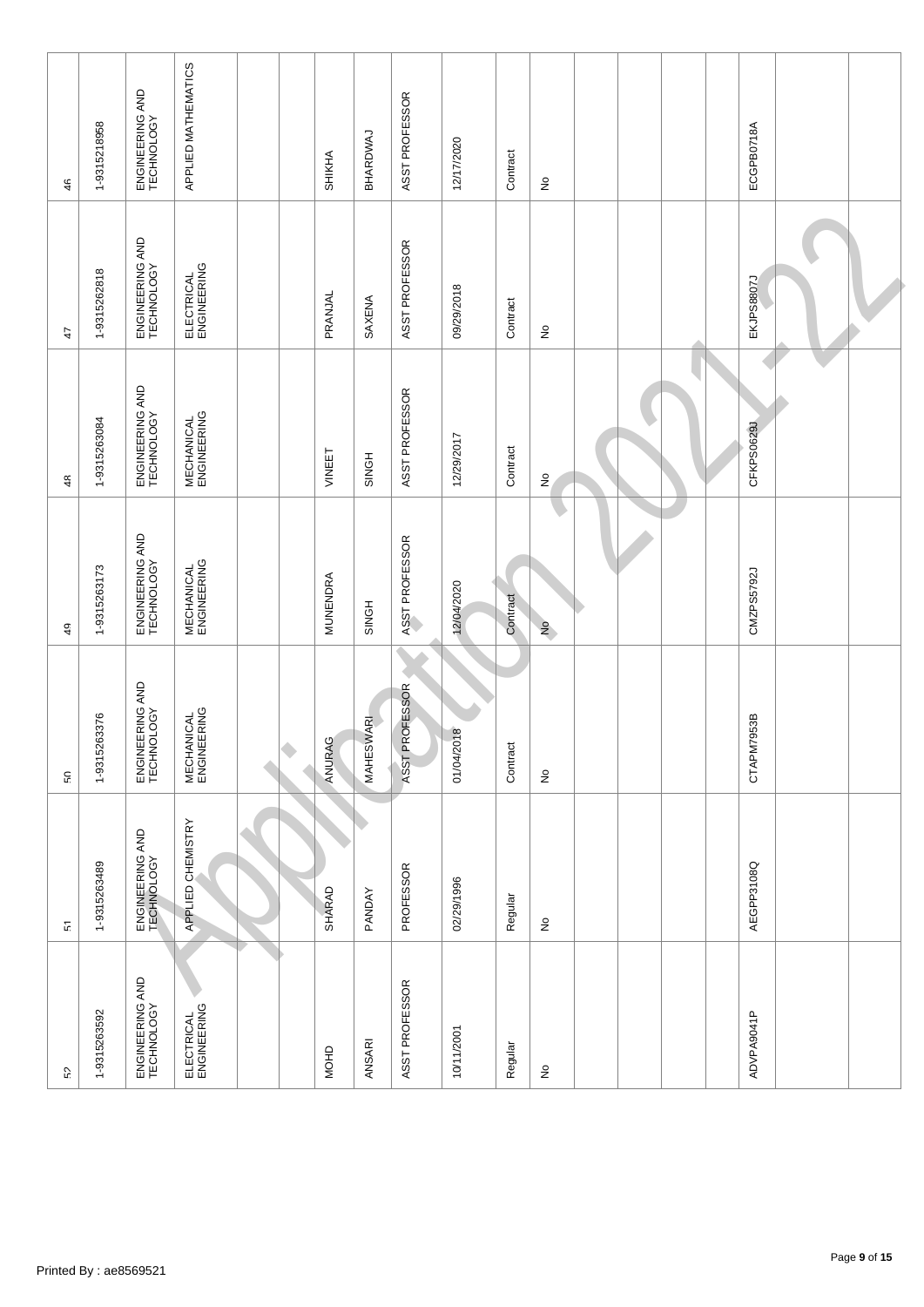| Ŗ,                               | ξŘ.                              | 57                            | 56                                              | 55                                               | 54                            | 53                            |  |
|----------------------------------|----------------------------------|-------------------------------|-------------------------------------------------|--------------------------------------------------|-------------------------------|-------------------------------|--|
| 1-411309059                      | 1-411309051                      | 1-405864499                   | 1-9320657803                                    | 1-9316151361                                     | 1-9315263708                  | 1-9315263645                  |  |
| ENGINEERING AND<br>TECHNOLOGY    | ENGINEERING AND<br>TECHNOLOGY    | ENGINEERING AND<br>TECHNOLOGY | ENGINEERING AND<br>TECHNOLOGY                   | ENGINEERING AND<br>TECHNOLOGY                    | ENGINEERING AND<br>TECHNOLOGY | ENGINEERING AND<br>TECHNOLOGY |  |
| <b>MECHANICAL</b><br>ENGINEERING | <b>MECHANICAL</b><br>ENGINEERING | ELECTRICAL<br>ENGINEERING     | ELECTRONICS AND<br>COMMUNICATION<br>ENGINEERING | ELECTRONICS AND<br>COMMUNICATIONS<br>ENGINEERING | ELECTRICAL<br>ENGINEERING     | ELECTRICAL<br>ENGINEERING     |  |
|                                  |                                  | $\mathbb S$                   |                                                 |                                                  |                               |                               |  |
| Ŀ                                | に                                | ۰<br>に                        |                                                 |                                                  |                               |                               |  |
| SHAILESH                         | ŠΜ                               | <b>ASHVINI</b>                | VARUN                                           | <b>SUMIT</b>                                     | HSHISH                        | <b>ATUL</b>                   |  |
| CHAURASIA                        | <b>UPADHYAY</b>                  | <b>GUPTA</b>                  | <b>SINGH</b>                                    | SRIVASTAVA                                       | SANKHWAR                      | KATIYAR                       |  |
| LECTURER                         | ASST PROFESSOR                   | PROFESSOR                     | ASST PROFESSOR                                  | ASST PROFESSOR                                   | ASST PROFESSOR                | ASST PROFESSOR                |  |
| 09/30/2002                       | 06/03/1996                       | 09/19/2001                    | 12/01/2020                                      | 08/28/2008                                       | 08/29/2008                    | 09/29/2008                    |  |
| Regular/Approved                 | Regular/Approved                 | Regular/Approved              | Contract                                        | Regular                                          | Regular                       | Regular                       |  |
| $\frac{\circ}{2}$                | Yes                              | Yes                           | $\frac{1}{2}$                                   | $\frac{1}{2}$                                    | $\hat{\mathsf{z}}$            | $\frac{1}{2}$                 |  |
| M.TECH                           | M.SC.                            | M.TECH                        |                                                 |                                                  |                               |                               |  |
| نه<br>ه                          | B.SC.                            | B.E                           |                                                 |                                                  |                               |                               |  |
| $\circ$                          | $\circ$                          | 오.HQ                          |                                                 |                                                  |                               |                               |  |
| 716045126229                     | 785159392480                     | 637812615245                  |                                                 |                                                  |                               |                               |  |
| AEOPC2117C                       | AAFPU3554Q                       | AATPG0627L                    | FXRPS7764C                                      | AVNPS6078C                                       | BLYPS8354P                    | AYKPK3992R                    |  |
| 921191                           | 1215585                          | 2259915                       |                                                 |                                                  |                               |                               |  |
| VIIth Pay Scale                  | VIIth Pay Scale                  | VIIth Pay Scale               |                                                 |                                                  |                               |                               |  |
|                                  |                                  |                               |                                                 |                                                  |                               |                               |  |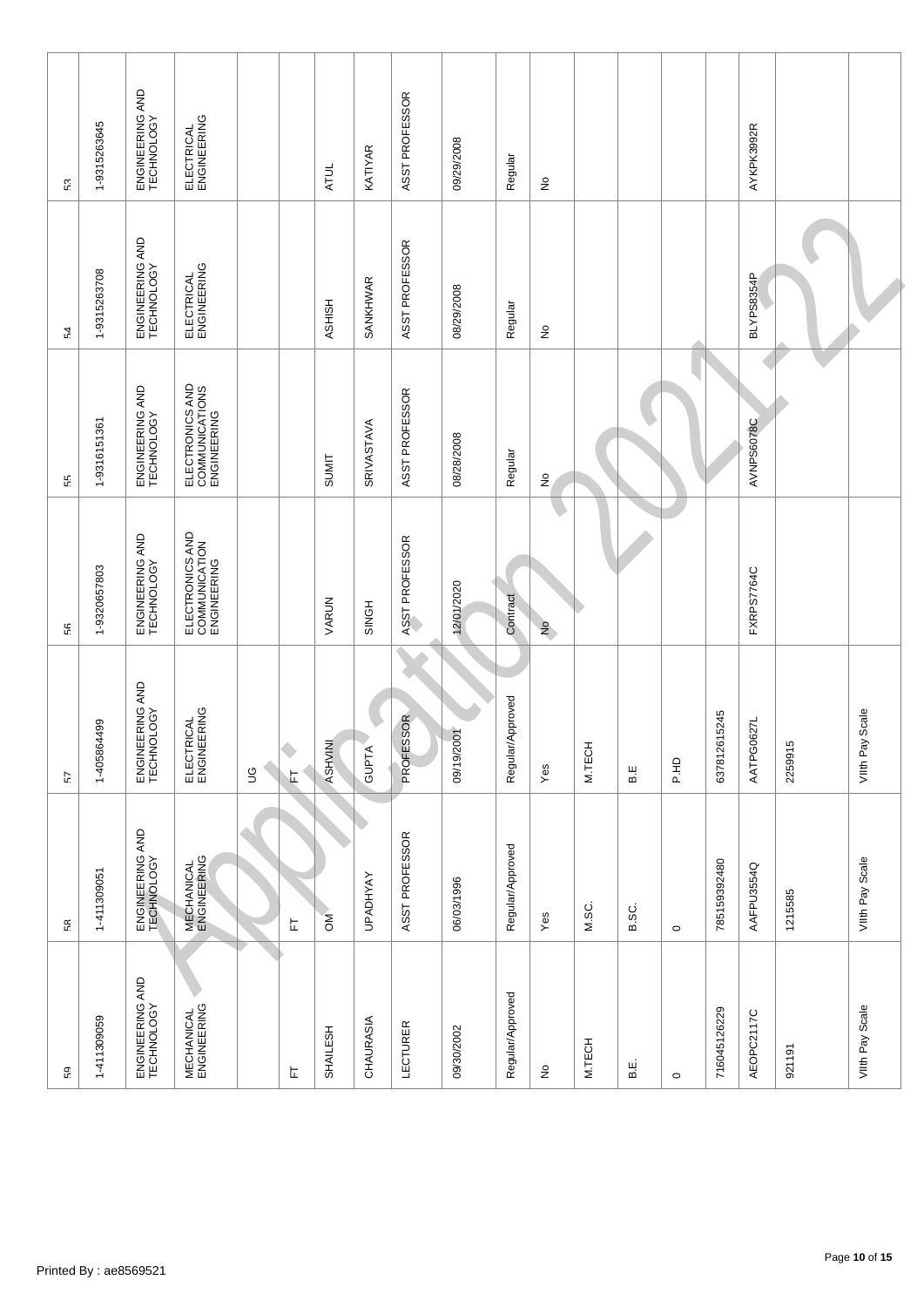| န                             | 65                            | ę,                            | ۴3                            | 9                             | $\mathfrak{S}$                   | GO                               |  |
|-------------------------------|-------------------------------|-------------------------------|-------------------------------|-------------------------------|----------------------------------|----------------------------------|--|
| 1-416727653                   | 1-415355665                   | 1-415355661                   | 1-415345516                   | 1-413793349                   | 1-411309227                      | 1-411309223                      |  |
| ENGINEERING AND<br>TECHNOLOGY | ENGINEERING AND<br>TECHNOLOGY | ENGINEERING AND<br>TECHNOLOGY | ENGINEERING AND<br>TECHNOLOGY | ENGINEERING AND<br>TECHNOLOGY | ENGINEERING AND<br>TECHNOLOGY    | ENGINEERING AND<br>TECHNOLOGY    |  |
| ELECTRICAL<br>ENGINEERING     | APPLIED CHEMISTRY             | APPLIED CHEMISTRY             | APPLIED CHEMISTRY             | APPLIED MATHEMATICS           | <b>MECHANICAL</b><br>ENGINEERING | <b>MECHANICAL</b><br>ENGINEERING |  |
|                               |                               |                               |                               |                               |                                  |                                  |  |
| 匸                             | $\overline{a}$                | ۹<br>上                        | 匸                             | 눈                             | 匸                                | 는                                |  |
| SANJAY                        | SUSHMITA                      | SUNDEEP                       | NIVEDITA                      | MADAN                         | <b>TAUSEEF</b>                   | <b>NANOJ</b>                     |  |
| SINGH                         | GUPTA                         | <b>KUMAR</b>                  | SRIVASTAVA                    | <b>TYT</b>                    | SIDDIQUI                         | <b>SINGH</b>                     |  |
| ASST PROFESSOR                | ASST PROFESSOR                | ASST PROFESSOR                | PROFESSOR                     | ASST PROFESSOR                | ASST PROFESSOR                   | ASSOCIATE<br>PROFESSOR           |  |
| 01/02/1998                    | 07/11/2007                    | 11/25/2002                    | 10/10/2002                    | 07/06/2007                    | 08/29/2008                       | 09/28/2002                       |  |
| Regular/Approved              | Regular/Approved              | Regular/Approved              | Regular/Approved              | Regular/Approved              | Regular                          | Regular/Approved                 |  |
| $\hat{\mathsf{z}}$            | Yes                           | ş                             | Yes                           | $Y$ es                        | Yes                              | Yes                              |  |
| M.E                           | M.SC.                         | M.SC                          | M.SC.                         | M.SC.                         | M.TECH.                          | M.TECH.                          |  |
| ΒË                            | B.SC.                         | B.SC                          | B.SC.                         | B.SC.                         | <b>B.TECH</b>                    | B.TECH.                          |  |
| $\circ$                       | $\circ$                       | $\circ$                       | $\circ$                       | $\circ$                       |                                  | $\circ$                          |  |
| 476310075897                  | 529308980570                  | 665463315267                  | 224860953390                  | 958534691426                  | 204580014346                     | 256311330717                     |  |
| ANQPS9619C                    | AMPPG7882B                    | AKTPK9746Q                    | ASOPS4911Q                    | ADLPL6897Q                    | BFOPS3600C                       | AUNPS0200P                       |  |
| 1160388                       | 879232                        | 921325                        | 1080194                       | 838748                        | 855442                           | 1124549                          |  |
| Viith Pay Scale               | VIIth Pay Scale               | Viith Pay Scale               | VIIth Pay Scale               | VIIth Pay Scale               | Viith Pay Scale                  | VIIth Pay Scale                  |  |
|                               |                               |                               |                               |                               |                                  |                                  |  |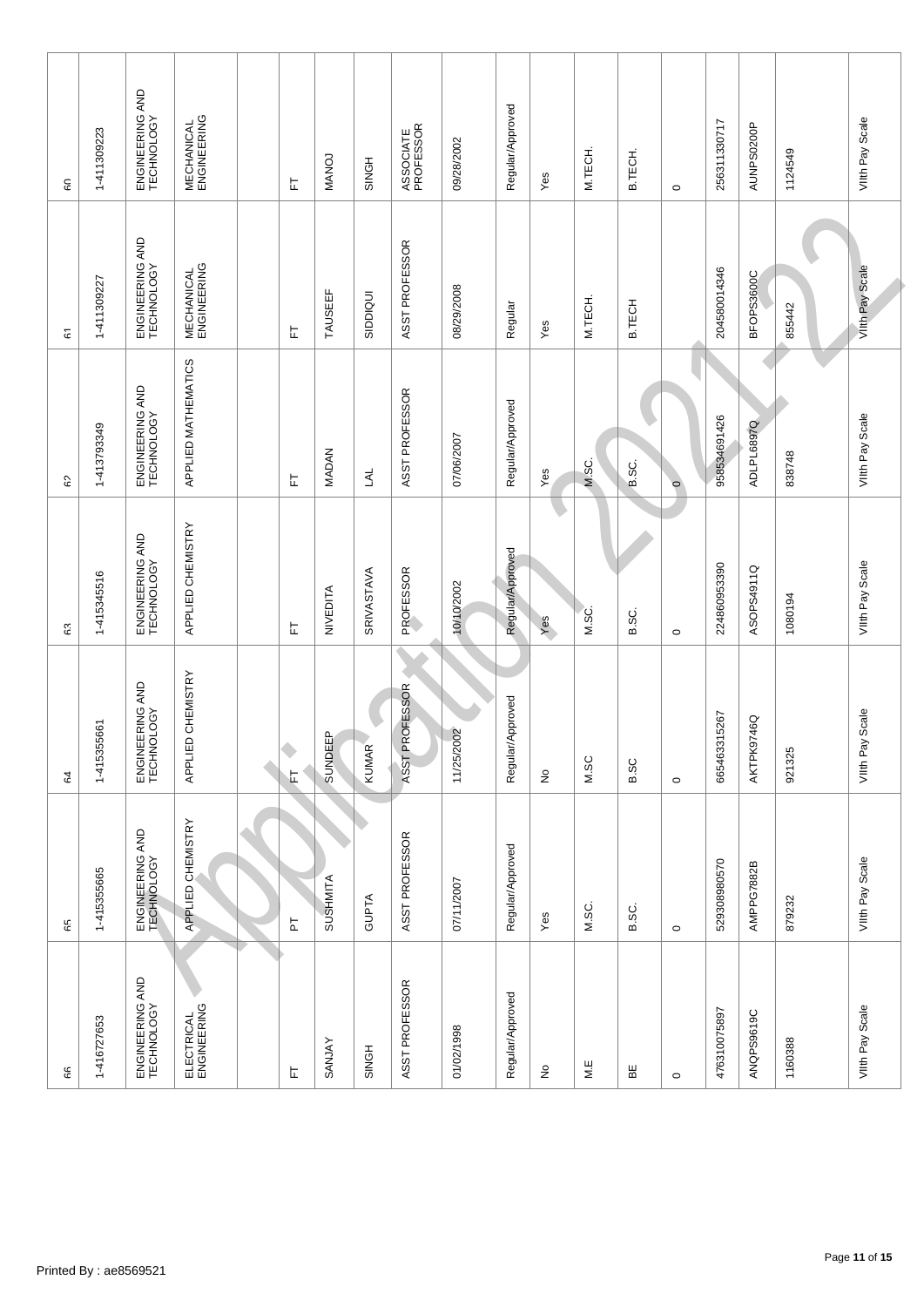| 72                                                | $\mathbf{r}$                  | $\mathcal{E}$                                     | 69                                  | နေ                                  | 55                            |
|---------------------------------------------------|-------------------------------|---------------------------------------------------|-------------------------------------|-------------------------------------|-------------------------------|
| 1-416792640                                       | 1-416792636                   | 1-416775683                                       | 1-416775665                         | 1-416775661                         | 1-416727689                   |
| ENGINEERING AND<br>TECHNOLOGY                     | ENGINEERING AND<br>TECHNOLOGY | ENGINEERING AND<br>TECHNOLOGY                     | ENGINEERING AND<br>TECHNOLOGY       | ENGINEERING AND<br>TECHNOLOGY       | ENGINEERING AND<br>TECHNOLOGY |
| ELECTRONICS AND<br>INSTRUMENTATION<br>ENGINEERING |                               | ELECTRONICS &<br>COMMUNICATION ENGG               | ELECTRONICS &<br>COMMUNICATION ENGG | ELECTRONICS &<br>COMMUNICATION ENGG | ELECTRICAL<br>ENGINEERING     |
| ۵                                                 |                               |                                                   |                                     |                                     |                               |
| 됴                                                 | 丘                             | 匸                                                 | 匸                                   | 匸                                   | 는                             |
| <b>AJAY</b>                                       | REENA                         | CHHAVI                                            | <b>JANAK</b>                        | MANISH                              | <b>ATUL</b>                   |
| YADAV                                             | PANT                          | SHARMA                                            | <b>KAPOOR</b>                       | RAI                                 | SAROJWAL                      |
| ASST PROFESSOR                                    | ASST PROFESSOR                | ASST PROFESSOR                                    | LECTURER                            | PROFESSOR                           | ASST PROFESSOR                |
| 08/28/2008                                        | 09/28/2002                    | 08/28/2008                                        | 08/28/2008                          | 06/04/1996                          | 08/28/2008                    |
| Regular/Approved                                  | Approved<br>Regular           | Regular/Approved                                  | Regular/Approved                    | Regular/Approved                    | Regular/Approved              |
| $\frac{1}{2}$                                     | Yes                           |                                                   | $\stackrel{\circ}{\simeq}$          | Yes                                 | $\frac{1}{2}$                 |
| $\circ$                                           | $\circ$                       | ΨE                                                | M.TECH. (PRUSUING)                  | M.TECH.                             | $\circ$                       |
| نه<br>ه                                           | (ENGG.)<br>B.SC.              | 띪                                                 | <b>B.TECH</b>                       | B.TECH.                             | <b>BTECH</b>                  |
|                                                   | $\circ$                       | $\circ$                                           | $\circ$                             | $\circ$                             | $\circ$                       |
| 929070149076                                      | 783928<br>766732              | 766857983504                                      | 890264236986                        | 308589093306                        | 716619166685                  |
| ACJPY2267L                                        | '322A<br>AJZPP7               | <b>BANPS3182B</b>                                 | AWJPK0485E                          | ADBPR8391K                          | BMLPS6765G                    |
| 855442                                            | 1013366                       | 855442                                            | 863842                              | 1167236                             | 855442                        |
| VIIth Pay Scale                                   | VIIth Pay Scale               | Vith Pay Scale                                    | VIIth Pay Scale                     | Vilth Pay Scale                     | VIIth Pay Scale               |
|                                                   |                               |                                                   |                                     |                                     |                               |
|                                                   |                               | ELECTRONICS AND<br>INSTRUMENTATION<br>ENGINEERING | $\frac{1}{2}$                       |                                     |                               |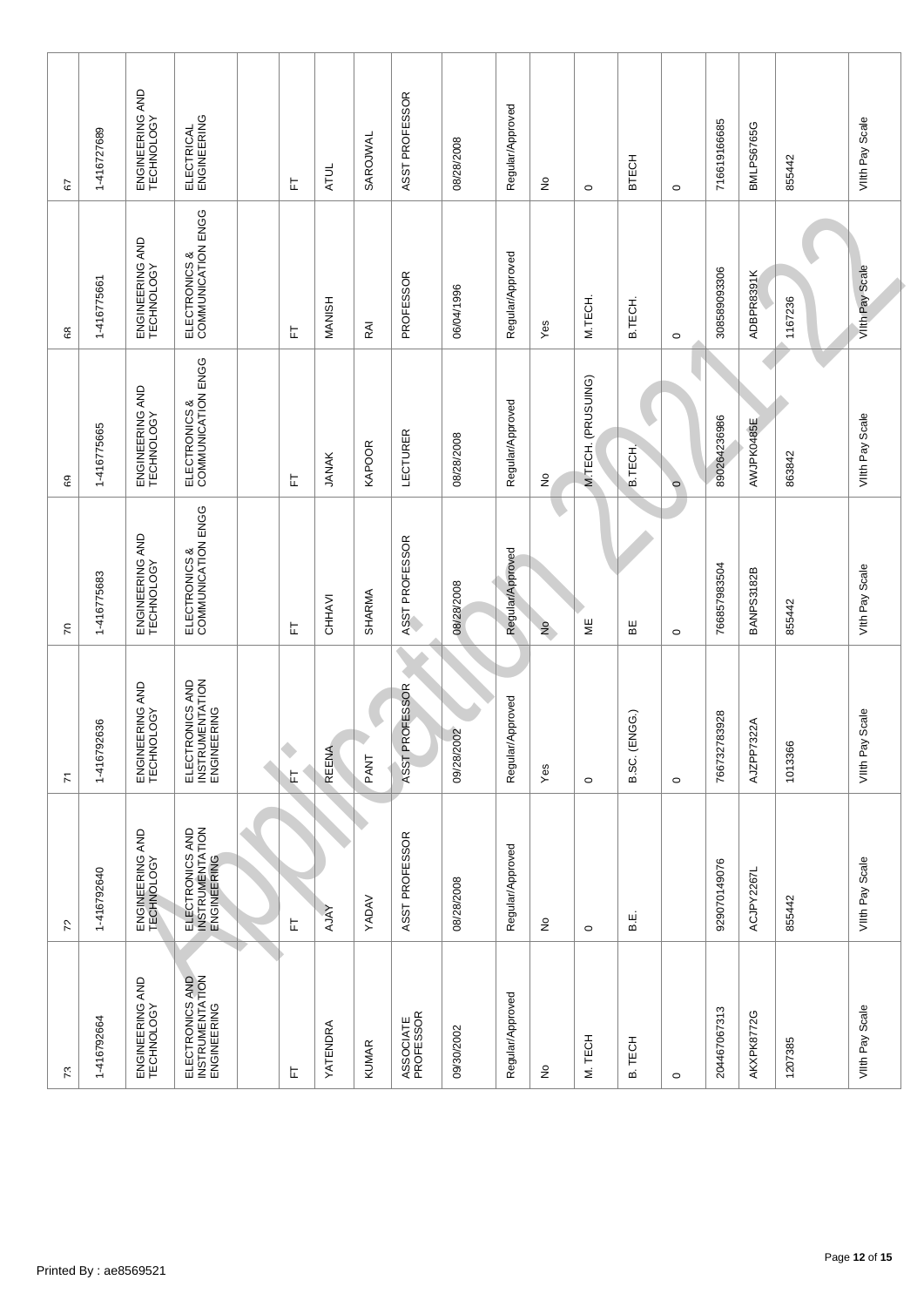| œ                                                 | 79                                  | $\tau$                                | F                             | 76                                                | 75                                                | 74                                                |
|---------------------------------------------------|-------------------------------------|---------------------------------------|-------------------------------|---------------------------------------------------|---------------------------------------------------|---------------------------------------------------|
| 1-423114161                                       | 1-421398327                         | 1-421253671                           | 1-421095107                   | 1-416792700                                       | 1-416792692                                       | 1-416792668                                       |
| ENGINEERING AND<br>TECHNOLOGY                     | ENGINEERING AND<br>TECHNOLOGY       | ENGINEERING AND<br>TECHNOLOGY         | ENGINEERING AND<br>TECHNOLOGY | ENGINEERING AND<br>TECHNOLOGY                     | ENGINEERING AND<br>TECHNOLOGY                     | ENGINEERING AND<br>TECHNOLOGY                     |
| COMPUTER SCIENCE<br>AND INFORMATION<br>TECHNOLOGY | ELECTRONICS &<br>COMMUNICATION ENGG | ELECTRICAL<br>ENGINEERING             | APPLIED PHYSICS               | ELECTRONICS AND<br>INSTRUMENTATION<br>ENGINEERING | ELECTRONICS AND<br>INSTRUMENTATION<br>ENGINEERING | ELECTRONICS AND<br>INSTRUMENTATION<br>ENGINEERING |
|                                                   |                                     |                                       |                               |                                                   |                                                   |                                                   |
| 匸                                                 | 됴                                   | ۰<br>に                                | 匸                             | 匸                                                 | Ŀ                                                 | 는                                                 |
| RAVENDRA                                          | <b>SHIV</b>                         | <b>ASIM</b>                           | ARCHANA                       | YOGRAJ                                            | ANIL                                              | HSHISH                                            |
| <b>SINGH</b>                                      | <b>TOMAR</b>                        | ANSAR                                 | <b>GUPTA</b>                  | <b>DUKSH</b>                                      | <b>SINGH</b>                                      | NIAIL                                             |
| PROFESSOR                                         | PROFESSOR                           | <b>ROFESSOR</b><br>ASST <sub>PF</sub> | PROFESSOR                     | ASSOCIATE<br>PROFESSOR                            | ASSOCIATE<br>PROFESSOR                            | ASST PROFESSOR                                    |
| 12/27/1997                                        | 06/13/1996                          | 08/28/2008                            | 02/28/1996                    | 09/29/2008                                        | 09/28/2002                                        | 10/10/2002                                        |
| Regular/Approved                                  | Regular/Approved                    | Approved<br>Regular                   | Regular/Approved              | Regular/Approved                                  | Regular/Approved                                  | Regular/Approved                                  |
| Yes                                               | Yes                                 | $\epsilon$                            | Yes                           | Yes                                               | Yes                                               | ş                                                 |
|                                                   | M.TECH.                             | M. TECH                               | M.SC.                         | M.TECH                                            | $\circ$                                           | ші<br>М.                                          |
| ші<br>മ                                           | B.TECH                              | B. TECH                               | B.SC.                         | B.SC.                                             | <b>B.TECH</b>                                     | نه<br>ه                                           |
| $\circ$                                           | $\circ$                             | $\circ$                               | $\circ$                       | $\circ$                                           | $\circ$                                           | $\circ$                                           |
| 980416411918                                      | 393716797077                        | 864816323388                          | 786439637547                  | 898529285558                                      | 916236765819                                      | 985940202453                                      |
| ANRPS3238E                                        | ABDPT6001G                          | ARHPA0835H                            | ACUPG4798F                    | AGLPD7362B                                        | AVSPS2453E                                        | ADVPJ9704A                                        |
| 1904113                                           | 2040398                             | 855442                                | 1837648                       | 1198985                                           | 1013269                                           | 992411                                            |
| VIIth Pay Scale                                   | VIIth Pay Scale                     | VIIth Pay Scale                       | VIIth Pay Scale               | VIIth Pay Scale                                   | Vilth Pay Scale                                   | VIIth Pay Scale                                   |
|                                                   |                                     |                                       |                               |                                                   |                                                   |                                                   |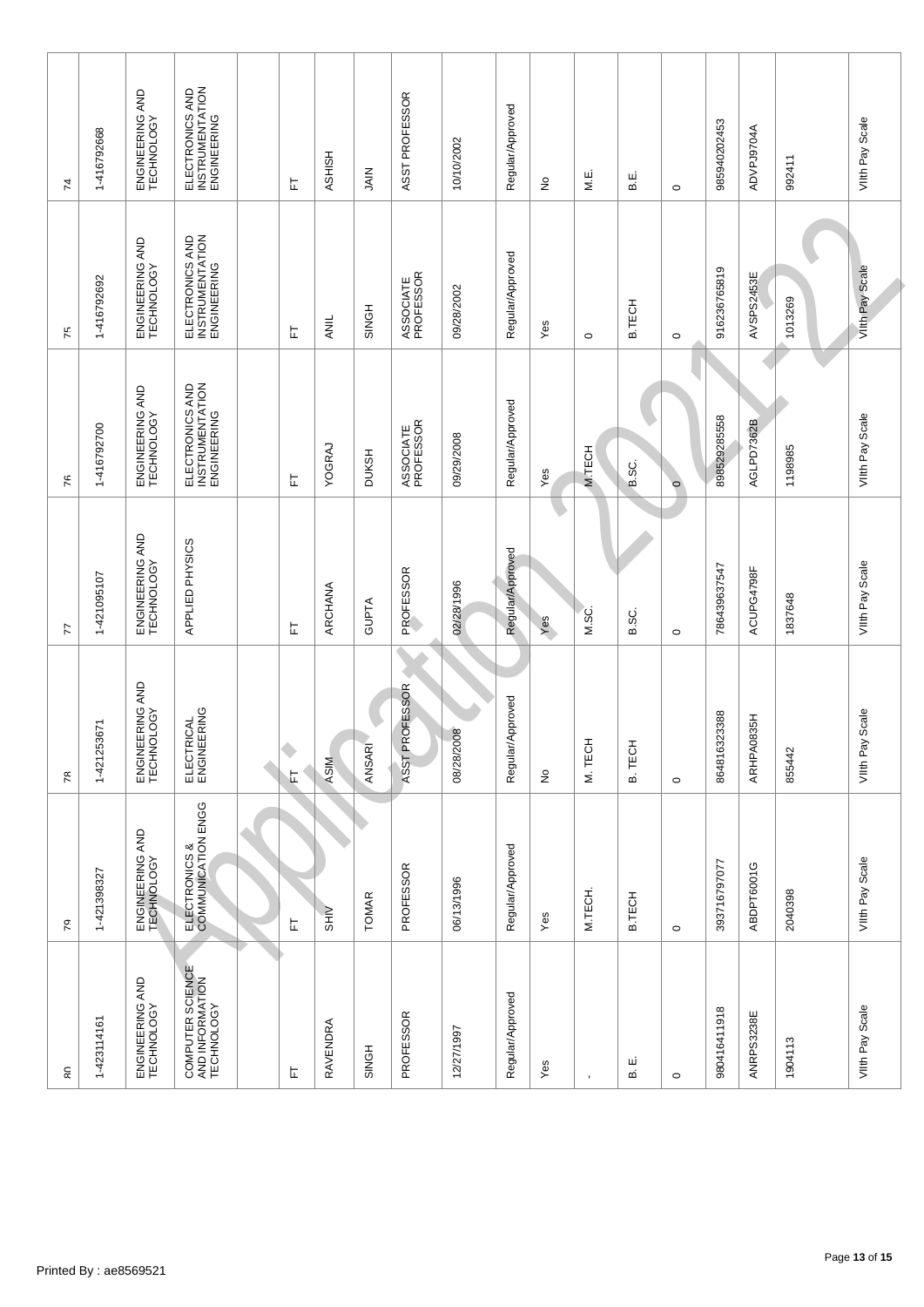| ΚZ                                                | Rĥ                                                | Ŗξ                                                | 84                                                | χś                                                | 5                                                 | $\bf \overline{a}$                                |  |
|---------------------------------------------------|---------------------------------------------------|---------------------------------------------------|---------------------------------------------------|---------------------------------------------------|---------------------------------------------------|---------------------------------------------------|--|
| 1-436260275                                       | 1-429658426                                       | 1-425724465                                       | 1-423189249                                       | 1-423187370                                       | 1-423187362                                       | 1-423185235                                       |  |
| ENGINEERING AND<br>TECHNOLOGY                     | ENGINEERING AND<br>TECHNOLOGY                     | ENGINEERING AND<br>TECHNOLOGY                     | ENGINEERING AND<br>TECHNOLOGY                     | ENGINEERING AND<br>TECHNOLOGY                     | ENGINEERING AND<br>TECHNOLOGY                     | ENGINEERING AND<br>TECHNOLOGY                     |  |
| COMPUTER SCIENCE<br>AND INFORMATION<br>TECHNOLOGY | COMPUTER SCIENCE<br>AND INFORMATION<br>TECHNOLOGY | COMPUTER SCIENCE<br>AND INFORMATION<br>TECHNOLOGY | COMPUTER SCIENCE<br>AND INFORMATION<br>TECHNOLOGY | COMPUTER SCIENCE<br>AND INFORMATION<br>TECHNOLOGY | COMPUTER SCIENCE<br>AND INFORMATION<br>TECHNOLOGY | COMPUTER SCIENCE<br>AND INFORMATION<br>TECHNOLOGY |  |
|                                                   | ۸                                                 |                                                   | 9D                                                | 9D                                                |                                                   |                                                   |  |
| 匸                                                 | 匸                                                 | ۹<br>丘                                            | 匸                                                 | 는                                                 | ᄂ                                                 | 는                                                 |  |
| VINAY                                             | PREET                                             | <b>BRAJESH</b>                                    | POOJA                                             | AKHTAR                                            | BHAGVANT                                          | ANIL                                              |  |
| RISHIWAL                                          | YADAV                                             | KUMAR                                             | YADAV                                             | HUSAIN                                            | AMBEDKAR                                          | <b>THSIB</b>                                      |  |
| PROFESSOR                                         | ASST PROFESSOR                                    | ASSOCIATE<br>PROFESSOR                            | ASST PROFESSOR                                    | ASST PROFESSOR                                    | LECTURER                                          | ASST PROFESSOR                                    |  |
| 09/28/2002                                        | 08/30/2008                                        | 10/09/2002                                        | 12/27/2008                                        | 10/01/2002                                        | 08/28/2008                                        | 09/08/2008                                        |  |
| Regular/Approved                                  | Regular/Approved                                  | Approved<br>Regular                               | Regular/Approved                                  | Regular/Approved                                  | Regular/Approved                                  | Regular/Approved                                  |  |
| Yes                                               | ş                                                 | Yes                                               | $\frac{1}{2}$                                     | Yes                                               | ş                                                 | ş                                                 |  |
| ₹                                                 | M.TECH.                                           | <b>I</b><br>M. TECH                               | M.TECH                                            | M.E.                                              | M.TECH                                            | PERSUING                                          |  |
| نه<br>ه                                           | B.TECH.                                           | B.SC.                                             | <b>B.TECH</b>                                     | نیا<br>فا                                         | <b>B.TECH</b>                                     | <b>BTECH</b>                                      |  |
| $\circ$                                           | $\circ$                                           | $\circ$                                           | $\circ$                                           | $\circ$                                           | $\circ$                                           | $\circ$                                           |  |
| 927814196922                                      | 997672034029                                      | 823561710952                                      | 348182253821                                      | 533465369889                                      | 351746054152                                      | 395335644663                                      |  |
| AFYPR9632L                                        | ADDPY0940M                                        | AKWPK4924B                                        | AENPY6340Q                                        | ABHPH0036P                                        | AIUPA2042C                                        | ANQPB4113J                                        |  |
| 1108009                                           | 855442                                            | 1198985                                           | 855442                                            | 1065468                                           | 823500                                            | 855442                                            |  |
| VIIth Pay Scale                                   | VIIth Pay Scale                                   | VIIth Pay Scale                                   | VIIth Pay Scale                                   | VIIth Pay Scale                                   | Vilth Pay Scale                                   | VIIth Pay Scale                                   |  |
|                                                   |                                                   |                                                   |                                                   |                                                   |                                                   |                                                   |  |